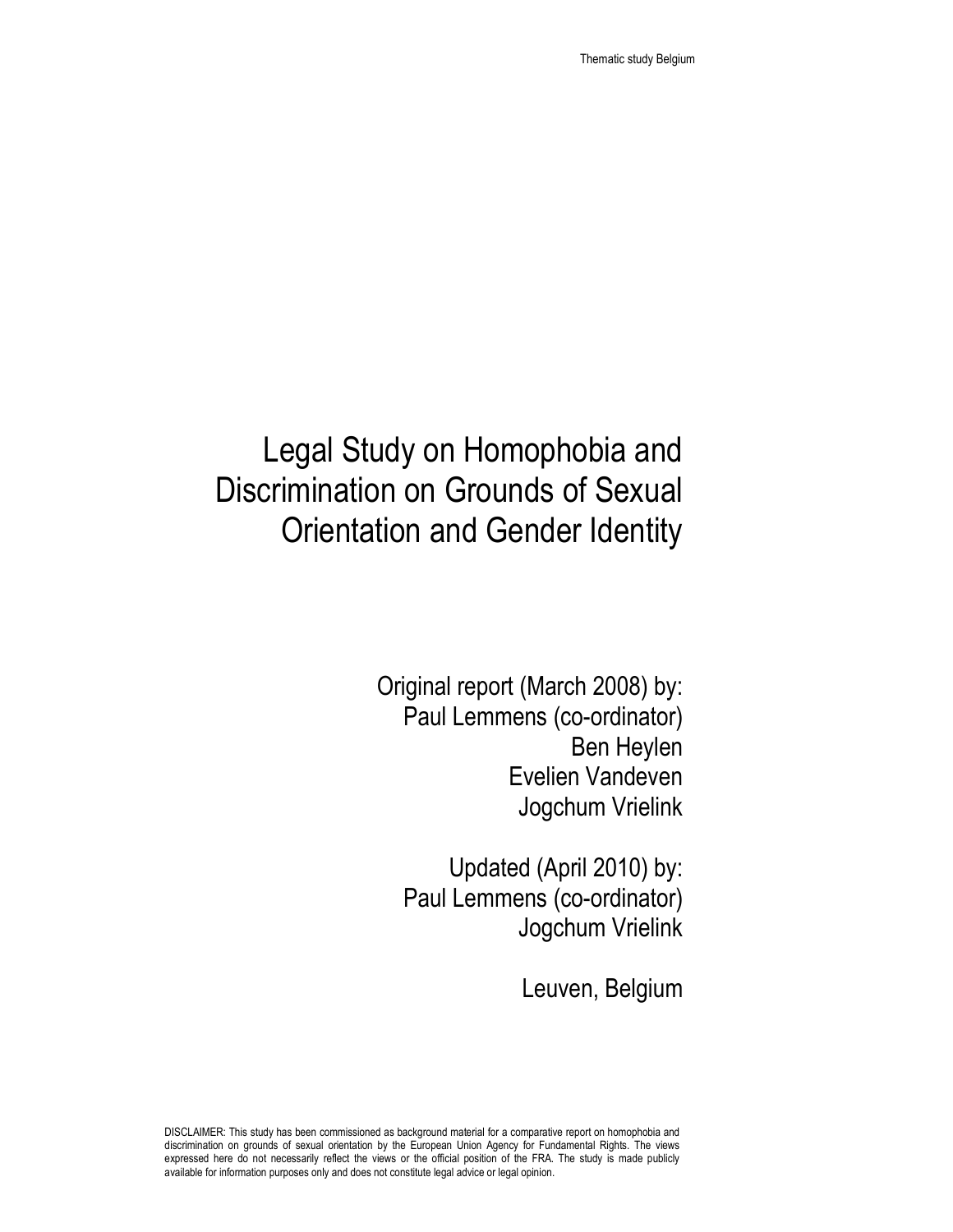# **Contents**

| А.        | IMPLEMENTATION OF EMPLOYMENT DIRECTIVE 2000/78/EC10                    |  |  |
|-----------|------------------------------------------------------------------------|--|--|
|           | A.1.<br>General: Belgium and the implementation of Directive<br>A.1.1. |  |  |
|           |                                                                        |  |  |
|           | A.1.2.                                                                 |  |  |
|           | Flemish Community & Flemish Region combined22<br>A.1.3.                |  |  |
|           | A.1.4.                                                                 |  |  |
|           | A.1.5.<br>A.1.6.                                                       |  |  |
|           | A.1.7.                                                                 |  |  |
|           | French Community Commission in Brussels41<br>A.1.8.                    |  |  |
|           | A.1.9.                                                                 |  |  |
|           | A.1.10.                                                                |  |  |
|           | A.2.                                                                   |  |  |
|           | A.3.                                                                   |  |  |
|           | A.3.1.                                                                 |  |  |
|           | Centre for Equal Opportunities and Opposition to Racism52<br>A.3.2.    |  |  |
|           | A.4.                                                                   |  |  |
|           | A.4.1.                                                                 |  |  |
|           | A.4.2.                                                                 |  |  |
| <b>B.</b> |                                                                        |  |  |
|           | B.1.<br>Right to move and to reside freely within the territory of     |  |  |
|           |                                                                        |  |  |
|           | B.1.1.                                                                 |  |  |
|           | B.1.2.                                                                 |  |  |
|           | B.2.                                                                   |  |  |
| C.        |                                                                        |  |  |
|           | Asylum on the basis of sexual orientation 59<br>C.1.                   |  |  |
|           | C.2.<br>Subsidiary protection on the basis of sexual orientation60     |  |  |
|           |                                                                        |  |  |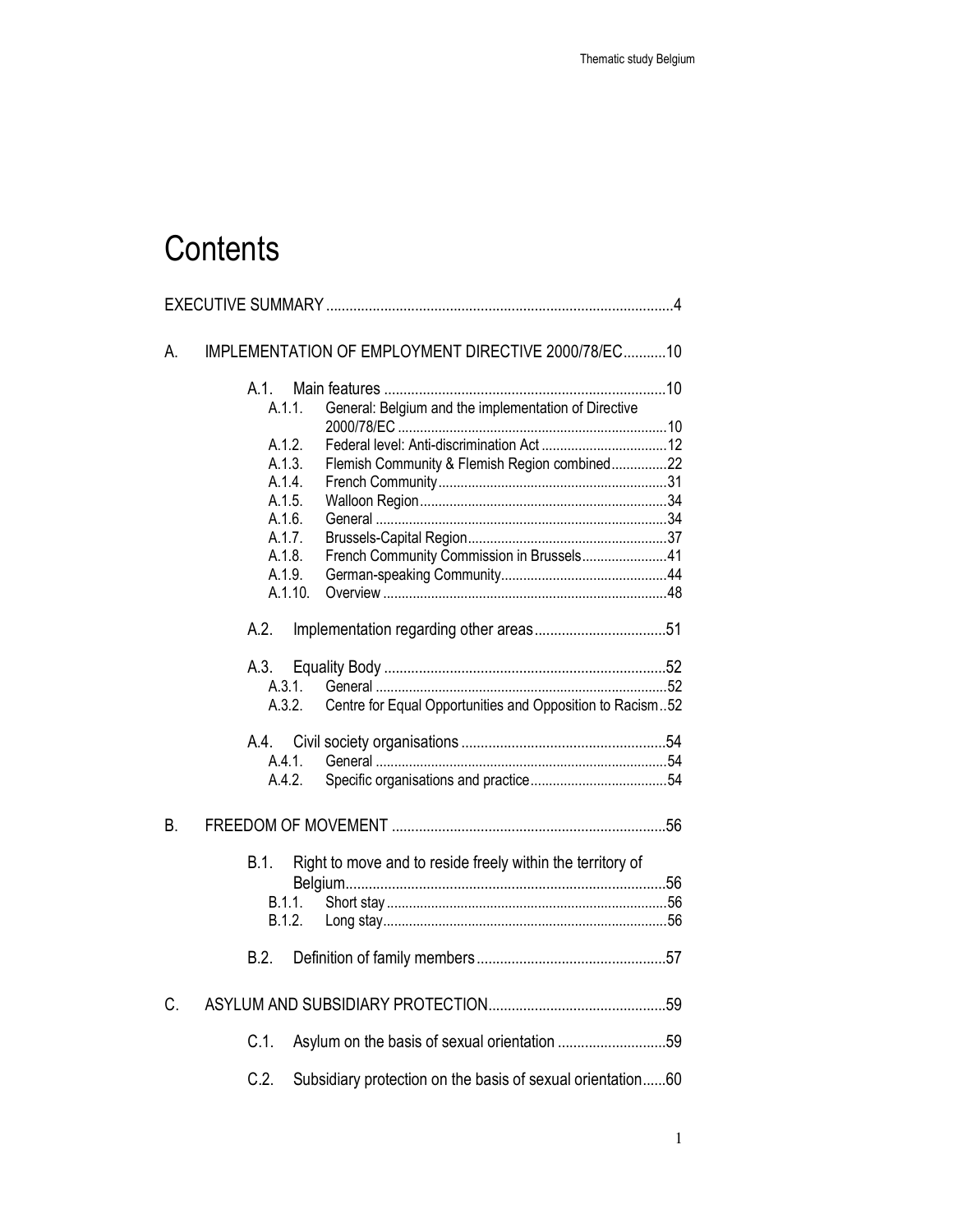|    | C.4. Procedure for asylum and subsidiary protection 61<br>C.4.1.<br>C.4.2. |  |  |  |
|----|----------------------------------------------------------------------------|--|--|--|
| D. |                                                                            |  |  |  |
|    | D.1.1.<br>Family members who can enjoy family reunification  65<br>D.1.2.  |  |  |  |
|    | D.2.                                                                       |  |  |  |
|    | D.3.1.<br>D.3.2.                                                           |  |  |  |
| Ε. |                                                                            |  |  |  |
| F. |                                                                            |  |  |  |
|    | F.1.                                                                       |  |  |  |
|    | F.2.<br>F.2.1.<br>F.2.2.                                                   |  |  |  |
|    | F.3.2.                                                                     |  |  |  |
|    | F.4.                                                                       |  |  |  |
| G. |                                                                            |  |  |  |
|    | Discrimination of transgender people: "sex", not "sexual<br>$G.1$ .        |  |  |  |
|    | G.2.                                                                       |  |  |  |
|    | G.3.<br>G.3.1.<br>G.3.2.                                                   |  |  |  |
|    |                                                                            |  |  |  |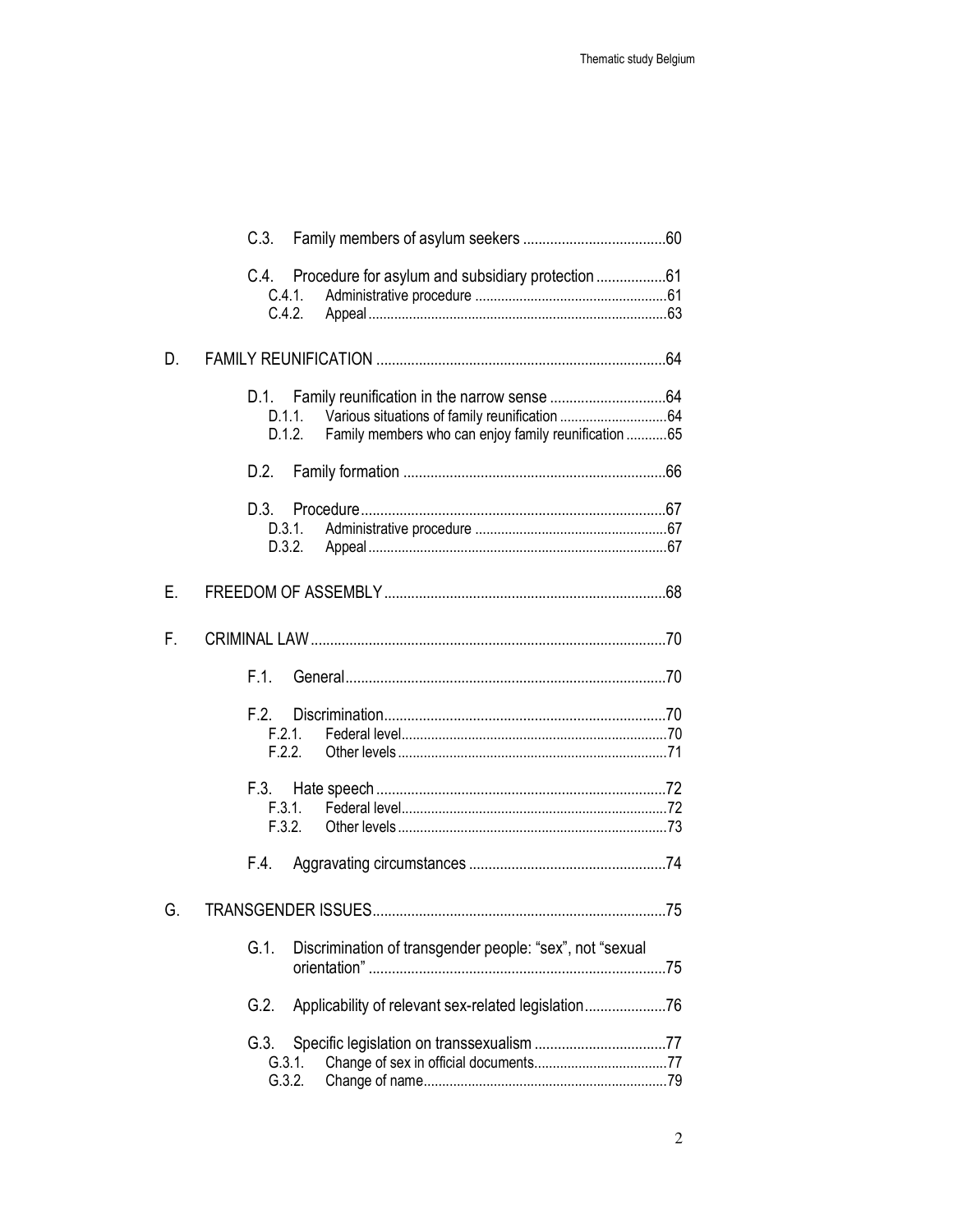|    |      | G.3.3.<br>G.3.4.                                     |  |  |  |
|----|------|------------------------------------------------------|--|--|--|
| Η. |      |                                                      |  |  |  |
|    | H.1. | Implementation of Employment Directive 2000/78/EC 83 |  |  |  |
|    | H.2. |                                                      |  |  |  |
|    | H.3. |                                                      |  |  |  |
|    | H 4  |                                                      |  |  |  |
|    | H.5. |                                                      |  |  |  |
| I. |      |                                                      |  |  |  |
|    |      |                                                      |  |  |  |
|    |      |                                                      |  |  |  |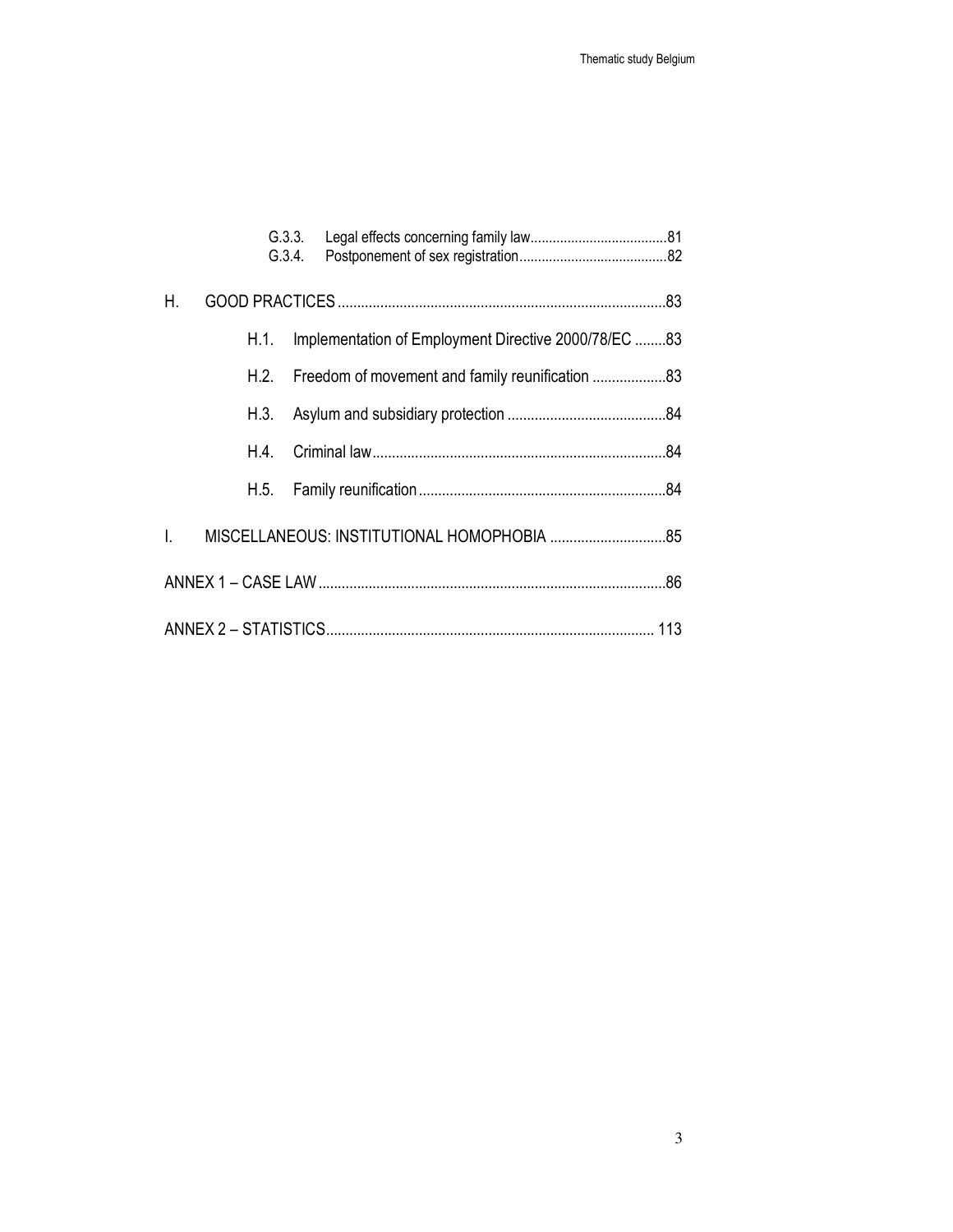# Executive summary

# Implementation of Employment Directive 2000/78/EC

Belgium is a federal state with a complex political and institutional structure. Employment Directive 2000/78/EC touches upon the spheres of competence of the federal state, the (three) communities and the (three) regions. This explains why there are presently 11 legislative texts, each partially implementing the directive, with relevance to discrimination on the basis of sexual orientation. For private employment purposes, in particular the federal Act of 10 May 2007 aimed at combating particular forms of discrimination (general Antidiscrimination Act) should be mentioned. The Act, which prohibits discrimination on the basis, among other grounds, of sexual orientation, covers a broad range of activities, of which employment is only one.

The said federal Act of 10 May 2007 comes in the place of an Act on the same subject, adopted in 2003. There are also several community and regional laws in place that by and large contain the same principles and measures as the federal legislation.

There is no single answer to the question of whether the scope of the legislation in Belgium regarding discrimination on the ground of sexual orientation only covers employment or whether it also covers areas mentioned in the Racial Equality Directive (or whether it even extends beyond the latter scope). The answer again depends on the extent to which each separate piece of legislation, adopted by the various legislators within their specific sphere of competence, applies to other areas than employment. The analysis of the various laws shows, however, that there is definitely a broader scope than employment only.

On most legislative and government levels an equality body is yet to be designated (mostly by the relevant governments). Basically, only the federal level, the Walloon Region and the French Community have already done so up till now, having designated the Centre for Equal Opportunities and Opposition to Racism (CEOOR) as a body competent to deal with issues relating to discrimination on the ground of sexual orientation and the Institute for the Equality of Women and Men (IEWM) as far as sex and transgender issues are concerned. The CEOOR's and the IEWM's specific functions and competences include receiving complaints from persons who believe themselves to have suffered discrimination, and dealing with these complaints in the manner it sees fit, including by acting as a go-between or even mediating between the defendants and plaintiffs of discrimination or (depending upon the facts) by taking cases to both civil or criminal courts.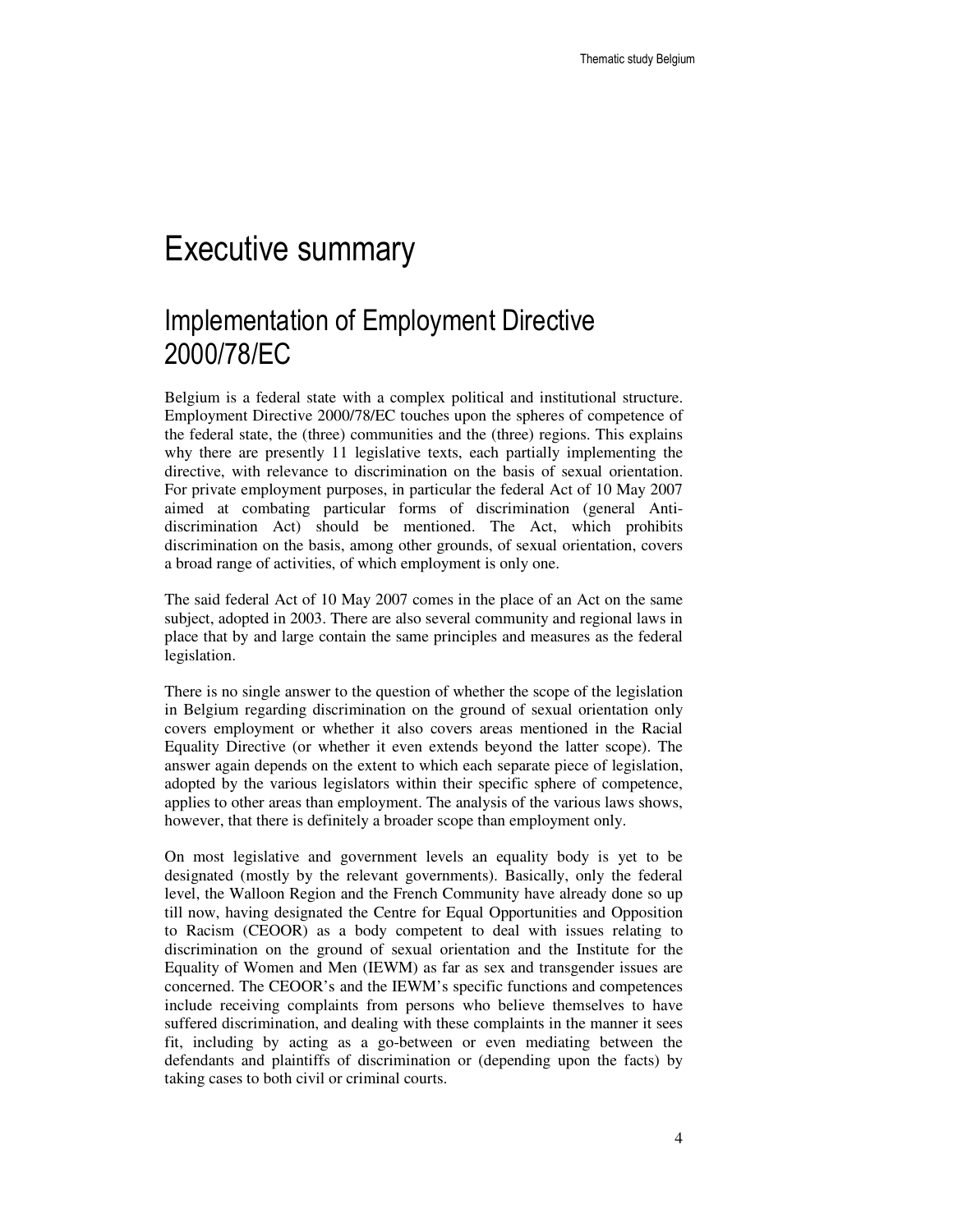There are a number of associations that are active in the field of the defence of rights of gay and lesbian people. These organisations do not seem to take cases to court independently, but mostly provide (moral and informative) support to victims, and refer individuals to the CEOOR when legal steps are to be taken. The good relations between many of the main private associations and the CEOOR have much to do with this.

# Freedom of movement

The implementation in the Belgian legal order of Directive 2004/38/EC (on freedom of movement and residence of family members of EU citizens) apparently is not an easy task. To begin with, there was no implementing legislation when the period for implementation had expired, i.e. on 30 April 2006. Meanwhile the implementing legislation has been adopted: the Act of 25 April 2007 amending the Aliens Act of 15 December 1980 is aimed at the implementation of a number of Directives, including Directive 2004/38/EC. However, the Act of 25 April 2007 has not yet entered into force.

The Aliens Act, as amended by the said Act of 25 April 2007, provides for a definition of 'family members' which includes spouses, partners with a registered partnership equivalent to marriage and partners with a registered partnership not equivalent to marriage, as well as their descendants and ascendants. Given that Belgium recognises same-sex marriages and same-sex registered relationships, it is obvious that LGBT partners of EU citizens are treated in the same way as heterosexual partners.

# Asylum and subsidiary protection

In Belgium, persecution or ill-treatment on the ground of the sexual orientation of the person concerned is considered to be a valid reason for granting asylum or subsidiary protection.

Applications for refugee status and for subsidiary protection are brought before the Commissioner-general for the Refugees and the Stateless Persons. An appeal can be brought before a specialised administrative court, the Council for Aliens Disputes.

# Family reunification

Council Directive 2003/86/EC of 22 September 2003 on the right to family reunification has been implemented by the Act of 15 September 2006 amending the Aliens Act of 15 December 1980.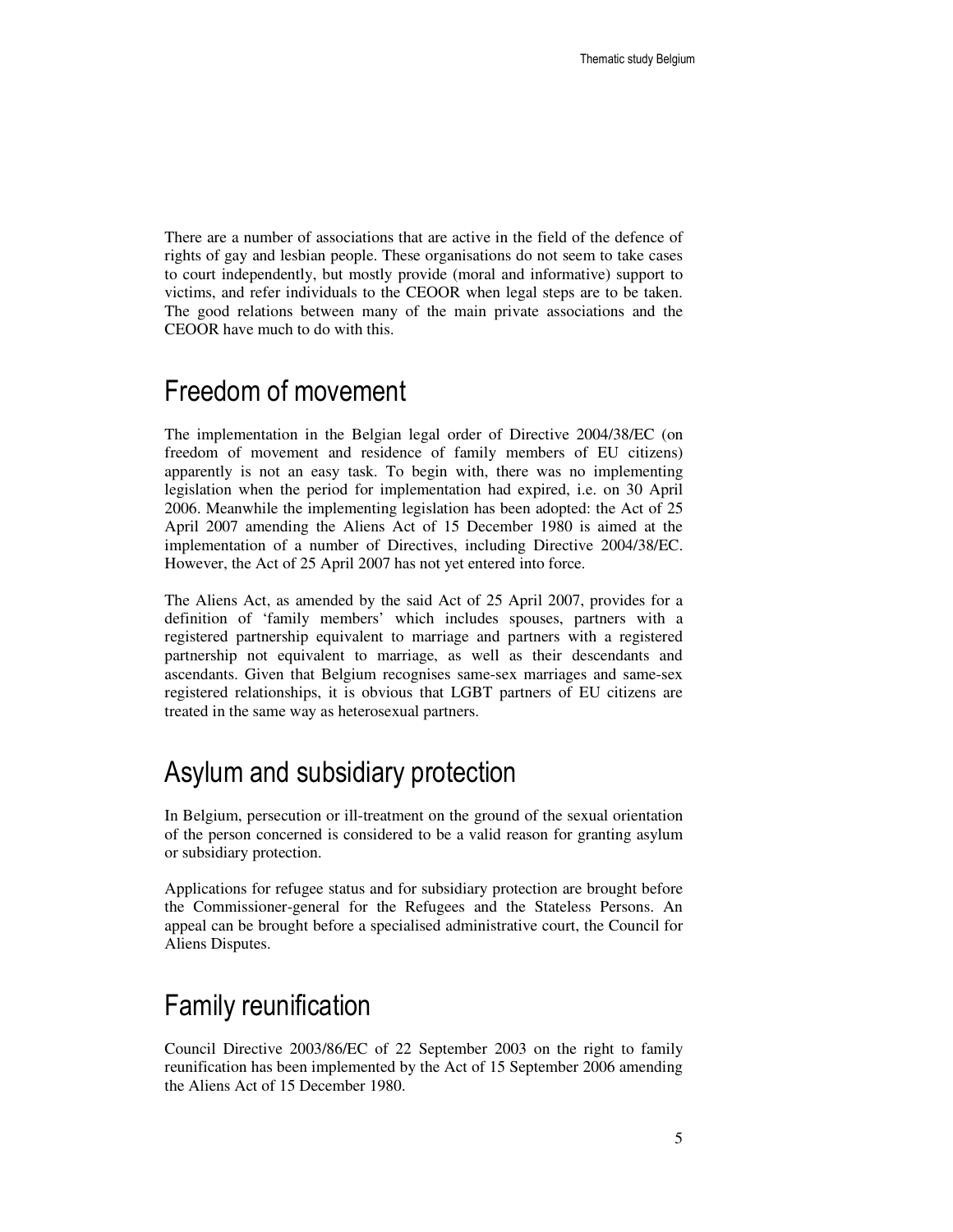The Aliens Act, as amended, provides for a list of 'family members' who can enjoy family reunification, which is similar to the one relating to freedom of movement and residence of family members of EU citizens. Just like LGBT partners of EU citizens, LGBT partners of non-EU citizens are treated in the same way as homosexual partners.

Family formation by partners who want to marry in Belgium is made possible through the granting of a special visa, which is valid for 90 days. Given the possibility of a same-sex marriage in Belgium, family formation applies to same-sex partners. Under the Belgian Code of Private International Law, it is necessary, but also sufficient, that one of the partners is of a country that allows same-sex marriages.

## Freedom of assembly

Freedom of assembly is protected by the Belgian Constitution. Article 26 of the Constitution provides as follows:

'The Belgians have the right to gather peaceably and without arms, in accordance with the laws, which can regulate the exercise of this right but cannot subject it to prior authorisation.

This provision does not apply to meetings in open air, which remain entirely subject to police regulations.'

Demonstrations or parades, e.g. by LGBT persons, fall under the second paragraph of this provision.

There have been no bans on demonstrations by LGBT persons. There have been a few demonstrations against the rights or the demands of LGBT people, mainly by certain religious groups.

## Criminal law and hate speech

All legislative levels include one or more criminal provisions regarding discrimination and/or hate speech on the basis of sexual orientation in their legislation. However, the specific conduct that is criminalised differs from legislative level to legislative level.

Discrimination on the basis of sexual orientation is a crime only in exceptional circumstances; most anti-discrimination acts have only criminalised discrimination by civil servants, not by ordinary citizens.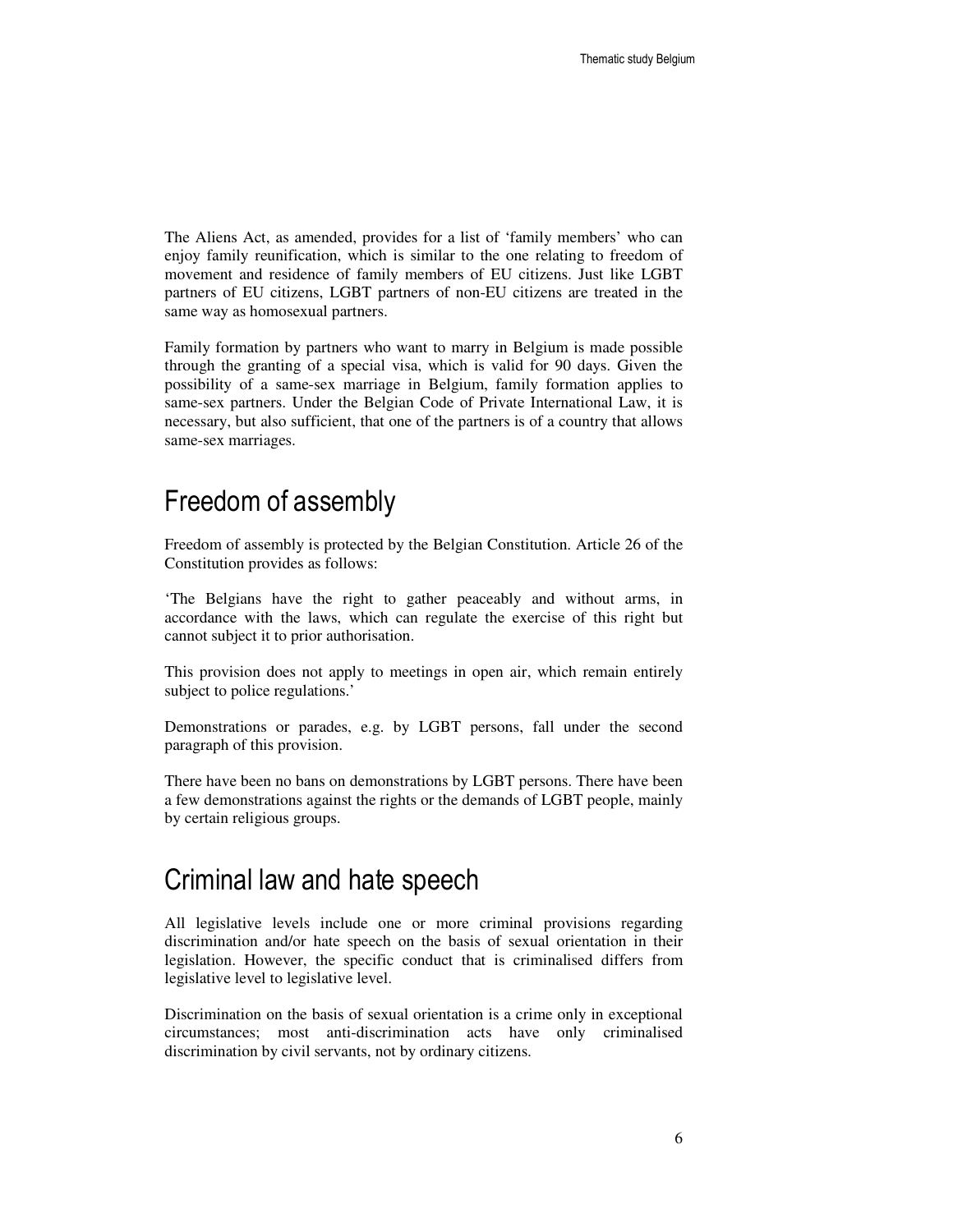'Hate speech' on the basis of sexual orientation is made a crime under the federal legislation to the extent that it constitutes 'incitement to hatred, discrimination and violence'; similar provisions are provided in most regional legislation. A barrier for the application of the incitement provision in the context of homophobia, at least where it concerns written expressions, is the special protection regime that the Belgian Constitution offers to so-called "press crimes". Crimes of such a nature are to be brought before a jury, which means that in practice press crimes are never prosecuted, given the "risk" of an acquittal by the jury combined with the priority that is given to other types of crimes that have to be brought before the jury (i.e. severe criminal acts such as rape, murder, etc.).

The federal legislation provides for aggravating circumstances in case certain common crimes are committed with a 'discriminatory' motive. The provisions stipulate that the minimum penalties that the Criminal Code provides for in case someone is found guilty of these offences can be doubled in case of imprisonment or increased by 2 years in case of confinement, "when one of the motives for the crime or offence consisted in the hatred against, the contempt for, or the hostility against a person based on" one of the discrimination grounds, amongst which 'sexual orientation'.

## Transgender issues

 $\ddot{ }$ 

Discrimination of transgender people is in Belgian legislation mostly covered under the ground of 'sex' (rather than under the ground of 'sexual orientation').<sup>1</sup> With the exception of the federal legislation, however, this makes little difference as to the applicable principles and procedures. On the federal level, where discrimination on the ground of sex is the object of a separate piece of legislation (Act of 10 May 2007 aimed at combating discrimination between women and men, or Sex-discrimination Act), it does entail a number of discrepancies as compared with discrimination on the basis of sexual orientation. One such peculiarity results from the fact that an entirely different equality body is responsible for anti-discrimination on the basis of sex, namely the Institute for the equality of women and men.

The Act of 10 May 2007 concerning transsexualism provides transgender people with a legal basis for the change of their sex and for the change of their name. Furthermore, article 57 of the Civil Code since 2007 provides for the possibility to postpone the registration of the sex of a child with three months, if

<sup>1</sup> Several pieces of legislation (e.g. art. 16 § 5 of the Decree of 10 July 2008 establishing a framework for Flemish policies of equal opportunities and equal treatment (*infra*)) *explicitly* equate a less favourable treatment on the basis of transsexuality to a less favourable treatment on the basis of sex.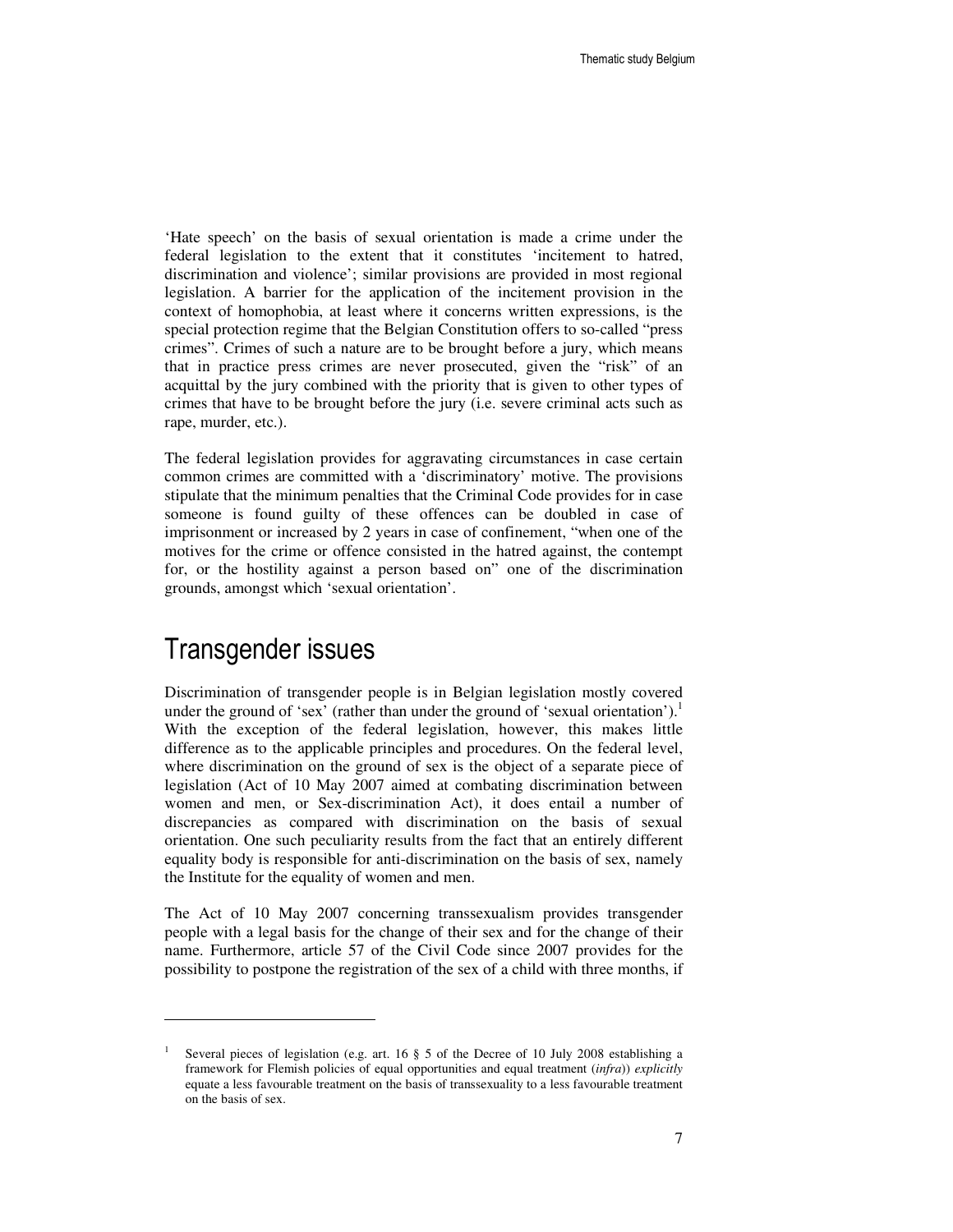the sex should be unclear and on the condition that a medical justification is submitted. $^{2}$ 

Criticism however remains with respect to the fact that the legislation in fact requires irreversible sterilisation in order for a sex change to be legally recognized and with respect to the complicated and unpredictable consequences that a sex change has on the legal rules of descent and filiation  $(infra).$ <sup>3</sup>

# Good practices

The federal Anti-discrimination Act provides for lump sum damages payable when discrimination is legally established.

The Flemish Framework Decree explicitly offers protection against crosssectional discrimination, discrimination on the basis of putative (or falsely attributed) characteristics and discrimination by association.

The CEOOR has concluded formal protocols with some NGO's active in the field of discrimination on the basis of sexual orientation, so that these NGO's can act as (independent) local complaint offices for the CEOOR.

A circular of the Minister of the Interior has inaugurated a practice of granting residence permits to unmarried partners of Belgian citizens or persons allowed to stay in Belgium, on the basis of cohabitation in the framework of a stable relationship. The circular explicitly states that the practice should apply to both heterosexual and homosexual couples.

The fact that Belgium has ratified same-sex marriage is a central element in the exercise of the freedom of movement and residence, the right to family reunification and the possibility of family formation.

There is a person in the office of the Commissioner-General for the Refugees and the Stateless Persons who is exclusively occupied with applications for asylum or subsidiary protection, based on sex (and transsexualism) or sexual orientation. This practice allows for the generation of a specific expertise in this area.

According to a circular of the Minister of Justice on the registration of homophobic crimes and offences, the registration has to take account of the

 $\overline{a}$ 

<sup>&</sup>lt;sup>2</sup> Inserted by art. 2 of the Act of 15 May 2007 (Moniteur, 12 July 2007).

<sup>&</sup>lt;sup>3</sup> See on both issues: P. Borghs, "Recht op onvruchtbaarheid?", in X, Lief en leed: jaarboek seksuele gezondheid, Sensoa/Garant: Antwerpen, 2010; Institute for the Equality of Women and Men, *Leven als transgender in België. De sociale en juridische situatie van transgender personen in kaart gebracht,* Brussels, 2009, 162-163.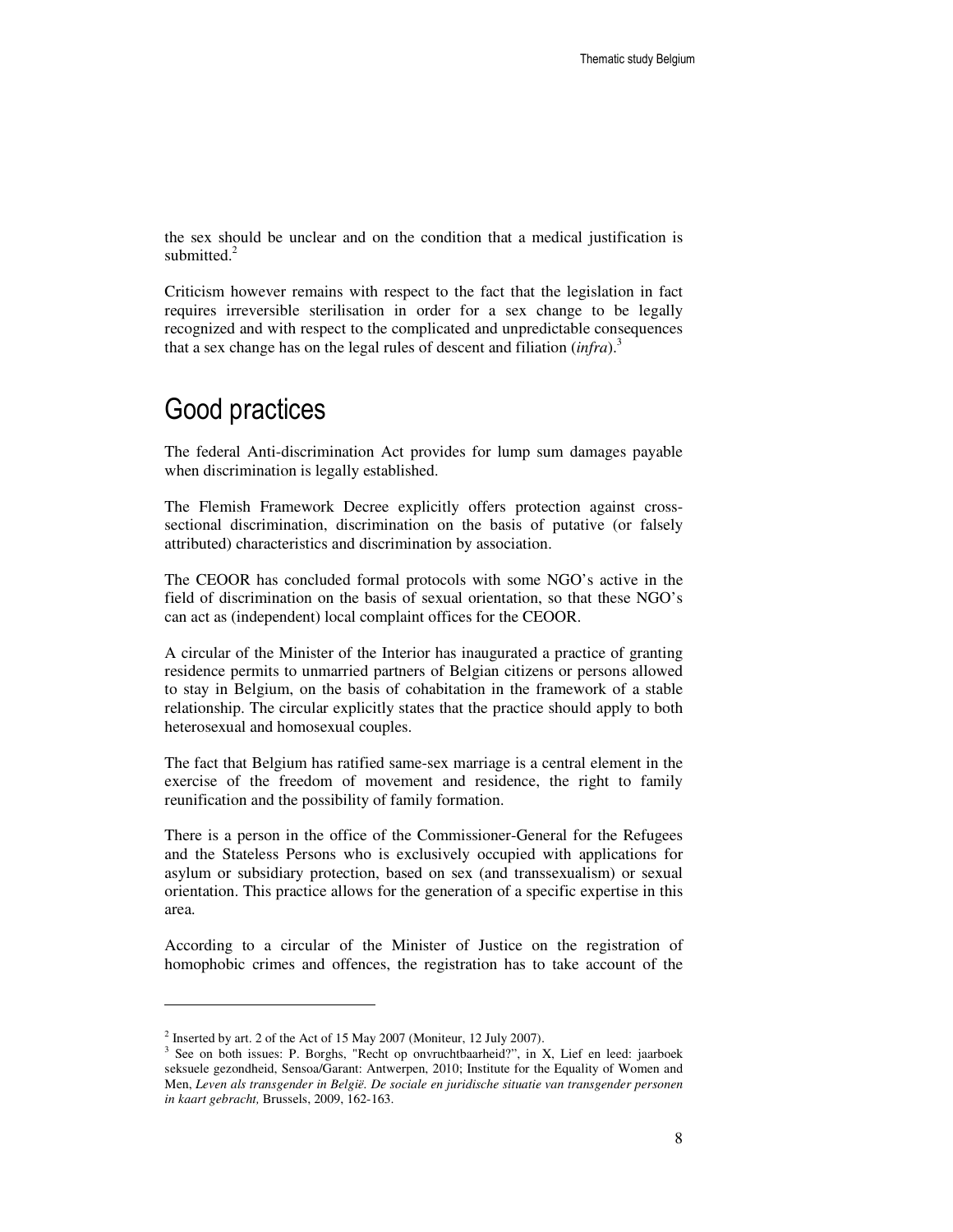homophobic nature of such crimes. This enables a better view of the extent of such complaints and contributes to more reliable statistical information.

Aliens can obtain a special visa, valid for three months, in order to marry in Belgium a Belgian citizen or an alien who resides lawfully in the country. Combined with the fact that Belgium has given a legal status to same-sex marriage, this arrangement makes it possible for a same sex partner to obtain a special visa, to enter into marriage in Belgium.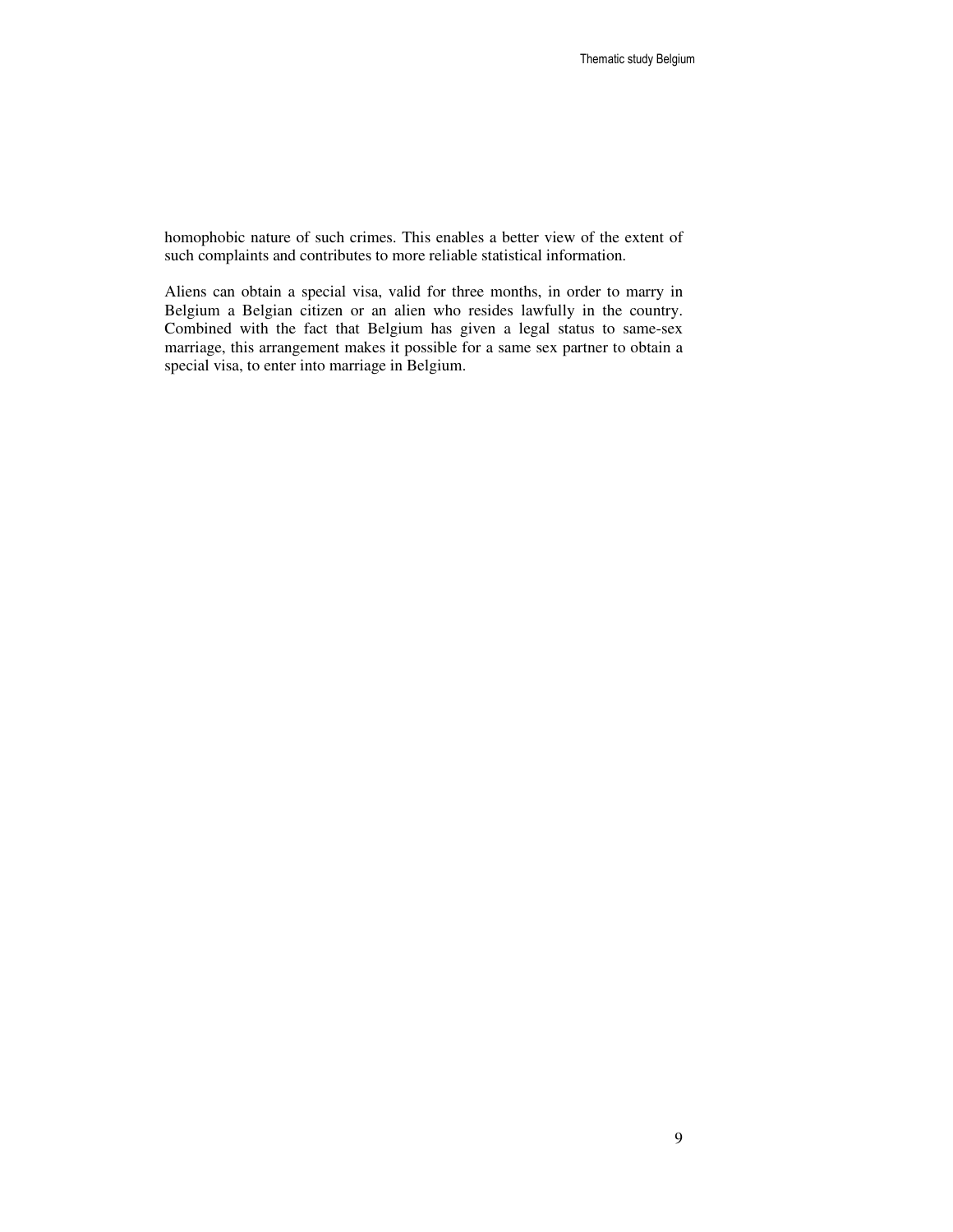# A. Implementation of Employment Directive 2000/78/EC

# A.1. Main features

 $\ddot{ }$ 

## A.1.1. General: Belgium and the implementation of Directive 2000/78/EC

Belgium is a federal state with a complex political and institutional structure. Aside from the federal level, it is composed of three 'communities' (Flemish Community, French Community and German-speaking Community) and three 'regions' (Flemish Region, Walloon Region and Brussels-Capital Region). All have their own legislative powers, exercised by separate parliaments; with the exception of the Flemish Community and Flemish Region, which 'share' a single parliament. The competences of the federal state and those of its components  $-$  the communities and regions  $-$  are mutually exclusive.<sup>4</sup> These competences however do not neatly coincide with the material and personal scope of Employment Directive 2000/78/EC.

As such, the directive touches upon the spheres of competence of the federal state, the communities and the regions. Employment in education for instance in principle belongs to the competence of the communities. Furthermore, vocational retraining, retraining and redeployment, and assistance to individuals largely fall within the jurisdiction of the Regions. The various levels are also responsible for determining the status of their own personnel. The largest segment of rights and obligations of employers and workers, social integration, social benefits and security, and access to employment however falls within the jurisdiction of the federal state. The federal level also holds the residual competences relating to domains not falling under the jurisdiction of the communities or regions.

Therefore our focus will be more on the federal law(s) than those of the other levels. In total, there are presently 11 legislative texts partially implementing Directive 2000/78/EC with relevance to discrimination on the basis of sexual orientation:

<sup>4</sup> Rather than there being a hierarchy between the federal state and its components, such as in Germany or in the United States.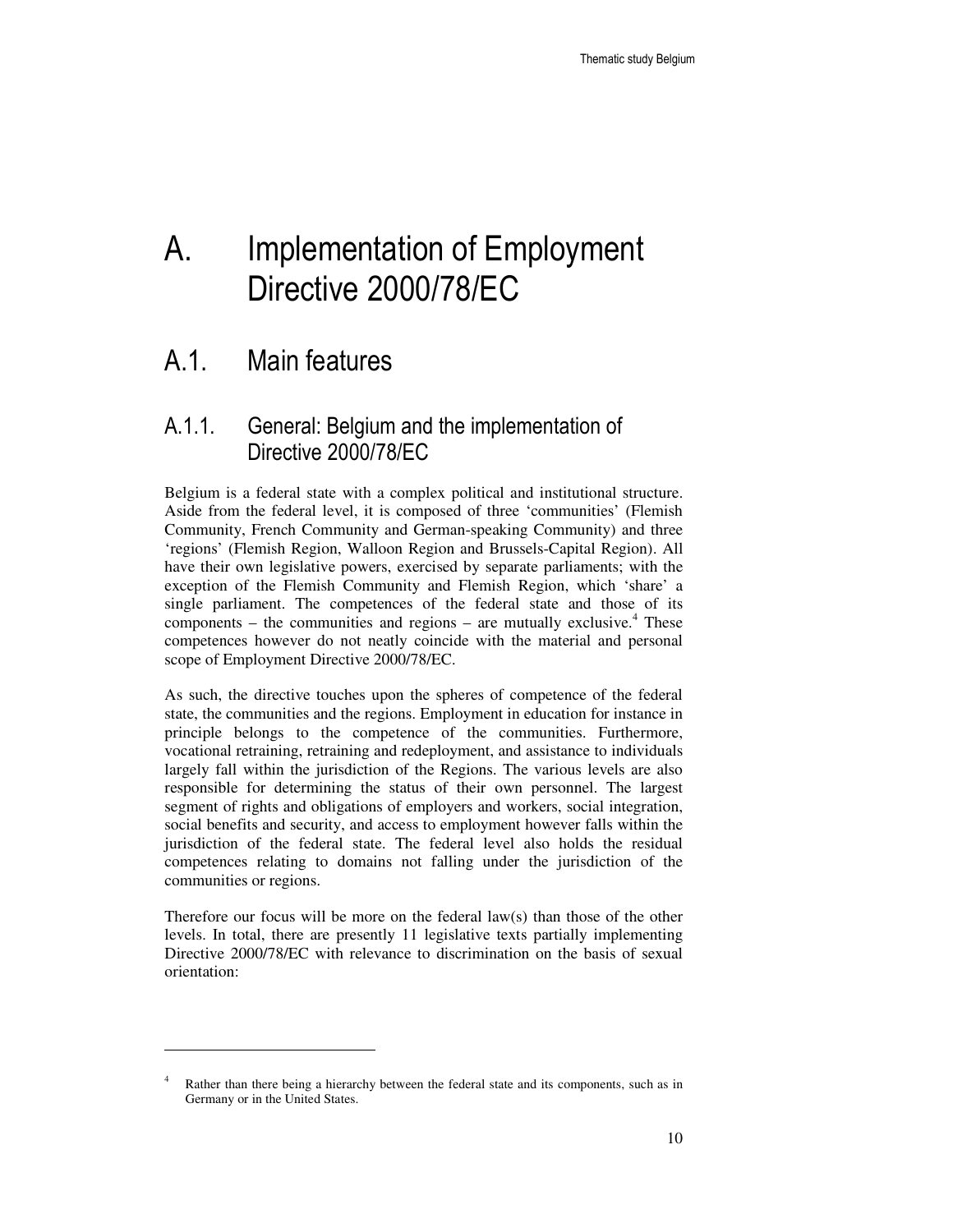- Act of 10 May 2007 aimed at combating particular forms of discrimination  $(federal level)^5$
- Decree of 8 May 2002 aimed at achieving proportionate participation in the labour market (Flemish Community & Flemish Region combined)<sup>o</sup>
- Decree of 10 July 2008 establishing a framework for Flemish policies of equal opportunities and equal treatment (Flemish Community & Flemish Region combined) $\prime$
- Decree of 2 December 2008 concerning particular forms of discrimination (French Community)<sup>8</sup>
- Decree of 6 November 2008 aimed at combating particular forms of discrimination (Walloon Region)<sup>9</sup>
- Ordinance of 26 June 2003 concerning the mixed administration of the labour market in the Brussels-Capital Region (Brussels-Capital Region)<sup>10</sup>
- Ordinance of 17 July 2003 pertaining to the Brussels housing code  $(Brussels-Capital Region)^{1}$
- Ordinance of 4 September 2008 for advancing diversity and combating discrimination in public office of the Brussels Region (Brussels-Capital  $Region)^{12}$
- Ordinance of 4 September 2008 aimed at combating discrimination and promoting equal treatment in employment (Brussels-Capital Region)<sup>14</sup>
- Decree of 22 March 2007 concerning the equal treatment of persons in vocational training (French Community Commission in Brussels)<sup>15</sup>
- Decree of 17 May 2004 ensuring equal treatment on the labour market (German-speaking Community)<sup>1</sup>

 $\overline{a}$ 

8 Moniteur, 23 September 2008. The pre-existing Decree of 19 May 2004 concerning the application of the principle of equal treatment (Moniteur, 7 June 2004) has been repealed by (art. 62 of) this Decree.

<sup>5</sup> Moniteur, 30 May 2007. This Act is hereafter called the (general) Anti-discrimination Act. The Act was amended by the Act of 30 December 2009 (art. 107-119), Moniteur, 31 December 2009.

<sup>6</sup> Moniteur, 26 July 2002. Amended by the Decree of 9 March 2007 (Moniteur, 6 April 2007) and the Decree of 30 April 2009 (Moniteur, 26 May 2009).

<sup>7</sup> Moniteur 13 January 2009.

<sup>9</sup> Moniteur 19 December 2008. Amended by the Decree of 19 March 2009 (Moniteur, 10 April 2009). The pre-existing Decree of 27 May 2004 concerning the equal treatment in employment and vocational training (Moniteur, 23 June 2004) has been repealed by (art. 37 of) this Decree.

 $\frac{10}{11}$  Moniteur, 29 July 2003.

<sup>11</sup> Moniteur, 9 September 2003. Amended by the Ordinance of 19 March 2009 (Moniteur 7 April 2009).

<sup>&</sup>lt;sup>12</sup> Moniteur, 16 September 2008.

<sup>14</sup> Moniteur, 16 September 2008.

<sup>&</sup>lt;sup>15</sup> Moniteur, 24 January 2007. The Commission Communautaire Française (Cocof), that is: the French Community Commission, exercises some community competences for the French Community in the bilingual area of Brussels-Capital. (On the Flemish side, the Flemish Community exercises these competences directly in Brussels.)

<sup>16</sup> Moniteur, 13 August 2004.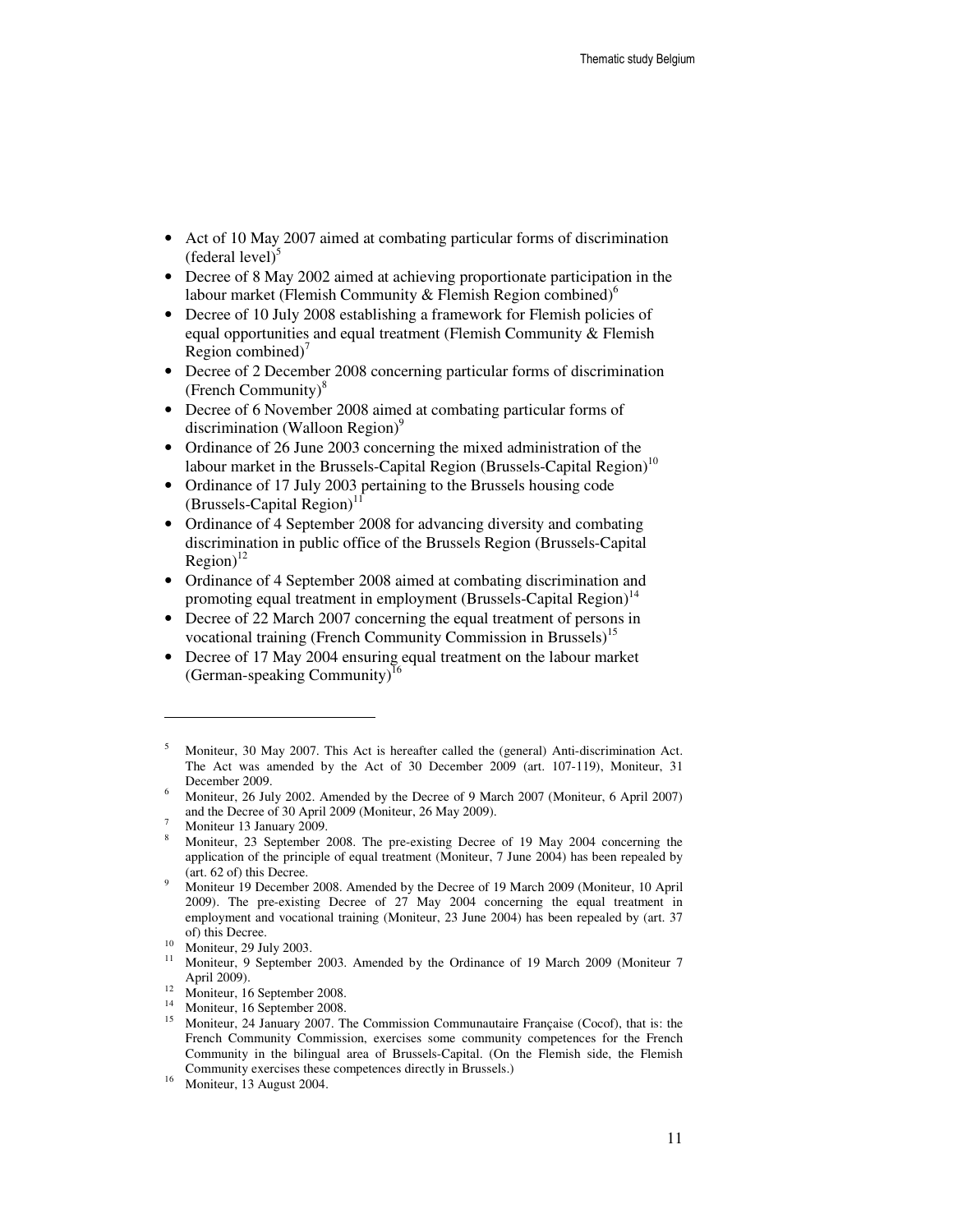## A.1.2. Federal level: Anti-discrimination Act

## A.1.2.1. General

 $\ddot{ }$ 

The first federal Anti-discrimination Act in which discrimination on the basis of sexual orientation was prohibited (Act of 25 February 2003) entered into force in 2003. This Act had to be replaced however, which was done in 2007. There were several reasons for this, the most important ones being the following two. Firstly the Act was not sufficiently in conformity with EU-law; Belgium had already been held liable by the European Commission regarding the implementation of Directive 2000/78/EC. Secondly the Belgian Constitutional Court had nullified several provisions and elements from the 2003 Act on account of their unconstitutionality (the list of grounds of discrimination for one thing)<sup>18</sup>, thereby however reducing the Act's intelligibility and applicability. In order to address these and other problems the Act as well as the remainder of the federal discrimination legislation was radically amended and/or replaced.

The current (general) Anti-discrimination Act (Act of 10 May 2007) covers discrimination on the basis not only of 'sexual orientation', but also on the basis of age, marital status, birth, language, fortune, religion or belief, political conviction, current and future state of health, disability, physical or genetic characteristics, social origin and trade union affiliation or membership.<sup>19</sup> Of the additional grounds, 'current and future state of health' is also potentially relevant to matters (indirectly) related to sexual orientation, most importantly because it allows for protection of people with HIV or aids: in practice the Belgian equality body (cf. infra) regularly finds discrimination of homosexuals to be intricately bound up with fears and prejudices regarding these (and other) sexually transmitted diseases.

Besides the general Anti-discrimination Act there are two additional pieces of federal anti-discrimination legislation, dealing with discrimination on specific grounds: one on sex-discrimination (Sex-discrimination Act of 10 May 2007) and another on racial discrimination (Anti-racism Act of 30 July 1981, the

<sup>&</sup>lt;sup>18</sup> Due to unjustified and discriminatory exclusions of certain criteria. See: D. De Prins, S. Sottiaux & J. Vrielink, *Handboek discriminatierecht*, Mechelen, Kluwer, 2005, nº 1129-1142. For the ruling, see: Constitutional Court, nº 157/2004, 6 October 2004.

<sup>19</sup> The last ground was added by the Act of 30 December 2009 (art. 107-119; Moniteur, 31 December 2009) due to the fact that the Constitutional Court had (again) ruled the selection to be (partially) unconstitutional. Specifically the Court ruled, in response to a request for annulment by several labour organisations, that the exclusion of the ground 'trade union affiliation' or 'membership of a trade union' was unjustified (Constitutional Court, nº. 64/2009, 2 April 2009, B.8.15-B.8.16. Compare: Constitutional Court, n° 123/2009, 16 July 2009). Additional unjustified exclusions might in the future be determined by the Court. See extensively: J. Vrielink & D. De Prins, "Die Wiederkehr des Gleichen. Het Grondwettelijk Hof en de (federale) discriminatiewetgeving", *Tijdschrift voor Bestuurswetenschappen en Publiekrecht* 2009, 579-614.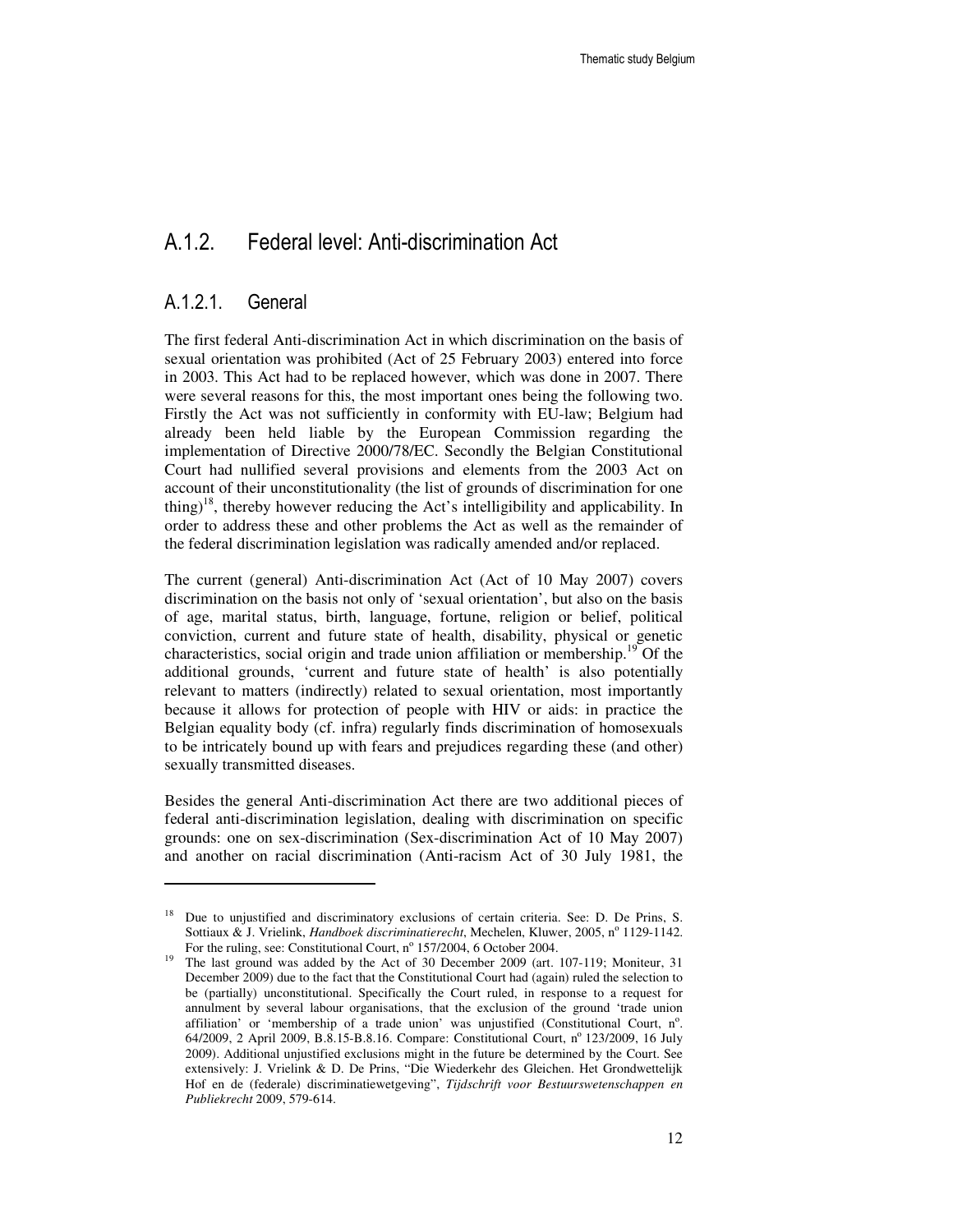contents of which have been replaced by an Act of 10 May 2007, covering: socalled<sup>20</sup> race, colour, descent, national or ethnic origin and nationality). The Sex-discrimination Act also covers discrimination of transgender people (cf. *infra*).

## A.1.2.2. Scope

-

The material and personal scope of the federal legislation implementing Directives 2000/78/EC is much broader than that of the directive itself. The 'Act aimed at combating particular forms of discrimination' (general Antidiscrimination Act) prohibits discrimination in the following contexts and areas of public life:

- The provision of goods, facilities and services;
- Social security and social benefits;
- Employment in both the private and public sector;
- Membership of or involvement in an employers' organization or trade union;
- Official documents or (police) records;
- Access to and participation in economic, social, cultural or political activities accessible to the public.

Two explicit guidelines hold with regard to these areas however. Firstly, the areas are to respect the federal jurisdiction, so that e.g. the Act is not applicable to employment matters or goods and services falling under the authority and jurisdiction of the communities and the regions. Secondly, the private sphere is in principle excluded from the scope of the Act: the Act is applicable only to discriminations in the public domain.

<sup>&</sup>lt;sup>20</sup> Much of Belgian anti-discrimination legislation speaks of 'so-called race' rather than 'race'. This was initiated by the federal legislator in 2003 who argued that "use of the term 'race' could give the impression that the legislator thereby confirms the existence of distinct races while this concept is scientifically non-existent" (*Parliamentary Documents*, Senate 2001- 2002,  $n^{\circ}$  2-12/15, 64). As such, the aim of the adjective 'so-called' is "to indicate that the distinction exists only in the mind of the racist and does not correspond with a reality" (Parliamentary Documents, Senate 2000-2001, nº 2-12/6, 1). See extensively: D. De Prins, S. Sottiaux & J. Vrielink, *Handboek discriminatierecht*, Mechelen, Kluwer, 2005, n<sup>os</sup> 761-763. Compare also: recital nº 6 of Directive 2000/43/EC: "The European Union rejects theories which attempt to determine the existence of separate human races. The use of the term 'racial origin' in this Directive does not imply an acceptance of such theories".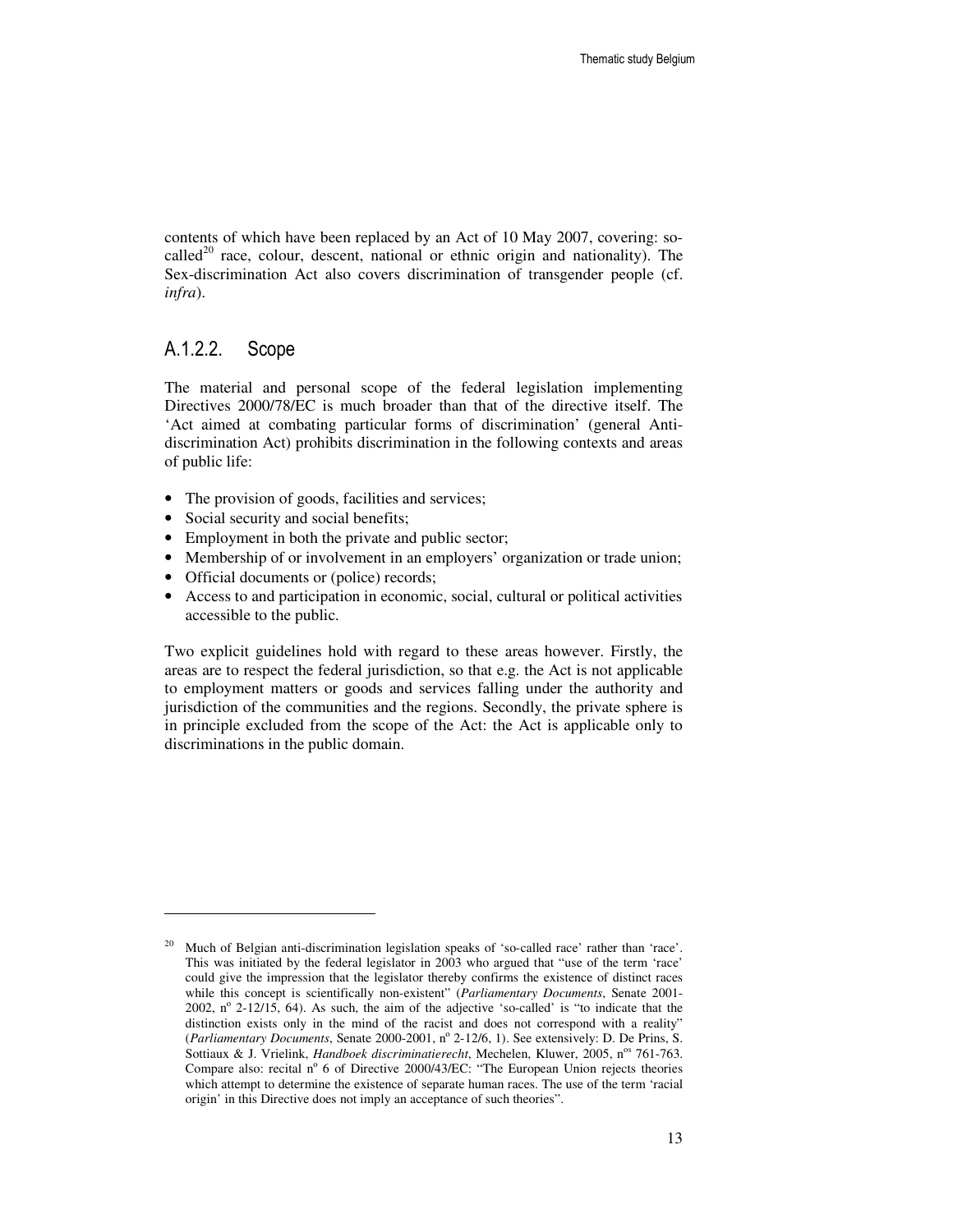## A.1.2.3. Concept of discrimination

#### Direct and indirect discrimination

The Act distinguishes between direct and indirect 'distinctions' on the one hand, which may be justified and that denote a different or unequal treatment, and direct and indirect 'discriminations' on the other hand, being prohibited and unlawful by definition. Direct distinctions are defined as "the situation that occurs when one person is treated less favourably than another is, has been or would be treated in a comparable situation", on any of the grounds falling under the Act" (art. 4, 6° Anti-discrimination Act). Indirect distinctions are defined as "the situation that occurs when an apparently neutral provision, criterion or practice would put persons with a protected characteristic at a particular disadvantage compared with other persons".

The system for justifying distinctions or unequal treatment is 'closed' in the areas of the material scope dictated by the directive $(s)$ , that is: in employment for the ground 'sexual orientation'. Outside these areas the justification system for 'direct distinctions' is an 'open' one. That is: distinctions will not amount to discriminations to the extent that they are justified by means of an objective and reasonable justification.

#### Direct distinctions falling under scope of the directive(s)

Direct distinctions<sup>21</sup> on the basis of 'sexual orientation' in the general context of employment can be justified in three ways. Firstly, and in line with the directive<sup>22</sup>, a direct distinction may be justified where a characteristic related to 'sexual orientation' constitutes a genuine and determining occupational requirement in light of the "nature of the relevant specific professional activity" (art. 8 § 2 Anti-discrimination Act). In order for this to occur, the requirement is to have a legitimate objective as well as to be proportionate in relation to this objective. The Act also provides for a specific 'genuine and determining occupational requirement' for "public and private organisations, the ethos of which is based on religion or belief" (art. 13 Anti-discrimination Act), but this exception is limited to the distinctions on the basis of religion or belief and does not extend to 'sexual orientation'. The relevant article does stipulate that "the Act does not prejudice the right of public or private organisations the ethos of which is based on religion or belief, to require individuals working for them to

 $21$  Logically consistent, the federal Acts distinguish between (direct and indirect) 'distinctions', which may be justified and merely concern an unequal treatment, and (direct and indirect) 'discriminations', being prohibited by definition.

<sup>22</sup> See article 4.1 Directive 2000/78/EC.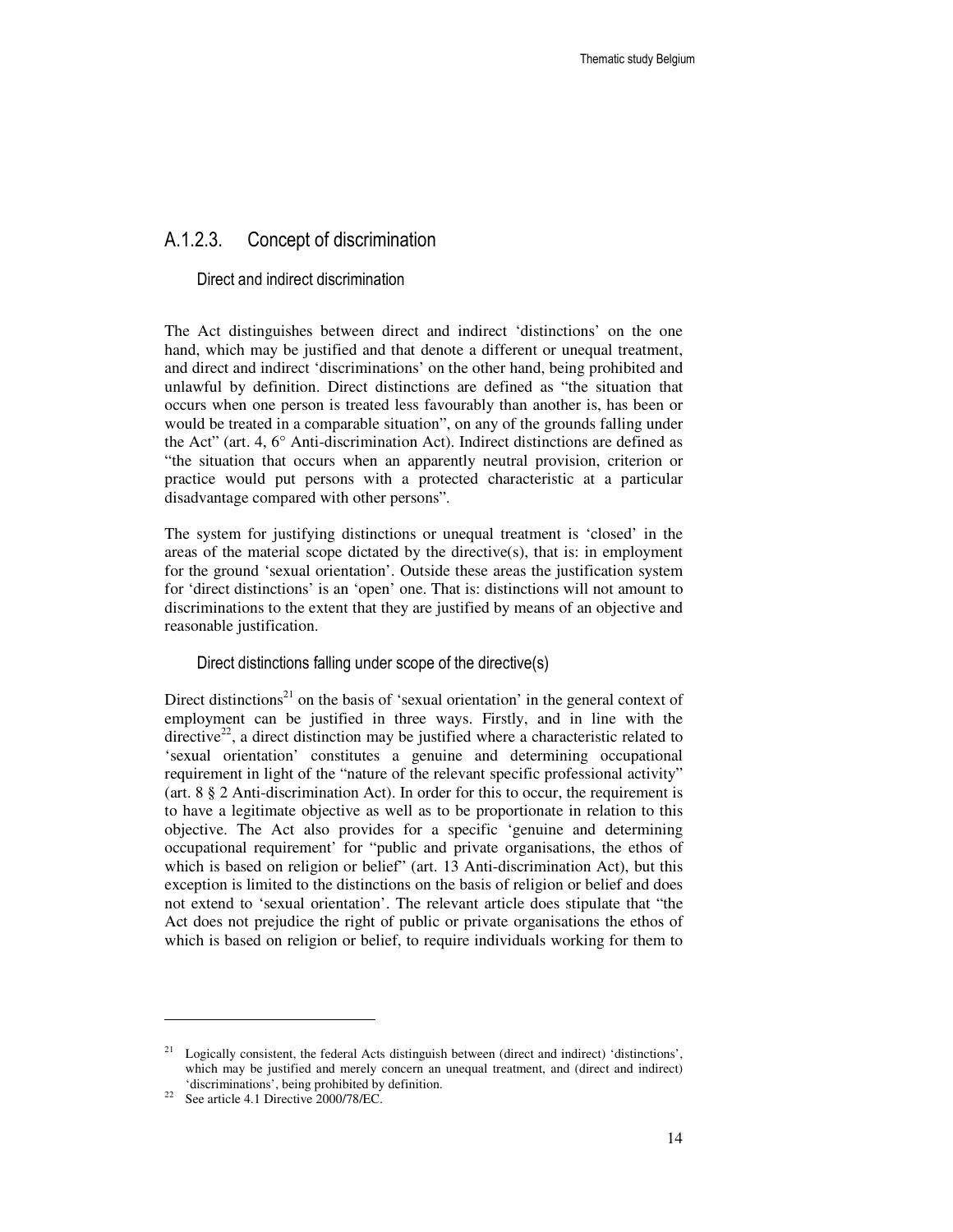act in good faith and with loyalty to the organisation's ethos", provided – that is – "that the provisions of the act are otherwise complied with".

A second exception is that direct (or indirect) distinctions on the basis of sexual orientation can never lead to the finding of direct (or indirect) discrimination when said distinction constitutes a positive action (art. 10 Anti-discrimination Act).<sup>24</sup> A measure can only be seen as a positive action, however, if it satisfies the following requirements, taken from the jurisprudence of the Belgian Constitutional Court: an obvious or apparent inequality must (demonstrably) exist; the disappearance of this inequality must be designated as an aim that is to be promoted; positive action measures must be of a temporary nature and disappear if and when the intended aim has been reached and finally positive action measures may not unduly limit other people's rights (art. 10 § 2 Antidiscrimination Act). The Act further stipulates that the government will  $-$  by royal decree – determine the "situations in which and conditions under which a positive action measure can be taken" (art. 10  $\S$  3 Anti-discrimination Act).<sup>25</sup>

The third and final exception concerns direct (or indirect) distinctions that have their basis in (other) legislation. Under art. 11 § 1 Anti-discrimination Act such distinctions are not considered to be prohibited by the said Act. This provision is somewhat contested. Critics have pointed out that it creates the impression of a legislator wanting to exempt himself from his own rules, which might even run counter to requirements of the Directive 2000/78/EC (and other European directives or law), even though paragraph 2 of article 11 provides that the first paragraph does not imply any judgment on the conformity of a direct (or indirect) distinction, having its basis in legislation, with the Constitution, EU law and (the relevant) international law. There appears to be a tension between this explicit exemption and the approach required by article 16a Directive 2000/78/EC, which states that "Member States shall take the necessary measures to ensure that (…) any laws, regulations and administrative provisions contrary to the principle of equal treatment are abolished".<sup>26</sup>

<sup>&</sup>lt;sup>23</sup> Compare: article 4.2 Directive 2000/78/EC.<br><sup>24</sup> Compare: article 7.1 Directive 2000/78/EC.

Compare: article 7.1 Directive 2000/78/EC.

<sup>25</sup> For matters concerning employment and social security, the Act determines that these royal decrees are made: 1. concerning the public sector, after consultation of the relevant committees of the unions; 2. concerning the private sector, after consultation of the National Labour Council. If these organs or organisations do not react to a request within two months, their advice is considered to be positive.

<sup>&</sup>lt;sup>26</sup> Note however that if laws and administrative provisions result in discrimination (on any ground) in the sense of (articles 10 and 11 of) the Belgian Constitution the Constitutional Court has the power to annul them or declare them non-applicable. The Council of State, the supreme administrative court, furthermore has the power to annul administrative acts that would be contrary to the Constitution.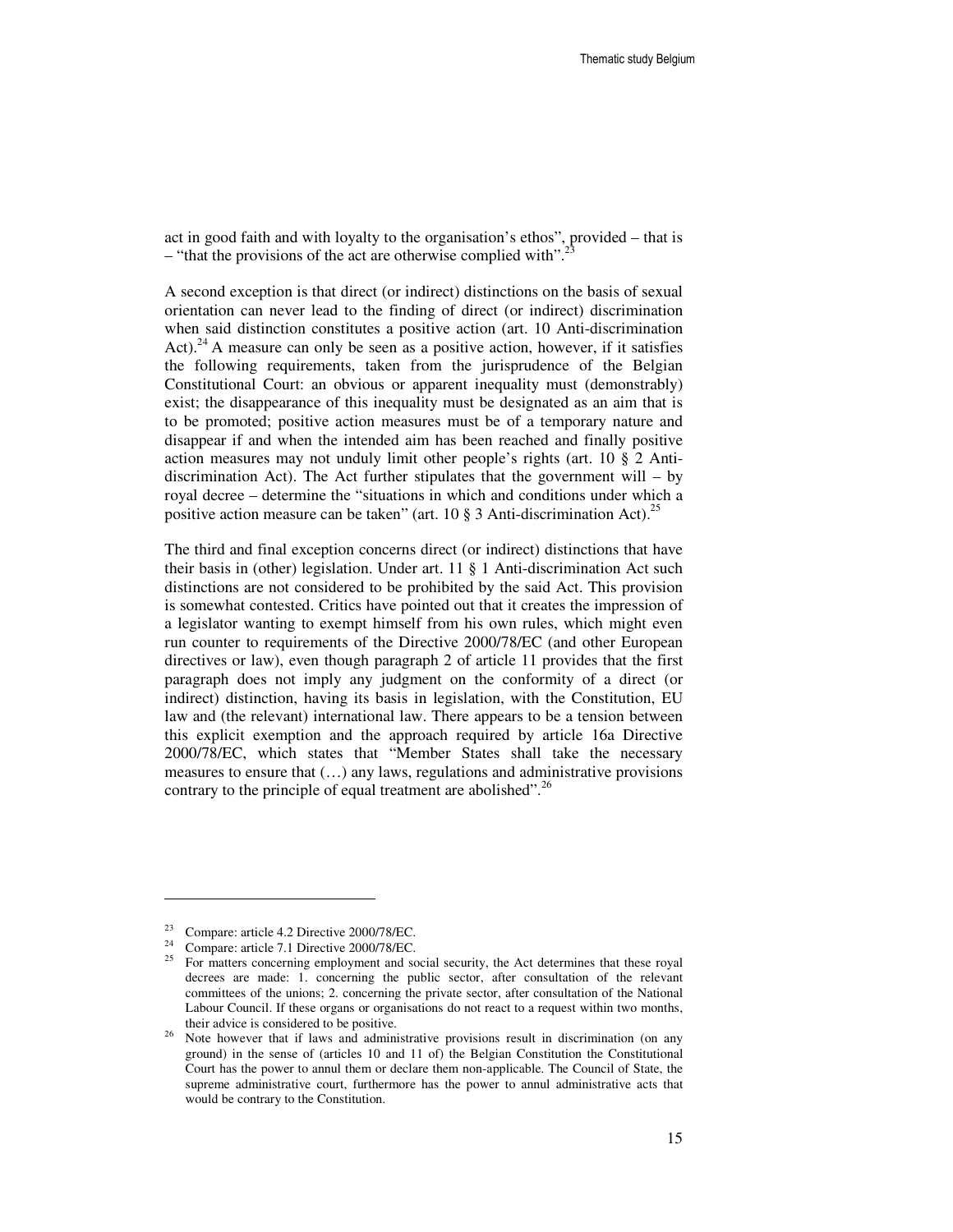Direct distinctions falling outside of the scope of the directive(s) and (all) indirect distinctions

The Anti-discrimination Act has a so-called 'open' system of justification for all direct distinctions on the basis of sexual orientation outside of the context of employment as well as for all indirect distinctions falling under any part of the scope of the Act (including employment).

The justification for said distinctions requires that they be "objectively justified by a legitimate aim and the means of achieving that aim are appropriate and necessary" (respectively art. 7 and art. 9 Anti-discrimination Act). In addition to this justification, the general exceptions of positive action and distinctions required by or with a basis in legislation hold for these types of distinctions as well (cf. supra).

Specific forms of discrimination: instruction to discriminate and harassment

Aside from direct and indirect discrimination the Anti-discrimination Act – in line with the Directive 2000/78/EC – introduces two additional forms of discrimination relevant for the ground sexual orientation and handles them on the same footing. This concerns firstly 'an instruction to discriminate' and secondly 'harassment'.

An instruction to discriminate is defined as follows: "any conduct that consists in giving anyone the instruction to discriminate a person, a group, a community or one of its members on the grounds of" the protected criteria, amongst which sexual orientation (art. 4, 13 $^{\circ}$  Anti-discrimination Act).<sup>27</sup> Although neither the Act nor the directive explicitly require so, it is generally assumed – in light of the nature of the term 'instruction' – that in order for this provision to be applicable a hierarchical or other relationship must exist between the one giving the instruction and the one receiving it. $^{28}$ 

Harassment on the other hand is considered a form of discrimination when "unwanted conduct related to any of the protected criteria takes place with the purpose or effect of violating the dignity of a person and of creating an intimidating, hostile, degrading, humiliating or offensive environment" (art. 4,  $10^{\circ}$  Anti-discrimination Act).<sup>29</sup>

<sup>&</sup>lt;sup>27</sup> Compare: art. 2.4 Directive 2000/78/EC.<br><sup>28</sup> For the griminal provision of insitement

For the criminal provision of 'incitement to hatred, discrimination and violence' to apply, by contrast, such a hierarchical relationship is not required (cf. *infra*).

<sup>29</sup> Compare: art. 2.3 Directive 2000/78/EC.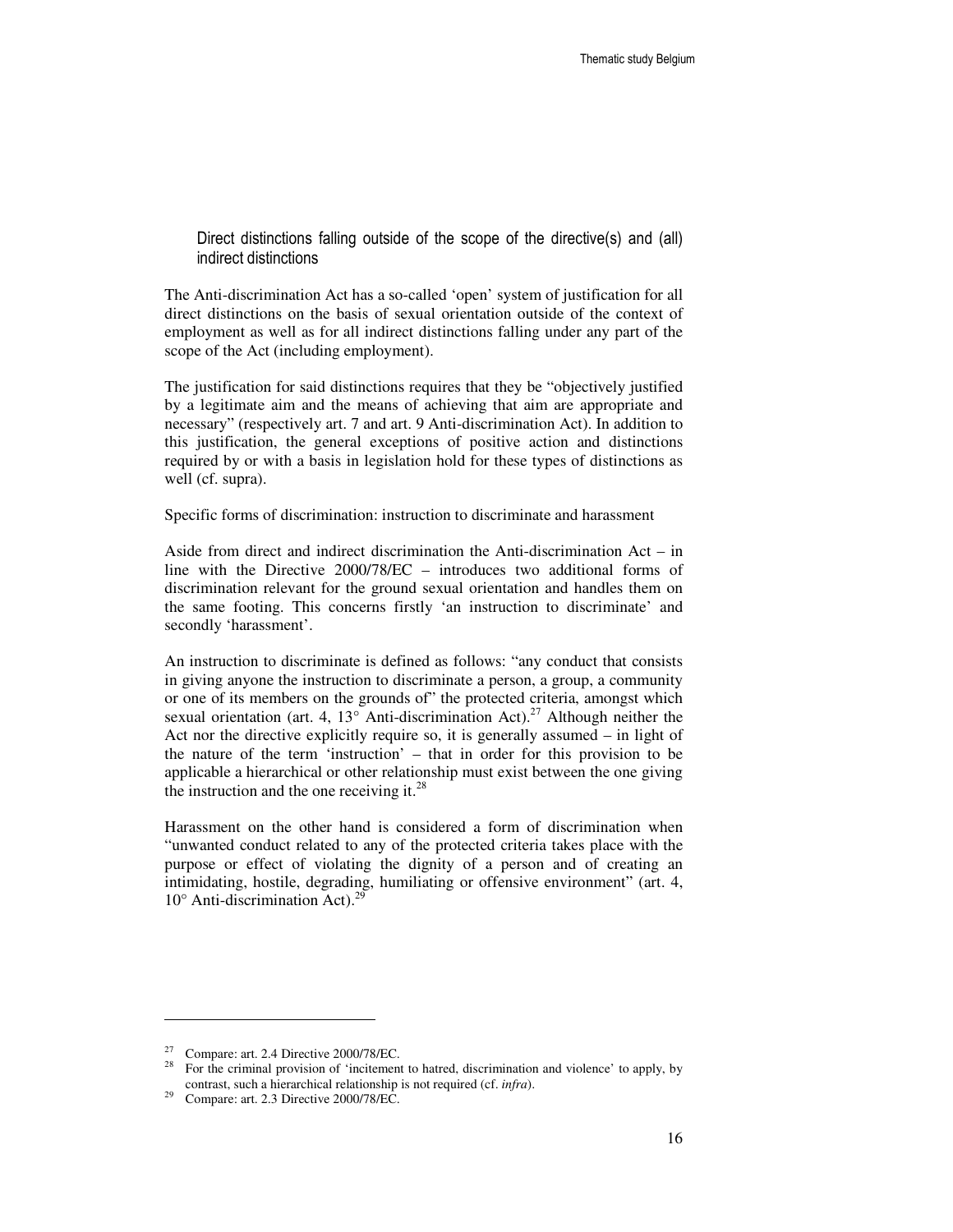## A.1.2.4. Civil provisions

The Anti-Discrimination Act consists mainly of civil provisions, the most important ones of which will consecutively be discussed.

Firstly, the Act states that "any provisions contrary to" it "as well as provisions determining that one or more contracting parties renounce the rights guaranteed by" the Act "are null and void" (art. 15 Anti-discrimination Act). $3<sup>3</sup>$ 

Secondly, the Act introduces a feature virtually unprecedented in Belgian law: lump sum damages payable when discrimination is legally established. Prior to this, adequate compensation and damages were the Achilles-heel of (civil) Belgian discrimination-law, especially in the context of employment.<sup>31</sup> In theory victims of discrimination had the right, in pursuance of article 1382 of the Civil Code, to full compensation for the damages they suffered. However, even if the burden of proof could be surmounted, the damages paid tended to be merely symbolic. In order to respect article 17 of Directive 2000/78/EC – requiring "effective, proportionate and dissuasive" sanctions – lump sum damages were introduced in 2007. These more specifically entail the following: in case of discrimination the victim can claim either a lump sum determined in the Act or damages in the amount of the actual harm that was done (art. 18 § 1 Anti-discrimination Act). In the latter case the victim is to provide proof of the magnitude of the harms suffered, while the lump sums are determined as follows. In the context of employment or social security it comes down to 6 months worth of gross income. Unless the employer is able to demonstrate that the less favourable treatment would also have occurred on other than discriminatory grounds; in that case the compensation is reduced to 3 months gross income (e.g. when the person who was discriminated against would (demonstrably) also not have been the person most suited for a job, even if he or she had not been excluded due to discriminatory considerations). In any other contexts of the Act's scope the lump sum is equal to 650 euro, liable to be raised to 1.300 if the person committing the discrimination is unable to demonstrate that the less favourable treatment would also have taken place on other than discriminatory grounds. $32$ 

These lump sums can be claimed in any legal proceedings based on the Act, but the Act also provides for a special cease and desist procedure in which the lump sums can be awarded. This procedure is dealt with according to the forms and

<sup>30</sup> Compare: art. 16 b Directive 2000/78/EC.

<sup>31</sup> See: C. Bayart, *Discriminatie tegenover differentiatie. Arbeidsverhoudingen na de Discriminatiewet. Arbeidsrecht na de Europese Ras- en Kaderrichtlijn*, Brussels, Larcier, 2004, 359; D. De Prins, S. Sottiaux & J. Vrielink, *Handboek discriminatierecht*, Mechelen, Kluwer, 2005, 559-561.

 $32$  The lump sum damages are also determined according to the latter model if the material damage ensuing from discrimination in employment of social security can be redressed via the application of the penalty of nullity (cf. *supra*).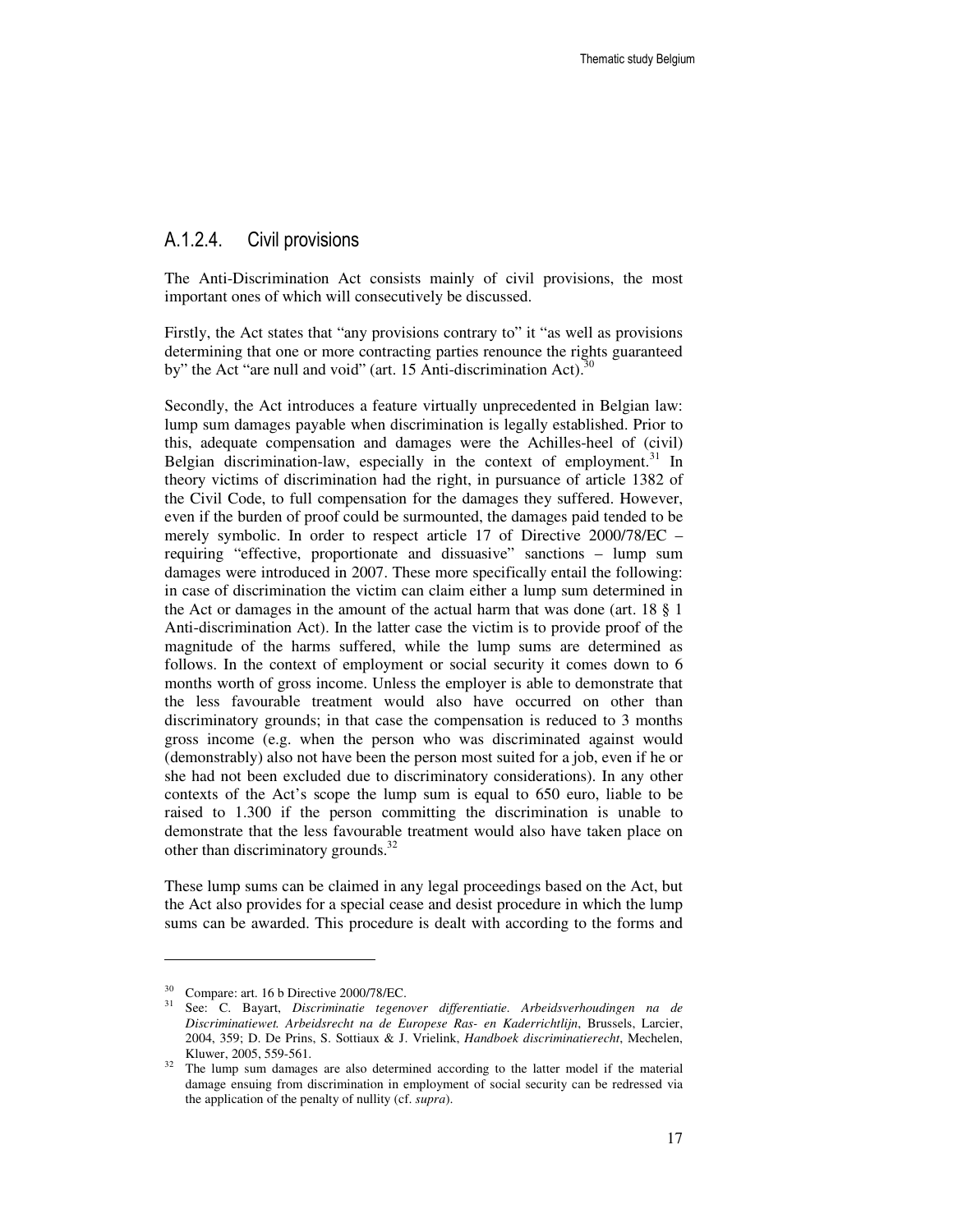regulations of summary proceedings, and as such is dealt with in a limited timeframe; its status however is that of a judgement on the merits. To enforce compliance with the outcome of the cease and desist procedure, courts can firstly impose a penalty on a daily basis or per infraction (art. 19 Antidiscrimination Act). Furthermore, non-compliance with the outcome of the procedure constitutes a crime in and of itself: a so-called 'contempt of court' offence, made punishable by prison sentences ranging from a month until a year and fines ranging from 50 euros until 1000 euros (art. 24 Anti-discrimination Act).

Again in line with Directive 2000/78/EC the Act provides for a distribution of the burden of proof among the parties in all civil proceedings on the basis of the Act.<sup>33</sup> Article 28 of the Act determines that "if a person who considers himself a victim of discrimination, the Centre [for Equal Opportunities and Opposition to Racism (cf. infra)] or one of the interest groups advances facts before the competent court that can lead to the presumption of discrimination on the basis of one of the protected criteria, it falls on the defendant to prove that discrimination did not occur". The Act details a number of (non-exhaustive) examples of facts that can lead to the presumption of either direct or indirect discrimination, and as such are liable to shift the burden of proof. Most of these examples are based on rulings by the European Court of Justice in cases involving direct and indirect discrimination on the basis of sex. $34$ 

More specifically, facts that can lead to the presumption of direct discrimination "include, but are not limited to": 1° "information that reveal a pattern of adverse treatment vis-à-vis individuals who are the bearer of a particular protected characteristic; e.g. several independent complaints at the Centre [for Equal Opportunities and Opposition to Racism] or one of the interest groups"; 2° "information demonstrating that the situation of the victim of a less favourable treatment is comparable to the situation of the reference person (art. 28 § 2 Anti-discrimination Act).

Likewise, facts that can lead to a presumption of indirect discrimination "include, but are not limited to":  $1^\circ$  "general statistics about the situation of the group to which the victim of the discrimination belongs or facts of general knowledge";  $2^{\circ}$  "the use of an intrinsically suspect distinguishing criterion";  $3^{\circ}$ "elementary statistical material demonstrating adverse treatment" (art. 28 § 3 Anti-discrimination Act).

 $\overline{a}$ 

<sup>33</sup> Art. 10 Directive 2000/78/EC.

<sup>34</sup> In the *travaux préparatoires* of the Act mention is made specifically of the cases Brunnhofer (case C-381/99, 26 June 2001, r.o. 60); Danfoss (case C-109/88, 17 October 1989); Royal Copenhagen (case C-400/93) and Enderby (case C-127/92). See: *Parliamentary Documents*, House of Representatives 2006-2007, nº 51-2722/2, 2.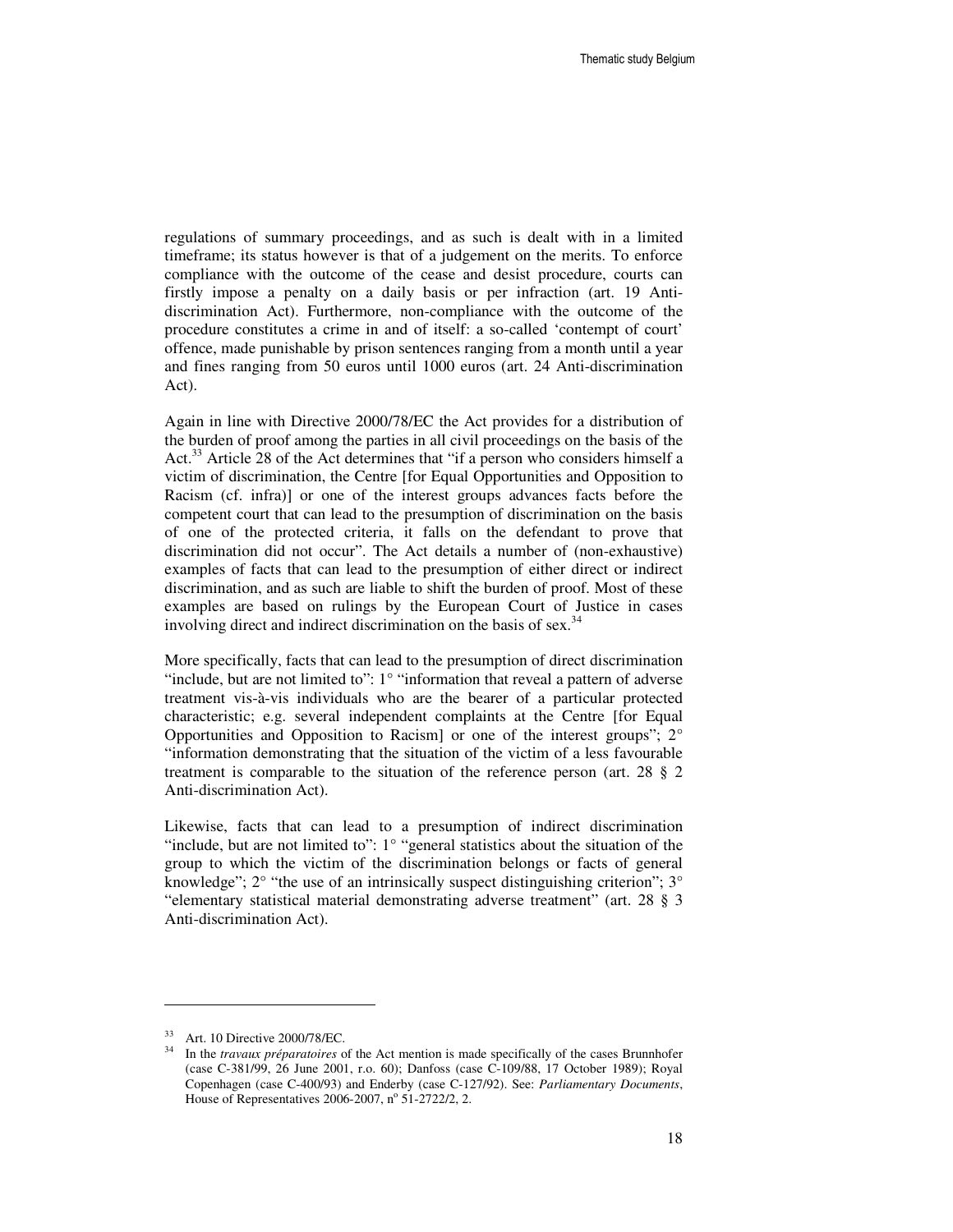The Anti-discrimination Act also provides broad protection clauses for persons who have filed a complaint in relation to (alleged) infringements of the  $Act^{35}$ , and it extends this protection to individuals serving as witnesses regarding the complaint. Regarding these so-called victimisation clauses, the Act makes a distinction between complaints in relation to employment or social security on the one hand and complaints related to any other element of the scope of the Act.

In the area of employment the protection involves that employers (and or persons in a similar position)<sup>36</sup> may not take adverse measures vis-à-vis a person for whom or who himself has filed a complaint due to an infringement of the Act, unless it is for reasons foreign to the complaint (art. 17 § 1 Antidiscrimination Act). The Act specifies that 'adverse measures' are – among other things – the termination of the employment, the unilateral alteration of the terms of employment or adverse measures taken after the termination of the employment (art. 17 § 2 Anti-discrimination Act). A 'complaint' can furthermore be any of a number of things. It can concern formal legal proceedings instigated either by the individual or by the equality body (cf. infra) or an interest organisation, but it can also concern a complaint on the level of the organisation of the employer (either by the adversely treated individual, by the government services for labour inspection, or by the equality body or an interest group). $37$ 

In all other contexts the protection involves that if a complaint is filed by or on behalf of a person due to an infringement of the Act, those against whom the complaint is directed may not take adverse measures, unless it is for reasons foreign to the complaint (art. 16 § 1 Anti-discrimination Act). 'Complaints' in that case can again comprise formal legal proceedings instigated either by the individual or by the equality body or an interest organisation, but also complaints on the level of the organisation or institution against which the complaint is directed (either by the adversely treated individual or by the equality body or an interest group).<sup>38</sup> Identical protection holds for witnesses in relation to the complaint (art. 17 § 9 Anti-discrimination Act (employment) and art. 16 § 5 Anti-discrimination Act (other contexts)).

If in any context adverse measures are taken in a period of 12 months after a complaint has been lodged the burden of proof that these measures are foreign to the complaint falls on the person against whom a complaint has been filed. In

Compare art. 11 Directive 2000/78/EC regarding victimisation.

<sup>36</sup> Art. 17 § 10 Anti-discrimination Act.

 $37$  Art. 17 § 3 Anti-discrimination Act. In the latter cases the complaint should consist in a dated, signed document sent by certified mail detailing the grievances vis-à-vis the perpetrator of the alleged discrimination.

Art. 16 § 2 Anti-discrimination Act. In the latter cases the complaint should fulfil the identical requirements as in the context of employment, that is: the complaint should consist in a dated, signed document sent by certified mail detailing the grievances vis-à-vis the perpetrator of the alleged discrimination.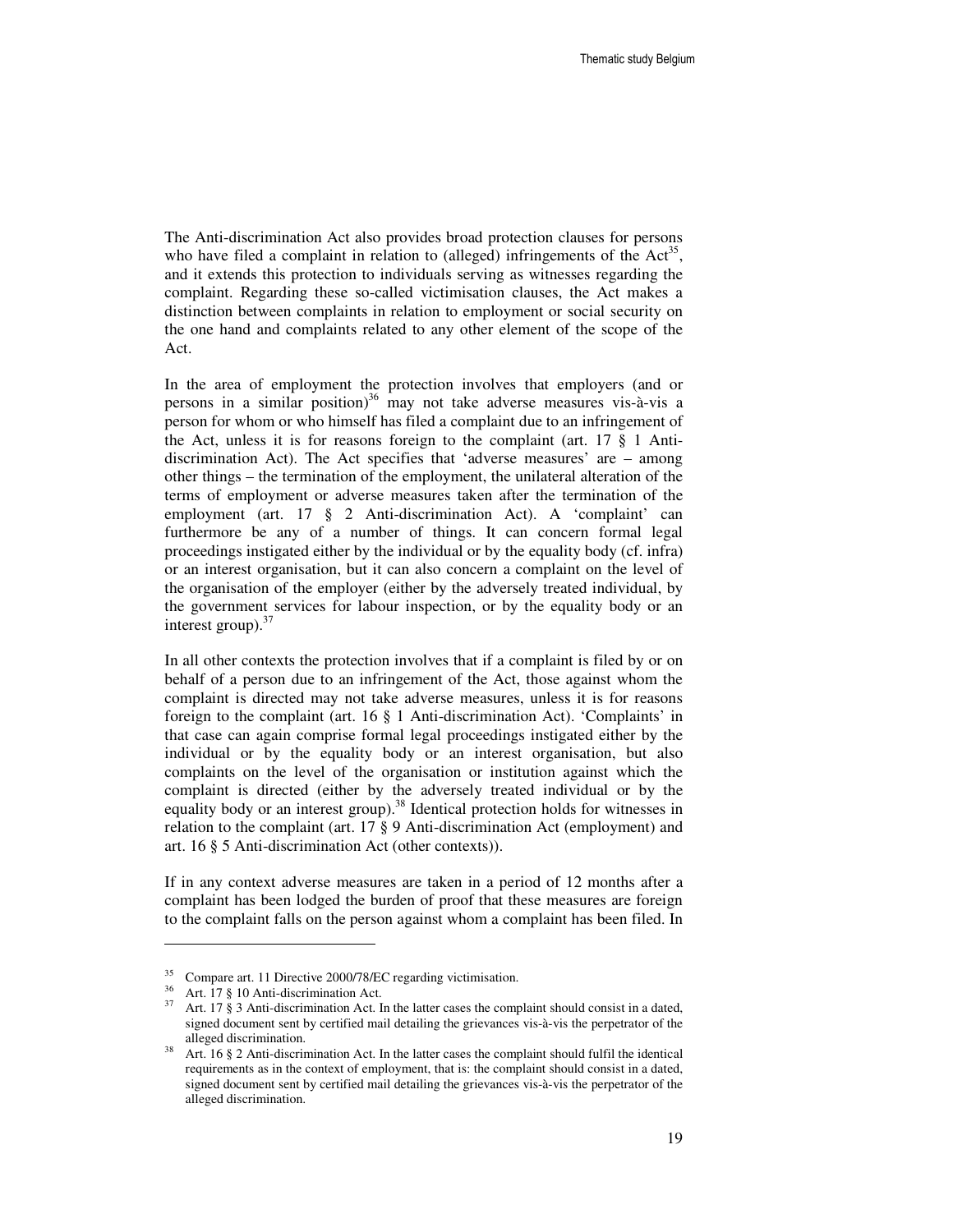case legal proceedings have been instigated this period is extended to 3 months following the day of the final judgement (art. 17 § 4 Anti-discrimination Act (employment)<sup>39</sup> and art. 16  $\S$  3 Anti-discrimination Act (other contexts)). If the person who took the adverse measures is unable to demonstrate that the latter had nothing to do with the complaint, damages payable are respectively 6 months gross income in the context of employment (art. 17 § 6 Antidiscrimination Act) or – in other contexts – the lump sum damages provides for in article 18 § 2 of the Act (cf. supra). In both cases the victim can also opt for damages in the amount of the actual harm that was done, in which case the victim is to provide proof of the magnitude of the harms suffered.

## A.1.2.5. Criminal provisions

The Anti-discrimination Act introduces three (types of) criminal provisions, which will be dealt with in more detail elsewhere in this report. This concerns 'incitement to hatred, discrimination and violence'; the introduction of aggravating circumstances in case certain crimes are committed out of hatred or contempt for persons on the basis of – among other things – their sexual orientation; and a prohibition of discriminatory conduct by civil and public servants.

In case of any criminal conviction on the basis of the Act the convicted person can – aside from his main penalty – also be deprived of his civil and political rights for a period of 5 to 10 years (art. 25 Anti-discrimination Act and article 33 Criminal Code).

## A.1.2.6. Enforcement

 $\ddot{ }$ 

Equality body and interest groups

Finally, the act provides for a number of enforcing public institutions and services as well as providing certain private organisations and NGO's with the opportunity to bring legal actions. The former firstly concerns the Centre for Equal Opportunities and Opposition to Racism (CEOOR). The CEOOR is – among other things<sup>40</sup> – the governmental equality body (see infra for more information on the CEOOR). The Act provides that the Centre may proceed in

 $39$  A number of additional provisions hold in regard to adverse measures taken in the context of employment, assuring e.g. that  $-$  to the extent possible and desirable  $-$  a person can be reintegrated into his or her workplace under the same terms of employment as before and/or other situations in which persons can claim damages (see art. 17 §§ 5-8).

It has other competences and tasks as well, e.g. in relation to education, immigration and asylum, and action against human trafficking.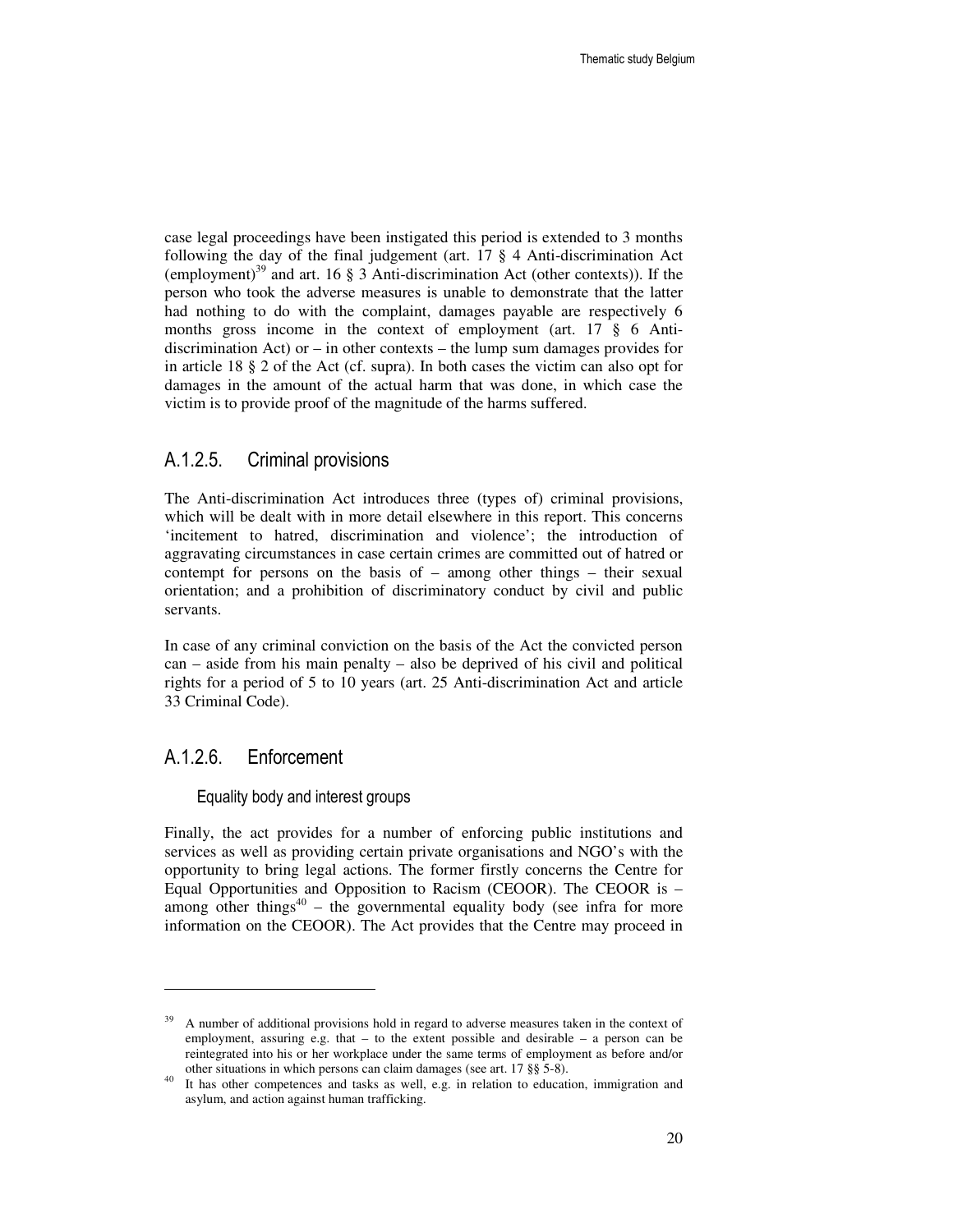law in all disputes to which the Act might give rise (art. 29 § 1 Antidiscrimination Act). $4$ 

Aside from the CEOOR a number of other associations, organisations and interest groups are authorised to bring legal actions on the basis of the Act (art. 30 Anti-discrimination Act).<sup>42</sup> This more specifically firstly concerns "every institution and all associations which on the date of the facts have disposed of legal personality for at least three years, and which have made it their purpose in their articles of association, to defend human rights and fight discrimination". Secondly, the same goes for all representative employers' organisations and trade unions, of both the public and private sector and of the self-employed; they too can instigate legal actions in relation to the Act.

The Act finally provides that "when the victim of a discrimination is an identified natural person or a legal body, the legal action of the Centre and the interest groups is admissible only if they can prove that they obtained the approval of the victim" (art. 31 Anti-discrimination Act). This is intended as a way to protect the personal decision of individual victims of discrimination: neither the Centre nor the interest groups can disregard or go against the wishes of an individual victim. If the discrimination is of a structural nature, however, the Centre and the interest groups can proceed autonomously.

#### Inspection

 $\ddot{ }$ 

In matters of employment the Act provides for specialised officers who are to supervise observance of the Act. Article 32 § 1 states: "without prejudice to the powers of the officers of the criminal investigation department, officials appointed by the King shall supervise compliance with this act and the implementing decrees thereof". These officials are to exercise their "said supervision pursuant to the provisions of the Act of 16 November 1972 concerning the labour inspectorate". Additionally, regarding supervision of the Act in the context of supplemental pensions the Commission for the Banking, Financial and Insurance Sector<sup>43</sup> is competent as well, without prejudice to the aforementioned officials (art. 32 §§ 2 and 3 Anti-discrimination Act).

<sup>&</sup>lt;sup>41</sup> With the exception of discrimination on the basis of language. The Act provides that the King is to appoint the body that is to deal with discriminations on the latter ground (art. 29  $\S$  2 Anti-discrimination Act).

<sup>&</sup>lt;sup>42</sup> Compare: article 9.2 Directive 2000/78/EC.

As referred to in article 44 of the Act of 2 August 2002 concerning the supervision of the financial sector and financial services.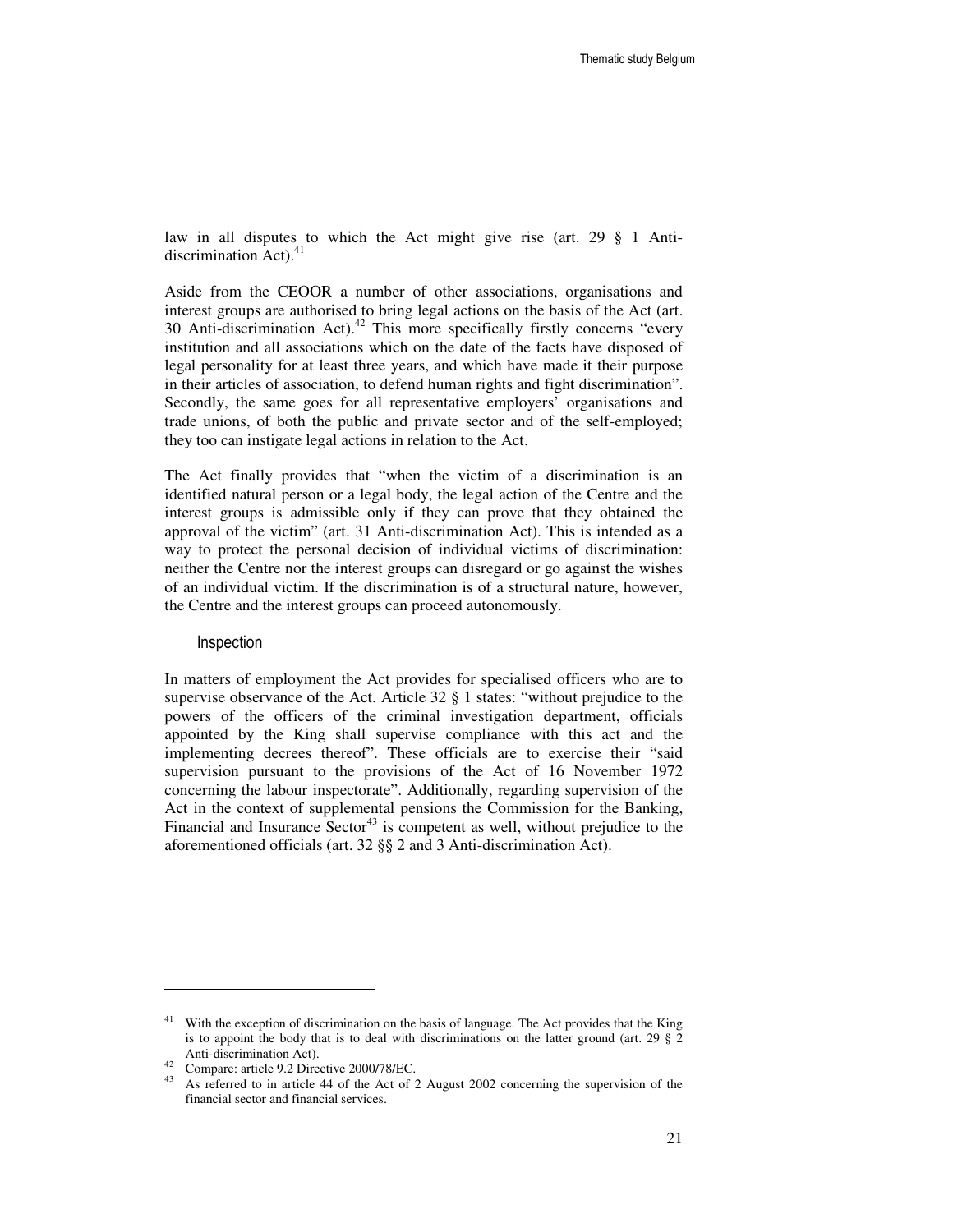## A.1.3. Flemish Community & Flemish Region combined

## A.1.3.1. General

The Flemish Community and Region (combined) have two decrees in force. The first one being the Decree of 8 May 2002 aimed at achieving proportionate participation in the labour market in force (Decree Proportionate Participation), $44$  which was amended on 9 March 2007 $45$  and on 30 April 2009. $46$ The amendments were considered necessary since several elements in the decree were based upon the former federal legislation of 2003. Therefore, to the extent that the latter was held to be unconstitutional by the Constitutional Court, this would be the case for those elements in the decree as well. Furthermore, the amendments' aim was to achieve greater conformity with the European directives, as Flanders too had been reprimanded by the European Commission on this point.

The Decree provides protection against discrimination not only on the basis of 'sexual orientation' but also on the grounds of sex, so-called race, ethnicity, religion or conviction, disability, and age. As such it closely follows the various European directives in this regard (and does not  $-$  as opposed to most other Belgian legislation – include more grounds). However, the remainder of the approach taken by the Decree still deviates significantly from that of Directive 2000/78/EC (and other European directives), as it does not systematically employ the concepts characteristic of and required by European antidiscrimination law.

The second decree in force at the Flemish level is the Decree of 10 July 2008 establishing a framework for Flemish policies of equal opportunities and equal treatment (Framework Decree).<sup>47</sup> It covers a much broader scope than the Decree Proportionate Participation, while respecting the European requirements, and it is roughly modelled after the federal legislation (cf. *supra*). The Framework Decree also includes a much wider list of discrimination grounds (based on that of the federal legislation), namely: sex, so-called race, colour, descent, national or ethnic origin, nationality, age, sexual orientation, marital status, birth, language fortune, religion or belief, political conviction, state of health, disability, physical or genetic characteristics and social position.<sup>49</sup> It therefore provides the same benefits as the federal legislation

 $^{44}$  Moniteur, 26 July 2002.

Moniteur, 6 April 2007.

 $^{46}$  Moniteur, 26 May 2009.

<sup>&</sup>lt;sup>47</sup> Moniteur 13 January 2009.

<sup>49</sup> As such it differs slightly from the federal list: where the federal legislation speaks of 'current and future state of health' and 'social origin', the Decree mentions 'state of health' in general and 'social position' instead of social origin.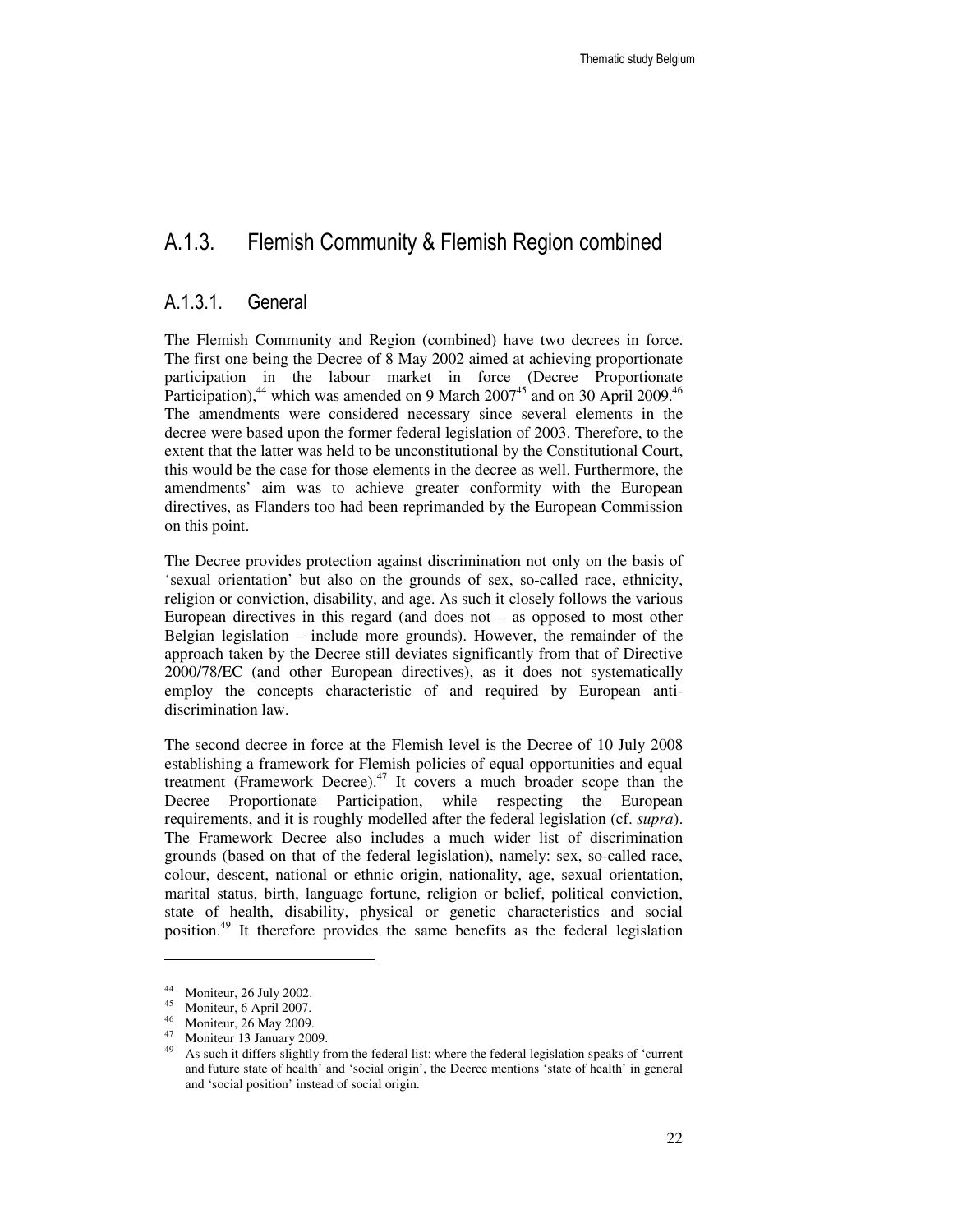where discrimination on the basis of HIV or aids is concerned (cf. *supra*), since it covers 'state of health'.

Finally, the Decree Proportionate Participation as well as the Framework Decree are not limited to provisions regarding discrimination and/or hate speech and crimes. They also include sections on equal opportunity policies and target figures regarding diversity in matters of employment. As these elements are not directly related to issues of discrimination law sensu stricto (and are not covered by Directive 2000/78/EC), and since most of the concrete measures will have to be taken by the government, the said sections will remain undiscussed.

## A.1.3.2. Scope

 $\ddot{ }$ 

The Decree Proportionate Participation covers only matters of employment (in particular, but not exclusively, employment of the personnel of the Flemish authorities and the Flemish educational system), and thus does not extend beyond the scope of Directive 2000/78/EC. To begin with, the Decree states that "the Flemish employment policies are to be organised according to" the principle of "equal treatment", entailing "the absence of every form of direct or indirect discrimination or intimidation on the labour market" (art. 5 § 1 Decree Proportionate Participation). However, the remainder of the article detailing the scope of the Decree departs significantly from the terminology and concepts used in the European directives. Key concepts such as direct and indirect discrimination are largely abandoned in favour of specific descriptions of prohibited behaviour having no immediate connection with the approach required by Directive 2000/78/EC and/or the other European directives. The Decree prohibits 'references' to the discrimination grounds protected by the Decree, rather than actual direct and indirect discrimination, instructions to discriminate and intimidation (cf. *infra*).

Should this shortcoming prove problematic in practice, it is possible however for victims to invoke the Framework Decree which also covers the area of employment and which does closely follow the terminology and concepts of the European anti-discrimination directives.

As such, victims of discrimination (on the basis of sexual orientation) in matters belonging to the competence of the Flemish Community and the Flemish Region can either fall back on article 16 of the Framework Decree or on article

As in the case of the federal legislation (cf. *supra*), the Constitutional Court has ruled this selection to be (partially) unconstitutional. The Court ruled that the exclusion of the ground 'trade union affiliation' or 'membership of a trade union' was unjustified (Constitutional Court, nº 123/2009, 16 July 2009. Compare: Constitutional Court, nº 64/2009, 2 April 2009). The Flemish legislation however has not yet amended its legislation on this point, as opposed to the federal legislator (cf. supra).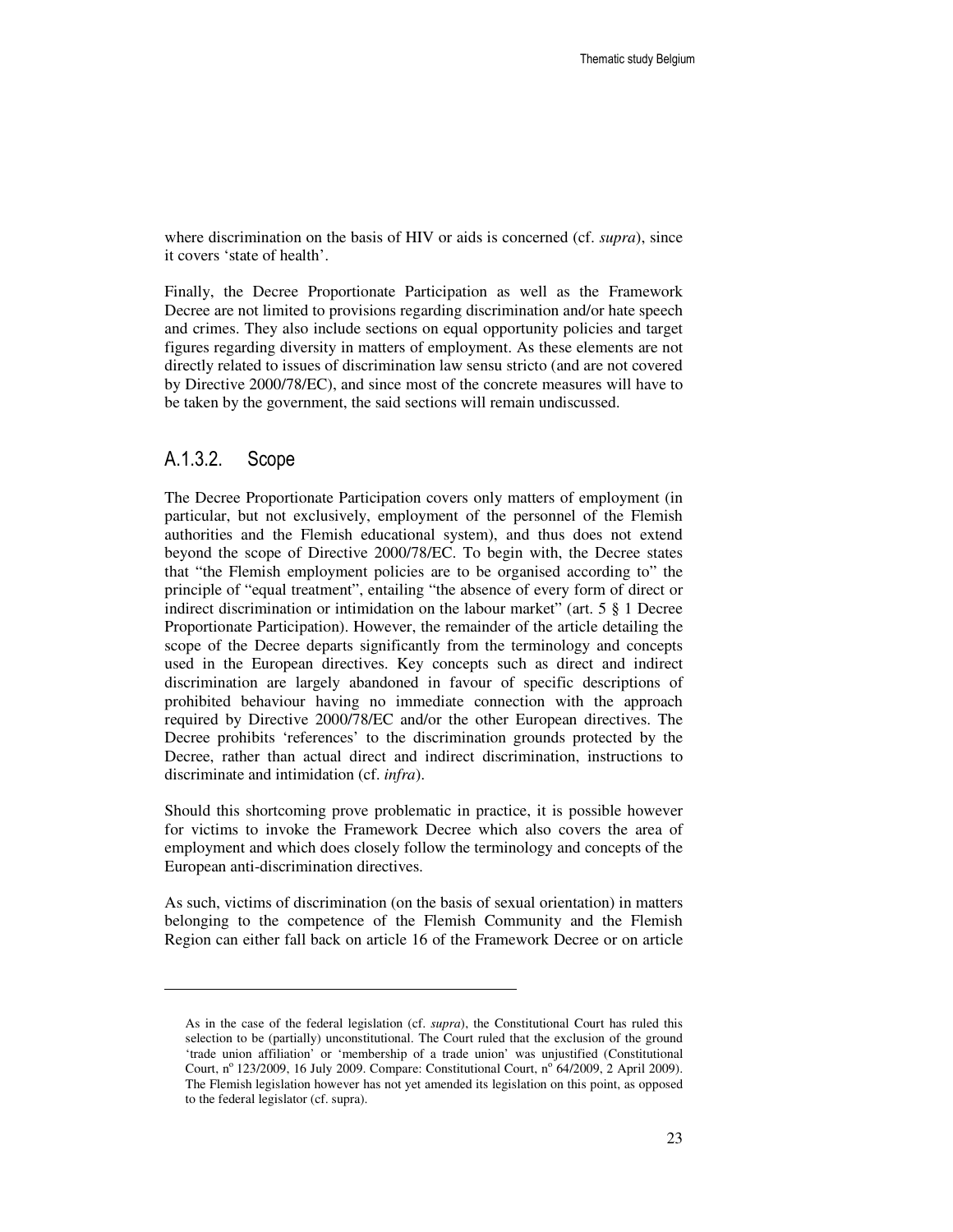5 § 2 of the Decree Proportionate Participation. The latter prohibits the following thirteen types of conduct or measures:

- Referring to sex, a so-called race, ethnicity, religion or conviction, disability, age or sexual orientation in the conditions or criteria regarding employmentfinding or to include elements in said conditions or criteria that lead to discrimination even without explicitly referring to sex, so-called race, ethnicity, religion or conviction, disability, age or sexual orientation.
- Presenting in information and publicity employment-finding as more suitable for employees or employers of a certain sex, so-called race, ethnicity, religion or conviction, disability, age or sexual orientation.
- Denying or restricting access to employment-finding for explicit or implicit reasons that are directly or indirectly related to sex, so-called race, ethnicity, religion or conviction, disability, age or sexual orientation.
- Referring to the sex, so-called race, ethnicity, religion or conviction, disability, age or sexual orientation of an employee in job offers, or to include elements in vacancies that, even without explicitly referring to these criteria, do mention or presuppose them.
- Referring to the sex, so-called race, ethnicity, religion or conviction, disability, age or sexual orientation of an employee in the conditions, selection and selection criteria for vacancies and functions in any sector or industry, or to include elements in those conditions or criteria that lead to discrimination even without explicitly referring to said protected criteria of an employee.<sup>50</sup>
- Denying or impeding access to employment or to promotional opportunities for explicit and implicit reasons that are directly or indirectly based on sex, so-called race, ethnicity, religion or conviction, disability, age or sexual orientation.
- Referring to sex, so-called race, ethnicity, religion or conviction, disability, age or sexual orientation in the conditions or criteria concerning career counselling, vocational training and career guidance or to include elements in the conditions or criteria for these that lead to discrimination even without explicitly referring to sex, so-called race, ethnicity, religion or conviction, disability, age or sexual orientation.
- Presenting in information and publicity career counselling, vocational training and career guidance as more suitable for candidates of a certain sex, so-called race, ethnicity, religion or conviction, disability, age or sexual orientation
- Denying or impeding access to career counselling, vocational training and career guidance for explicit and implicit reasons that are directly or indirectly based on sex, so-called race, ethnicity, religion or conviction, disability, age or sexual orientation.

The Decree also declares this provision to hold for the self-employed to the extent that these fall under Flemish competence.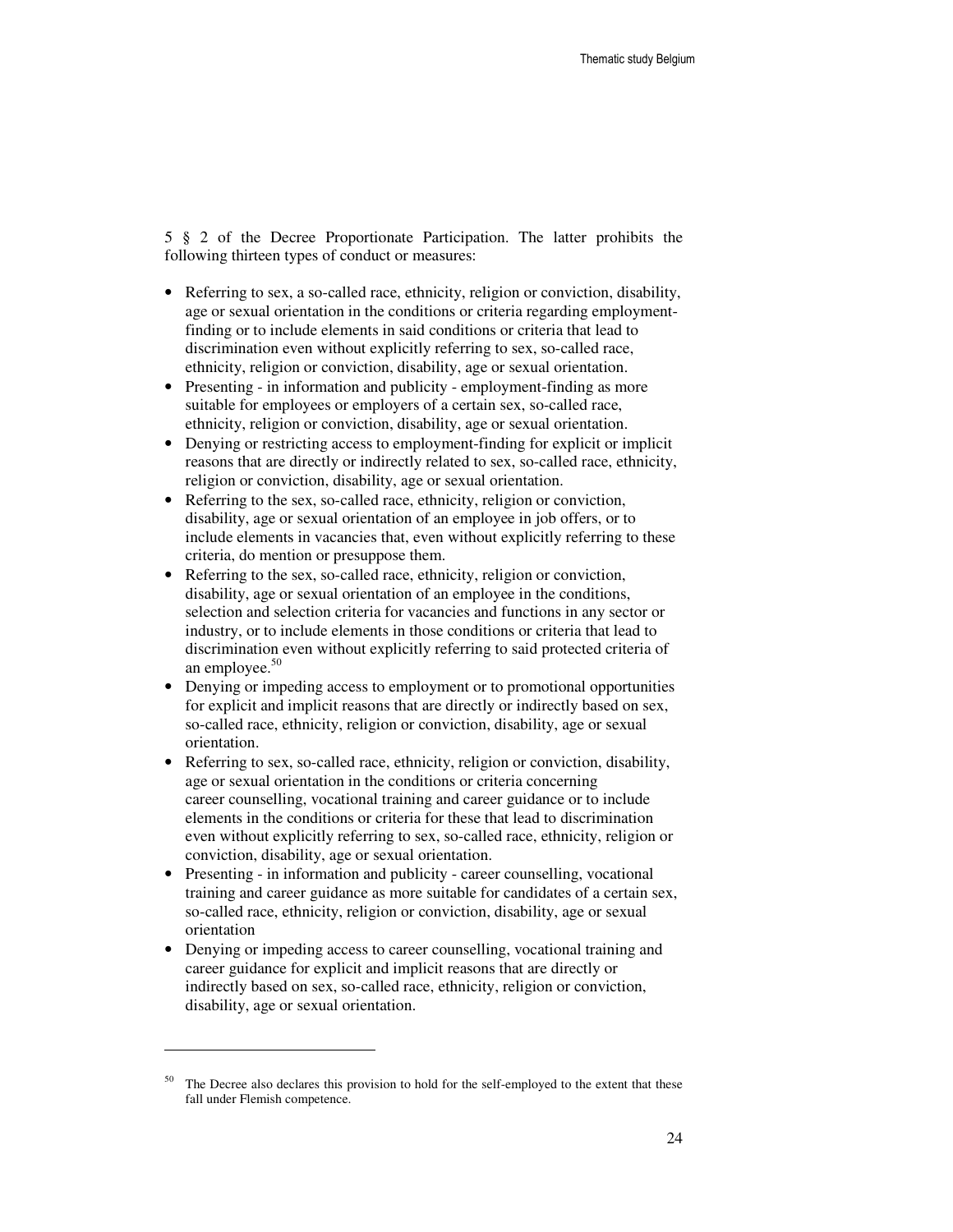- Applying different requirements and conditions for obtaining or awarding all kinds of diploma's, certificates, testimonials or titles.
- Referring to the sex, so-called race, ethnicity, religion or conviction, disability, age or sexual orientation of an employee in provisions and in the terms of employment and in the conditions, criteria or reasons for dismissal or to include elements in said conditions, terms, criteria or reasons that lead to discrimination even without explicitly referring to sex, so-called race, ethnicity, religion or conviction, disability, age or sexual orientation.
- Determining or applying said conditions, criteria or reasons in a discriminatory fashion according to the sex, so-called race, ethnicity, religion or conviction, disability, age or sexual orientation of an employee.
- Employing techniques and tests in career counselling, vocational training, career guidance and employment-finding that can give rise to direct or indirect discrimination.

The former, i.e. the Framework Decree, provides a broader protection against discrimination, not just in the employment sphere, but also with respect to health care, education, goods and services, social benefits and associations.

## A.1.3.3. Concept of discrimination

Both the Decree Proportionate Participation and the Framework Decree define the various forms of discrimination closely in line with the European directives since the 2007 amendment. However, as mentioned above, the problem is that the Decree Proportionate Participation fails to systematically incorporate these concepts in and/or apply them to the scope (cf. *supra*), so that the various modes of discrimination are not in effect unequivocally prohibited in all matters pertaining to employment as defined in the scope. The latter is not the case for the Framework Decree, that not only provides definitions of concepts of discrimination that are in line with the European directives, but also employs them in its actual material scope.

#### Direct and indirect discrimination and justifications

The Decree Proportionate Participation defines direct discrimination as follows: "when one person is treated less favourably than another is, has been or would be treated in a comparable situation", on the basis of any of the grounds falling under the Decree, thus including sexual orientation (art. 2, 8° Decree Proportionate Participation). The Framework Decree uses this same basic definition, but specifies that the less favourable treatment can take place on more than one ground, and – moreover – that these grounds can be either factual or putative, and finally, that the treatment might concern someone the individual is associated with, rather than himself or herself. As such the Framework Decree aims to provide protection against respectively cross-sectional discrimination, discrimination on the basis of putative (or falsely attributed) characteristics and discrimination 'by association'. The Framework Directive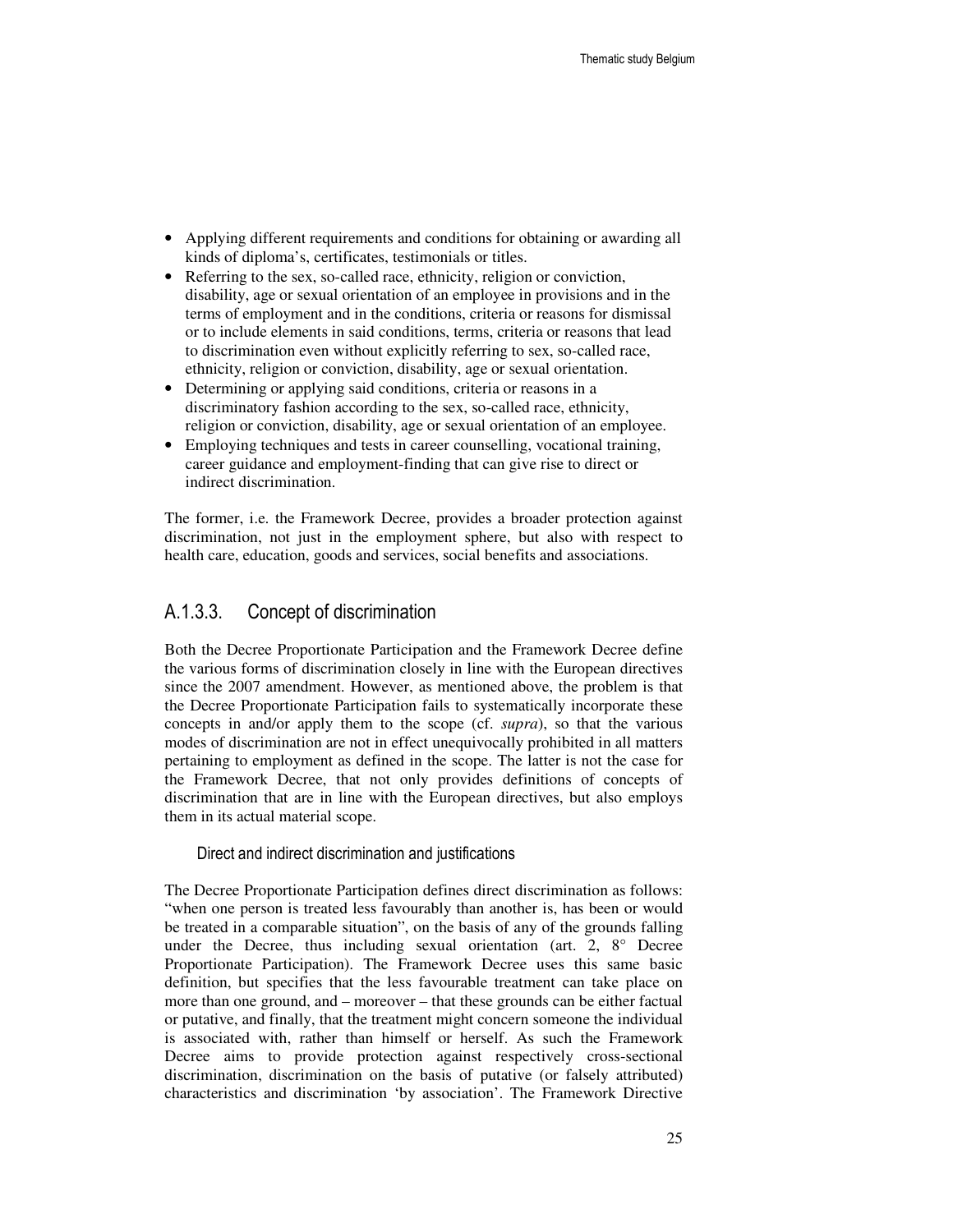further specifies that any less favourable treatment that is justified according to the other provisions of the Decree, does not constitute direct discrimination (art. 16 § 1 Framework Decree).

Indirect discrimination occurs according to both decrees "when an apparently neutral provision, criterion or practice would put persons with a certain sex, socalled race, ethnicity, religion or conviction, disability, age or sexual orientation at a particular disadvantage compared with other persons, unless that provision, criterion or practice is objectively justified by a legitimate aim and the means of achieving that aim are appropriate and necessary" (art. 2, 9° Decree Proportionate Participation; art. 16 § 2 Framework Decree).

Besides the objective and reasonable justification in case of indirect discrimination, the following general exceptions and justifications for direct and indirect discrimination hold in both decrees. Firstly, as in the federal legislation and the directives,  $51$  a direct distinction may be justified if a characteristic related to 'sexual orientation' constitutes a genuine and determining occupational requirement in light of the "nature of the relevant specific professional activity" as long as the requirement has a legitimate objective as well as being proportionate in relation to this objective (art. 6 Decree Proportionate Participation; art. 25 Framework Decree).

The Decree Proportionate Participation did not explicitly implement the exception provided in Directive 2000/78/EC for organisations the ethos of which is based on religion or belief.<sup>52</sup> However, it does provide in general terms that it "does not impose restrictions on the protection and exercise of the fundamental rights and freedoms provided for in the Constitution and in international human rights conventions" (art. 5 § 6 Decree Proportionate Participation). The practical implications of this provision are not entirely clear, but the Flemish legislator – basing himself on the previous federal legislation<sup>53</sup> – intended it as a way to introduce a possibility of assessing and balancing the prohibition of discrimination against other rights and freedoms. The scope for exceptions in this regard seems limited, as any exception will also have to fulfil the strict requirements of the European directive(s) lest they be unlawful. The Framework Decree on the other hand does explicitly provide for an exception for organisations with the ethos based on religion or belief. It does so in article 25 specifying that such organisations can require an attitude of good faith and loyalty to their (religious) foundations.

A final exception is 'positive action'. Articles 5 § 3 and 26 of – respectively – the Decree Proportionate Participation and the Framework Decree determine

 $\overline{a}$ 

<sup>51</sup> See article 4.1 Directive 2000/78/EC.

<sup>52</sup> See article 4.2. Directive 2000/78/EC. Apart from the federal legislator none of the other legislators chose to implement this provision.

<sup>53</sup> See former art. 3 Anti-discrimination Act of 2003. See: D. De Prins, S. Sottiaux & J. Vrielink, Handboek discriminatierecht, Mechelen, Kluwer, 2005, nº 1229-1232.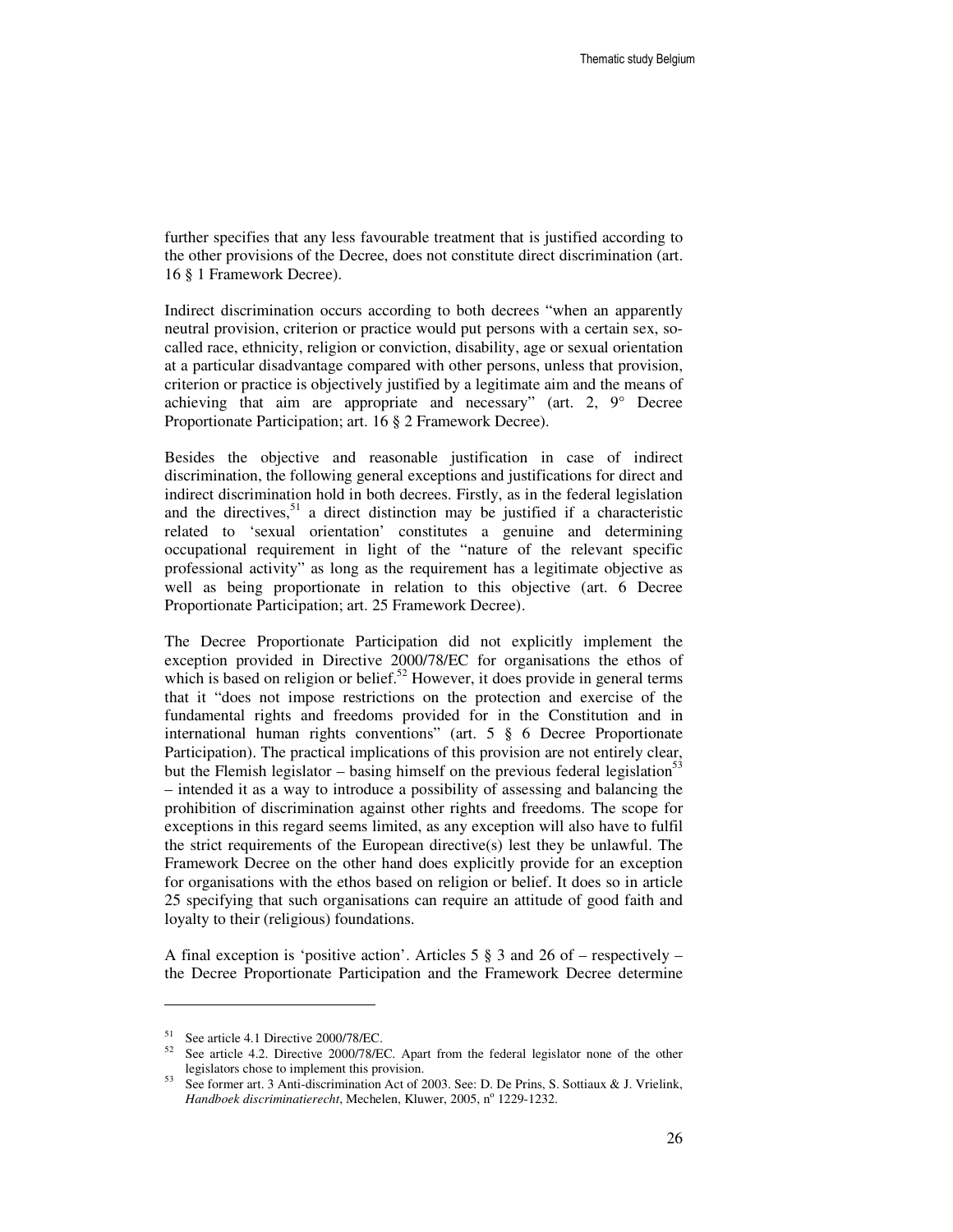that the principle of equal treatment<sup>54</sup> "does not prevent that, in order to ensure full equality in the context of employment, specific measures are adopted or maintained to prevent or compensate for disadvantages linked to any" of the discrimination grounds.<sup>55</sup> Unlike the federal legislation the Decree does not require these positive actions to be expressly and a priori approved by the government. Of course, positive actions will have to meet the aforementioned criteria formulated by the Belgian Constitutional Court (cf. *supra*).

Specific forms of discrimination: instruction to discriminate, harassment and reasonable accommodations

With regard to other behaviour that the decrees equate with discrimination, not only the instruction to discriminate and intimidation/harassment are relevant for sexual orientation, in theory this can also be the case for the obligation to provide for reasonable accommodations, at least as far as the Decree Proportionate Participation is concerned.

Regarding the instruction to discriminate, both decrees simply provide that "an instruction to discriminate or incitement to discrimination on the basis of" the protected criteria is considered discrimination (art. 2, 10° Decree Proportionate Participation; art. 18 Framework Decree).<sup>56</sup> Intimidation or harassment is defined as "unwanted conduct related to a particular sex, so-called race, ethnicity, religion or conviction, disability, age or sexual orientation, and that has the purpose or effect of violating the dignity of a person and of creating an intimidating, hostile, degrading, humiliating or offensive environment" (art. 2, 11° Decree Proportionate Participation; art. 17 Framework Decree).<sup>57</sup>

As mentioned, the provision in the Decree Proportionate Participation concerning the obligation to provide for reasonable accommodations is potentially relevant for all discrimination grounds, including sexual orientation.<sup>59</sup> The provision reads as follows: "In order to guarantee compliance with the principle of equal treatment, reasonable accommodation shall be provided. This entails that intermediary organisations and employers shall take appropriate measures, where needed in a particular case, to enable access to, participation in, or advancement in employment, or to undergo training, unless such measures would impose a disproportionate burden. This burden may not be considered disproportionate when it is sufficiently compensated by existing measures" (art. 5 § 4 Decree Proportionate Participation).

<sup>54</sup> And that of 'proportionate participation'.

<sup>55</sup> Compare: article 7 Directive 2000/78/EC.

<sup>56</sup> Compare article 2.4 Directive 2000/78/EC.

 $^{57}$  Compare article 2.3 Directive 2000/78/EC.

While this provision is – in Directive 2000/78/EC (art. 5), as well as in the Framework Decree (and all other Belgian discrimination legislation) – applicable only to persons with disabilities.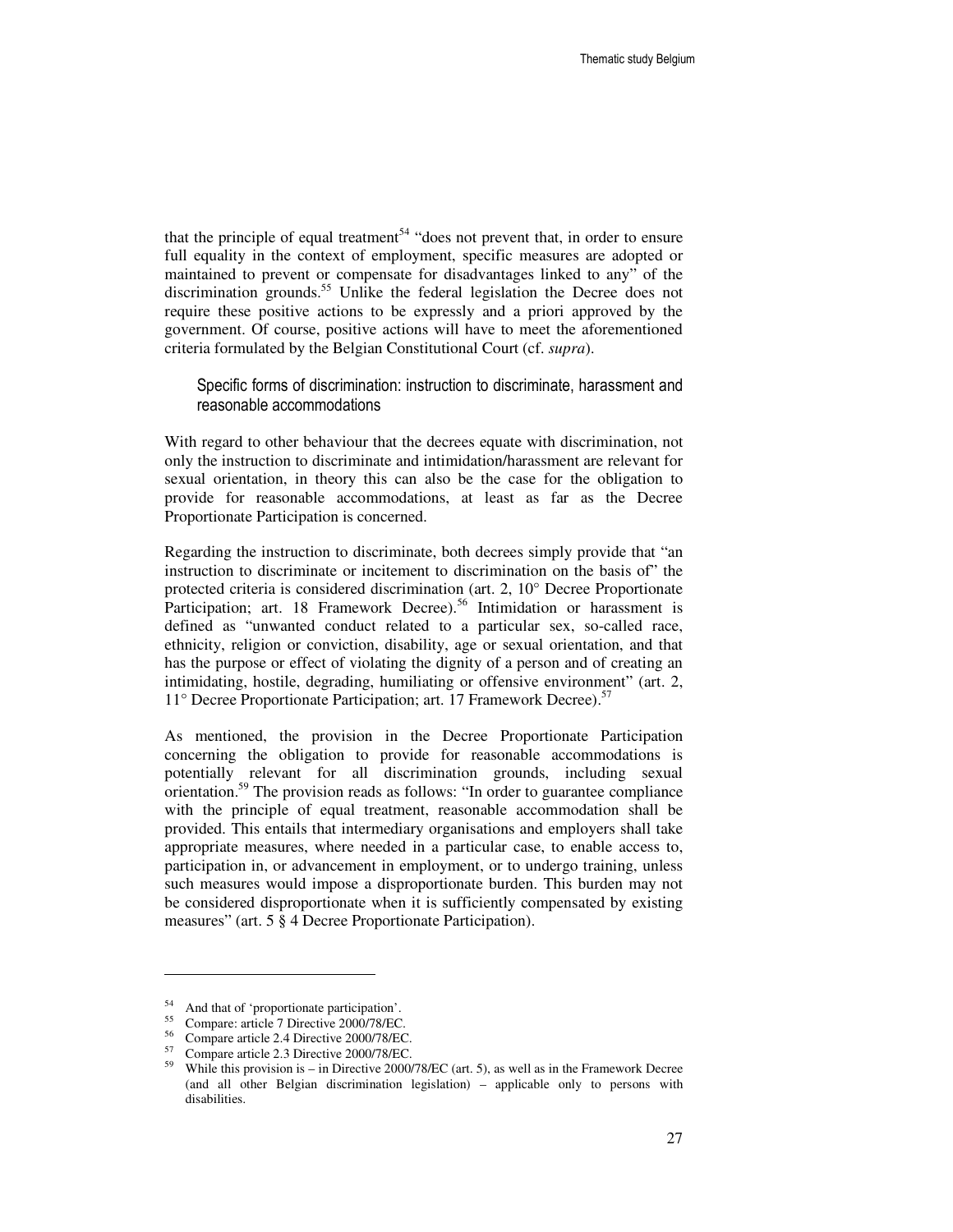Although – aside from disability – it might be easier to imagine claims on the basis of this provision in the sphere of religion or conviction (e.g. prayer-rooms in the workplace or serving halal or kosher foods in cantinas) $^{60}$ , it is nonetheless conceivable for the provision to be invoked regarding sexual orientation. One might for instance attempt to use it in order to address particular manifestations of hetero-normality or -normativity<sup>61</sup> in the workplace (e.g. posters and the like), which might be insufficient to amount to 'intimidation' or 'harassment' but for which it might nevertheless be 'reasonable' to require accommodations.

## A.1.3.4. Civil provisions

Most civil provisions in both Flemish decrees repeat those of the federal Antidiscrimination Act. Firstly, the decrees also declare "provisions of a contract and the provisions and internal codes of organisations and companies that conflict with the decree to be null and void", and the same goes for provisions determining that one or more contracting parties renounce the rights guaranteed by" the decrees (art. 13 Decree Proportionate Participation; art. 27 Framework Decree). $62$ 

Furthermore, the decrees provide in a distribution of the burden of proof among the parties in all civil proceedings on the basis of the decrees.<sup>63</sup> They more specifically determine that "if a person advances facts before the competent court that can lead to the presumption of direct or indirect discrimination, it falls on the defendant to prove that the principle of equal treatment was not violated" (art. 14 Decree Proportionate Participation; art. 36 Framework Decree). $<sup>64</sup>$  The</sup> decrees also authorise courts to issue a cease and desist order vis-à-vis anyone who does not observe the prohibitions contained in them (art. 15 Decree Proportionate Participation; art. 37 Framework Decree).

The decrees also provides for protection against victimisation<sup>65</sup> for both plaintiffs and individuals serving as witnesses in relation to the complaint (art. 12 Decree Proportionate Participation; art. 38 Framework Decree). Concretely the protection under the Decree Proportionate Participation entails that "when a member of the personnel of the Flemish government or the educational system has filed a complaint or instigated legal proceedings on the basis of the Decree,

We are not saying that these illustrations would by definition amount to reasonable accommodations; merely that it is conceivable that the provision will give rise to such claims. Whether courts will in fact award these is a different matter.

<sup>&</sup>lt;sup>61</sup> Hetero-normality or hetero-normativity refers to social structures and manifestations that encourage or even force people to identify as being straight, and discourage them from having an alternative sexual orientation or gender identity.

 $62$  Compare: art. 16 b Directive 2000/78/EC.

 $^{63}$  Compare art. 10 Directive 2000/78/EC.

The provision is not applicable to criminal procedures, and does not replace other – more favourable – provisions regarding the burden of proof.

<sup>65</sup> Compare art. 11 Directive 2000/78/EC.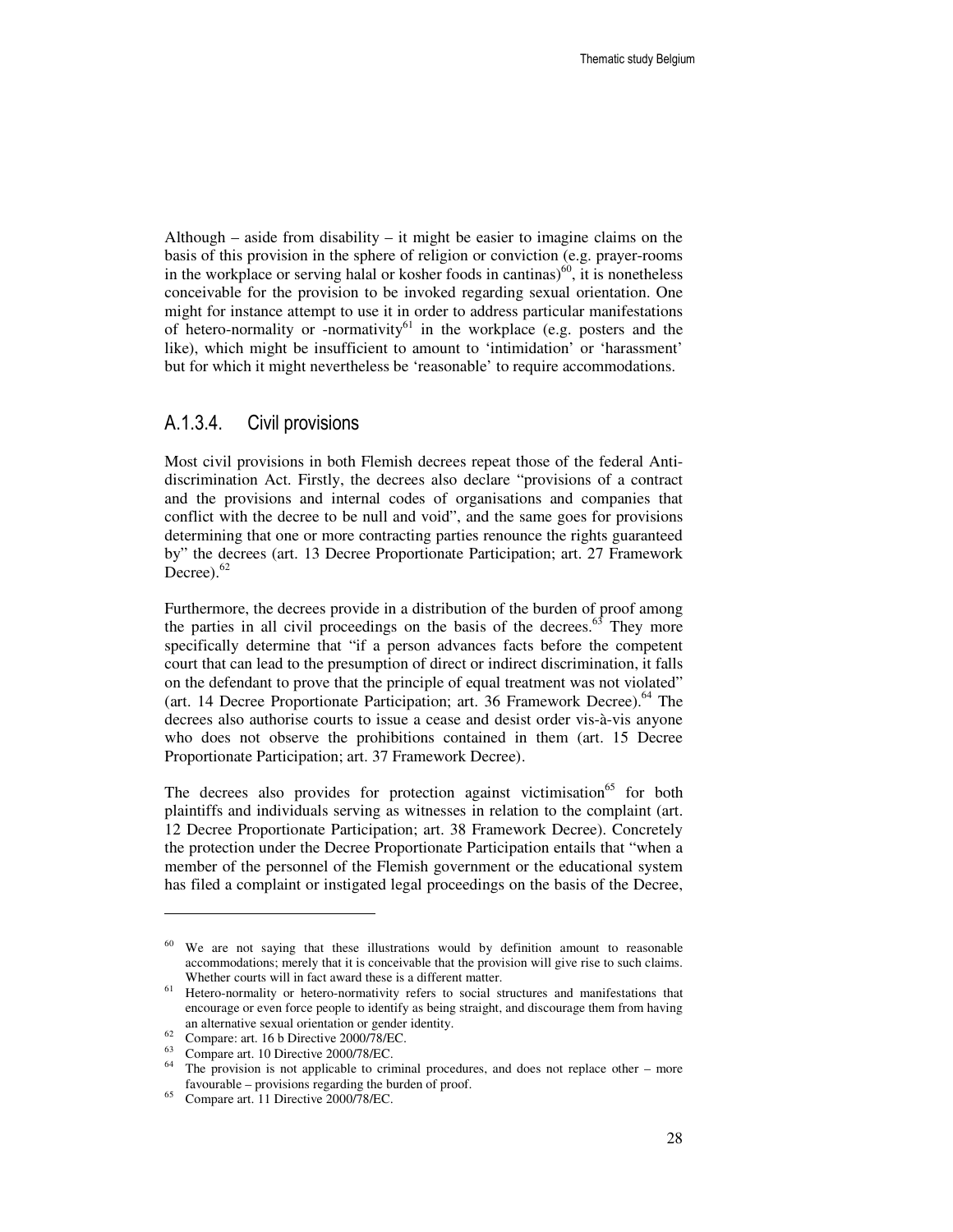the employment may not be terminated nor may the terms of employment unilaterally be altered, unless it is for reasons foreign to the complaint or the legal proceedings" (art. 12 § 1 Decree Proportionate Participation). If such adverse measures are taken in a period of 12 months after a complaint has been lodged the burden of proof that these measures are foreign to the complaint falls on the person against whom a complaint has been filed. In case legal proceedings have been instigated this period is extended to 3 months following the day of the final judgement (art. 12  $\S$  2 Decree Proportionate Participation).<sup>66</sup> Witnesses enjoy the same protection (art. 12 § 6 Decree Proportionate Participation). Similar protection mechanisms, applying to all matters that are contained in the scope of the Framework Decree, are to be found in article 37 of the Framework Decree.<sup>67</sup>

As in the federal legislation, if the person who took the adverse measures is unable to demonstrate that these measures had nothing to do with the complaint, damages payable are either a lump sum consisting of 6 months gross income or damages in the amount of the actual harm that was done (art. 12 § 3 Decree Proportionate Participation; art. 37 § 5, 1° Framework Decree). In the latter case the victim is to provide proof of the magnitude of the harm suffered.

### A.1.3.5. Administrative sanctions and criminal provisions

The Decree Proportionate Participation includes administrative sanctions ranging from 200 to 2000 euro for anyone who – in employment – practices discrimination on any of the criteria covered by the Decree (unless the facts are criminally prosecuted); these sanctions or fines are administered by specialised officers appointed by the Flemish government (art. 17 Decree Proportionate Participation).<sup>68</sup> Actual criminal prosecution is possible in case a person is guilty of direct discrimination in career counselling, vocational training, career guidance and employment-finding (art. 11 Decree Proportionate Participation). See infra in the section on criminal law for more details.

The Framework Decree also contains a criminal prohibition regarding (malicious) 'incitement to hatred, violence and direct discrimination' on the one hand and a prohibition of discrimination by civil and public servants (respectively art. 31 and 32 Framework Decree). Like the federal legislation this Decree also renders it a criminal offence not to comply with a cease and desist order based on the Decree (art. 33 Framework Decree).

<sup>66</sup> As in the federal legislation, a number of additional provisions hold in regard to adverse measures taken in the context of employment, assuring e.g. that – to the extent possible and desirable – a person can be reintegrated into his or her workplace under the same terms of employment as before and/or other situations in which persons can claim damages (see art. 12 §§ 3-5).

Except for the provision prolonging the period by 3 months in case of legal proceedings.

<sup>&</sup>lt;sup>68</sup> The Framework Decree does not provide for administrative sanctions.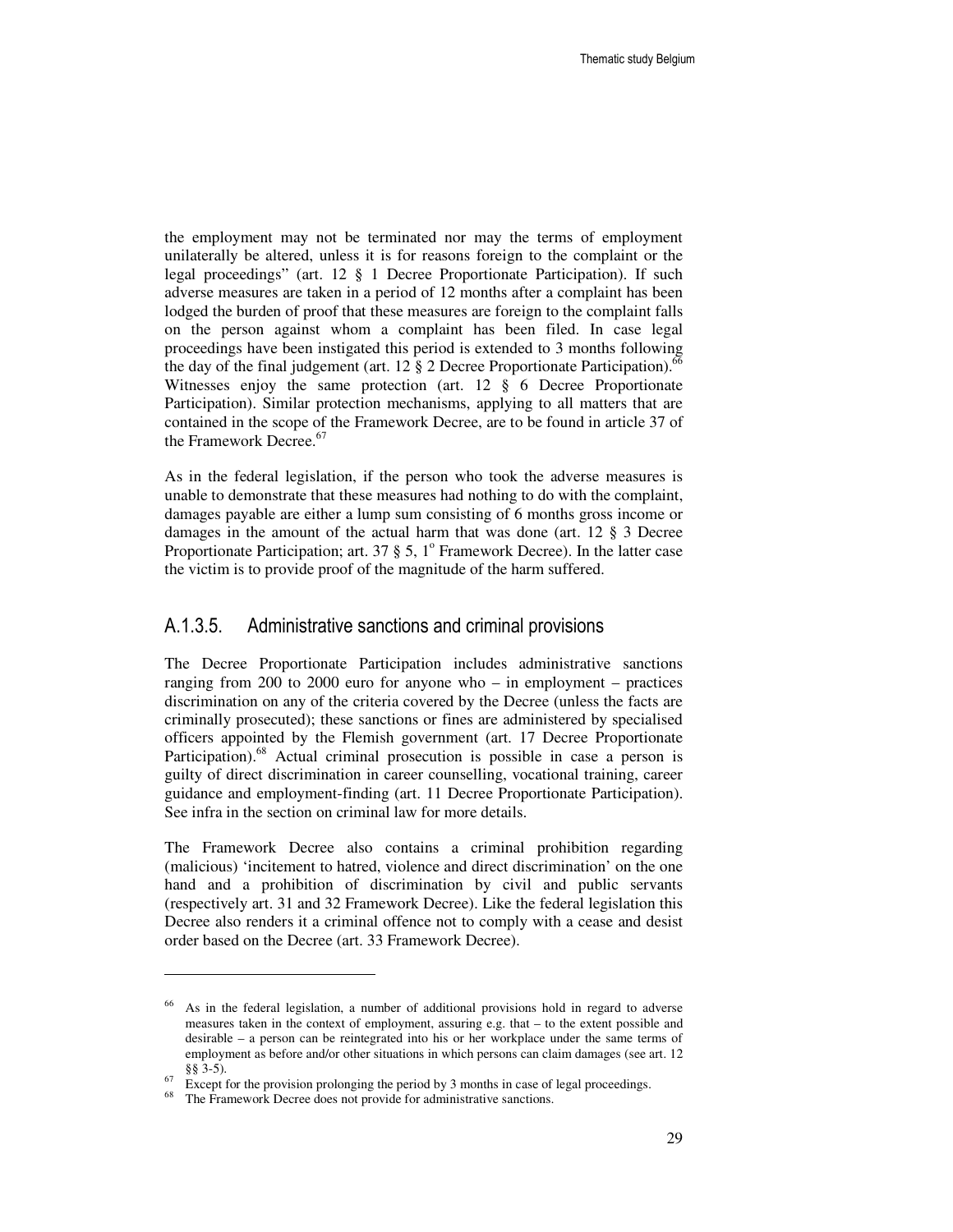## A.1.3.6. Enforcement

### Equality body and interest groups

Both Flemish decrees provide that the Flemish government is to designate a government organisation (or organisations) for the advancement of equal treatment and non-discrimination for all of the grounds covered by it, thus including sexual orientation. This organisation or these organisations will be authorised to provide support to victims of discrimination in dealing with their complaints, to formulate advice on public policy regarding equal treatment and to provide people with information on their rights of equal treatment.

Thus far no such organisation has been designated. The Flemish government is still negotiating with the other levels of government in order to create the possibility to authorise the CEOOR (cf. *infra*) for enforcing the antidiscrimination decrees. Should these negotiations fail in 2010, the Flemish government intends to establish one or more independent Flemish institutions to this end.

Persons who believe themselves to be victims of discrimination can also file a complaint with one of several regional Flemish complaints offices in a number of cities and towns. Subsequently the offices attempt to mediate or – if that fails – can support the plaintiffs in undertaking further legal steps.

Aside from the central government organisation still to be designated and the regional complaints offices, a number of private associations, organisations and interest groups are authorised to bring legal actions on the basis of the decrees (art. 16 Decree Proportionate Participation; art. 41  $\S$  1 Framework Decree).<sup>69</sup> The requirements that hold in this regard are identical to the federal legislation (cf. *supra*). As such, they more specifically concern associations which on the date of the facts have disposed of legal personality for at least three years, and which have made it their purpose, in their articles of association, to defend human rights and fight discrimination. Representative employers' organisations and trade unions are also authorized to undertake legal action, in matters pertaining to employment.

Again just like the federal legislation, the decrees finally provide that when the victim of a discrimination is an identified natural person or a legal body, the legal action of the associations and organisations is admissible only if they can prove that they obtained the approval of the victim (art. 16 Decree Proportionate Participation; art. 41 § 3 Framework Decree).

<sup>69</sup> Compare article 9.2 Directive 2000/78/EC.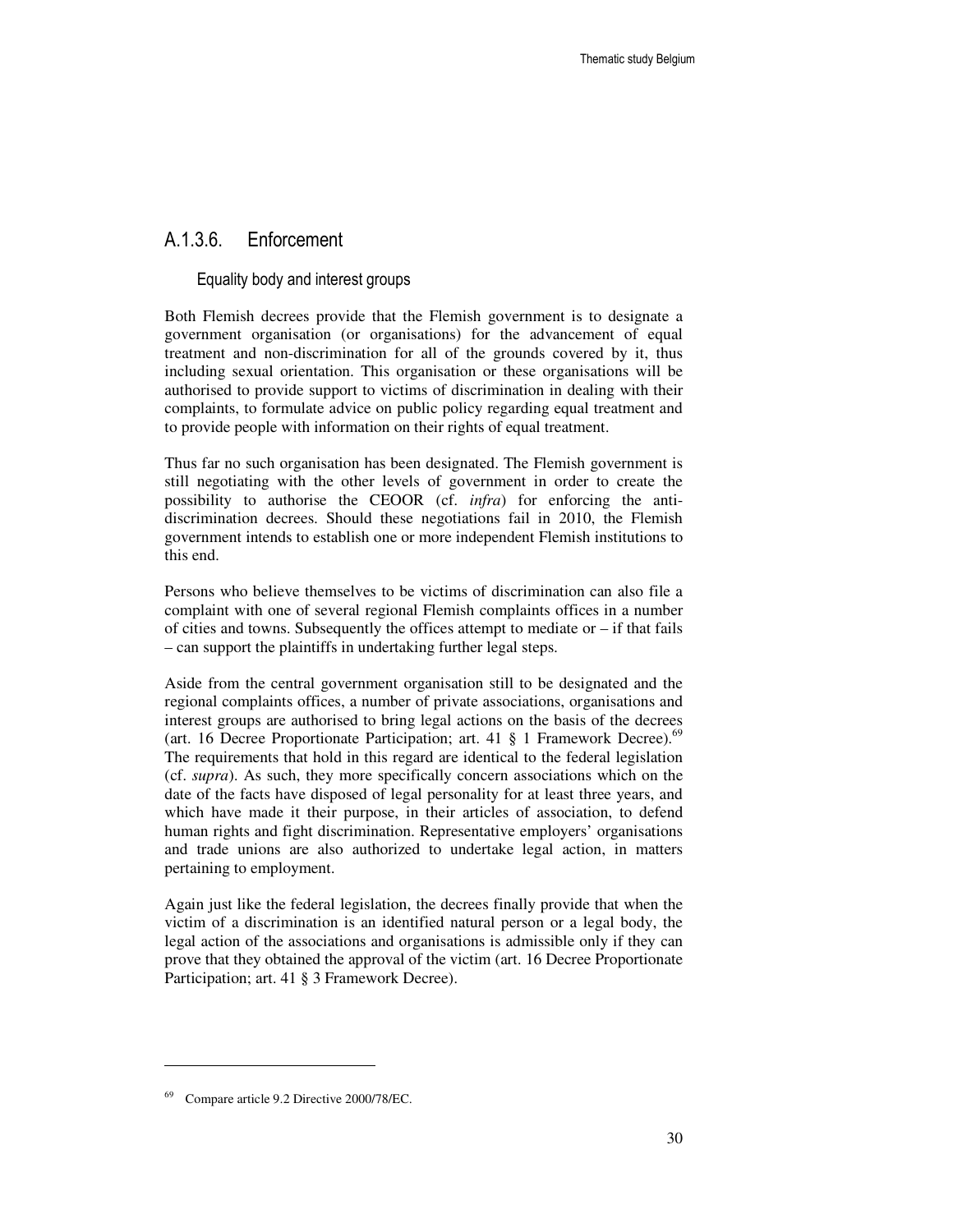#### Inspection

Finally, like the federal legislation, the Framework Decree provides for specialised officers who are to supervise its observance. Article 39 of the decree states: "without prejudice to the powers of the officers of the criminal investigation department, officials appointed by the Flemish government shall supervise compliance with this decree and the implementing decrees thereof". However, for the moment there are no specialised officers assigned to supervise compliance with the decree.

## A.1.4. French Community

## A.1.4.1. General

The French Community has its Decree of 12 December 2008 concerning particular forms of discrimination (Discrimination Decree)<sup>71</sup> in order to implement Directive 2000/78/EC (as well as Directive 2000/43/EC). This Decree replaced the pre-existing Decree of 19 May 2004 concerning the application of the principle of equal treatment (Decree Equal Treatment).<sup>72</sup>

The discrimination grounds currently covered by the Discrimination Decree are the same as the ones in the federal legislation: "sex, so-called race, colour, descent, national or ethnic origin, nationality, age, sexual orientation, marital status, birth, language fortune, religion or belief, political conviction, state of health, disability, physical or genetic characteristics and social origin"

## A.1.4.2. Scope

Article 4 of the Discrimination Decree delineates its scope. It is applicable in all of the following contexts and for all persons in the public and private sector within the jurisdiction of the French Community:

- Civil servants
- The educational facilities of the French Community of all types and levels
- Health care

- Social benefits
- Private organisations that are subsidised by the French community
- Goods and services

<sup>71</sup> Moniteur, 13 January 2009.

 $72$  Moniteur, 7 June 2004. This former decree was annulled by art. 62 of the new decree.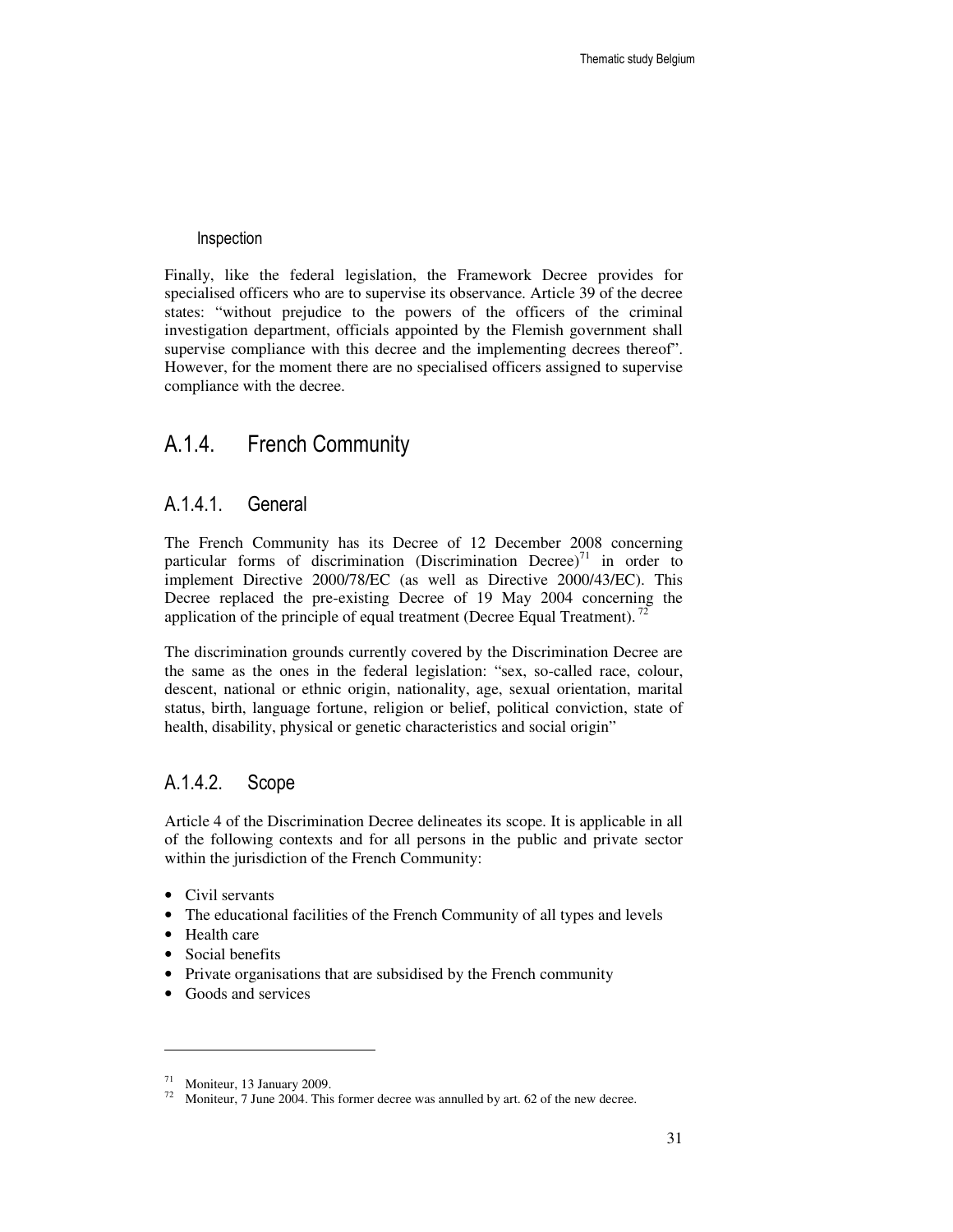## A.1.4.3. Concept of discrimination

As far as sexual orientation is concerned, the French Community's Decree prohibits direct and indirect discrimination, an 'instruction to discriminate' and of 'harassment'.

Direct and indirect discrimination and justifications

Like the Federal Act, the Discrimination Decree distinguishes between direct and indirect 'distinctions' on the one hand, which may be justified and denoting a different or unequal treatment, and direct and indirect 'discriminations', being prohibited and unlawful by definition. A direct distinction is defined as "the situation that occurs when one person is treated less favourably than another is, has been or would be treated in a comparable situation", on any of the grounds falling under the Act" (art. 3, 2° Discrimination Decree). An indirect distinction is defined as "the situation that occurs when an apparently neutral provision, criterion or practice would put persons with a protected characteristic at a particular disadvantage compared with other persons" (art. 3, 4° Discrimination Decree).

The system for justifying distinctions or unequal treatment is also the same as that in the federal legislation. As such it is 'closed' in the areas of the material scope dictated by the directive(s), that is: in employment for the ground 'sexual orientation'. Outside these areas the justification system for 'direct distinctions' is an 'open' one, allowing for objective and reasonable justification.

Again, the following general exceptions and justifications for both direct and indirect discrimination hold. Firstly, a distinction may be justified where characteristics related to 'sexual orientation' (or other grounds) constitute a genuine and determining occupational requirement in light of the "nature of the relevant specific professional activity" as long as the requirement has a legitimate objective as well as being proportionate in relation to this objective (art. 10 Discrimination Decree).<sup>75</sup>

Secondly, the Decree allows for 'positive action'. Article 6 provides that the French Community can adopt or maintain positive actions, being measures that prevent or compensate for disadvantages linked to any of the discrimination grounds and that are aimed at ensuring full equality.<sup>77</sup>

<sup>75</sup> Compare article 4.1 Directive 2000/78/EC.

<sup>77</sup> Compare article 7 Directive 2000/78/EC.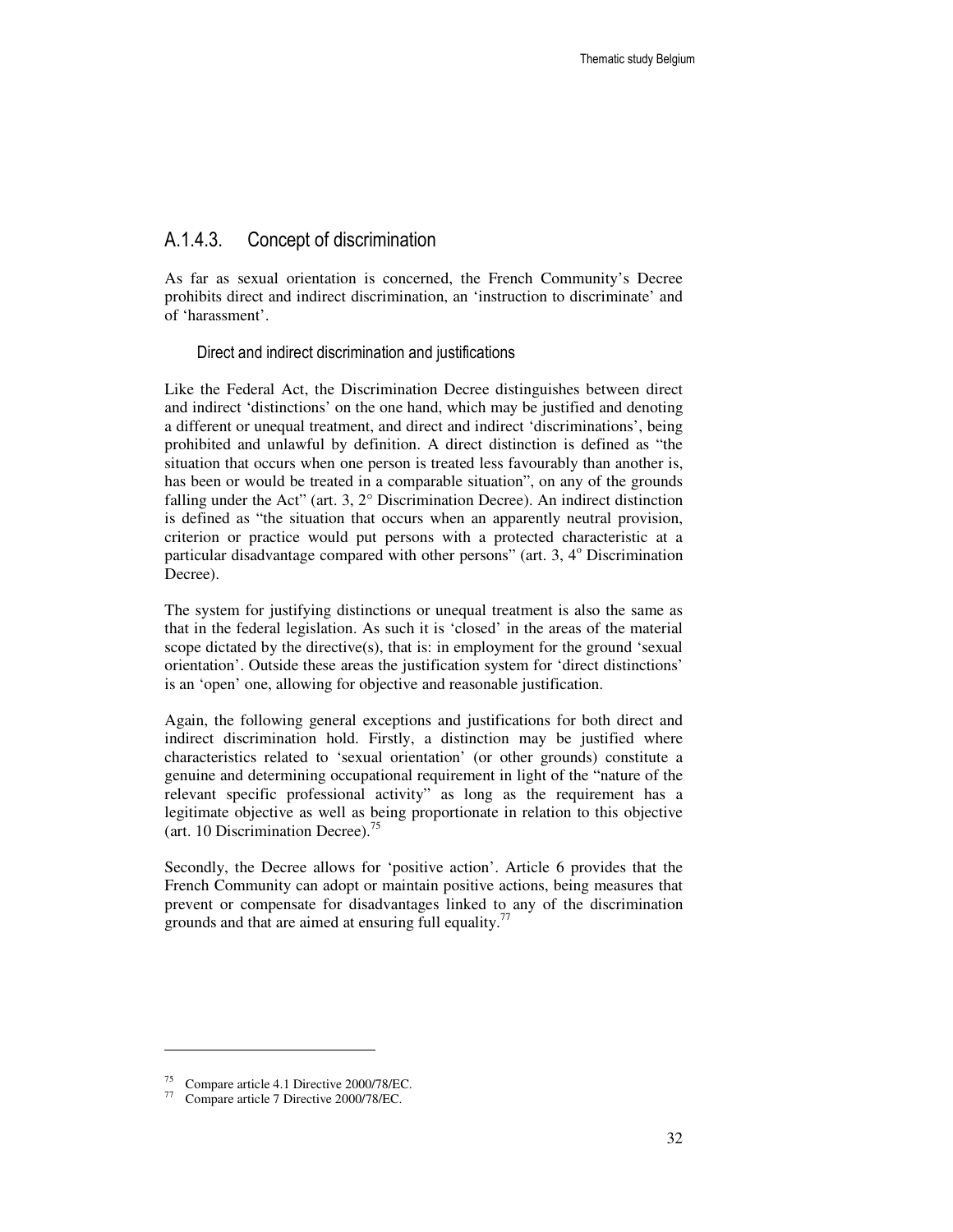Specific forms of discrimination: instruction to discriminate and harassment

The special forms of discrimination relevant for sexual orientation are the prohibition of 'an instruction to discriminate' (art. 3, 8° Discrimination Decree)<sup>78</sup> and that of harassment (art. 3,  $7^\circ$  Discrimination Decree).<sup>80</sup> The definitions are identical to those in the federal Anti-Discrimination Act (cf. *supra*).

### A.1.4.4. Civil and criminal provisions

The Decree also provides for the exact same civil and criminal provisions as the federal legislation does (cf. *supra*). As such, on the civil level it declares contractual provisions that are contrary to the Decree null and void (art. 43 Discrimination Decree); it introduces lump sum damages (art. 46 Discrimination Decree) and a distribution of the burden of proof among the parties in civil proceedings (art. 42 Discrimination Decree); and it provides protection against victimisation for both plaintiffs and witnesses (art. 44-45 Discrimination Decree).

The criminal provisions relevant for sexual orientation consist in a prohibition of incitement to hatred, discrimination and violence (art. 52 Discrimination Decree) and a prohibition of discriminatory conduct by civil and public servants (art. 55 Discrimination Decree). As in the federal legislation, a criminal conviction on the basis of the Decree can also – apart from the main penalty – result in the person being deprived of his or her civil and political rights for a period of 5 to 10 years (art. 58 Discrimination Decree referring to article 33 Criminal Code).

## A.1.4.5. Enforcement

Again, much like the federal Act, the French Community Discrimination Decree provides for a number of enforcing public institutions and services as well as providing certain private organisations and NGO's with the opportunity to bring legal actions. The former firstly concerns the Centre for Equal Opportunities and Opposition to Racism (CEOOR), on the issue of sexual orientation, and the Institute for the Equality of Women and Men, as far as sex and gender (and transgender and transsexualism) are concerned (art. 37 Discrimination Decree). Aside from these institutions the Decree also provides in a mediation service that is to be established (art. 60 Discrimination Decree).

<sup>78</sup> Compare article 2.4 Directive 2000/78/EC.

<sup>80</sup> Compare: art. 2.3 Directive 2000/78/EC.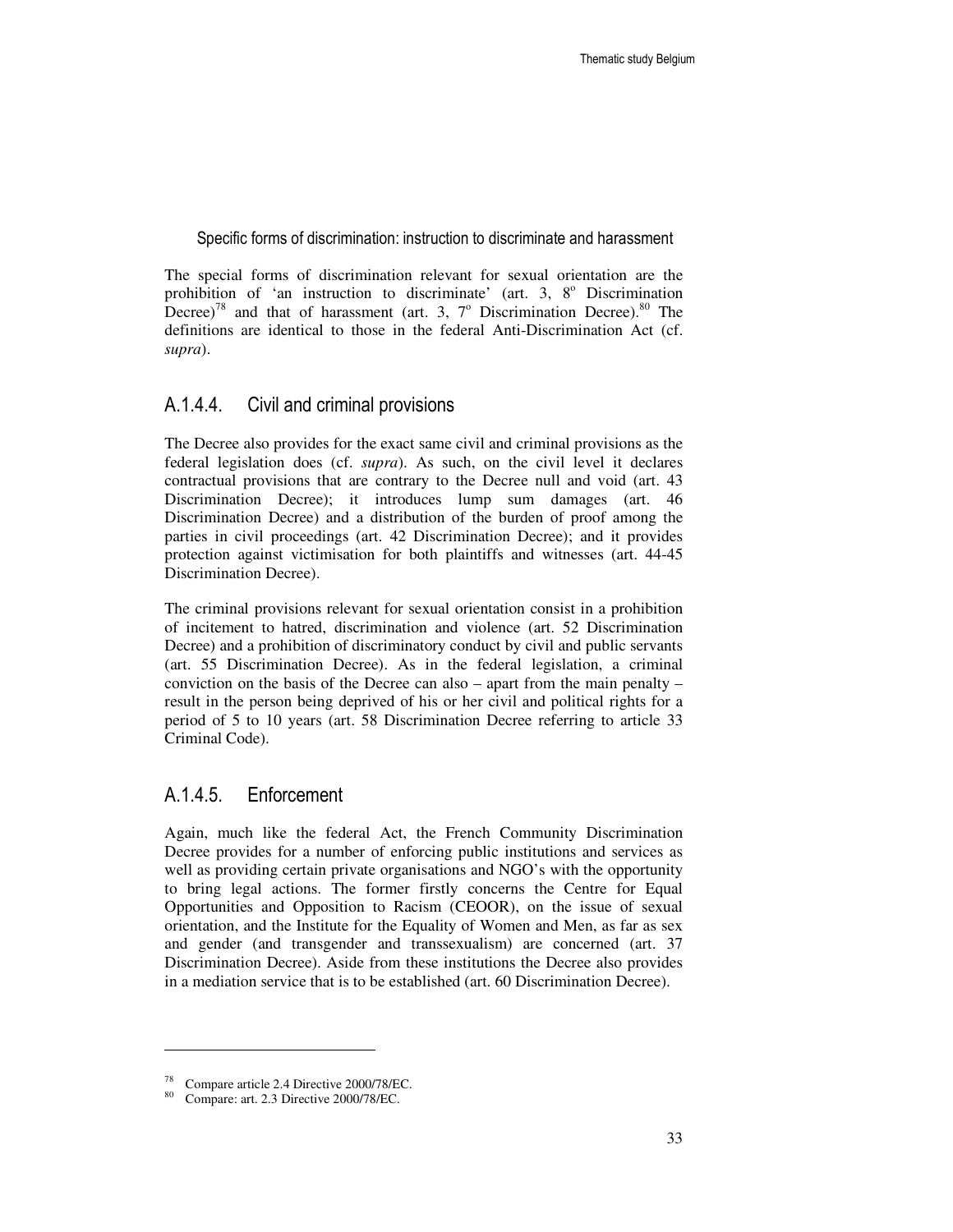Furthermore the Decree offers the possibility for associations, organisations and interest groups to bring legal actions on the basis of the Act (art. 30 Discrimination Decree), under the same conditions as the federal Act (art. 39 Discrimination Decree).<sup>8</sup>

## A.1.5. Walloon Region

## A.1.6. General

The Walloon Region has the Decree of 6 November 2008 aimed at combating particular forms of discrimination (Discrimination Decree) $83$  that has the explicit aim to implement Directive 2000/78/EC, Directive 2000/43/EC and the several sex discrimination directives.

The Decree covers the same discrimination grounds as the several federal acts combined (i.e.: sex, so-called race, colour, descent, national or ethnic origin, nationality, age, sexual orientation, marital status, birth, language fortune, religion or belief, political conviction, current and future state of health, disability, physical or genetic characteristics and social origin).

## A.1.6.1. Scope

The Decree determines in article 5 that it is applicable in all of the contexts having to do with employment to the extent that the Walloon region is competent in this regard, i.e.: $84$ 

- Social protection, including health care;
- Social benefits:

- Professional orientation:
- Social mobilization and professional life;
- Employment finding;
- Attribution of support for promoting employment;
- Attribution of support and bonuses for employment as well as financial incentives to businesses, in the framework of economic policy, including the social economy;

 $\frac{82}{100}$  Compare: article 9.2 Directive 2000/78/EC.

<sup>83</sup> Moniteur 19 December 2008. Amended by the Decree of 19 March 2009 (Moniteur, 10 April 2009). The pre-existing Decree of 27 May 2004 concerning the equal treatment in employment and vocational training (Moniteur, 23 June 2004) has been repealed by (art. 37 of) this Decree.

The scope was thus amended by the Decree of 19 March 2009 (Moniteur, 10 April 2009). Originally the Decree had a more limited scope.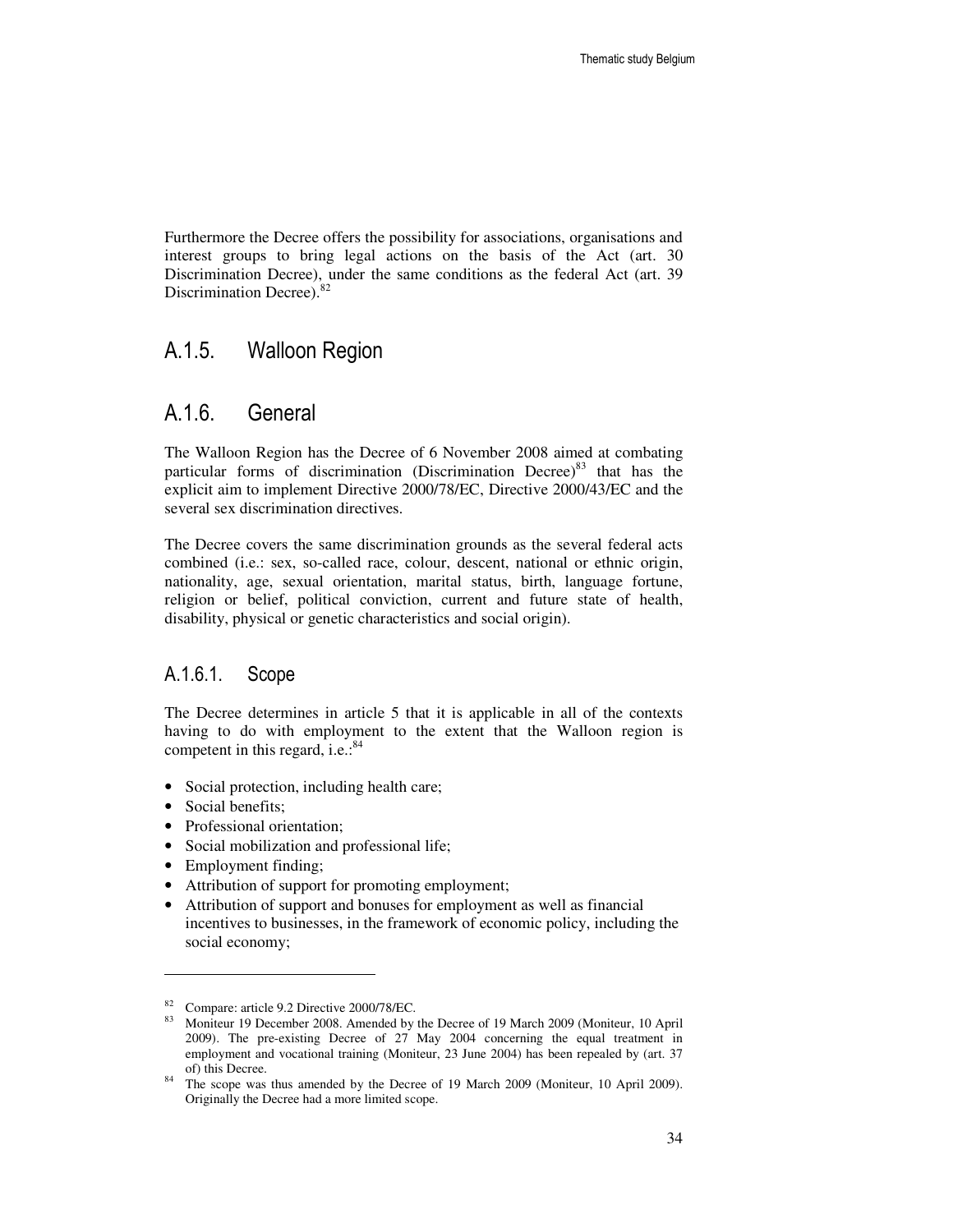- Vocational training;
- Goods and services outside of the strictly private and family sphere (including housing);
- Access to, participation in or any other exercise of an economic, social, cultural or political activity open to the public;
- All employment positions in the services of the Walloon government; the public legal persons that are dependant on the Walloon Region; the provinces and municipalities, the associations of provinces, the associations of municipalities and the autonomous provincial and municipal enterprises; the public centres for social aid and the associations founded by the public centres for social aid.

## A.1.6.2. Concept of discrimination

As far as sexual orientation is concerned, the Decree prohibits direct and indirect discrimination, as well as the 'instruction to discriminate' and 'harassment'.

#### Direct and indirect discrimination and justifications

Like the Federal Act and the French Community Decree, the Discrimination Decree of the Walloon Region distinguishes between direct and indirect 'distinctions' on the one hand, which may be justified and denoting a different or unequal treatment, and direct and indirect 'discriminations', being prohibited and unlawful by definition (art. 4,  $6-7^\circ$  and  $8-9^\circ$  Discrimination Decree).

The system for justifying distinctions or unequal treatment is also the same as that in the federal legislation. As such it is 'closed' in the areas of the material scope dictated by the directive(s), that is: in employment for the ground 'sexual orientation'. Outside these areas the justification system for 'direct distinctions' is an 'open' one, allowing for objective and reasonable justification.

Again, the following general exceptions and justifications for both direct and indirect discrimination hold: a distinction may be justified where characteristics related to 'sexual orientation' (or another ground) constitute a genuine and determining occupational requirement (art. 8 Discrimination Decree)<sup>85</sup> or when a distinction constitutes a positive action measure (art. 12 Discrimination Decree).<sup>86</sup> The Decree also implements the possibility for religious organisations to require an attitude of good faith and loyalty to their (religious) foundations (art. 11/1 Discrimination Decree).

<sup>85</sup> Compare article 4.1 Directive 2000/78/EC.

<sup>86</sup> Compare article 7 Directive 2000/78/EC.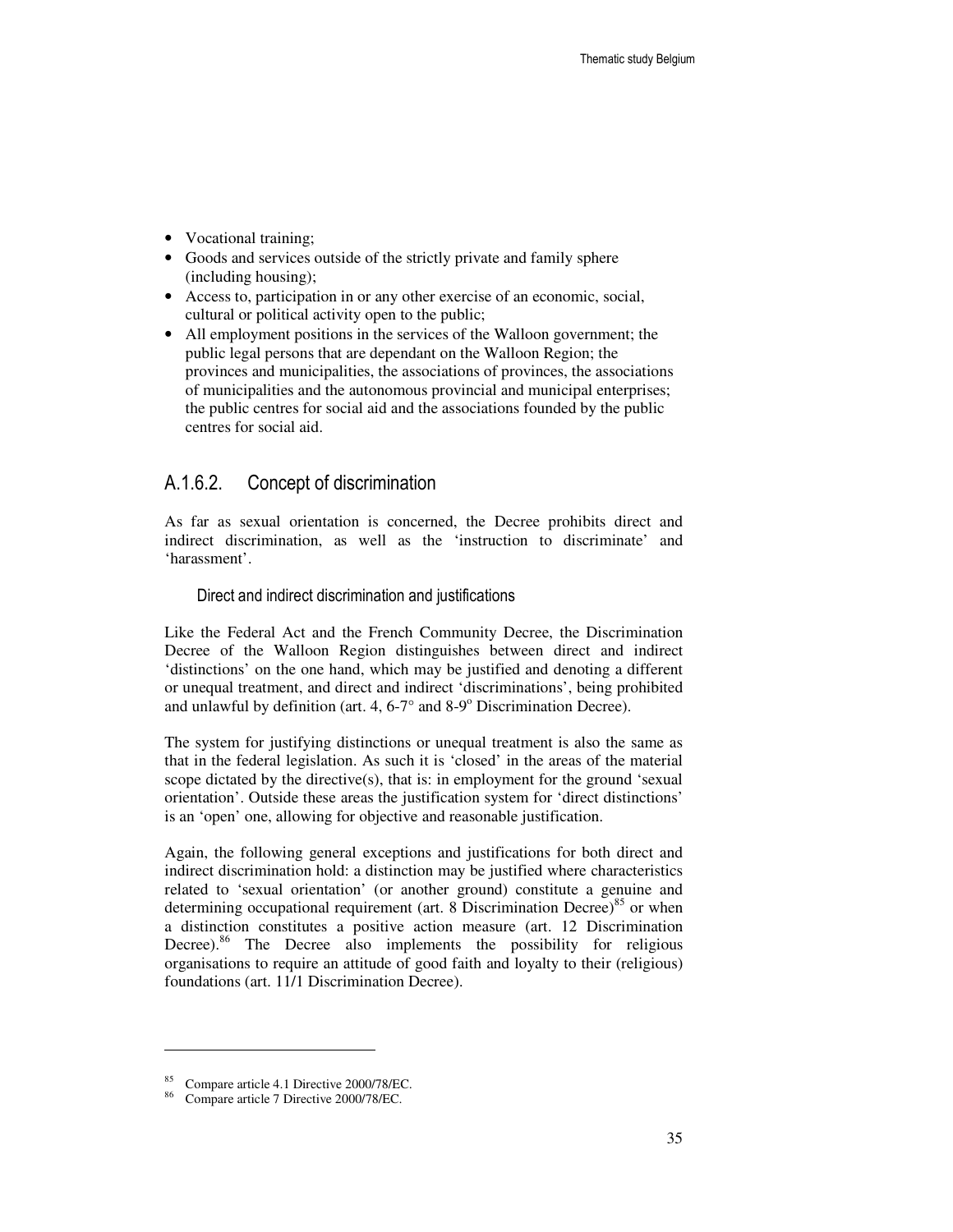Specific forms of discrimination: instruction to discriminate and harassment

The special forms of discrimination relevant for sexual orientation in which the Decree provides are the prohibition of 'an instruction to discriminate' (art. 4,  $14^{\circ}$  Discrimination Decree)<sup>87</sup> and that of harassment (art. 4,  $10^{\circ}$  Discrimination Decree),<sup>88</sup> with definitions being identical to those in the federal Anti-Discrimination Act (cf. *supra*).

### A.1.6.3. Civil and criminal provisions

The Walloon Region copied its civil provisions from the federal Anti-Discrimination Act and thus provides for the protection mechanisms required by Directive 2000/78/EC. As such, at the civil level, it declares contractual provisions that are contrary to the Decree null and void (art. 17 Discrimination Decree); it introduces lump sum damages (art. 19 Discrimination Decree) and a distribution of the burden of proof among the parties in civil proceedings (art. 28 Discrimination Decree); and it provides protection against victimisation for both plaintiffs and witnesses (art. 18 and 18/1 Discrimination Decree).

The criminal provisions relevant for sexual orientation consist in the prohibition of incitement to hatred, discrimination and violence (art. 23 Discrimination Decree) and a prohibition of discriminatory conduct by civil and public servants (art. 24 Discrimination Decree). As in the federal legislation, a criminal conviction on the basis of the Decree can also – apart from the main penalty – result in the person being deprived of his civil and political rights for a period of 5 to 10 years (art. 26 Discrimination Decree referring to article 33 Criminal Code).

### A.1.6.4. Enforcement

#### Equality body and interest groups

Like the French Community decree and the federal legislation, the Walloon Region Discrimination Decree designates the CEOOR (on the issue of sexual orientation) and the Institute for the Equality of Women and Men (as far as sex and gender (and transgender and transsexualism) are concerned) as the main equality bodies (art. 30 Discrimination Decree) responsible for enforcing the Decree.

 $^{87}$  Compare article 2.4 Directive 2000/78/EC.

<sup>&</sup>lt;sup>88</sup> Compare: art. 2.3 Directive 2000/78/EC.<br><sup>95</sup> Compare: article 9.2 Directive 2000/78/E

<sup>95</sup> Compare: article 9.2 Directive 2000/78/EC.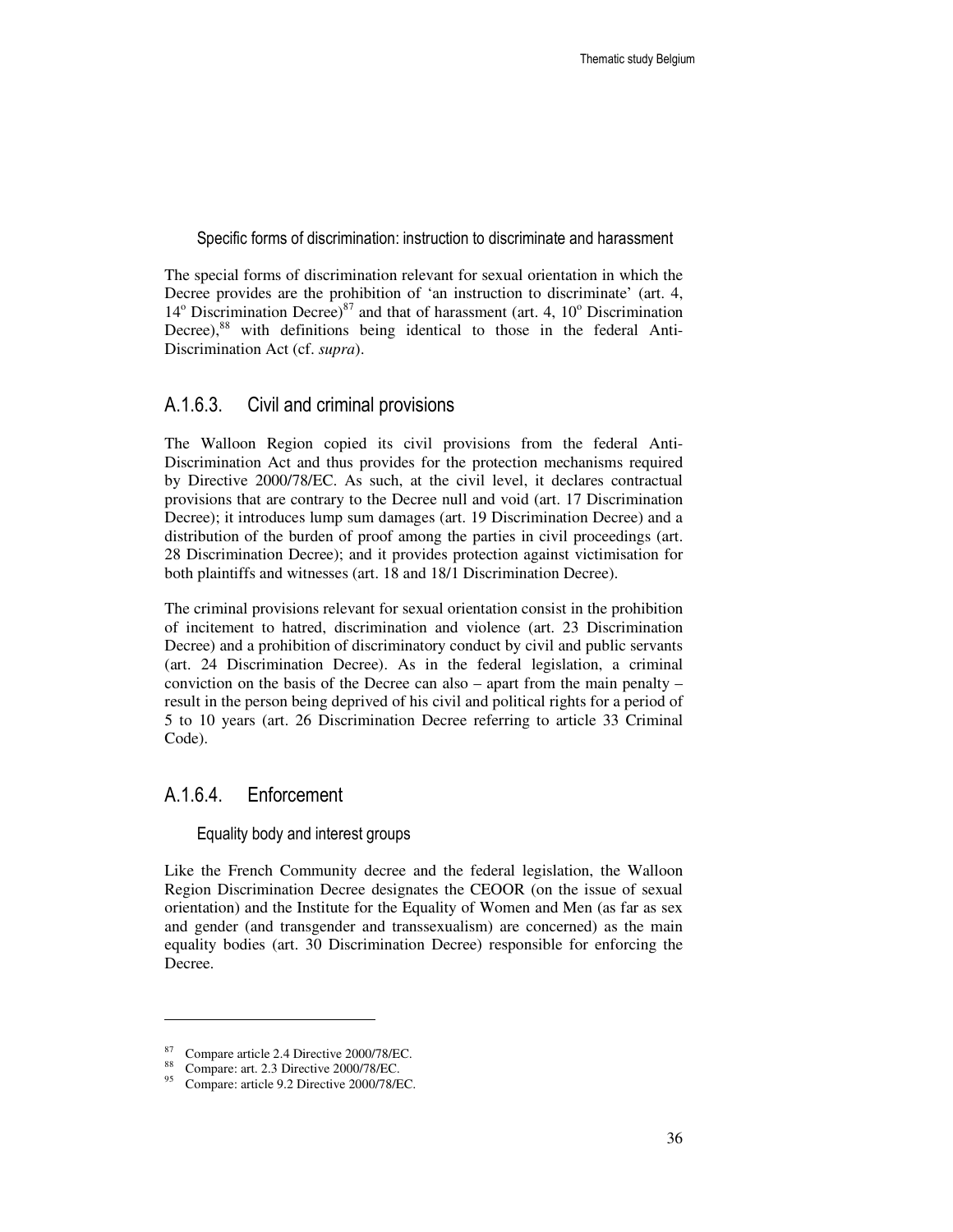The Decree also offers the possibility for associations, organisations and interest groups to bring legal actions on the basis of the Act, under the same conditions as the federal Act (art. 31 Discrimination Decree).<sup>95</sup>

Furthermore, the Decree provides that the Walloon government is to develop a biennial action plan in relation to the Decree, after consultation of the Economic and Social Council of the Walloon Region (art. 33 § 1 Discrimination Decree). Said Council is also entrusted with the task of making proposals or giving advice, on its own initiative or at the request of the Walloon government, in relation to actions liable to improve equal treatment in employment and vocational training (art. 33 § 3 Discrimination Decree).

Furthermore, the Decree assigns to the Walloon Institute for Evaluation, Prospection and Statistics the task of gathering and disseminating statistical data, studies and information on equal treatment in employment and vocational training, annually evaluating government policy on this issue, and representing the Walloon government in the competent national and international bodies with regard to equal treatment in employment and vocational training (art. 33 § 2 Discrimination Decree ).

Finally, the Advisory Commission on the integrated system of socioprofessional mobilisation is responsible for the annual organisation of a 'round table discussion' on the issue of equal treatment (art.  $33 \S 4$  Discrimination Decree).

#### Inspection

Control and supervision on the observance of the provisions of the Decree and its implementing decrees is performed by the services designated by the Walloon government, in accordance with a more general decree regarding supervision and control of the observance of legislation concerning employment policies (art. 34 Discrimination Decree).

## A.1.7. Brussels-Capital Region

### A.1.7.1. General

 $\ddot{ }$ 

The Brussels-Capital Region opted for the solution in which a separate ordinance was enacted for every major domain residing under its competence. As such there are 4 ordinances in place, each partially implementing the European non-discrimination directives (cf. *supra*):

 $97$  Besides these ordinances there are a number of texts in place having to do with promoting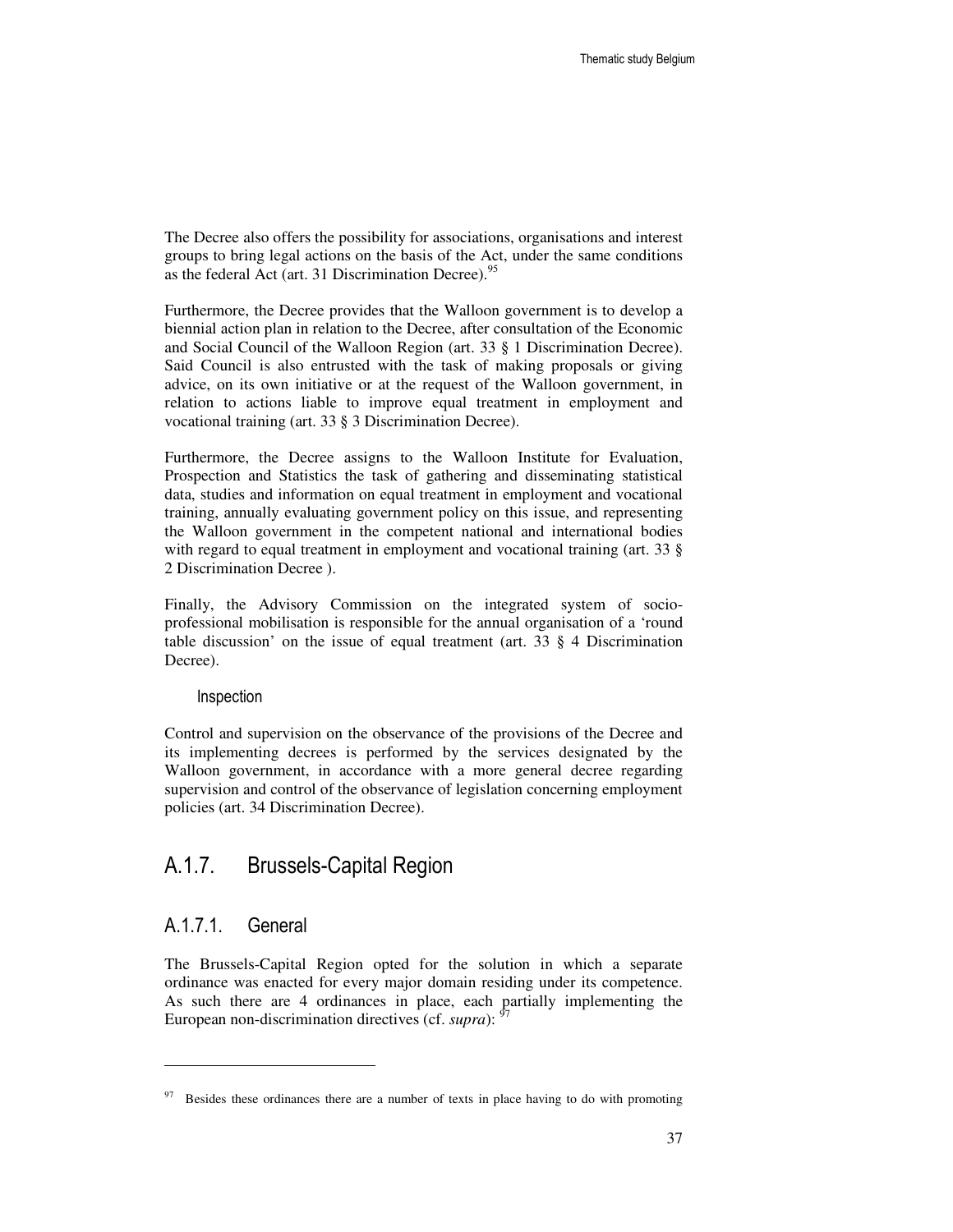- Ordinance of 26 June 2003 concerning the mixed administration of the labour market in the Brussels-Capital Region (Ordinance Mixed Administration)<sup>98</sup>
- Ordinance of 17 July 2003 pertaining to the Brussels housing code (Housing Ordinance $999$
- Ordinance of 4 September 2008 for advancing diversity and combating discrimination in public office of the Brussels Region (Public Service Ordinance $)^{100}$
- Ordinance of 4 September 2008 aimed at combating discrimination and promoting equal treatment in employment (Employment Ordinance)<sup>101</sup>

#### • Ordinance Mixed Administration

The earliest of these texts, the Ordinance of 26 June 2003 concerning the mixed administration<sup>102</sup> of the labour market in the Brussels-Capital Region (Ordinance Mixed Administration) is not a 'proper' piece of anti-discrimination legislation as such. It merely contains a number of general provisions concerning discrimination and equal treatment. It was also insufficient to implement the obligations constituted by Directive 2000/78/EC or any of the other recent European directives for that matter.

Article 4 of the ordinance provides that all relevant organisations within the Brussels-Capital Region's jurisdiction<sup>103</sup> are obliged – in the exercise of their employment activities – to "refrain from discriminatory practices on the basis of race, colour, sex, sexual orientation, language, religion, political or any other conviction, national or social origin, being part of a national minority, fortune, birth, marital status or family situation, membership of a union, or any other form of discrimination such as that on the basis of age or disability" (art. 4.2 Ordinance Mixed Administration). An interesting point is that there is a prohibition of discrimination in recruitment in the form of the 'discriminatory gathering of personal data of persons in search of employment' (art. 4.4 Ordinance Mixed Administration).

 $\ddot{ }$ 

<sup>101</sup> Moniteur, 16 September 2008.

diversity and ensuring equality, e.g.: Ordinance of 4 September 2008 pertaining to realizing a diversity policy in the Brussels civil service (Moniteur, 19 September 2008); Ordinance of 4 September 2008 for advancing social responsible enterprising in businesses in Brussels (Moniteur, 30 September 2009). Since these texts however do not – strictly speaking – constitute non-discrimination legislation, they will not be discussed here.

<sup>98</sup> Moniteur, 29 July 2003.

<sup>99</sup> Moniteur, 9 September 2003. Amended by the Ordinance of 19 March 2009 (Moniteur 7 April 2009).

<sup>&</sup>lt;sup>100</sup> Moniteur, 16 September 2008.

<sup>&</sup>lt;sup>102</sup> The term "mixed administration" refers to the fact that both public and private employment services are covered.

<sup>&</sup>lt;sup>103</sup> As enumerated in art.  $3 \tS 2$  of the ordinance.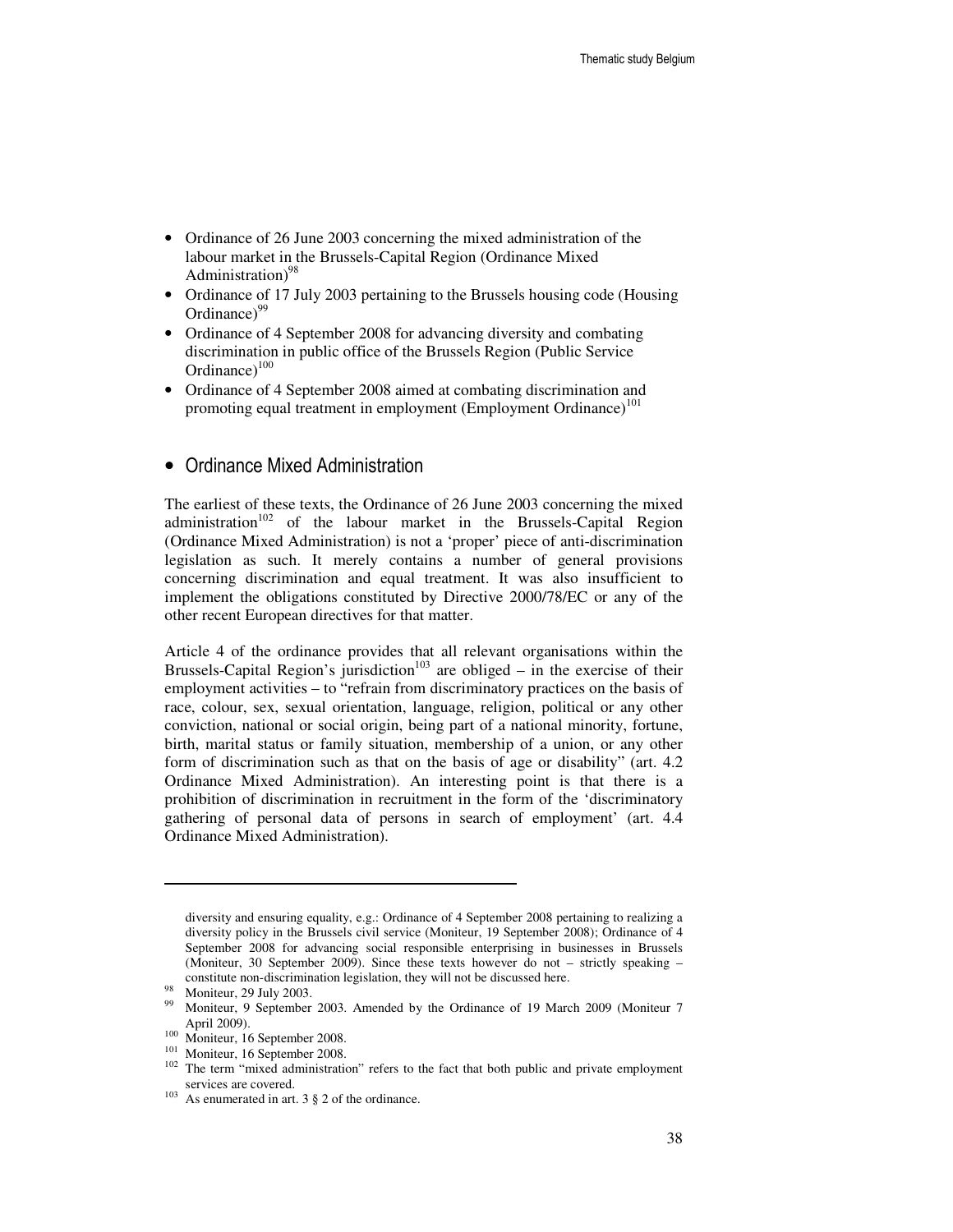However, positive actions can be authorised by the Brussels government "for the benefit of specific persons in search of employment belonging to high-risk groups" (art. 4.2 Ordinance Mixed Administration).<sup>104</sup> The Ordinance does not define what is to be understood by the concept of 'high-risk groups'; contextually however the most obvious thing would be to interpret it in the light of the grounds of discrimination explicitly mentioned in the same section (as such including sexual orientation).

The Ordinance also provides for a 'concertation platform on employment' with powers of enforcement and supervision, and created within the Economic and Social Council of the Brussels Capital-Region (art. 15 § 1 Ordinance Mixed Administration). This 'platform' is – among other things – competent to supervise the prohibition of every form of discrimination on the labour market.

#### A.1.7.2. Other ordinances

Three other ordinances have been enacted in the last few years at the level of the Brussels-Capital Region in order to ensure a more encompassing – albeit still incomplete – implementation of the European obligations. For the present purposes it would take up too much space to cover all of these ordinances separately, especially since they are highly similar in the principles and measures they introduce.<sup>105</sup> As such they will be treated together.

#### Scope

All three ordinances of the Brussels-Capital Region roughly provide protection for all the discrimination grounds that the federal legislation includes. They cover some of the main fields for which the Brussels-Capital Region is competent, i.e.:

- Housing (Housing Ordinance)
- Private employment (Employment Ordinance)
- Civil and public service (Public Service Ordinance)

#### Concept of discrimination

All three ordinances distinguish between direct and indirect 'distinctions' on the one hand, which may be justified and denoting a different or unequal treatment, and direct and indirect 'discriminations', being prohibited and unlawful by definition. A closed system is in place in the areas of the material scope dictated by the directive(s); outside of those areas the justification system for 'direct

<sup>104</sup> Compare art. 7 Directive 2000/78/EC.

<sup>&</sup>lt;sup>105</sup> To the extent that this is not the case this will be mentioned in footnote.

<sup>108</sup> Compare article 2.4 Directive 2000/78/EC.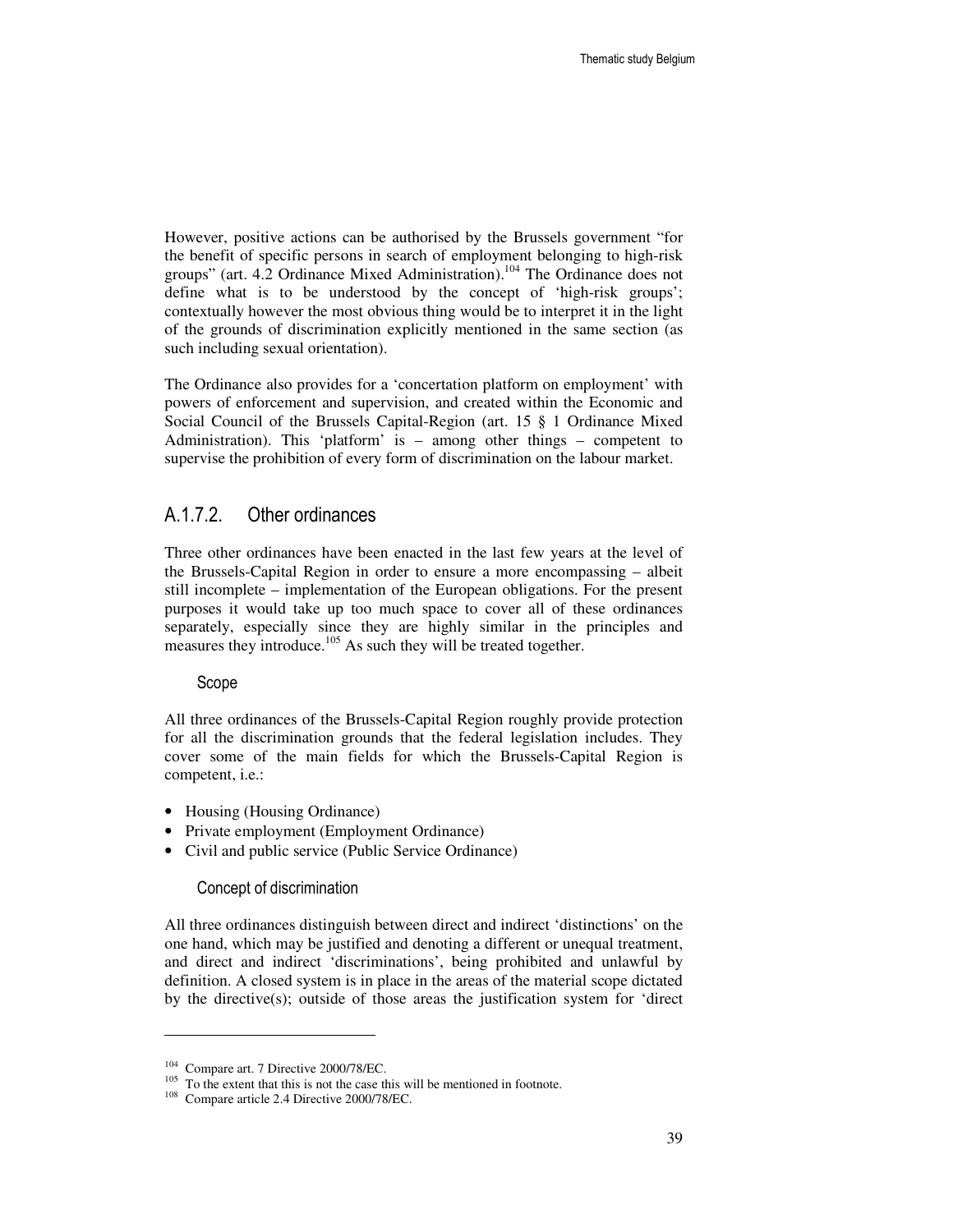distinctions' is an 'open' one, allowing for objective and reasonable justification. The (other) exceptions and justifications for both direct and indirect discrimination are the genuine and determining occupational requirement (in matters of employment) and positive action (generally).

The special forms of discrimination relevant for sexual orientation which the ordinances prohibit are 'instruction to discriminate'<sup>108</sup> and harassment,<sup>109</sup> with definitions being identical to those in the federal Anti-Discrimination Act (cf. *supra*).

#### Civil provisions and criminal provisions

The Brussels-Capital Region copied the civil provisions from the federal Anti-Discrimination Act in its most recent ordinances. As such, on the civil level, the ordinances declare contractual provisions that are contrary to principles of nondiscrimination null and void; they also introduce lump sum damages and a distribution of the burden of proof among the parties in civil proceedings; and they provide protection against victimisation for both plaintiffs and witnesses.

The criminal provisions relevant for sexual orientation consist in the prohibition of incitement to hatred, discrimination and violence in the Housing Ordinance (art. 190 § 1 Housing Ordinance), as well as the prohibition of discriminatory conduct by civil and public servants (art. 18 Public Service Ordinance; art. 191 Housing Ordinance) and in private employment (art. 19 Employment Ordinance). As in the federal legislation, a criminal conviction of a civil servant on the basis of the Public Service Ordinance can also – apart from the main penalty – result in that person being deprived of his or her civil and political rights for a period of 5 to 10 years (art. 20 Public Service Ordinance).

#### **Enforcement**

All of the Brussels ordinances provide that a government organisation (or organisations) is (are) to be designated for the advancement of equal treatment. This organisation (or these organisations) will be authorised to provide support to victims of discrimination in dealing with their complaints, to formulate advice on public policy regarding equal treatment and to provide people with information on their rights of equal treatment. Thus far – as in the case of Flanders – no such organisation has been designated.

The ordinances also offer the possibility for associations, organisations and interest groups to bring legal actions on the basis of the ordinances, under the same conditions as the federal Act. $110$ 

<sup>109</sup> Compare: art. 2.3 Directive 2000/78/EC.

<sup>110</sup> Compare: article 9.2 Directive 2000/78/EC.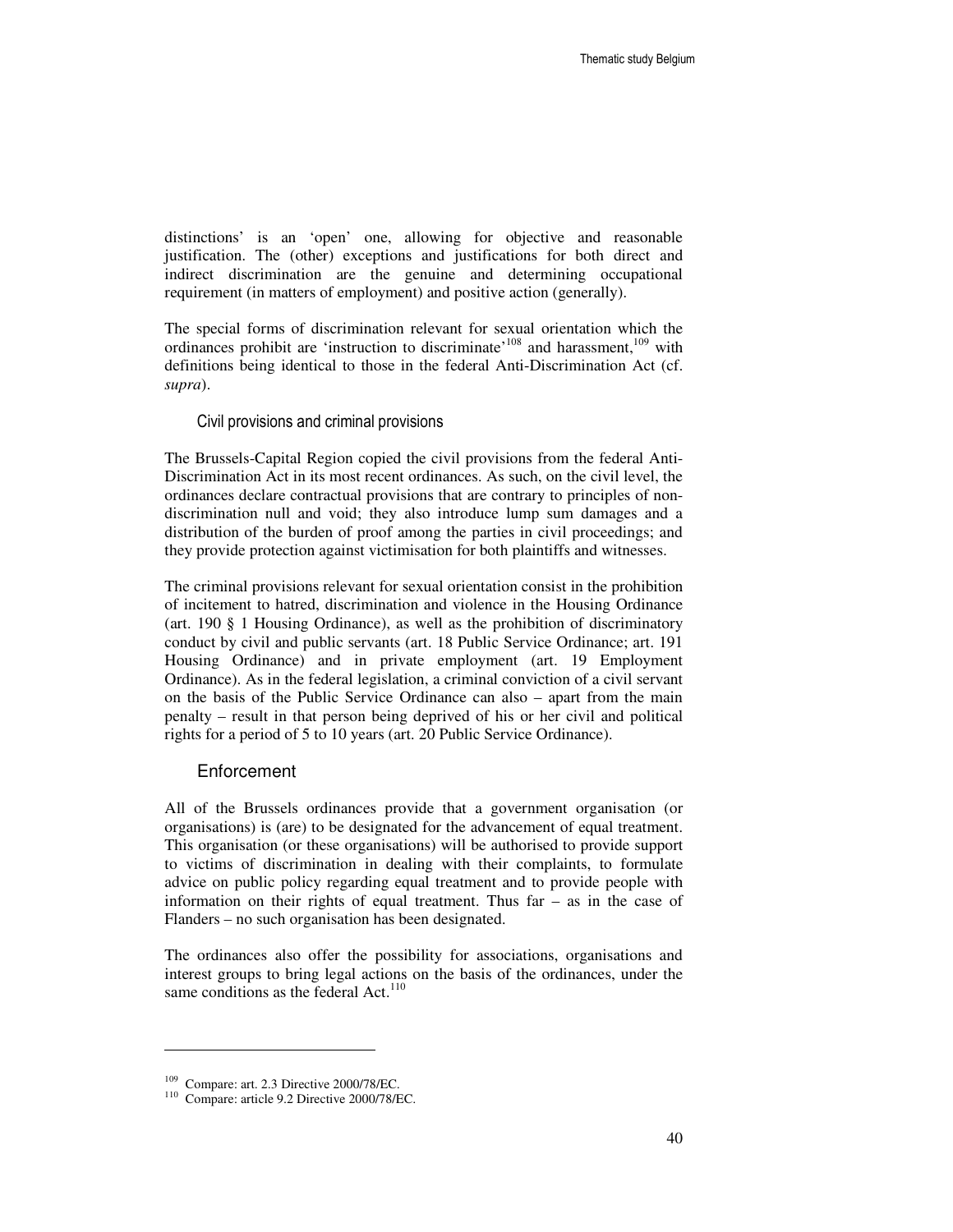Finally, the Public Service Ordinance specifies that the Brussels-Capital Region Government can appoint one or more persons or institutions as specialised conciliation agencies, in order to intervene in alleged cases of discrimination on the basis of that ordinance (art. 26 Public Service Ordinance). The Employment Ordinance mentions specialised civil servants who are to supervise its observance (art. 16 Employment Ordinance).

## A.1.8. French Community Commission in Brussels

#### A.1.8.1. General

For the French Community Commission, which exercises some community competences in the bilingual area of Brussels-Capital, there is the Decree of 22 March 2007 concerning the equal treatment of persons in vocational training aims (Decree Equal Treatment), which (explicitly) aims to implement the following European directives: 2006/54/EC, 2000/43/EC, 97/80/EC, 2000/78/EC and 76/207/EEC.

Notably, it is the only piece of legislation to have an open-ended list of grounds of discrimination, covering "sex, so-called race, colour, descent, national or ethnic origin, sexual orientation, marital status, birth, possessions, age, religion or belief, current or future state of health, disability, physical characteristics or any other ground of discrimination".<sup>111</sup> Besides the aforementioned relevance of 'state of health' (cf. supra), the fact that the list is open-ended – and that therefore discrimination on any ground can be tackled – is also potentially relevant for discriminations indirectly related to sexual orientation as well. For instance, it may allow for action against (direct) discrimination on the basis of specific 'life-styles', so that this kind of discrimination does not have to be tackled indirectly.

### A.1.8.2. Scope

 $\ddot{ }$ 

The Decree is applicable to any person who is involved with career guidance, vocational training, professional formation and training, as well as to anyone who distributes information or publicity within the following agencies:

<sup>111</sup> Although, as mentioned (cf. *supra*), due to rulings of the Constitutional Court, the lists of discrimination grounds that the other Belgian legislation contains, can also no longer be considered as unequivocally 'closed' either. See: Constitutional Court, nº 64/2009, 2 April 2009; Constitutional Court, nº 123/2009, 16 July 2009.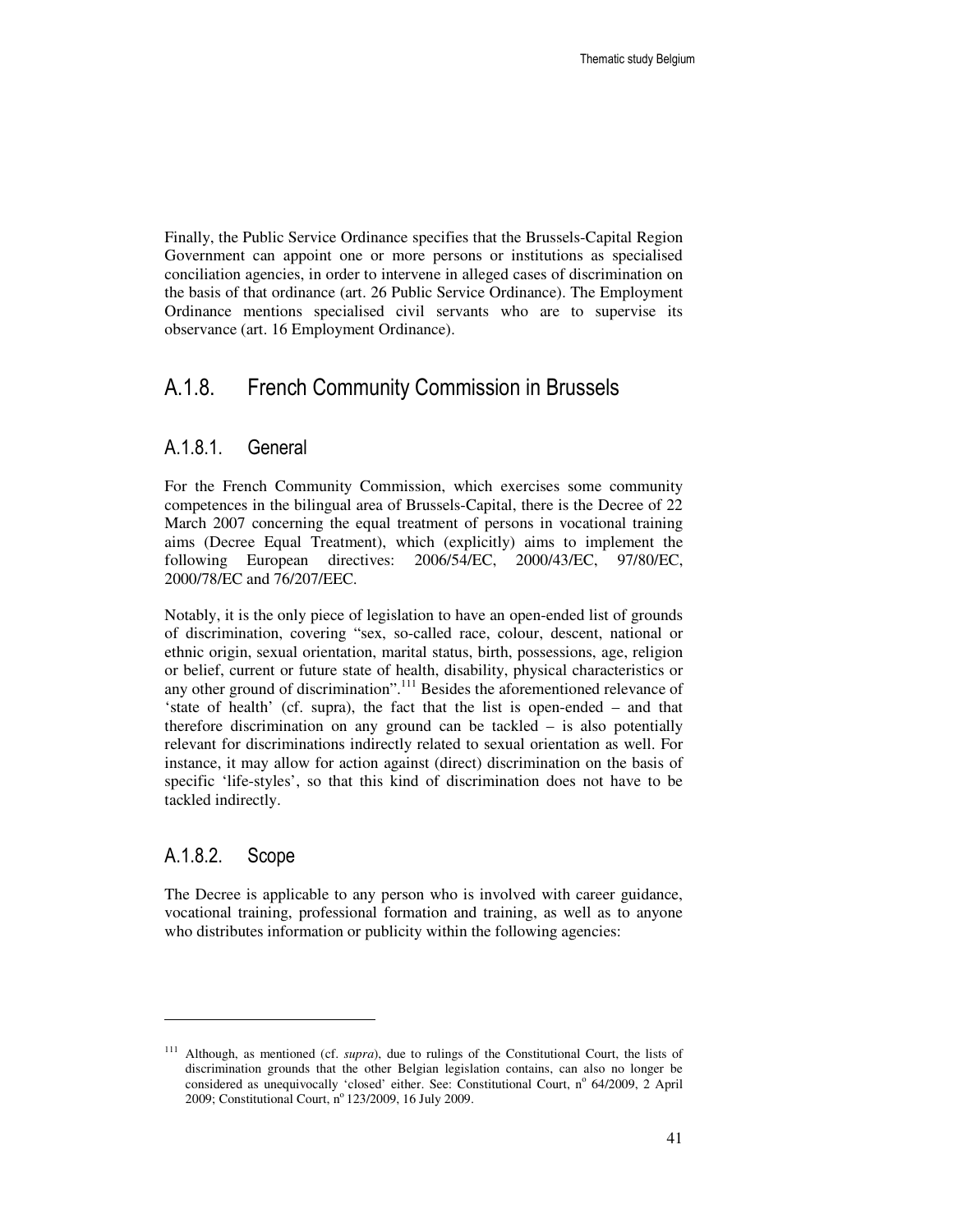- The Brussels Francophone Institute for Vocational Training
- The centres for vocational training recognised by the aforementioned institute
- The institutes of socio-professional mobilisation recognised pursuant to the relevant legislation.
- The centres for ongoing education of the self-employed and the small and medium-sized companies recognised in the Brussels-Capital Region pursuant to the relevant legislation (article 10 Decree Equal Treatment).

Again, besides these broad descriptions of its scope, the Decree also entails an enumeration of specific types of (discriminatory) conduct that are prohibited, analogous and comparable to those listed in the above mentioned Flemish Decree Proportionate Participation (see art. 11 Decree Equal Treatment).

### A.1.8.3. Concept of discrimination

#### Direct and indirect discrimination and justifications

The Decree defines direct discrimination as the situation "when one person is treated less favourably than another is, has been or would be treated in a comparable situation on the basis of sex, so-called race, colour, descent, national or ethnic origin, sexual orientation, marital status, birth, possessions, age, religion or belief, current or future state of health, disability, physical characteristics or any other ground of discrimination" (art. 3 § 2 Decree Equal Treatment).

Indirect discrimination occurs "when an apparently neutral provision, criterion or practice would put persons at a particular disadvantage compared with other persons on the basis of their sex, so-called race, colour, descent, national or ethnic origin, sexual orientation, marital status, birth, possessions, age, religion or belief, current or future state of health, disability, physical characteristics or any other ground of discrimination, unless that provision, criterion or practice is objectively justified by a legitimate aim and the means of achieving that aim are appropriate and necessary" (art. 3 § 3 Decree Equal Treatment).

The Decree allows for 'positive action': "without prejudice to the principle of equal treatment specific measures may be adopted or maintained: if they are aimed at redressing inequalities that adversely affect full equality between individuals in the area of vocational training; if they are necessary and appropriate, in the framework of a precise objective, to re-establish an equality of opportunities" (art. 9 Decree Equal Treatment).<sup>112</sup>

<sup>112</sup> Compare article 7 Directive 2000/78/EC.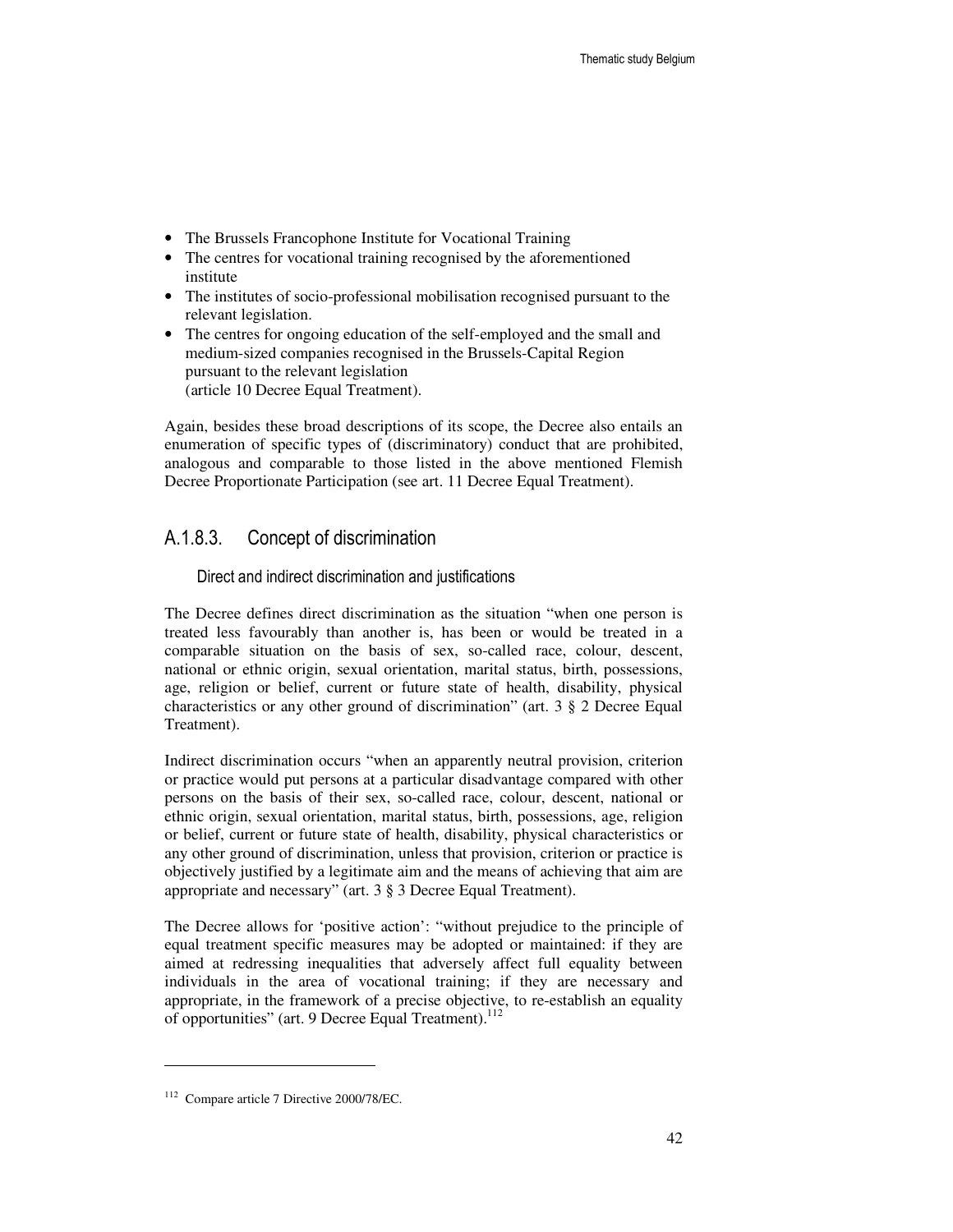However, the Decree fails to address the possibility of a genuine and determining occupational requirement.<sup>113</sup> Therefore – strictly speaking – any 'less favourable' treatment on the basis of sexual orientation (or any other ground), falling under the scope of the Decree constitutes a direct discrimination and is as such unlawful.

Specific forms of discrimination: instruction to discriminate and harassment

The Decree considers any instruction to commit a direct or indirect discrimination itself as a (direct) discrimination (art. 4 Decree Equal Treatment).<sup>114</sup> The same goes for harassment, that is "any objectionable conduct related to sex, so-called race, colour, descent, national or ethnic origin, sexual orientation, marital status, birth, possessions, age, religion or belief, current or future state of health, disability, physical characteristics or any other ground of discrimination that takes place with the purpose or effect of violating the dignity of a person and of creating an intimidating, hostile, degrading, humiliating or offensive environment" (art. 5 Decree Equal Treatment).<sup>115</sup>

#### A.1.8.4. Civil provisions

The Decree provides for a distribution of the burden of proof among the parties in all civil proceedings<sup>116</sup>: "if a person advances facts before the competent court that can lead to the presumption of direct or indirect discrimination, it falls on the defendant to prove that the principle of equal treatment was not violated" (art. 13 Decree Equal Treatment).<sup>117</sup> Article 15 also authorises courts to issue a cease and desist order vis-à-vis anyone who maintains a discriminatory situation.

Other (civil) elements required by Directive 2000/78/EC have not been implemented (e.g. victimisation; nullity of discriminatory provisions).  $118$ 

### A.1.8.5. Criminal provisions

In the area of criminal responsibility any direct or indirect discrimination in employment, committed by an employee in any of the agencies enumerated in article 10 (cf. *supra*) can give rise to criminal prosecution (art. 16 § 1 Decree

-

<sup>113</sup> See art. 4.1 Directive 2000/78/EC. Compare the other legislations *supra* and *infra*.

<sup>114</sup> Compare article 2.4 Directive 2000/78/EC.

<sup>&</sup>lt;sup>115</sup> Compare article 2.3 Directive 2000/78/EC.

<sup>116</sup> Art. 10 Directive 2000/78/EC.

<sup>&</sup>lt;sup>117</sup> The provision does not apply to criminal procedures, and does not replace other – more favourable – provisions regarding the burden of proof.

<sup>&</sup>lt;sup>118</sup> See respectively: art. 11 and 16 b Directive 2000/78/EC.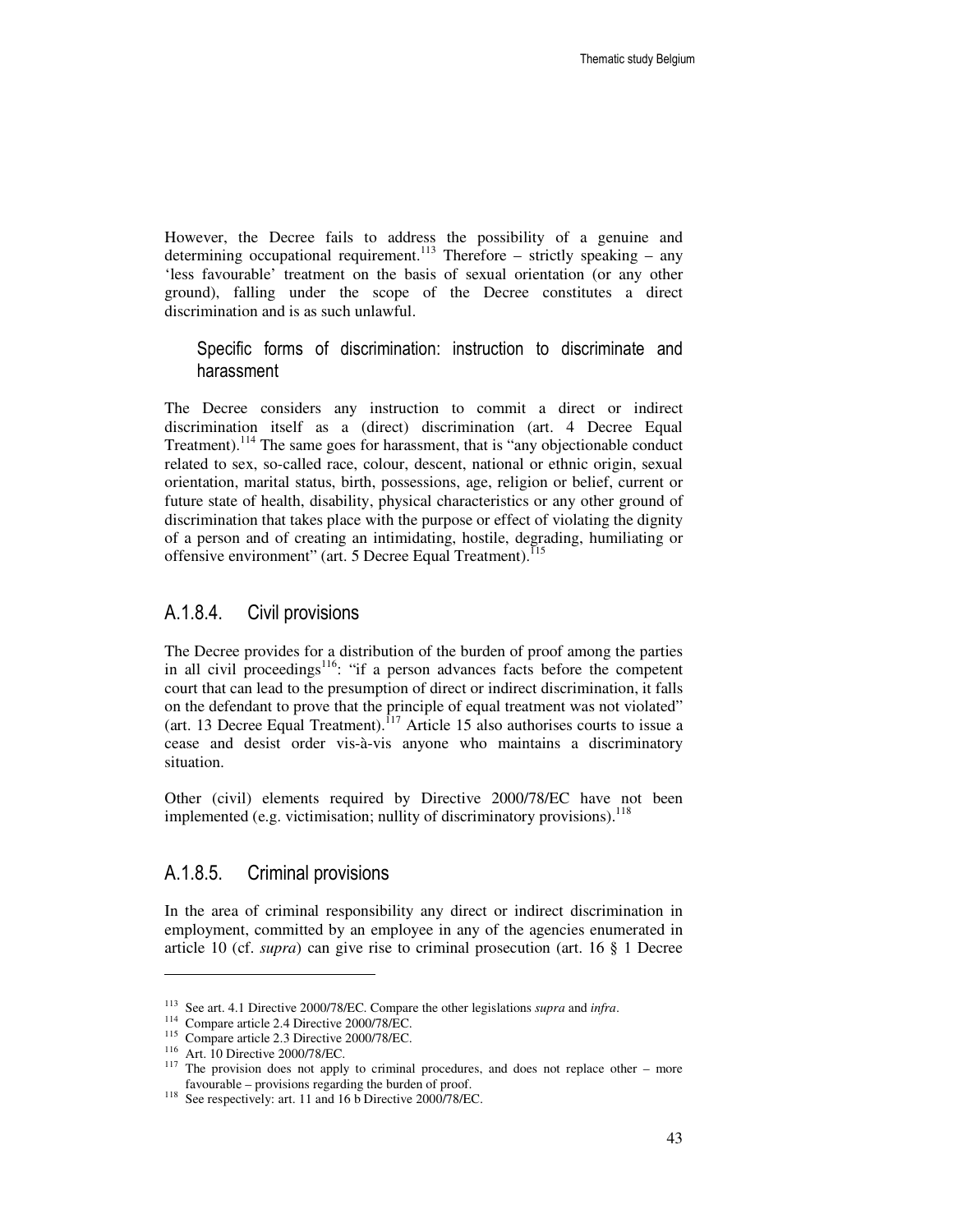Equal Treatment). Moreover, if it turns out that an agency did in fact discriminate, its recognition may be revoked (art. 16 § 2 Decree Equal Treatment).

### A.1.8.6. Enforcement: equality body and interest groups

The executive body (government) of the French Community Commission will, according to the Decree, assign to one or more organisations the task of promoting equal treatment. These organisations can provide support to victims of discrimination in dealing with their complaints, give opinions and recommendations and perform research on all issues related to discrimination, and exchange information on all relevant levels with equivalent organisations (art. 12 Decree Equal Treatment).

No organisation has been designated yet. Just as several other community and regional governments, the executive body of the French Community Commission is still negotiating with other levels of government in order to create the possibility to make the CEOOR and the IEWM (cf. *infra*) competent for enforcing its anti-discrimination decree(s).

Private associations and interest groups are authorised to bring legal actions on the basis of the Decree as well (art.  $14 \tS$  1 Decree Equal Treatment).<sup>119</sup> This concerns associations which on the date of the facts have disposed of the legal personality for at least five years<sup>120</sup>, and which have made it their purpose in their articles of association, to defend human rights and fight discrimination. The same again goes for all representative employers' organisations and trade unions. The interest groups are required to prove that they obtained the approval of the victim of discrimination if this victim is an identified natural person or a legal body.

## A.1.9. German-speaking Community

### A.1.9.1. General

 $\ddot{ }$ 

The German-speaking Community's Decree of 17 May 2004 ensuring equal treatment on the labour market (Decree Equal Treatment) is aimed at implementing not only Directive 2000/78/EC, but also directives 2000/43/EC

<sup>119</sup> Compare article 9.2 Directive 2000/78/EC.

<sup>&</sup>lt;sup>120</sup> This differs from the other legislation, in which this requirement is limited to three years. The difference is explained by the fact that the federal legislation was criticised by the European Commission for using the five year-requirement and in response the federal legislator lowered the term to three years as did most other legislators. The French Community Commission in Brussels however has not yet changed this requirement accordingly.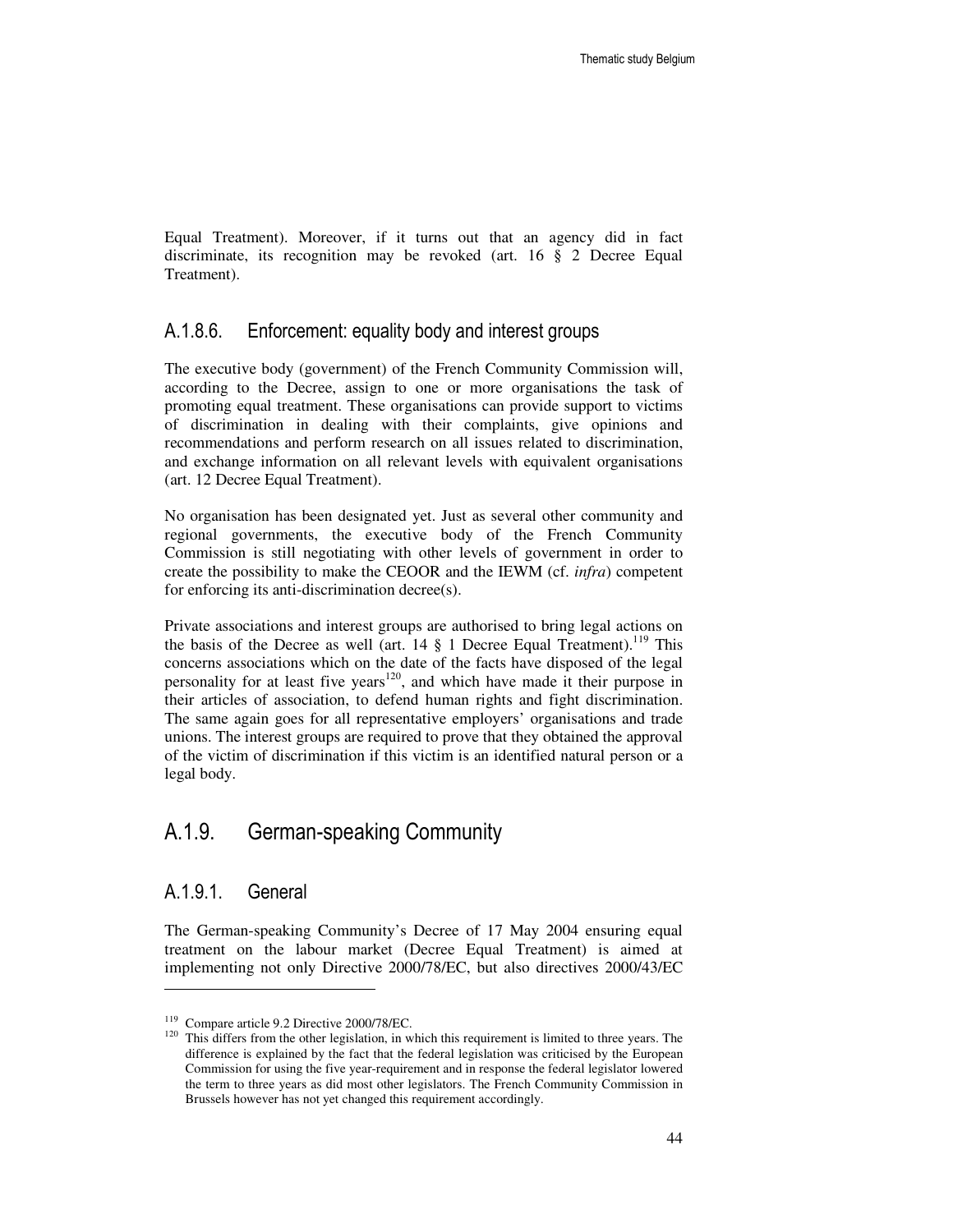and 2002/73/EC. It covers the following range of grounds: sex, so-called race, colour, descent, national or ethnic origin, sexual orientation, marital status, birth, fortune, age, religion or belief, current and future state of health, disability and physical characteristics. Just like the federal legislation and other pieces of Belgian legislation the Decree Equal Treatment as such also offers the possibility of taking action against discriminations on the basis of health, related to (prejudice or stereotyping) regarding sexual orientation (cf. *supra*).

There is a problem with the current list of discrimination grounds however in that it is an exact copy of the one which was annulled by the Constitutional Court in the Federal Act of 2003 (cf. *supra*). For these and other reasons the Decree will (have to) be revised in the near future.

#### A.1.9.2. Scope

The personal scope of the Decree Equal Treatment consists firstly of the services of the German-speaking Community as well as the personnel of these services and educational personnel, and secondly of the services provided by so-called intermediary organisations (art. 3 Decree Equal Treatment).

The material scope of the Decree is described as follows: "provisions and conduct in the area of career counselling and guidance, vocational training and completion, retraining, career guidance, employment-finding and access to education" (art. 4 Decree Equal Treatment).

Besides these broad descriptions of its scope, the Decree also entails an enumeration of specific types of (discriminatory) conduct that are prohibited in specific areas, highly analogous and comparable to those listed in the Flemish Decree Proportionate Participation. Due to limitations of space, we will not get into these provisions here (articles 6 to 11 Decree Equal Treatment).

#### A.1.9.3. Concept of discrimination

The Decree prohibits direct and indirect discriminations, as well as 'harassment' and an 'instruction to discriminate'.

#### Direct and indirect discrimination and justifications

The Decree defines direct discrimination as the situation "when one person is treated less favourably than another is, has been or would be treated in a comparable situation", on the basis of any of the grounds falling under the Decree (art. 2 § 1, 6° Decree Equal Treatment).

Indirect discrimination occurs "when an apparently neutral provision, criterion or practice would put persons with a certain sex, so-called race, colour, descent,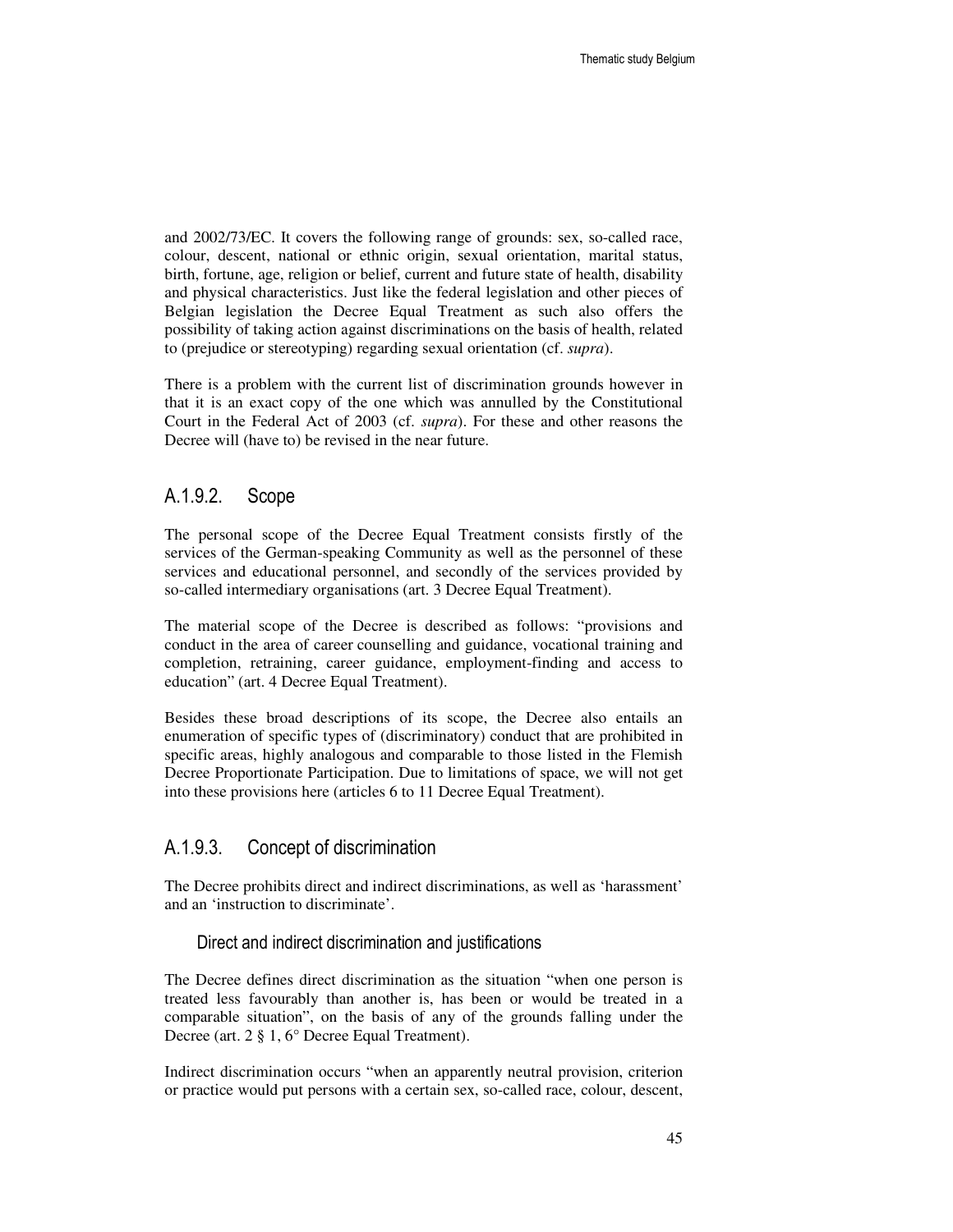national or ethnic origin, sexual orientation, marital status, birth, fortune, age, religion or belief, current and future state of health, disability and physical characteristics at a particular disadvantage compared with other persons, unless that provision, criterion or practice is objectively justified by a legitimate aim and the means of achieving that aim are appropriate and necessary" (art.  $2 \xi$  1, 7° Decree Equal Treatment).

The Decree allows for 'positive action', providing that "notwithstanding the principle of equal treatment it is possible, with a view to ensuring full equality in employment, to adopt or maintain specific measures to prevent or compensate for disadvantages linked to the discrimination grounds" (art. 12 Decree Equal Treatment).<sup>121</sup>

However, the Decree fails to provide any other exception or possible justification for any less favourable treatment directly related to the discrimination grounds. More specifically it does not explicitly offer any possibility of a genuine and determining occupational requirement.<sup>122</sup> As such it would seem – for the present topic – that any 'less favourable' treatment whatsoever, on the basis of sexual orientation, falling under the scope of the Decree, constitutes a direct discrimination and is as such unlawful.

#### Specific forms of discrimination: instruction to discriminate and harassment

Of the additional forms of discrimination, again only the instruction to discriminate and harassment are relevant for sexual orientation. The Decree states that "the instruction to direct or indirect discrimination is to be regarded as direct discrimination" (art. 5  $\S$  1 Decree Equal Treatment).<sup>123</sup> Although this wording seemingly excludes an instruction to 'harassment' to constitute an instruction to discriminate, this is in fact not the case since 'harassment' too is equated to 'direct discrimination' (see hereunder) and as such is in fact included in the preceding definition.

More specifically harassment itself is addressed in the following terms: "any unwanted conduct related to any of the grounds of discrimination that has the purpose or effect of violating the dignity of a person and of creating an intimidating, hostile, degrading, humiliating or offensive environment is equated with direct discrimination" (art. 5  $\S$  2 Decree Equal Treatment).<sup>124</sup>

<sup>&</sup>lt;sup>121</sup> Compare article 7 Directive 2000/78/EC.

<sup>122</sup> See 4.1 Directive 2000/78/EC. Compare the other legislations *supra*.

<sup>123</sup> Compare article 2.4 Directive 2000/78/EC.

<sup>124</sup> Compare article 2.3 Directive 2000/78/EC.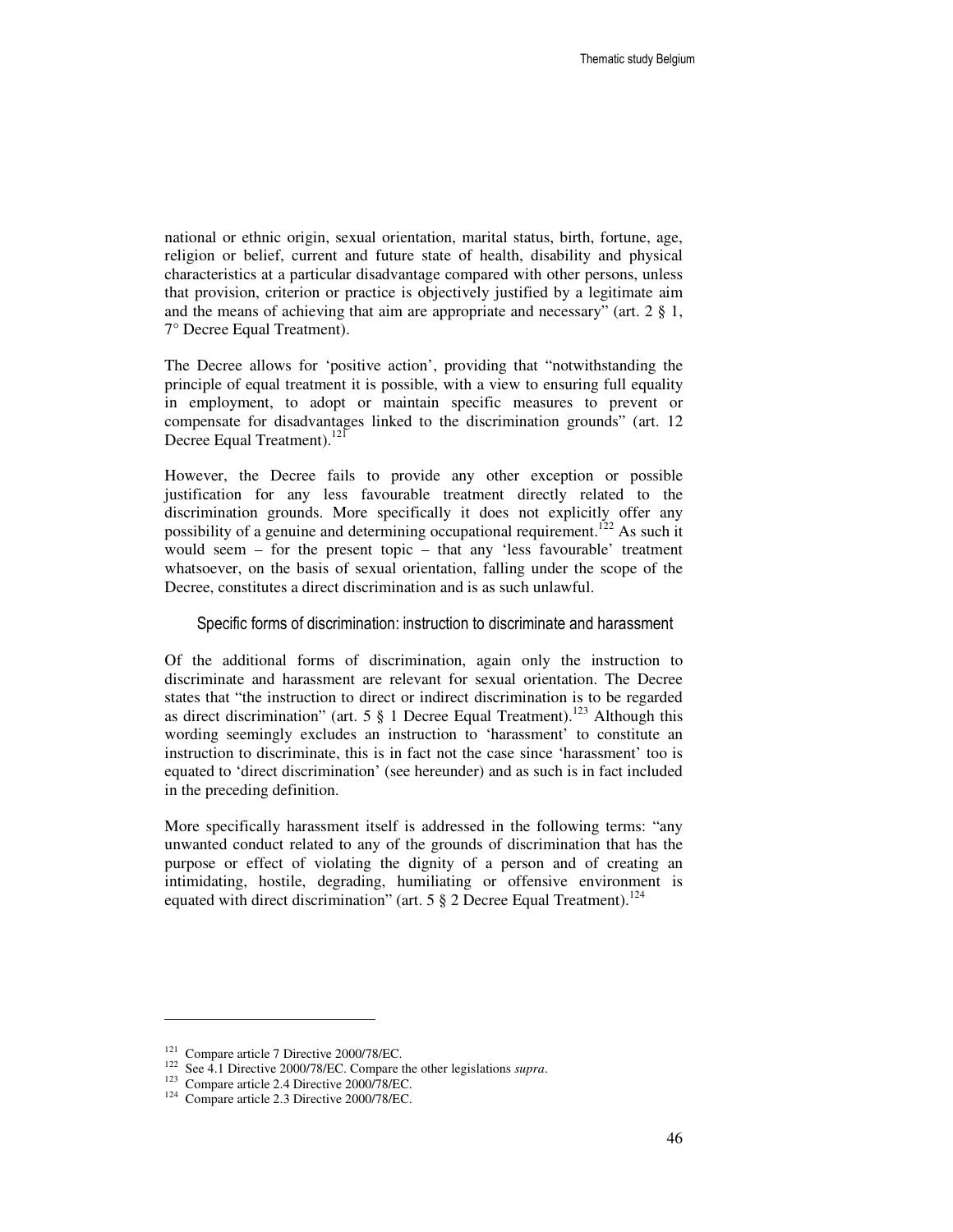### A.1.9.4. Civil provisions

The Decree Equal Treatment has failed to implement several of the civil provisions required by Directive 2000/78/EC. For instance, it does not provide for the nullity of provisions in regulations and contracts that conflict with its principles<sup>125</sup>, nor does it offer protection against victimisation.<sup>126</sup>

The Decree does provide for a distribution of the burden of proof among the parties in civil proceedings.<sup>127</sup> Article 18 of the Decree provides that if a person "advances facts before a court that can lead to the presumption of direct or indirect discrimination, it falls on the defendant to prove that the principle of equal treatment was not violated".<sup>128</sup> Article 19 also authorises any court to issue a cease and desist order vis-à-vis anyone who has been found not to observe the prohibition of discrimination as set down in the Decree.

#### A.1.9.5. Criminal provisions

The Decree comprises two criminal prohibitions in one single article, both having to do with hate speech and both punishable with identical sanctions.

Article 17 renders it punishable to either publicly incite to discrimination or publicly announce one's intention to discriminate under the scope of the Decree (cf. *infra* for more on these penalizations).

### A.1.9.6. Enforcement

#### Equality body and interest groups

The Decree states that the government will designate an organisation or organisations for the advancement of equal treatment of all persons. This organisation or these organisations will be authorised to provide support to victims of discrimination in dealing with their complaints, and to formulate opinions and recommendations and to perform research on all issues related to discrimination (art. 15 Decree Equal Treatment).

No organisation has been designated yet. Like some of the other community and regional governments, the government of the German-speaking Community is still negotiating with the other levels of government in order to create the

 $\overline{a}$ 

 $125$  See: art. 16 b Directive 2000/78/EC.

<sup>126</sup> See: art. 11 Directive 2000/78/EC.

<sup>127</sup> Art. 10 Directive 2000/78/EC.

 $128$  The provision is not applicable in criminal procedures and does not replace other – more favourable – provisions regarding the burden of proof.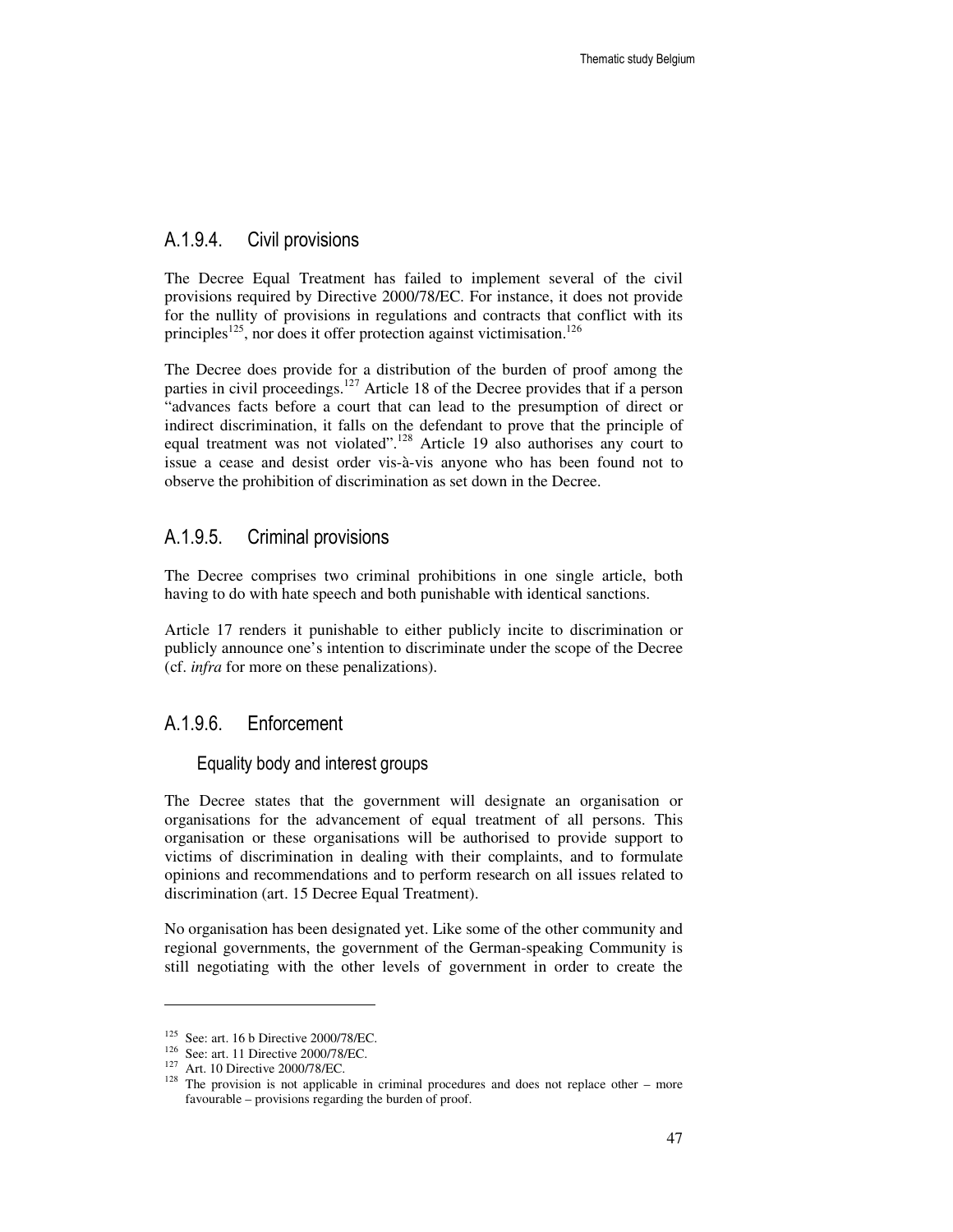possibility to make the CEOOR and the IEWM (cf. *infra*) competent for enforcing its anti-discrimination decree(s).

Again, certain private associations and interest groups are authorised to bring legal actions on the basis of the Decree as well (art. 20 Decree Equal Treatment).<sup>129</sup> This concerns associations which on the date of the facts have disposed of the legal personality for at least five years<sup>130</sup>, and which have made it their purpose in their articles of association, to defend human rights and fight discrimination. The same again goes for all representative employers' organisations and trade unions.

And also in this case the interest groups and the equality body (yet to be designated) are required to prove that they obtained the approval of the victim of discrimination, if this victim is an identified natural person or a legal body. If not, then the legal action will be inadmissible (art. 20 Decree Equal Treatment).

#### Inspection

The Decree assigns powers of enforcement, investigation and supervision to civil servants of the Department of Employment and Education of the General Directorate Economics and Employment of the Ministry of the Walloon Region (art. 16 Decree Equal Treatment).

### A.1.10. Overview

On the basis of what has been described above, the following overview of some of the features of all relevant legislative acts can be given:

| Legislative | <b>Direct and</b>     | <b>Specific forms</b> | <b>Civil</b> | <b>Sanctions</b> | <b>Enforcement</b> |
|-------------|-----------------------|-----------------------|--------------|------------------|--------------------|
| level       | indirect              | of                    | provisions   |                  |                    |
|             | discrimination        | discrimination        |              |                  |                    |
|             |                       | (relevant for         |              |                  |                    |
|             | <b>Justifications</b> | LGBT-persons)         |              |                  |                    |
| Federal     | Direct                | - Instruction to      | - Nullity of | Criminal         | - Equality         |
|             | distinction in        | discriminate          | provisions   | sanctions        | body:              |
|             | areas covered         | - Harassment          | - Damages:   |                  | <b>CEOOR</b>       |
|             | by Directive          |                       | lump sum     |                  | - (IEWM for        |
|             | 2000/78/EC:           |                       | or actual    |                  | sex)               |
|             | "closed"              |                       | damage       |                  | - Associations     |
|             | system of             |                       | - Cease and  |                  | etc.               |

<sup>129</sup> Compare article 9.2 Directive 2000/78/EC.

<sup>&</sup>lt;sup>130</sup> As mentioned previously, the federal legislation was criticised by the European Commission for using this requirement and in response the federal legislator lowered the term to three years (cf. *supra*).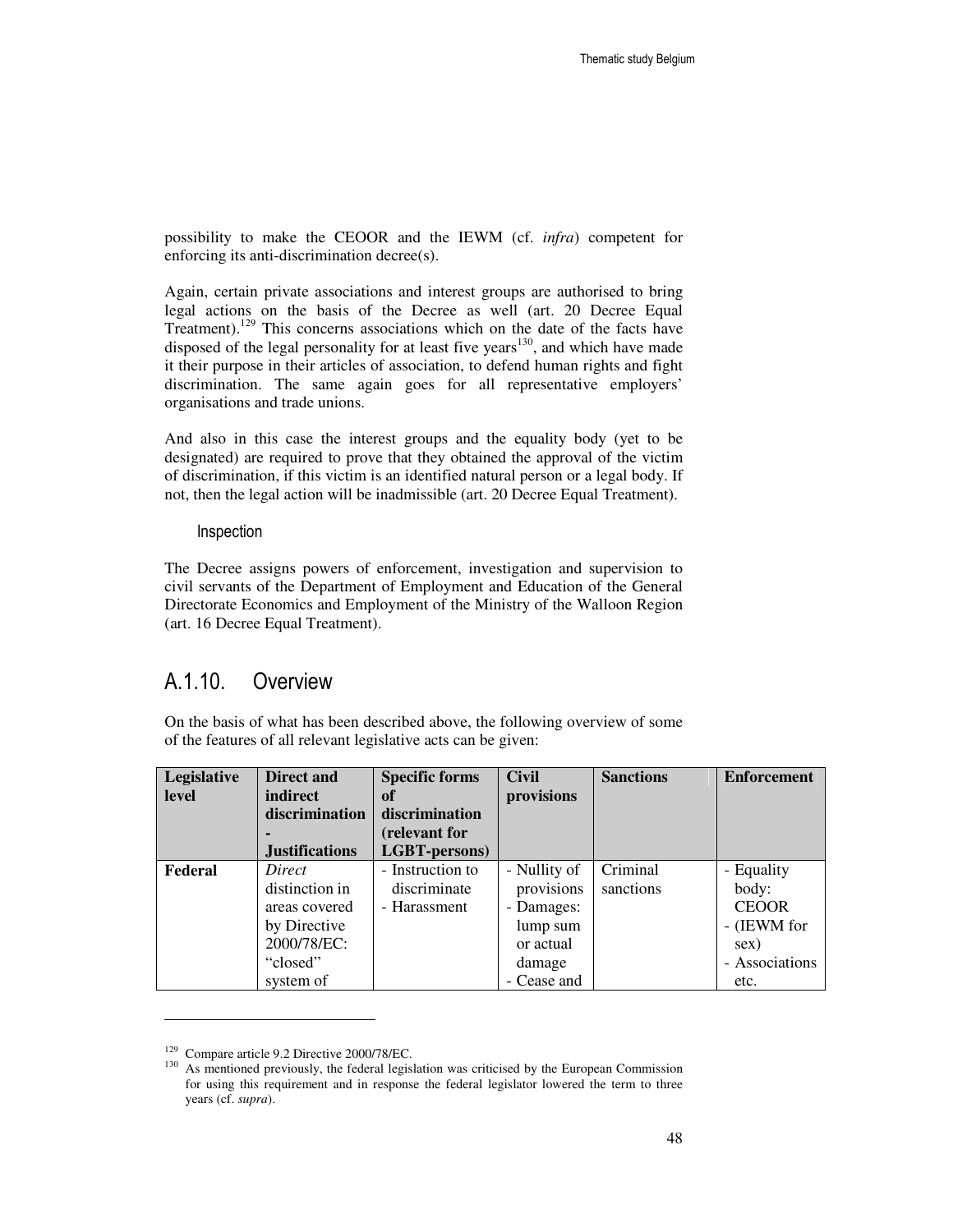|                               | justifications;                 |                                  | desist                 |                                 |                       |
|-------------------------------|---------------------------------|----------------------------------|------------------------|---------------------------------|-----------------------|
|                               | direct                          |                                  | procedure              |                                 |                       |
|                               | distinction in                  |                                  | - Burden of            |                                 |                       |
|                               | areas not                       |                                  | proof                  |                                 |                       |
|                               | covered by                      |                                  | - Protection           |                                 |                       |
|                               | directive                       |                                  | of victims             |                                 |                       |
|                               | 2000/78/EC,                     |                                  |                        |                                 |                       |
|                               | and any                         |                                  |                        |                                 |                       |
|                               | indirect                        |                                  |                        |                                 |                       |
|                               | distinction:                    |                                  |                        |                                 |                       |
|                               | "open" system                   |                                  |                        |                                 |                       |
|                               | of                              |                                  |                        |                                 |                       |
|                               | justifications                  |                                  |                        |                                 |                       |
| <b>Flemish</b>                | Direct                          | - Instruction to                 | - Nullity of           | - Administrative                | - Equality            |
| <b>Community</b><br>& Flemish | distinction in<br>areas covered | discriminate<br>- Harassment     | provisions             | (Decree)                        | body: not             |
|                               | by Directive                    | - Reasonable                     | - Damages:<br>lump sum | Proportionate<br>Participation) | yet<br>designated     |
| <b>Region</b>                 | 2000/78/EC:                     | accommodatio                     | or actual              | sanctions                       | - Local               |
|                               | "closed"                        | ns (Decree                       | damage                 | - Criminal                      | complaints            |
|                               | system of                       | Proportionate                    | (Framewo               | sanctions                       | offices               |
|                               | justifications;                 | Participation)                   | rk Decree)             |                                 | - Associations        |
|                               | indirect                        |                                  | - Cease and            |                                 | etc.                  |
|                               | distinction:                    |                                  | desist                 |                                 |                       |
|                               | "open" system                   |                                  | procedure              |                                 |                       |
|                               | of                              |                                  | - Burden of            |                                 |                       |
|                               | justifications                  |                                  | proof                  |                                 |                       |
|                               |                                 |                                  | - Protection           |                                 |                       |
|                               |                                 |                                  | of victims             |                                 |                       |
| French                        | Direct                          | - Instruction to                 | - Nullity of           | Criminal                        | - Equality            |
| Community                     | distinction in                  | discriminate                     | provisions             | sanctions                       | body:                 |
|                               | areas covered                   | - Harassment                     | - Damages:             |                                 | <b>CEOOR</b>          |
|                               | by Directive                    |                                  | lump sum               |                                 | - (IEWM for           |
|                               | 2000/78/EC:                     |                                  | or actual              |                                 | sex)                  |
|                               | "closed"                        |                                  | damage                 |                                 | - Mediation           |
|                               | system of                       |                                  | - Cease and            |                                 | offices               |
|                               | justifications;                 |                                  | desist                 |                                 | - Associations        |
|                               | indirect                        |                                  | procedure              |                                 | etc.                  |
|                               | distinction:                    |                                  | - Burden of            |                                 |                       |
|                               | "open" system                   |                                  | proof                  |                                 |                       |
|                               | οf                              |                                  | - Protection           |                                 |                       |
|                               | justifications                  |                                  | of victims             |                                 |                       |
| <b>Walloon</b>                | Direct<br>distinction in        | - Instruction to<br>discriminate | - Nullity of           | Criminal<br>sanctions           | - Equality            |
| <b>Region</b>                 | areas covered                   | - Harassment                     | provisions             |                                 | body:<br><b>CEOOR</b> |
|                               | by Directive                    |                                  | - Damages:             |                                 | - (IEWM for           |
|                               | 2000/78/EC:                     |                                  | lump sum<br>or actual  |                                 | sex)                  |
|                               | "closed"                        |                                  | damage                 |                                 | - Associations        |
|                               |                                 |                                  |                        |                                 |                       |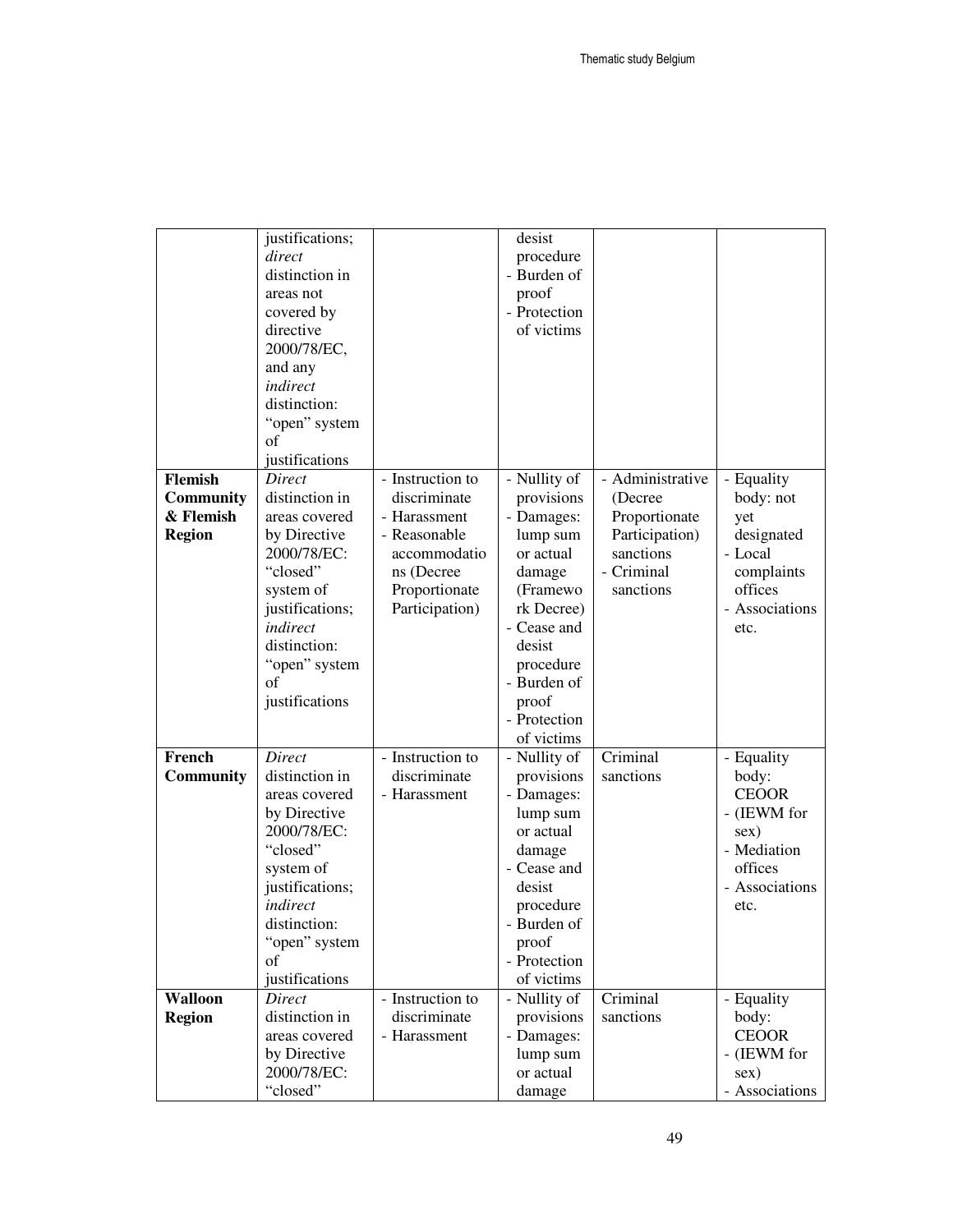|                   | system of       |                  | - Cease and  |                | etc.           |
|-------------------|-----------------|------------------|--------------|----------------|----------------|
|                   | justifications; |                  | desist       |                |                |
|                   | indirect        |                  | procedure    |                |                |
|                   | distinction:    |                  | - Burden of  |                |                |
|                   | "open" system   |                  | proof        |                |                |
|                   | of              |                  | - Protection |                |                |
|                   | justifications  |                  | of victims   |                |                |
| <b>Brussels-</b>  | Direct          | - Instruction to | - Nullity of | Criminal       | - Equality     |
| Capital           | distinction in  | discriminate     | provisions   | Sanctions      | body: not      |
| <b>Region</b>     | areas covered   | - Harassment     | - Damages:   |                | yet            |
|                   | by Directive    |                  | lump sum     |                | designated     |
|                   | 2000/78/EC:     |                  | or actual    |                | - Associations |
|                   | "closed"        |                  | damage       |                | etc.           |
|                   | system of       |                  | - Cease and  |                |                |
|                   | justifications; |                  | desist       |                |                |
|                   | indirect        |                  | procedure    |                |                |
|                   | distinction:    |                  | - Burden of  |                |                |
|                   | "open" system   |                  | proof        |                |                |
|                   | of              |                  | - Protection |                |                |
|                   | justifications  |                  | of victims   |                |                |
| French            | Direct and      | - Instruction to | - Cease and  | Criminal       | - Equality     |
| Community         | indirect        | discriminate     | desist       | sanctions      | body: not      |
| <b>Commission</b> | distinction in  | - Harassment     | procedure    |                | yet            |
| (Brussels)        | areas covered   |                  | - Burden of  |                | designated     |
|                   | by Directive    |                  | proof        |                | - Associations |
|                   | 2000/78/EC:     |                  |              |                | etc.           |
|                   | "open" system   |                  |              |                |                |
|                   | of              |                  |              |                |                |
|                   | justifications  |                  |              |                |                |
| German-           | Direct          | - Instruction to | - Burden of  | Criminal       | - Equality     |
| speaking          | distinction in  | discriminate     | proof        | sanctions (for | body: not      |
| <b>Community</b>  | areas covered   | - Harassment     |              | hate speech    | yet            |
|                   | by Directive    |                  |              | only)          | designated     |
|                   | 2000/78/EC:     |                  |              |                | - Associations |
|                   | "closed"        |                  |              |                | etc.           |
|                   | system of       |                  |              |                |                |
|                   | justifications; |                  |              |                |                |
|                   | indirect        |                  |              |                |                |
|                   | distinction:    |                  |              |                |                |
|                   | "open" system   |                  |              |                |                |
|                   | οf              |                  |              |                |                |
|                   | justifications  |                  |              |                |                |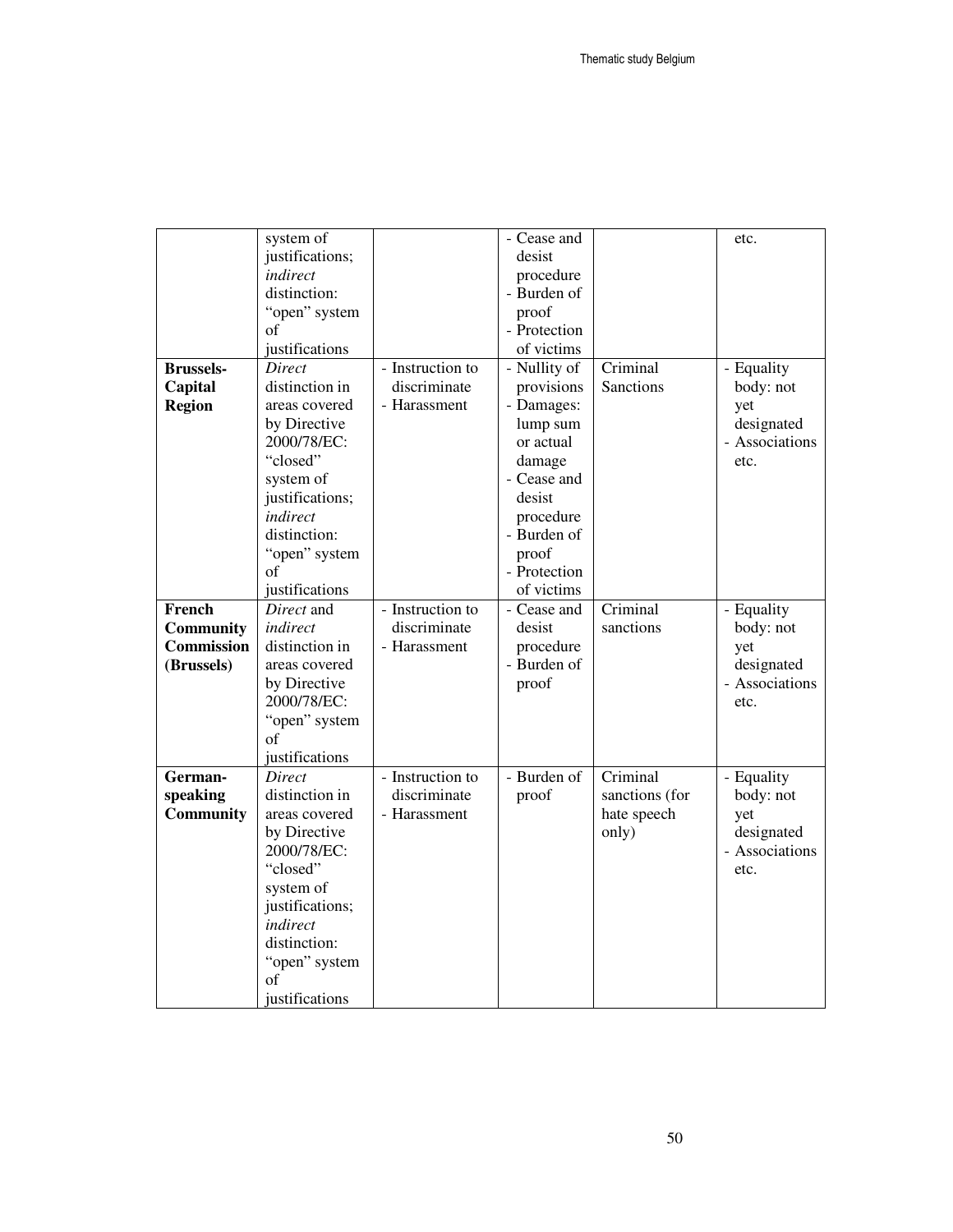## A.2. Implementation regarding other areas

There is no single answer to the question of whether the scope of the legislation in Belgium regarding discrimination on the ground of sexual orientation only covers employment or whether it also covers areas mentioned in the Racial Equality Directive (or whether it even extends beyond the latter scope).

The precise scope of the legislation currently in force at the various levels is dealt with in detail in the preceding section. Summing up however, one can schematically present the scope of the various acts and decrees as follows.

| Legislative<br>level  | <b>Covers</b><br>scope<br>2000/78/EC? <sup>131</sup> | <b>Covers</b><br>scope<br>$13\overline{2}$<br>2000/43/EC? | <b>Additional</b><br>areas<br>and contexts? |
|-----------------------|------------------------------------------------------|-----------------------------------------------------------|---------------------------------------------|
| Federal               | Yes                                                  | Yes                                                       | <b>Yes</b><br>(covers)<br>wide              |
|                       |                                                      |                                                           | range of contexts and                       |
|                       |                                                      |                                                           | areas of public life)                       |
| <b>Flemish</b>        | Yes                                                  | No<br>(Decree                                             | N <sub>o</sub><br>(Decree)                  |
| Community &           |                                                      | Proportionate                                             | Proportionate                               |
| Flemish               |                                                      | Participation)                                            | Participation)                              |
| <b>Region</b>         |                                                      |                                                           |                                             |
|                       |                                                      | Yes (Framework                                            | Yes<br>(Framework)                          |
|                       |                                                      | Decree)                                                   | identical<br>Decree:                        |
|                       |                                                      |                                                           | scope as that of the                        |
|                       |                                                      |                                                           | federal legislation                         |
| French                | Yes                                                  | Yes                                                       | <b>Yes</b><br>all<br>(covers)               |
| <b>Community</b>      |                                                      |                                                           | activities by officials                     |
|                       |                                                      |                                                           | associations<br>and                         |
|                       |                                                      |                                                           | under the jurisdiction                      |
|                       |                                                      |                                                           | of<br>French                                |
|                       | Yes                                                  |                                                           | Community)<br>Yes                           |
| <b>Walloon</b>        |                                                      | Yes (to the extent                                        |                                             |
| <b>Region</b>         |                                                      | that the Region is                                        |                                             |
| <b>Brussels-</b>      | Yes                                                  | competent)<br>No (goods and                               | Yes                                         |
| <b>Capital Region</b> |                                                      | services, except                                          |                                             |
|                       |                                                      | for housing,<br>are                                       |                                             |
|                       |                                                      | not included)                                             |                                             |
| French                | Yes                                                  | Partially (applies                                        | N <sub>o</sub>                              |
| <b>Community</b>      |                                                      | to a number of                                            |                                             |
| <b>Commission</b>     |                                                      | relevant agencies                                         |                                             |
| (Brussels)            |                                                      | only)                                                     |                                             |

<sup>&</sup>lt;sup>131</sup> Each time to the extent that this scope falls within the competence of the relevant entity.

<sup>&</sup>lt;sup>132</sup> Each time to the extent that this scope falls within the competence of the relevant entity.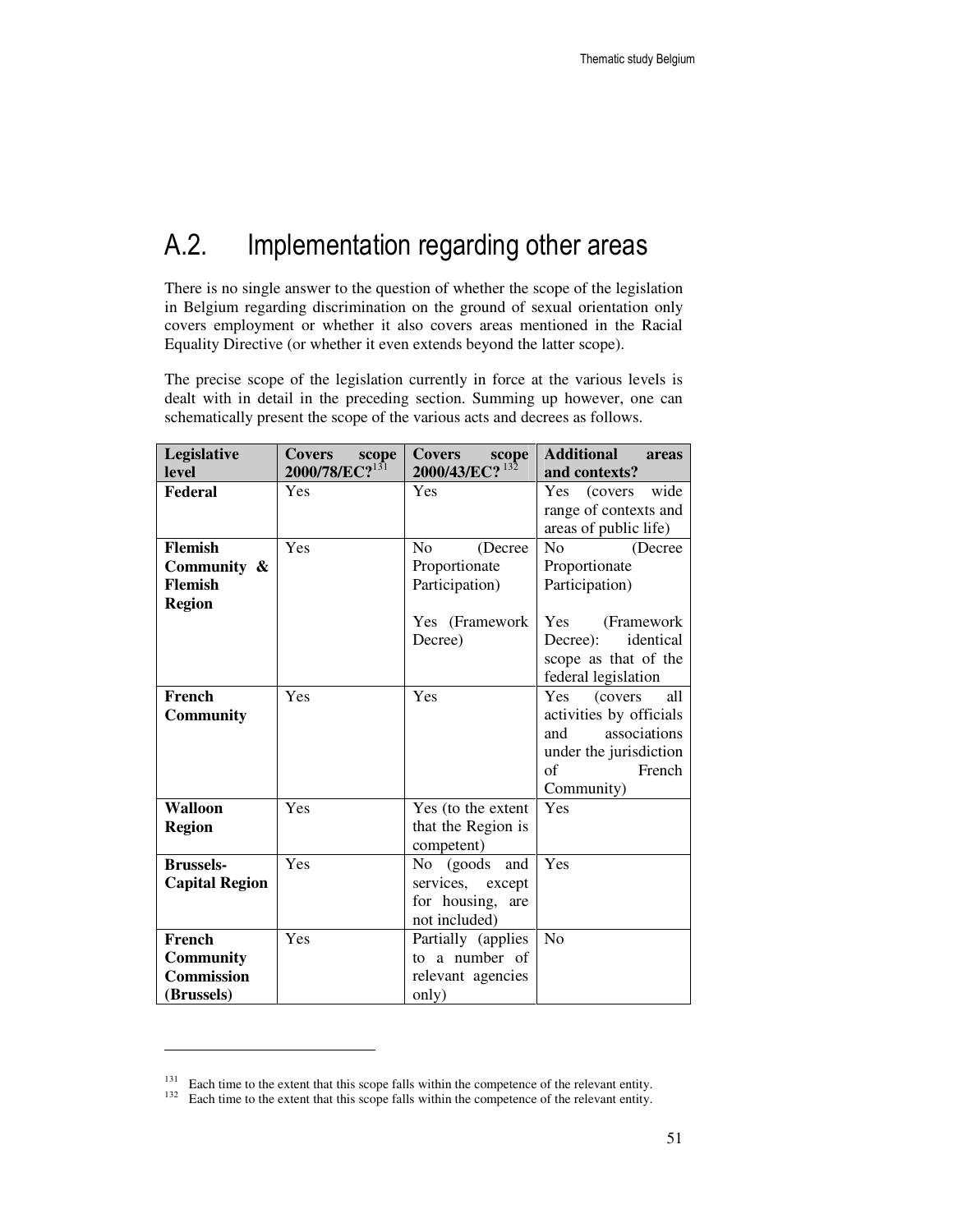| German-          | Yes | No | No |
|------------------|-----|----|----|
| speaking         |     |    |    |
| <b>Community</b> |     |    |    |

## A.3. Equality Body

### A.3.1. General

 $\ddot{ }$ 

As mentioned in the section describing the legislation (cf. *supra*), on most legislative and government levels an equality body is yet to be designated (mostly by the relevant governments). Basically, only the federal level, the French Community and the Walloon Region have already done so up till now, having designated the Centre for Equal Opportunities and Opposition to Racism (CEOOR) as far as sexual orientation is concerned.

Most of the other levels however are currently in the process of negotiating and preparing a so-called 'cooperation agreement' that will allow them to transfer the authority for dealing with complaints on the basis of their decrees and ordinances to the CEOOR as well.

## A.3.2. Centre for Equal Opportunities and Opposition to Racism

The CEOOR is – among other things<sup>133</sup> – a governmental equality body, responsible for enforcing the major part of the federal discrimination legislation. Organically it is linked to the office of the Prime Minister; substantively the Minister of Equal Opportunities bears responsibility for it. The Centre enjoys legal personality in its own right and exercises its activities independently, that is under the supervision of a board of management, the members of which are appointed by royal decree on the basis of their expertise. It was created by the Act of 15 February 1993.<sup>134</sup> At the outset, it was charged with promoting equal opportunities and combating racial discrimination. In 2003 the scope of the Centre's activities has been extended so as to include discrimination on the basis of sexual orientation and a considerable number of other grounds.

More specifically, besides racial discriminations and discrimination on the basis of sexual orientation, the Centre in 2003 became competent to treat

<sup>&</sup>lt;sup>133</sup> It has other competences and tasks as well, e.g. in relation to education, immigration and asylum, and the fight against human trafficking.

<sup>&</sup>lt;sup>134</sup> Moniteur 19 February 1993. Amended by the Acts of 13 April 1995, 20 January 2003, 25 February 2003, 10 August 2005 and 10 May 2007.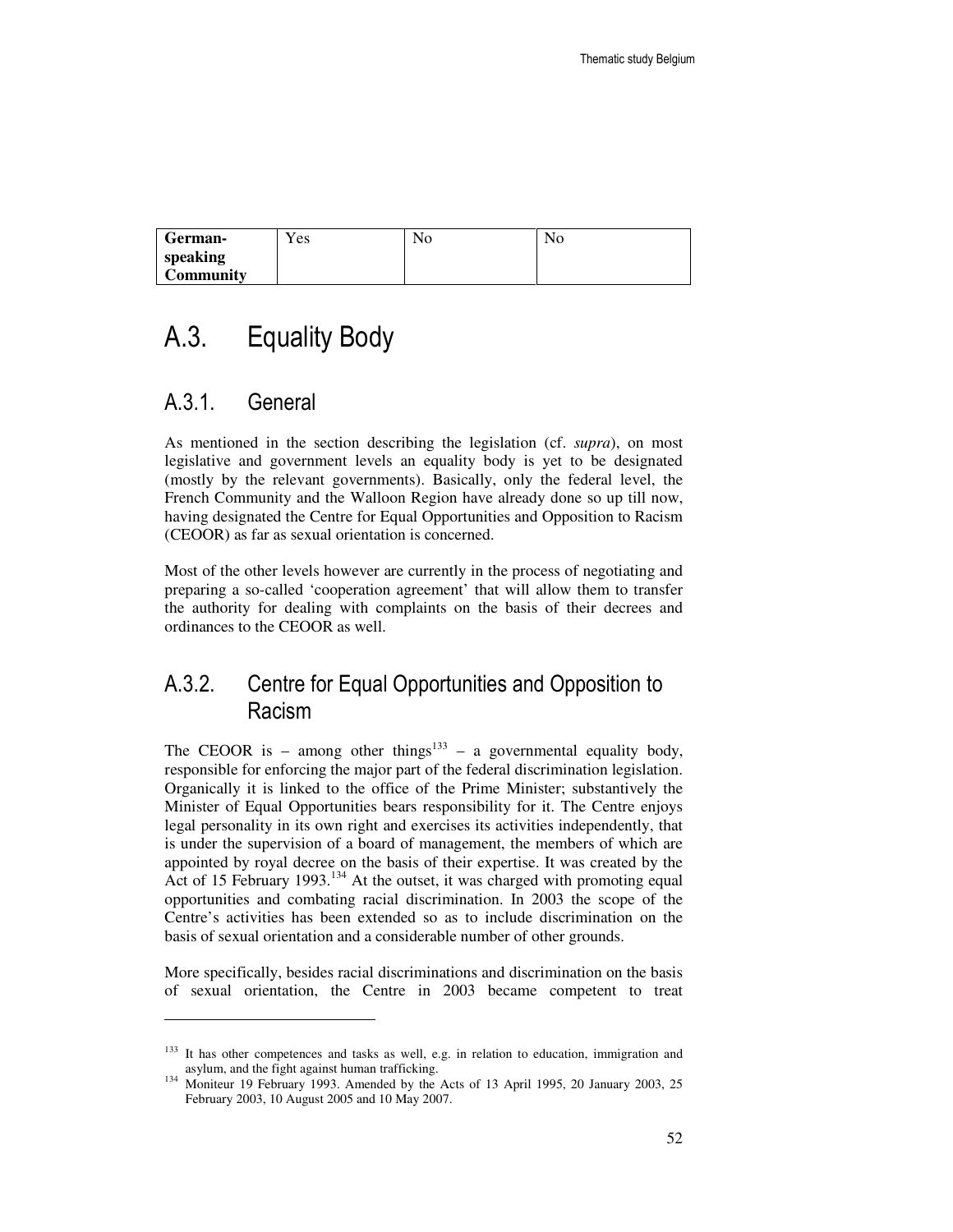discrimination on the following grounds: marital status, birth, fortune, age, religion or belief, current and future state of health, disability or physical characteristics.<sup>135</sup> With the introduction of the new federal legislation in 2007 this list was further expanded. The Centre is currently competent to deal with discrimination complaints on the following grounds: so-called race, colour, descent, national or ethnic origin, nationality, age, sexual orientation, marital status, birth, fortune, religion or belief, political conviction, current and future state of health, disability, physical or genetic characteristics, social origin.<sup>136</sup>

The CEOOR has a staff of a little over 100 people. The department responsible for dealing with issues and complaints of discrimination on the basis of sexual orientation used to be known as the Department of Non-Racial Discrimination and was responsible for discriminations on all of the aforementioned grounds, with the exception of so-called race, colour, descent, national or ethnic origin and nationality, for which there was a separate Department of Racism. Since October 2009 these departments were united to constitute one single Department of Discrimination.

The CEOOR's specific functions and competences include receiving complaints from persons who believe themselves to have suffered discrimination, and dealing with these complaints in the manner it sees fit: the CEOOR is authorised – among other things – to provide information; to examine and investigate situations of (alleged) discrimination; to act as a go-between or even mediate between the defendants and plaintiffs of discrimination; or (depending upon the facts) to take cases to both civil or criminal courts (cf. supra). Furthermore, the Centre is also authorised to initiate inquiries or studies into discrimination<sup>137</sup>; to publish reports and to address recommendations to the public authorities and to private individuals and institutions on issues connected with discrimination. It also provides training and formation to magistrates, lawyers and police, on issues of homophobia and (ways to deal with and tackle) discrimination on the basis of sexual orientation.

Filing a complaint or directing a question at the CEOOR can be done in several ways. It is possible to do so in person either at its main seat or at one of the several local complaints offices throughout Belgium. Complaints can also be

-

<sup>&</sup>lt;sup>135</sup> For sex discrimination and discrimination of transgender people a separate institute was founded in 2002: the Institute for the Equality of Women and Men (cf. *infra*).

<sup>&</sup>lt;sup>136</sup> For sex discrimination the Institute remains competent. Yet another institution is to be designated to deal with discriminations on the basis of 'language', a ground for which the new 2007 Act also provides protection.

<sup>&</sup>lt;sup>137</sup> See, regarding homophobia, for example the study commissioned by the CEOOR 'Agressie tegen holebi's in Brussel Stad' ('Aggression against LGB people in Brussels'), surveying the problem of aggression, public intimidation and street harassment of LGBT people in Brussels centre. The CEOOR also commissioned a study on discrimination of LGB people in employment, since it received relatively few complaints and wanted to investigate what the reasons for this were.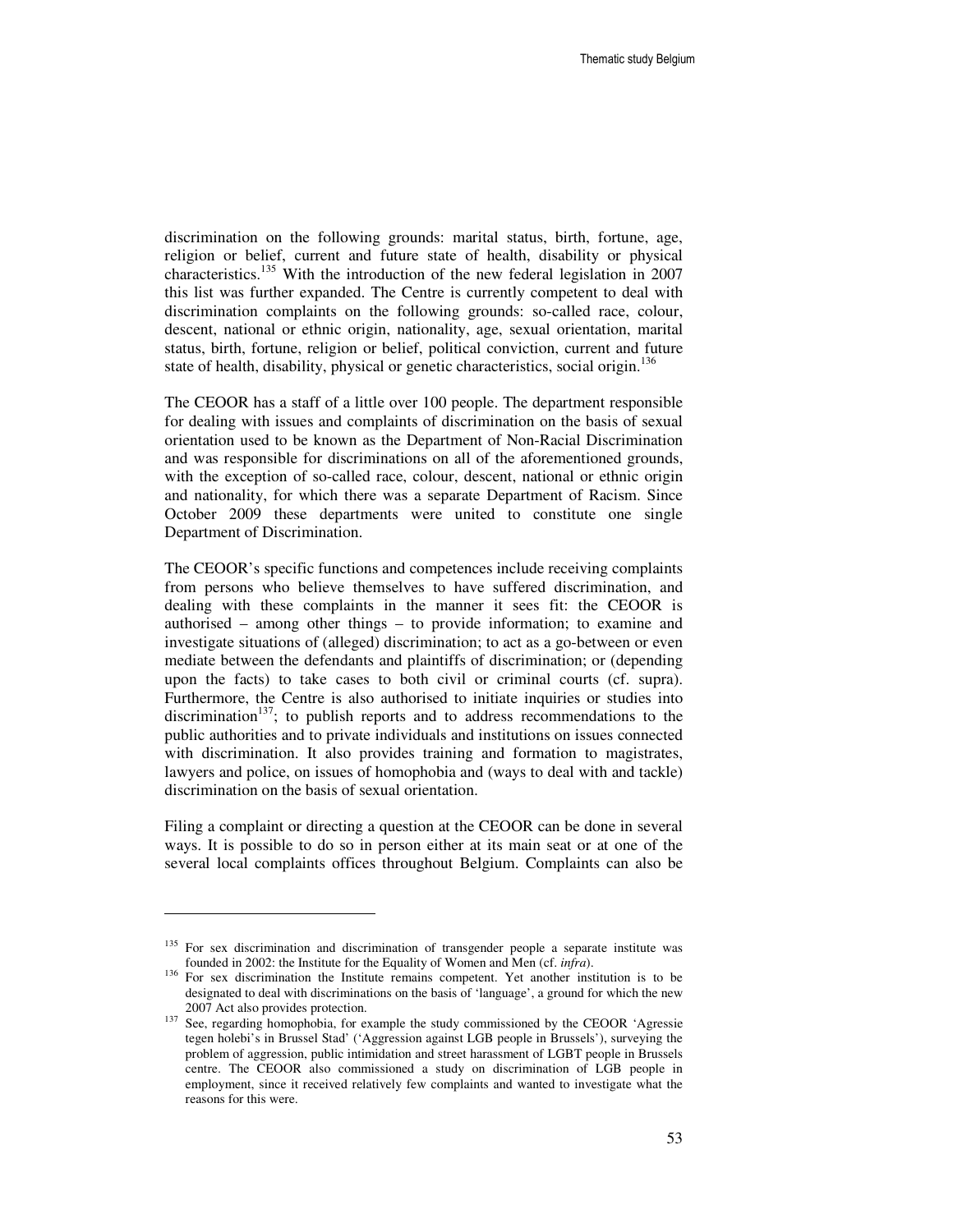sent in by e-mail or regular mail, fax or telephone or by means of an electronic complaint form to be found on the Centre's website.<sup>138</sup>

Aside from victims of discrimination, other natural and legal persons can also appeal to the CEOOR for support and guidance, such as government institutions or private businesses with questions about the legislation, or associations and interest groups working on specific groups or issues. The CEOOR for example maintains close relations with a number of main NGO's active in the field of discrimination on the basis of sexual orientation, some of which even act as (independent) local complaint offices for the Centre, on the basis of formal protocols.

## A.4. Civil society organisations

## A.4.1. General

As mentioned in the section describing the legislation (cf. *supra*), all legislative levels have authorised (private) associations, organisations and interest groups to bring legal actions on the basis of their legislation. Thereby they have implemented article 9.2 of Directive 2000/78/EC, and they all apply roughly comparable criteria for the designation of the authorised organisations. Generally speaking the following types of organisations are authorised:

- all organisations the purpose of which (expressed in their articles of association) is to defend human rights and fight discrimination, and that have (on the date of the fact) had legal personality for either three years (or five years, in the case of the German-speaking Community and the French Community Commission in Brussels).
- all unions or otherwise representative labour organisations.

## A.4.2. Specific organisations and practice

Specifically then, regarding sexual orientation, firstly all trade unions and representative organisations for employees and employers have the possibility to engage on behalf or in support of complainants. The same goes for a number of gay-rights and human rights organisations. On the Dutch speaking side this would concern e.g.: Cavaria<sup>139</sup> (umbrella organisation for LGBT groups in

<sup>&</sup>lt;sup>138</sup> See: www.diversite.be or www.diversiteit.be.<br> $139$  Known until 25 June 2000, eq. the 'Holo

Known, until 25 June 2009, as the 'Holebi-federatie'. 'Holebi' is the (Belgian) Dutch abbreviation for the combined designation of 'homosexual', 'lesbian', 'bisexual' (taking the first two letters from each).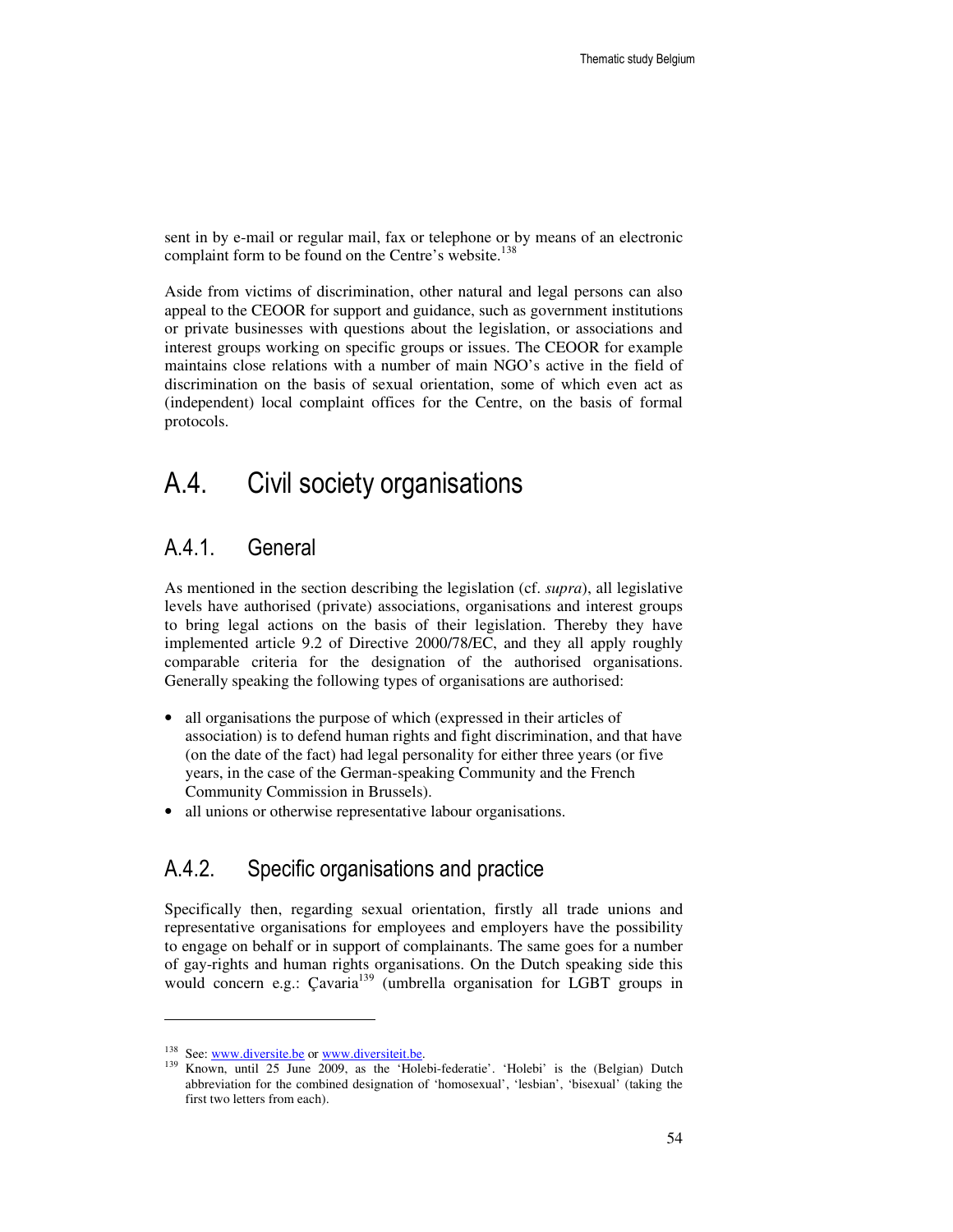Flanders and Brussels), Wel Jong Niet Hetero [Young Not Straight] (LGBT organisation especially for young people), the several Roze Huizen [Pink Houses] (meeting-places and umbrella organisations for gay groups), Sensoa (the Flemish expert organisation on sexual health and HIV) and the Liga voor Mensenrechten [Flemish League for Human Rights] (the main Flemish human rights NGO). On the French speaking side it would include organisations like: the Fédération des Associations Gayes et Lesbiennes [Federation of Gay and Lesbian Organisations], Arc-en-Ciel Wallonie, Tels Quels and Alliàge (LGBT organisations).

Up to now these and other associations have not often taken cases to court independently; mostly they provide (moral and informative) support to victims, and refer individuals to the CEOOR when legal steps are to be taken. The good relations between many of the main private associations and the CEOOR (cf. *supra*) have much to do with this: the private organisations are as such working as a means to reduce barriers for victims wanting to file complaints, rather than 'competing' over complaints with the equality body.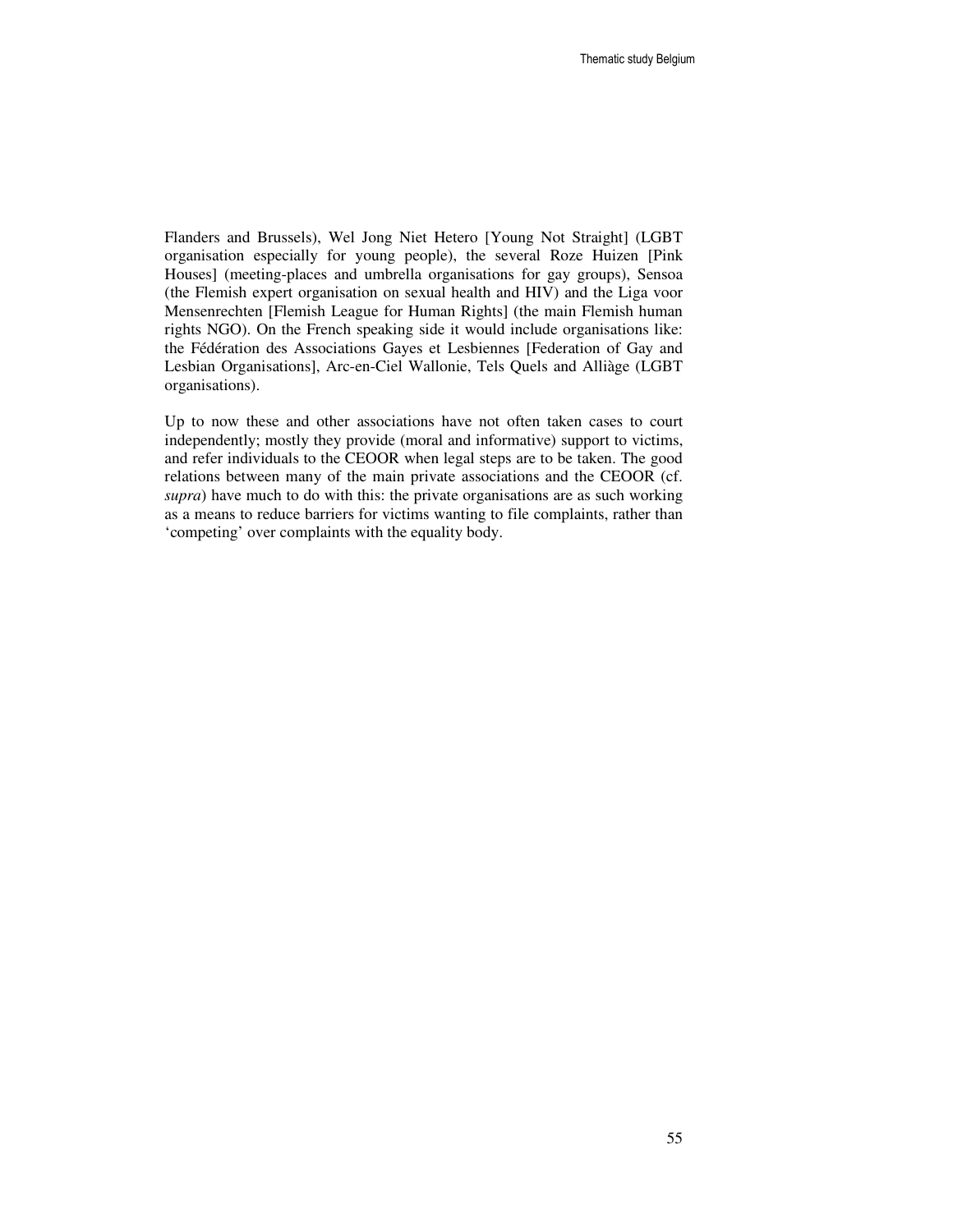# B. Freedom of movement

The implementation in the Belgian legal order of Directive 2004/38/EC of the European Parliament and of the Council of 29 April 2004 on the right of citizens of the Union and their family members to move and reside freely within the territory of the Member States, amending Regulation (EEC) No 1612/68 and repealing Directives 64/221/EEC, 68/360/EEC, 72/194/EEC, 73/148/EEC, 75/34/EEC, 75/35/EEC, 90/364/EEC, 90/365/EEC and 93/96/EEC, apparently is not an easy task. To begin with, there was no implementing legislation when the period for implementation had expired, i.e. on 30 April 2006. Meanwhile the implementing legislation has been adopted: the Act of 25 April 2007 amending the Aliens Act of 15 December 1980 is aimed at the implementation of a number of Directives, including Directive 2004/38/EC. This modifying act has entered into force on 1 June 2008.

## B.1. Right to move and to reside freely within the territory of Belgium

For a good understanding of the applicable regime relating to freedom of movement for citizens of the EU, one should make a distinction between the short stay and the long stay.

## B.1.1. Short stay

A short stay is a period of stay in Belgium of maximum three months. Each EU citizen in possession of a valid identity document has the right to a short stay (art. 40, § 3 of the Aliens Act, as replaced by the Act of 25 April 2007).

Family members of an EU citizen have the right to accompany or to join the EU citizen. Family members who are not themselves EU citizens, in principle need a visa valid for Belgium. In case they have a residence card on the basis of Directive 2004/38/EC, the visa requirement is not applicable (art. 40bis, § 3 of the Aliens Act, as inserted by the Act of 25 April 2007).

## B.1.2. Long stay

A long stay is a period of stay in Belgium of more than three months. An EU citizen in possession of a valid identity document has the right to a long stay if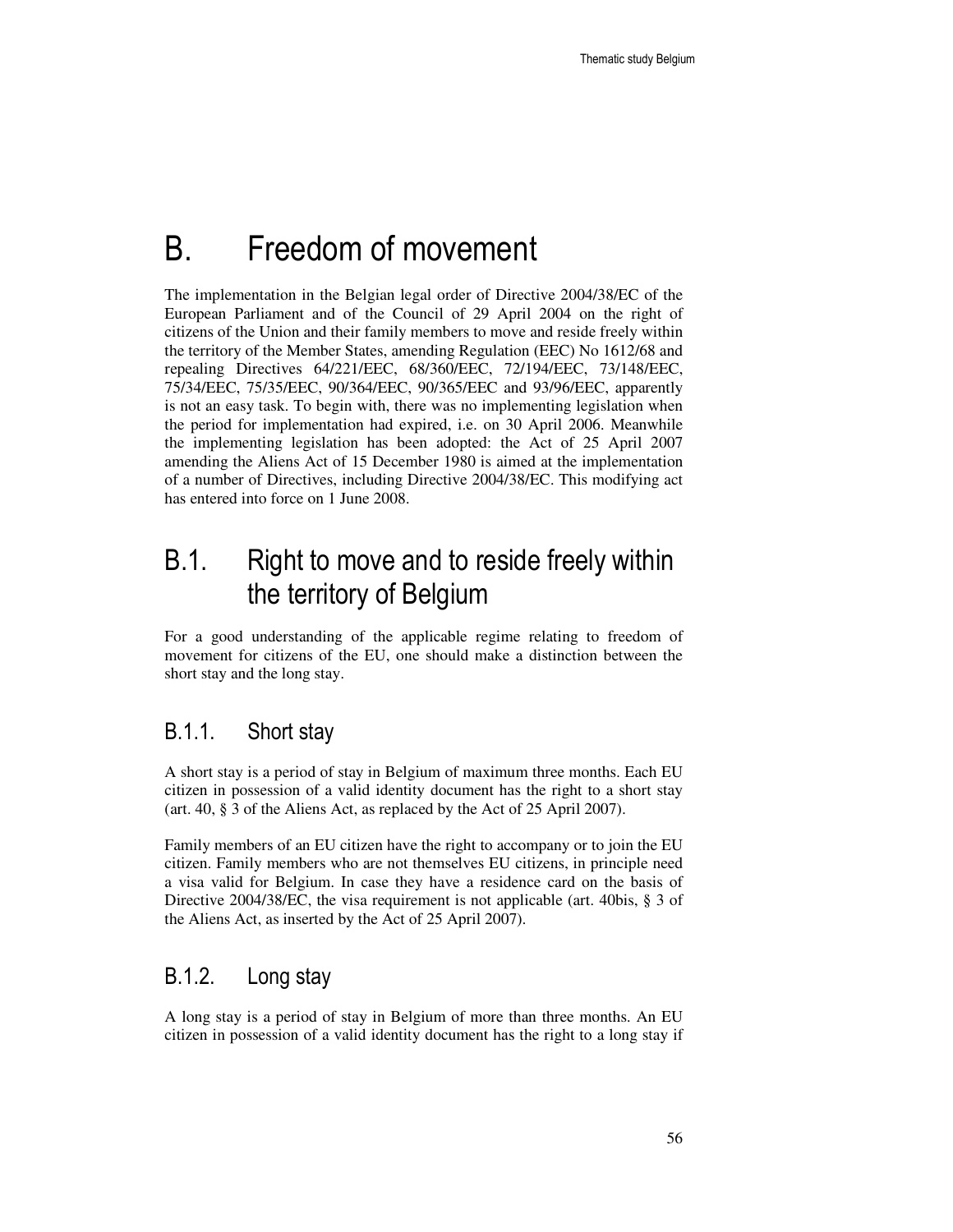he or she meets certain conditions. In particular, EU citizens must belong to one of the following categories:

- a. be a worker or a self-employed person in Belgium, or enter Belgium with the purpose of looking for work, as long as there is a reasonable chance to be appointed;
- b. have sufficient resources for themselves (and their family members) not to become a burden on the Belgian social assistance system during their period of residence, and have a health insurance that covers medical expenses in Belgium;
- c. be registered at an organized, acknowledged or subsidized educational institution, for the principal purpose of following a course of study, including vocational training, and have a health insurance that covers medical expenses in Belgium, and give assurance that they have sufficient resources for themselves (and their family members) not to become a burden on the Belgian social assistance system.

(art. 40, § 4, of the Aliens Act, as replaced by the Act of 25 April 2007).

Family members of an EU citizen belonging to the categories a or b can accompany or join the said citizen under the same conditions as for a short stay. This means that family members who are not themselves EU citizens in principle need a visa, but are exempted from this requirement if they have a residence card on the basis of Directive 2004/38/EC. Not all family members of an EU citizen belonging to the category c (students) can accompany or join that citizen: the right to free movement and residence is in their case limited to spouses and partners and to the children dependent on the EU citizen (art. 40bis, § 4 of the Aliens Act, as inserted by the Act of 25 April 2007).

## B.2. Definition of family members

As indicated, the above arrangements apply to EU citizens and the members of their family. Article 40bis, § 2 of the Aliens Act, as inserted by the Act of 25 April 2007, gives the following definition of family members of an EU  $citizen<sup>141</sup>$ :

the spouse or the alien with whom a registered partnership has been contracted, considered to be equivalent to marriage<sup>142</sup>, who accompanies or joins the EU citizen;

 $141$  Compare art. 2, 2), Directive 2004/38/EC.

<sup>142</sup> According to the *travaux préparatoires* of the Act of 25 April 2007, the registered partnerships covered by point a are in particular those that exist in Scandinavian countries (Parliamentary Documents, House of Representatives 2006-2007, nº 51-2845/1, p. 39). The King is to determine which partnerships, registered abroad, are considered equivalent to marriage (art. 40bis, § 2 Aliens Act, as inserted by the Act of 25 April 2007).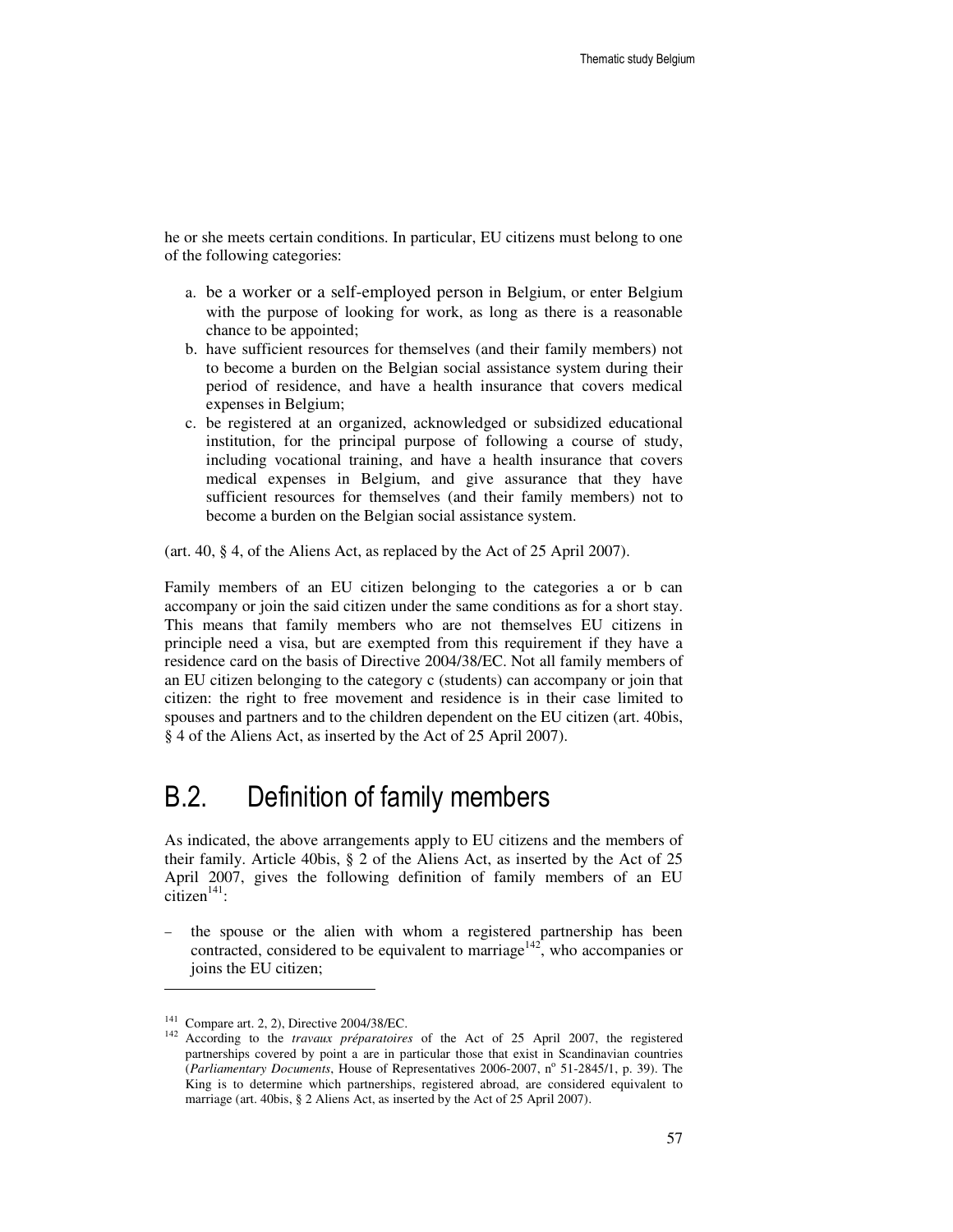- d. the partner who accompanies or joins the EU citizen, with whom the EU citizen has contracted a registered partnership in accordance with a law, provided that it concerns a durable and stable relationship that is lasting already for at least one year, that both partners are older than 21 years and that they have no durable relationship with another person;
- e. the direct relatives in the descending line of the EU citizen and those of the spouse or partner, as defined in points a and b, who are under the age of 21 or are dependants, who accompany or join them;
- f. the dependent direct relatives in the ascending line of the EU citizen and those of the spouse or partner, as defined in points a and b, who accompany or join them.

It should be noted that category b is one that is not imposed by the Directive. The legislator has seized the opportunity to give a legislative basis to a practice which was inaugurated by a circular of the Minister of the Interior of 1997. Under that circular, a residence permit would be granted to unmarried partners who live together in a stable relationship.<sup>143</sup> These persons will, after the entry into force of the Act of 25 April 2007, enjoy the same protection as spouses and registered partners with a partnership equivalent to marriage.<sup>144</sup> In this respect, the legislator has extended to family members of EU citizens (freedom of movement and residence) the same treatment that, about a year earlier, he has extended to family members of non-EU citizens (family reunification, see infra).

The Aliens Act, as amended, does not mention same-sex marriages or same-sex relationships. However, since Belgium accepts same-sex marriages and samesex registered partnerships, it is obvious that the above mentioned provisions apply both to (married or unmarried) heterosexual and homosexual couples and their descendants and ascendants. This has been explicitly acknowledged, with respect to registered partnerships (under Belgian law or the law of another state), in the explanatory memorandum of the bill that has led to the Act of 25 April 2007.<sup>145</sup> The above mentioned circular of 1997 also made it clear that the practice with respect to residence permits on the basis of a stable relationship would apply to heterosexual as well as homosexual relationships.

LGBT partners of EU citizens thus enjoy absolutely the same rights as heterosexual partners.

<sup>&</sup>lt;sup>143</sup> Circular of 30 September 1997 regarding the granting of a residence permit on the basis of cohabitation in the framework of a durable relationship.

<sup>&</sup>lt;sup>144</sup> Parliamentary Documents, House of Representatives 2006-2007, n<sup>o</sup> 51-2845/1, p. 40.

<sup>145</sup> Ibid., p. 41.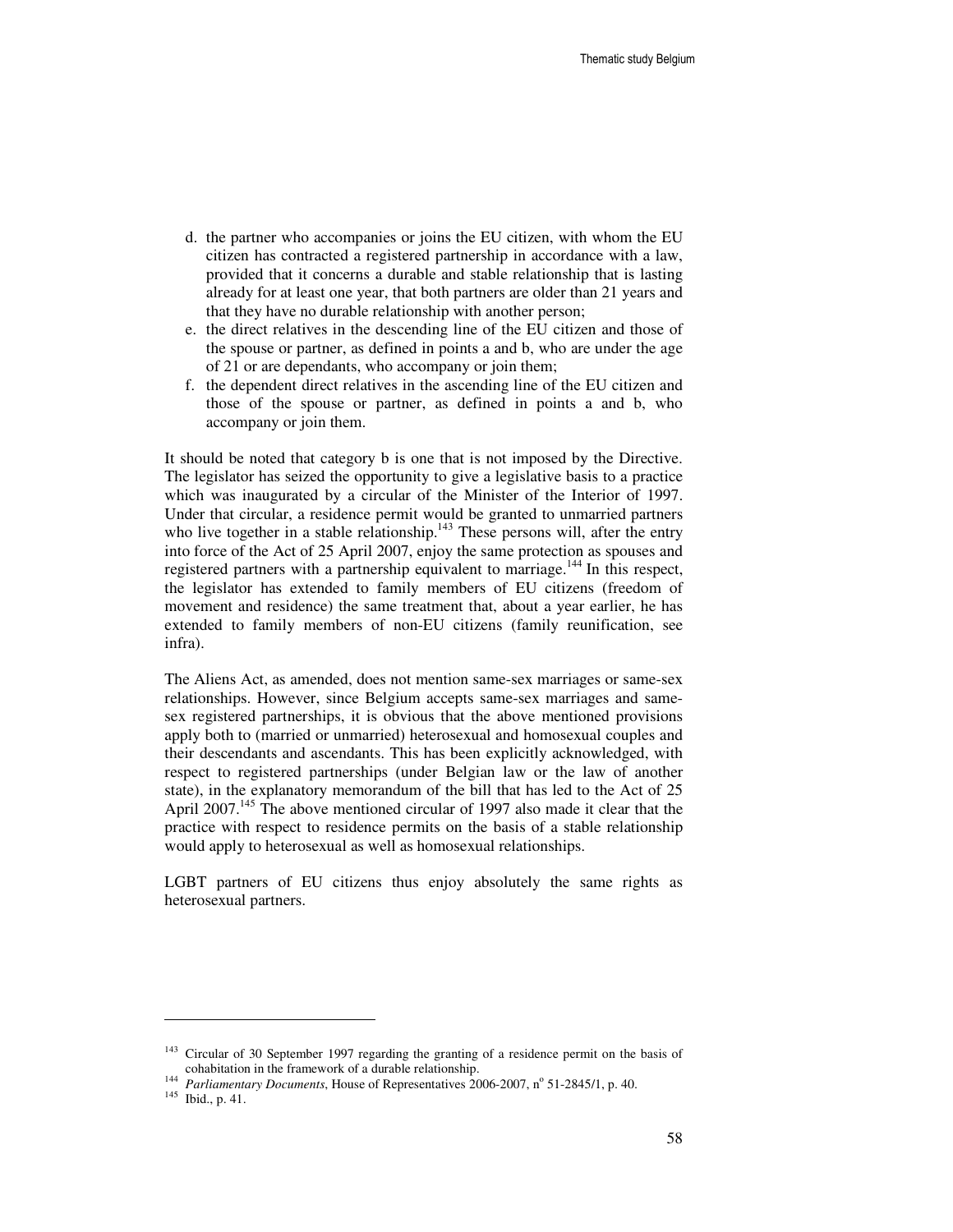# C. Asylum and subsidiary protection

In Belgium, applications for asylum and subsidiary protection on the basis of sexual orientation are in principle treated in the same way as any other application for asylum and subsidiary protection. The general legal basis thereto is the "Aliens  $Act$ "<sup>146</sup>, in which the entry and residence to the territory of the Belgian state by people from outside Belgium (aliens) is regulated.

It should be noted, however, that there is a person in the office of the Commissioner-General for the Refugees and the Stateless Persons (see infra) who is exclusively occupied with applications for asylum or subsidiary protection, based on sex (and transsexualism) or sexual orientation. This practice allows for the generation of a specific expertise in this area.

## C.1. Asylum on the basis of sexual orientation

In general terms, an asylum seeker has to indicate a real and imminent threat to his life or personal safety. The application is evaluated according to the Convention of Geneva of 1951, -which contains a definition of a refugee (article 48/3 of the Act). It must be clear that the grounds of application do not need to be political in nature, hence other reasons for persecution are also taken into account.

The case law shows a few cases where the homosexual orientation of an applicant, as a ground for his or her persecution in the country of origin, was considered to be a ground upon which a request for asylum could be based. Competent bodies are generally open to such claims, but sometimes deny them nonetheless when and if the evidence (that can be narrative) is considered implausible.

It is sufficient to indicate a real threat of persecution, it is not needed that the applicant is in fact being persecuted. Also, people who reside in Belgium, and do not have refugee status, can invoke this fear of persecution if the situation in their home country has changed to a degree that there is a clear and real risk of persecution upon re-entry in their country of origin.

The practice reportedly used in some countries during the asylum procedure known as 'phallometry' or 'phallometric testing' does not occur in Belgium.

<sup>&</sup>lt;sup>146</sup> Act of 15 December 1980 concerning access to the territory, residence, settlement and removal of aliens, as amended.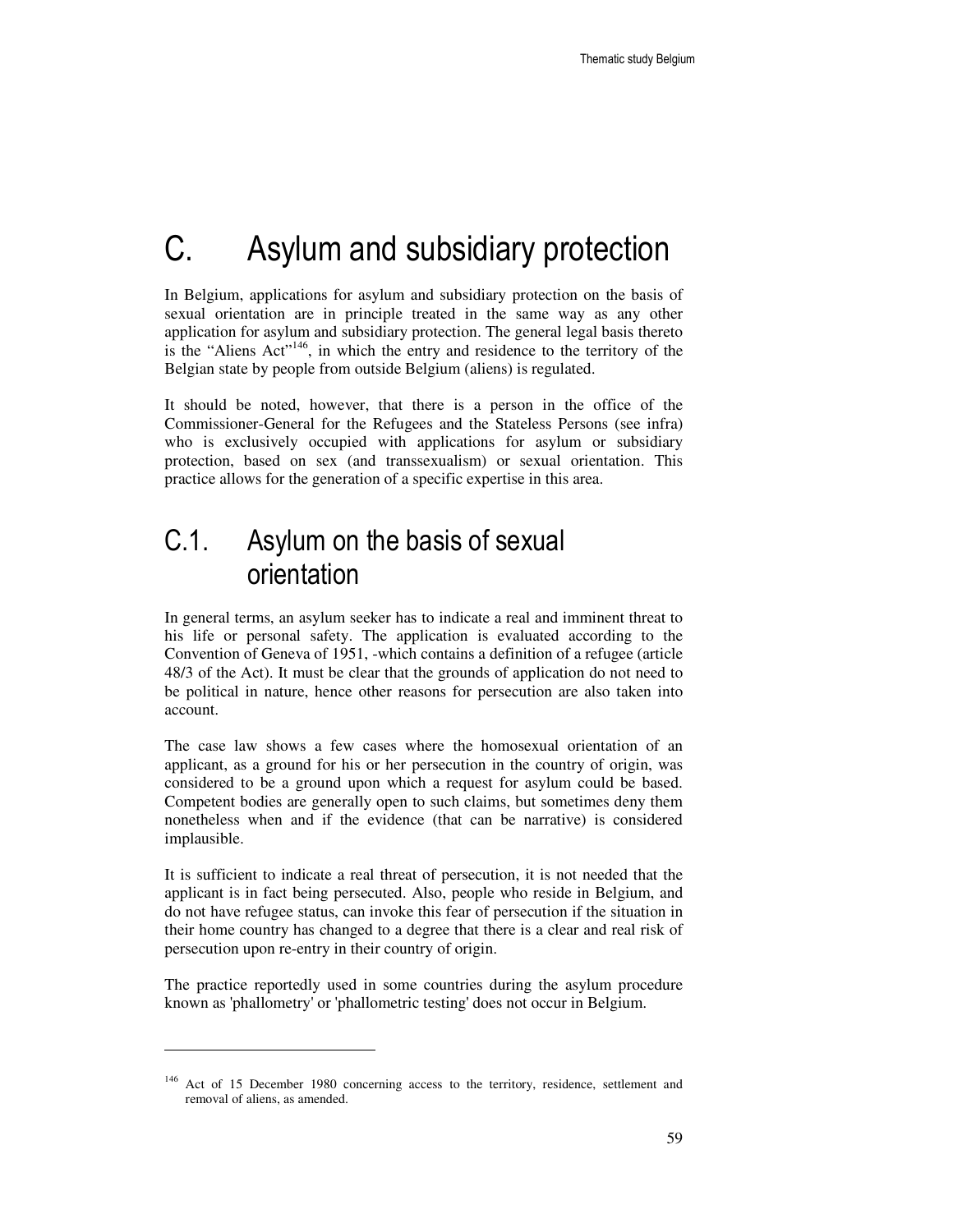## C.2. Subsidiary protection on the basis of sexual orientation

When someone does not qualify for the status of refugee, he or she can invoke subsidiary protection. This is the case where there are serious reasons to presume that the applicant would face a serious risk to severe harm, upon return to his or her country of origin, and where he or she cannot, or because of the risk does not wish to, put him or herself under the protection of his or her country of origin (article  $48/4$  of the Act).<sup>147</sup>

Subsidiary protection on the basis of sexual orientation hence becomes possible in mainly two situations:

- If the applicant is sentenced to the death penalty by a criminal court in his or her country of origin, because of the fact that he or she is an LGBT person or has displayed same-sex intercourse or other forms of personal physical interaction with a same-sex partner that indicate an LGBT sexual orientation.
- If the applicant faces inhuman or degrading treatment in his or her country of origin, based on his or her sexual orientation. This inhuman or degrading treatment is interpreted in the sense of article 3 of the European Convention on Human Rights.

## C.3. Family members of asylum seekers

Provisions for family members of asylum seekers can be found in article 88 of the Royal Decree of 8 October 1981 concerning access to the territory, residence, settlement and removal of aliens. In this article, it is stated that two types of partners are considered in the context of asylum and subsidiary protection (when the applicant is in the application process):

• The spouse of the asylum seeker,

 $\ddot{ }$ 

• The partner, considered equal to a spouse under Belgian law. The partnership is considered equal to marriage in Belgium if it is legally registered in Germany, Denmark, Finland, Iceland, Norway, Sweden or the United Kingdom.

The fact that Belgium accepts same-sex marriage is obviously highly relevant, as this has repercussions on who can be considered family member of an asylum seeker. The same logic applies to registered partnerships. It should be

<sup>&</sup>lt;sup>147</sup> See generally: Ph. Gérard & F. Parrein, "Seksuele geaardheid: een begrip in het Europese en Belgische vreemdelingenrecht", *T.Vreemd.* 2009, 291-306.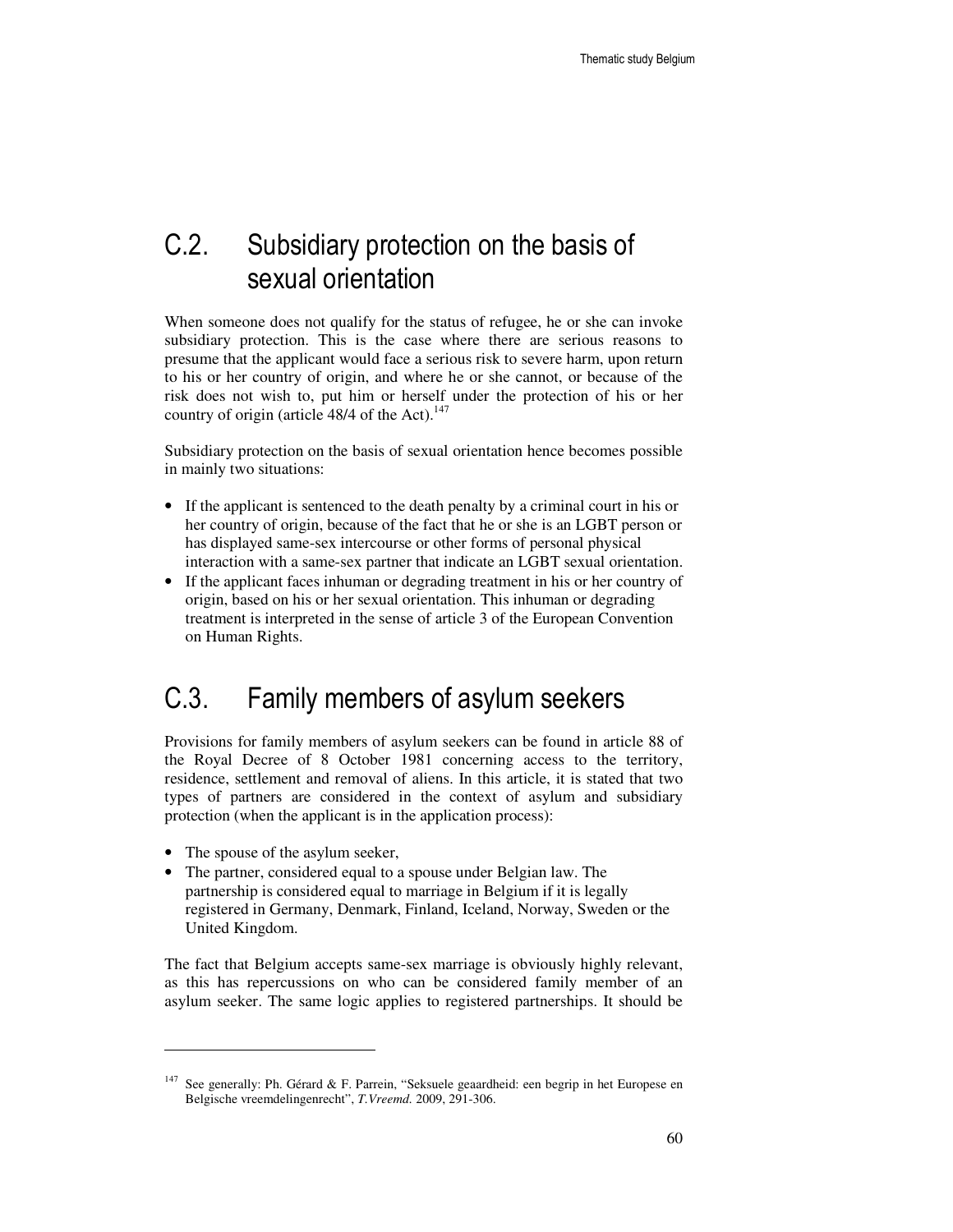pointed out that no lesser form of "stable relationship" as provided in article 2/h of EC Directive 2004/83, is taken into account with regard to an asylum seeker.

The limitation to same-sex married partners and partners in a registered partnership is applicable to persons who are in the process of applying for asylum in Belgium. It should be noted that this limitation does not apply to those who already have been granted the status of refugee in Belgium. Once a person is granted that status, he or she has an unlimited right to residence/stay in Belgium, and then the usual legislation on family reunification applies. In that context, a stable relationship can actually be considered as similar to that of one with a family member (*infra*).

## C.4. Procedure for asylum and subsidiary protection

### C.4.1. Administrative procedure

The procedure consists of four stages: the convocation, the interview, the assessment of the application, and the decision. The procedure is administered by the central asylum agency, the Commissioner-General for the Refugees and the Stateless Persons.

In the convocation stage, the applicant is summoned for an interview. This is done either directly by the Aliens Registration Office, an office of the Ministry of the Interior, or by a letter by recorded delivery. The basis for the interview is a questionnaire filled out by the applicant at the Aliens Registration Office (which, hence, constitutes the first step in applying for asylum or subsidiary protection). The Commissioner-General is obliged to conduct an interview, but may request the applicant to provide further information.

At the interview stage, all possible evidence showing that the applicant meets the requirements for refugee status needs to be put forth. This needs to be complete, and if other evidence would be introduced further down the process, it is requested that this is already indicated at the interview stage. This will play, inter alia, an important role in possible subsequent appeal procedures.

In the assessment of the application, the Commissioner-General takes into account: (a) the credibility and veracity of the narration of the applicant, and (b) the test of the aforementioned criteria relating to the status of refugee and subsidiary protection. The examination more concretely comprises:

• an insight in the country of origin (is there a threat for prosecution or damage/injury based on sexual orientation?)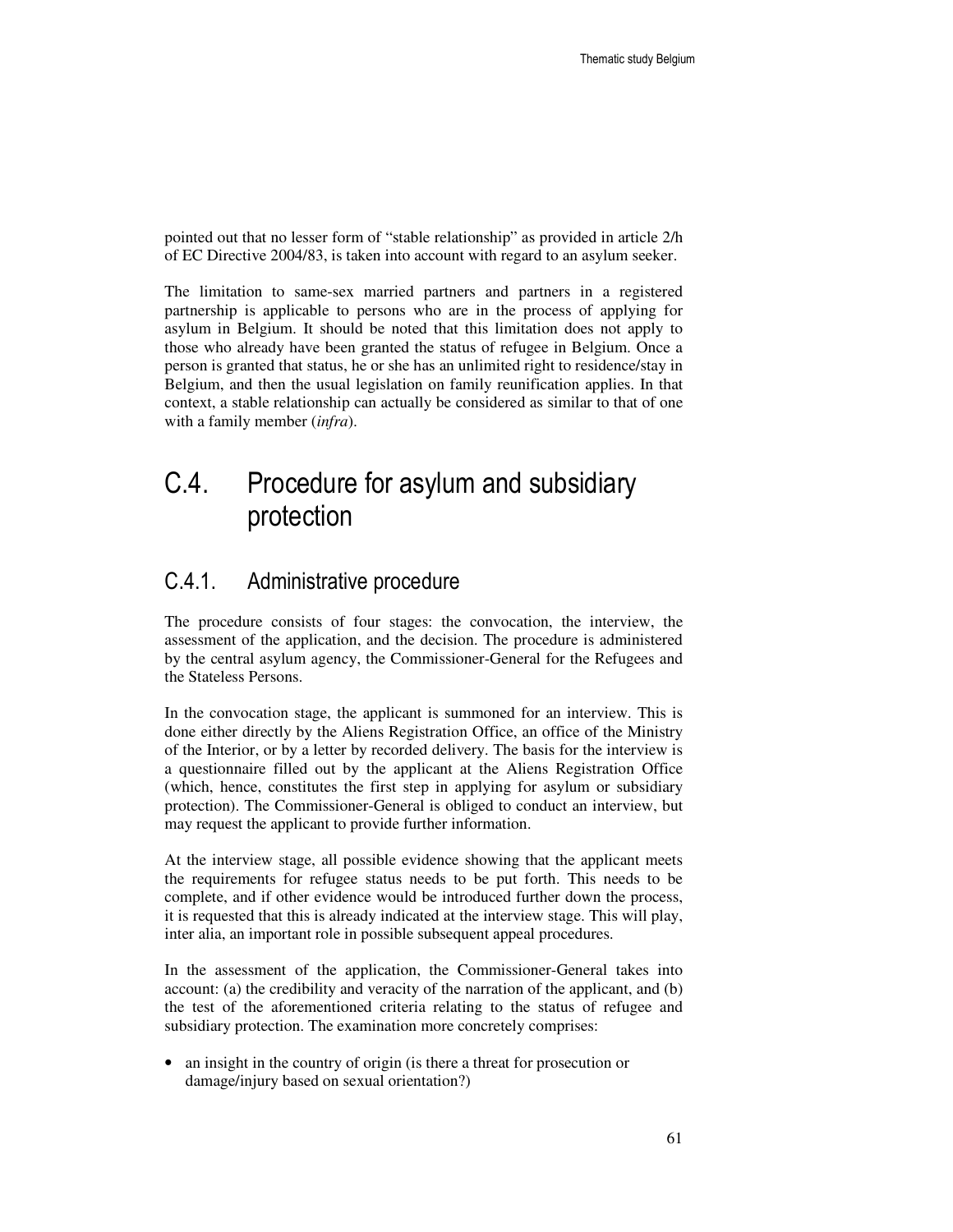- examination of the proof that has been brought forward by the applicant (is this threat real and imminent in the applicant's case – not just a general fear but an identifiable personal threat?)
- examination of the truthfulness of the narration of the applicant (in relation to the examination of the situation in the country of origin)
- examination of possible contradictions
- the contents of the questionnaire filled out by the applicant.

The decision of the Commissioner-General can be either one of the following:

- The application of an EU-resident is not taken into consideration. This is the case for two types of applications:
	- the application is made by an EU-citizen. In that case, a more speedy procedure is initiated. It is however unlikely that an EU-citizen will file an application for asylum or subsidiary protection based on his or her sexual orientation;
	- the Commissioner-General is of the opinion that there is no well founded fear for prosecution or serious ground to assume that there is a substantial risk on injury or damage. Such decision is usually taken within five working days. In this case, it can be that the person is not personally facing a direct threat, for example in the case where in a country being gay or gay interaction is criminalized, but is systematically not prosecuted (the law is there, but the effects are not).
- The application is found to be impervious, deceptive or untruthful. This would be the case if the applicant's country of origin does not systematically prosecute LGBT people, if other motives appear to support the application than the ones brought forward on the basis of sexual orientation, or if the story in which he or she invokes the refugee status contains contradictions or incredible elements to an extent that renders it impossible to objectively assess the application.
- The Commissioner-General grants the applicant the status of refugee. This means that the applicant does face a direct and imminent threat of prosecution or injury or damage, based on his sexual orientation. This decision is based on, on the one hand an appraisal of the situation with regards to sexual orientation in the applicant's country of origin, and, on the other hand, the personal story of the applicant. As seen above, the applicant has to establish the imminent, direct, and personal character of the threat he or she faces.
- The Commissioner General refutes the status as refugee as well as the subsidiary protection status. If this is the case, the applicant will receive an order to leave the territory from the Aliens Office.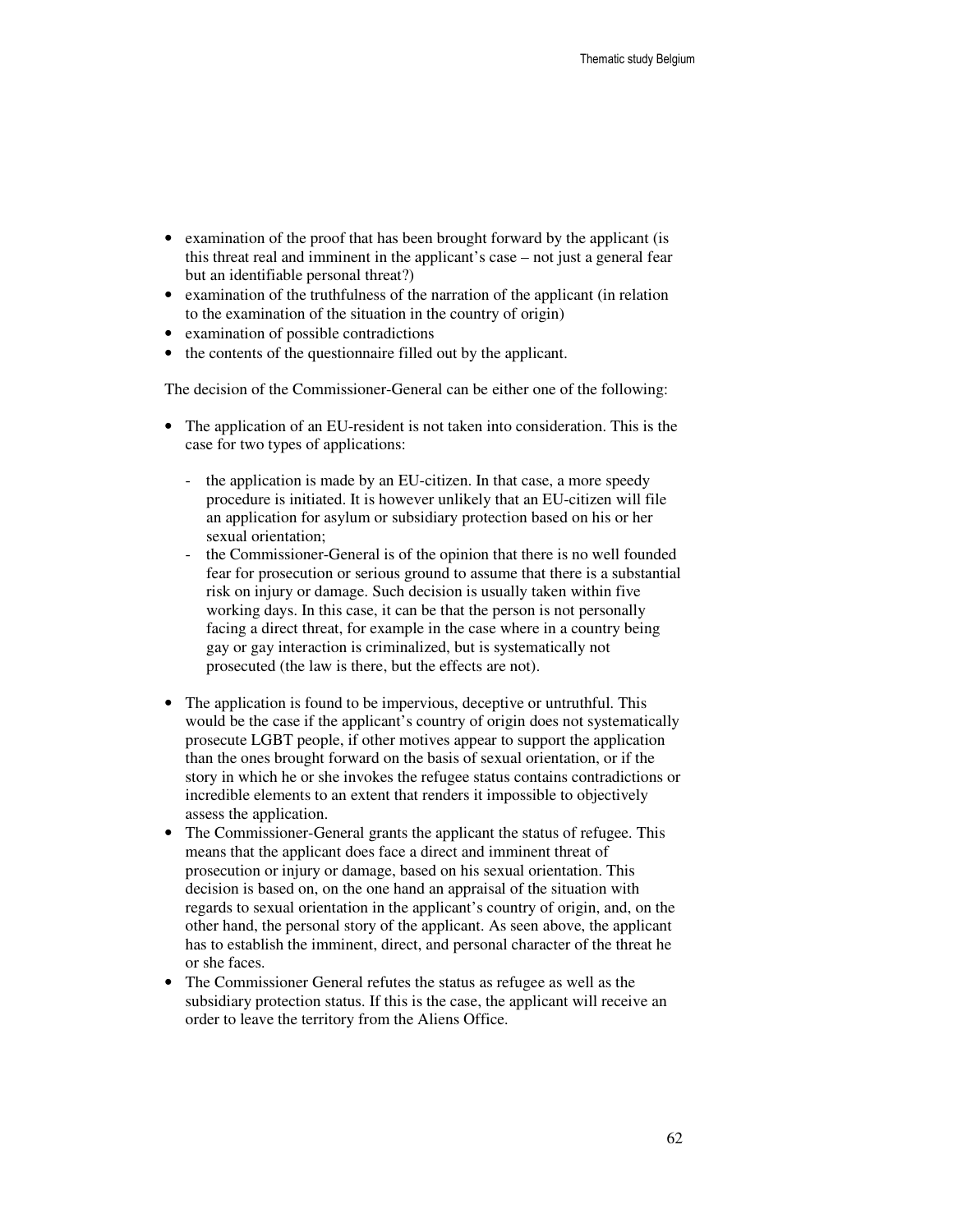## C.4.2. Appeal

 $\ddot{ }$ 

An appeal is possible against all the decisions of the Commissioner-General. The plea is brought before the Council for Aliens Disputes, an administrative court established in 2006.<sup>148</sup> With respect to appeals against decisions of the Commissioner-General, the Council acts as an appeal body with full jurisdiction, which can reform the said decisions. It should be noted that the Council is also competent to hear appeals against administrative decisions in matters not involving asylum seekers, in particular decisions taken by the Minister of the Interior or his delegate; in those cases the Council's jurisdiction is limited to reviewing the legality of the act challenged before it (see article 39/2 of the Act).

Against the decision of the Council for Aliens Disputes, a cassation appeal can be brought before the Council of State, the supreme administrative court.

<sup>&</sup>lt;sup>148</sup> Before the establishment of the Council for Aliens Disputes, such appeals were brought before the Permanent Appeals Commission for Refugees, also an administrative court.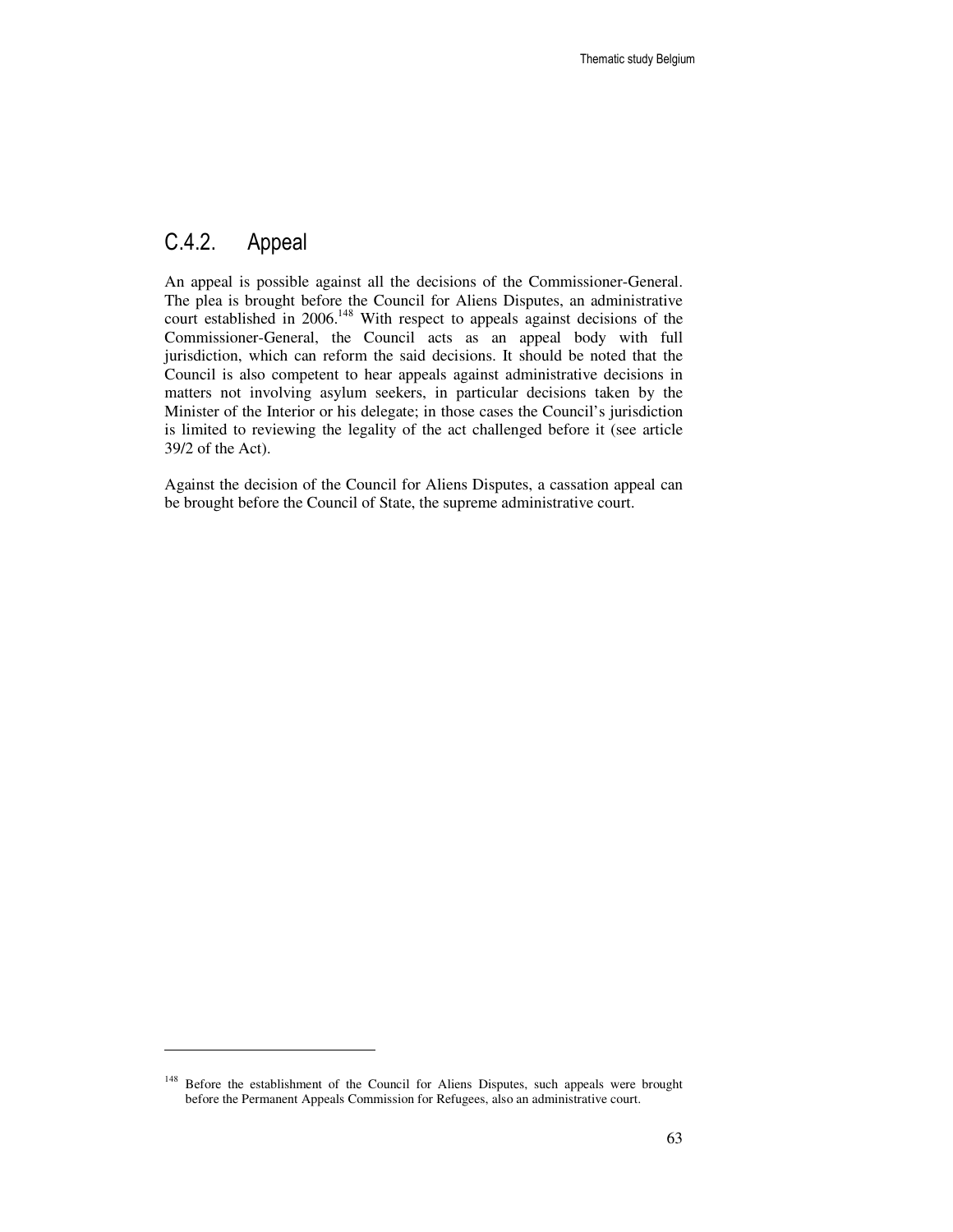# D. Family reunification

In general terms, the issue of family reunification in the broad sense can be looked at from two different angles: family reunification in the narrow sense and family formation. In the first case, existing family ties are consolidated or existing family members are physically reunited on the Belgian territory. In the second case, which is of specific importance and possible benefit for LGBT people, two persons can come to Belgium either to get married here or to enter into a living together contract. Given that same-sex marriage is legal in Belgium, the latter situation will open possibilities for LGBT people who wish to consolidate their relationship.

## D.1. Family reunification in the narrow sense

The term 'family reunification' is used here in the sense of Council Directive 2003/86/EC of 22 September 2003 on the right to family reunification: it concerns the entry into and residence in Belgium by family members of a non-EU citizen residing lawfully in Belgium (art. 2, (d) of the Directive).

## D.1.1. Various situations of family reunification

When one discusses the issue of family reunification, one has to make a distinction depending on the person (resident) with whom the applicant has family ties. That person can be: a) a person with Belgian or EU citizenship, b) a person with other than EU citizenship, c) an asylum seeker, or d) a person who is employed in Belgium and with whose country of origin Belgium has a bilateral treaty. The different situations are governed by different rules. Situation a), insofar as it applies to family reunification with EU citizens, has been discussed above, in the light of the freedom of movement and residence of family members of EU citizens.

We will limit ourselves here to family reunification by family members of a non-EU citizen (situation b). This is the sort of family reunification falling within the scope of Directive 2003/86/EC.

The implementation of Council Directive 2003/86/EC has been done by the Act of 15 September 2006 amending the Aliens Act of 15 December 1980. The relevant rules are now to be found in arts. 10 (family of a non-EU citizen with an unlimited right of residence) and 10bis (family of a non-EU citizen with a limited right of residence) of the Aliens Act.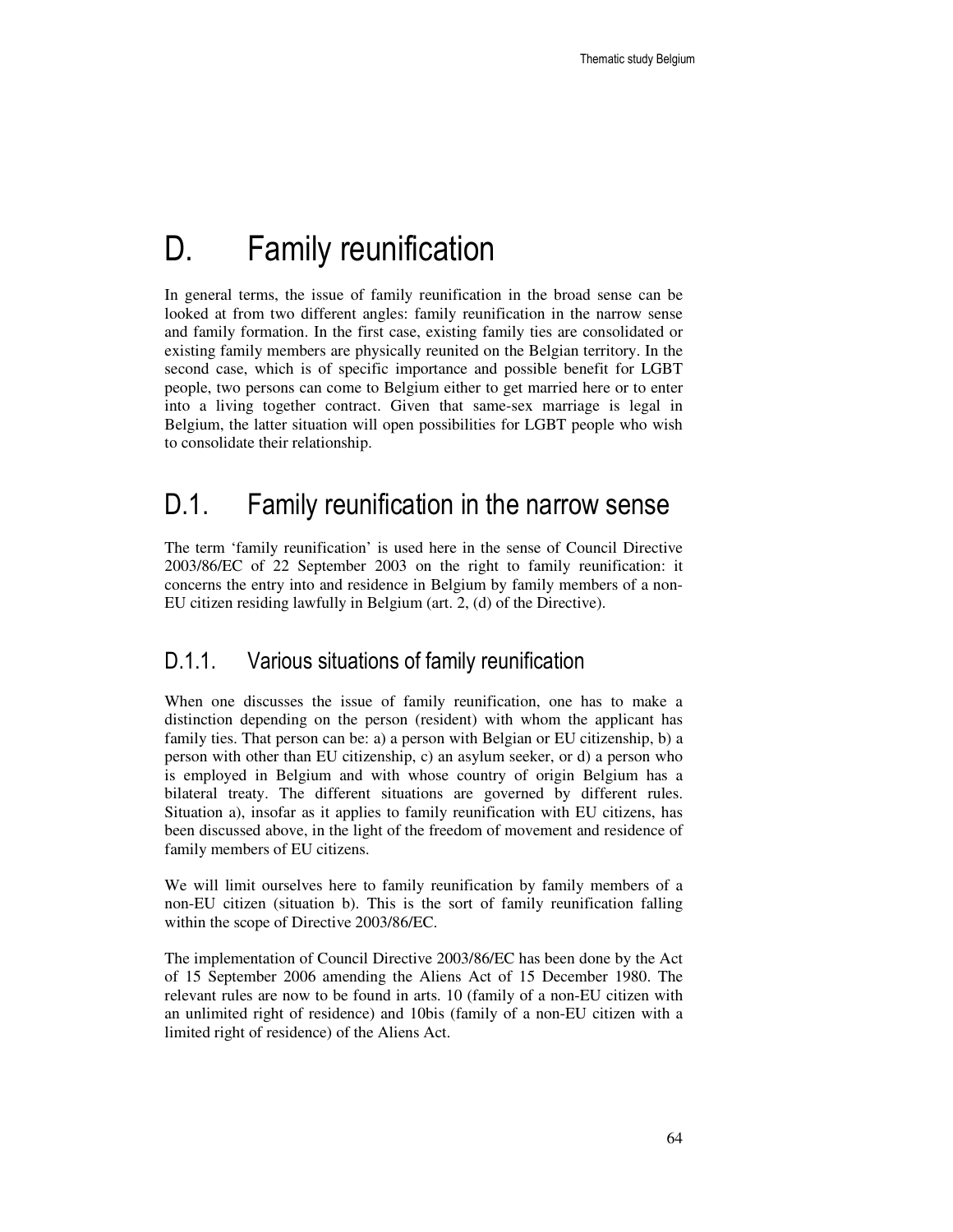## D.1.2. Family members who can enjoy family reunification

Article 10, first paragraph,  $4^{\circ}$  to  $7^{\circ}$  of the Aliens Act enumerates the family members who, under certain conditions, can enjoy the right to family reunification $149$ :

a. the foreign spouse or the alien with whom a registered partnership has been contracted, considered to be equivalent to marriage<sup>150</sup>;

b. the alien with whom the non-EU citizen has contracted an official registered partnership, provided that it concerns a durable and stable relationship that is lasting already for at least one year, that both partners are older than 21 years and that they have no durable relationship with another person;

c. the children (minors as well as adults who, because of a handicap, are unable to provide for their own needs);

d. the parents (of a refugee).

 $\ddot{ }$ 

It should be noted that category b is one that is not imposed by the Directive. Article 4, 3. of the Directive merely makes it possible for the member states to authorise the entry and residence "of the unmarried partner, being a third country national, with whom the sponsor is in a duly attested stable long-term relationship, or of a third country national who is bound to the sponsor by a registered partnership (...)". The legislator has made partial use of this possibility. As he would later also do with respect to the rights of family members of EU citizens (see supra), he has seized the opportunity, in this context too, to give a legislative basis to the practice which was inaugurated by the abovementioned circular of the Minister of the Interior of 1997.<sup>151</sup> As a result, partners with a 'merely' registered partnership now enjoy the same protection as spouses and registered partners with a partnership equivalent to marriage.<sup>152</sup> Partners without any form of registered partnership can depend only on the provisions of article 3, 2b of Directive 2004/38: as such the member state, i.c. Belgium, is only held to "facilitate entry and residence" for those categories of partners.

Article 10 Aliens Act does not mention same-sex marriages or same-sex relationships. However, just like with partners of EU citizens, it is obvious that the provisions on family reunification with non-EU citizens apply both to (married or unmarried) heterosexual and homosexual couples and their descendants and ascendants. This has been explicitly acknowledged, with respect to registered partnerships (under Belgian law or the law of another

<sup>&</sup>lt;sup>149</sup> The enumeration of Article 10 is also referred to in the various provisions of Article 10bis.

<sup>&</sup>lt;sup>150</sup> The King is to determine which partnerships, registered abroad, are considered equivalent to marriage.

<sup>&</sup>lt;sup>151</sup> Circular of 30 September 1997 regarding the granting of a residence permit on the basis of cohabitation in the framework of a durable relationship.

<sup>&</sup>lt;sup>152</sup> Parliamentary Documents, House of Representatives 2005-2006, n<sup>o</sup> 51-2478/1, p. 43.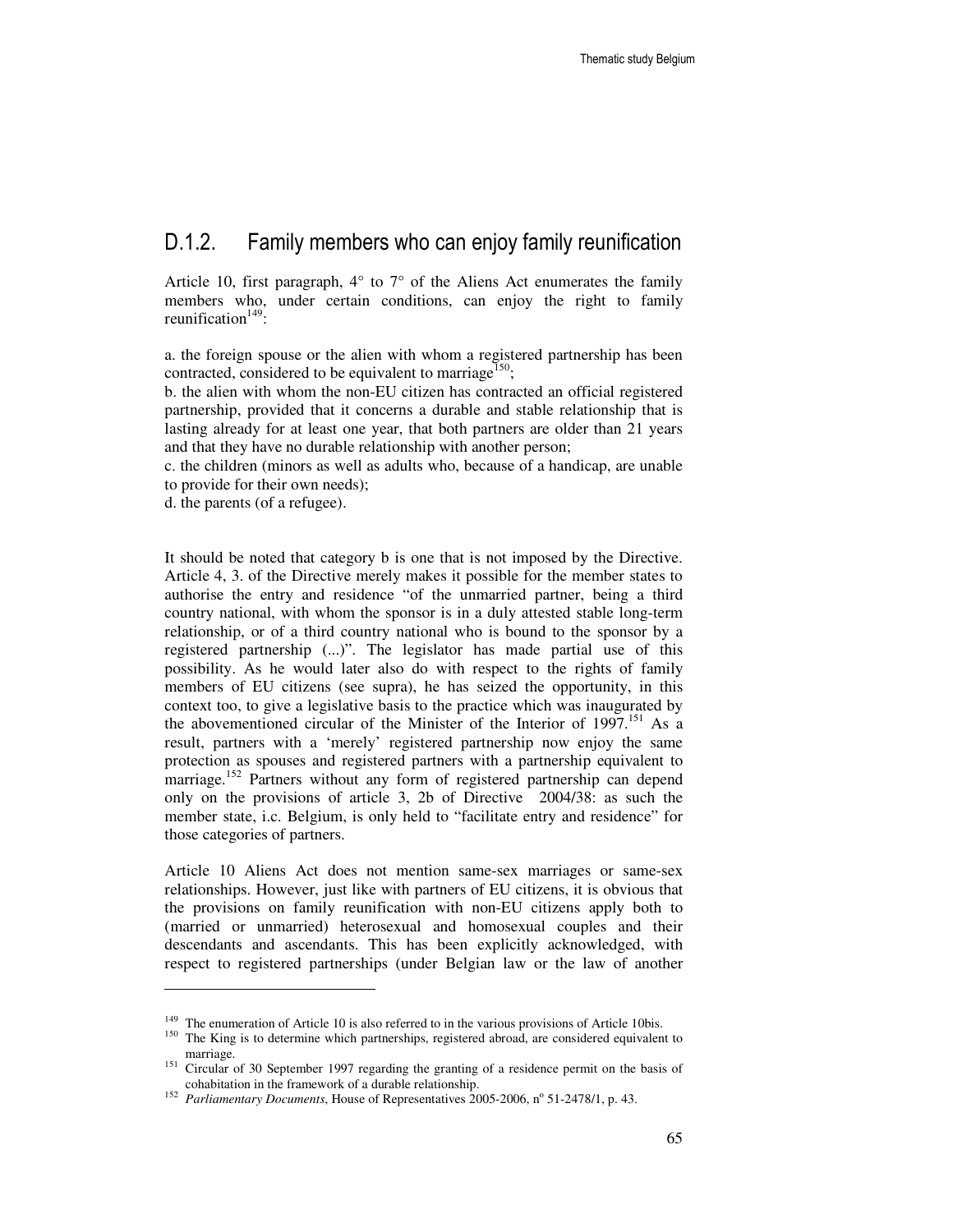state), in the explanatory memorandum of the bill that has led to the Act of 15 September 2006.<sup>153</sup>

LGBT partners of non-EU citizens thus enjoy absolutely the same rights as heterosexual partners.

## D.2. Family formation

According to an administrative practice, aliens can obtain a special visa, valid for three months, in order to marry in Belgium a Belgian citizen or an alien who resides lawfully in the country.<sup>154</sup>

In this context, the fact that Belgium has given a legal status to same-sex marriage is of the utmost importance. Indeed, the same sex partner is thus able to obtain a special visa, to enter into marriage in Belgium.

The following people can enter into a same-sex marriage in Belgium:

- Two people with Belgian nationality.
- One person with Belgian nationality and one with any other nationality.
- One person who has obtained residence status in Belgium with another person of any origin.
- Two persons of other than Belgian nationality, without resident status. Here, the basic conditions for marriage of the national legislation of the partners' countries of origin are used as a criterion. For same-sex marriages, however, the Belgian legislator has made the exception that it is sufficient that the country of origin of only one of the future spouses allows same-sex marriage, in order for the couple to be able to get married in Belgium (this exception is provided for in the Belgian Code on Private International Law).155 Consequently, a person of any origin, whether or not same-sex marriage is allowed in his or her country of origin, can always enter into a same-sex marriage, not only with a Belgian person, but also with any other person from a country that allows same-sex marriages.

Once the two same-sex persons are married, the spouse who came to Belgium can obtain a residence status in Belgium, based on family reunification.

-

<sup>153</sup> Ibid., p. 44.

<sup>&</sup>lt;sup>154</sup> See circular of the Minister of the Interior of 11 July 2001 concerning the documents to be submitted in order to obtain a visa with the view of contracting marriage in Belgium or to obtain a visa 'family reunification' on the basis of a marriage contracted abroad.

<sup>&</sup>lt;sup>155</sup> Said provision was based on an older circular letter by the Minister of Justice (of 23 January 2004, Moniteur 27 January 2004, 4829). See also: Ph. Gérard & F. Parrein, "Seksuele geaardheid: een begrip in het Europese en Belgische vreemdelingenrecht", *T.Vreemd.* 2009, 302 (footnote 103).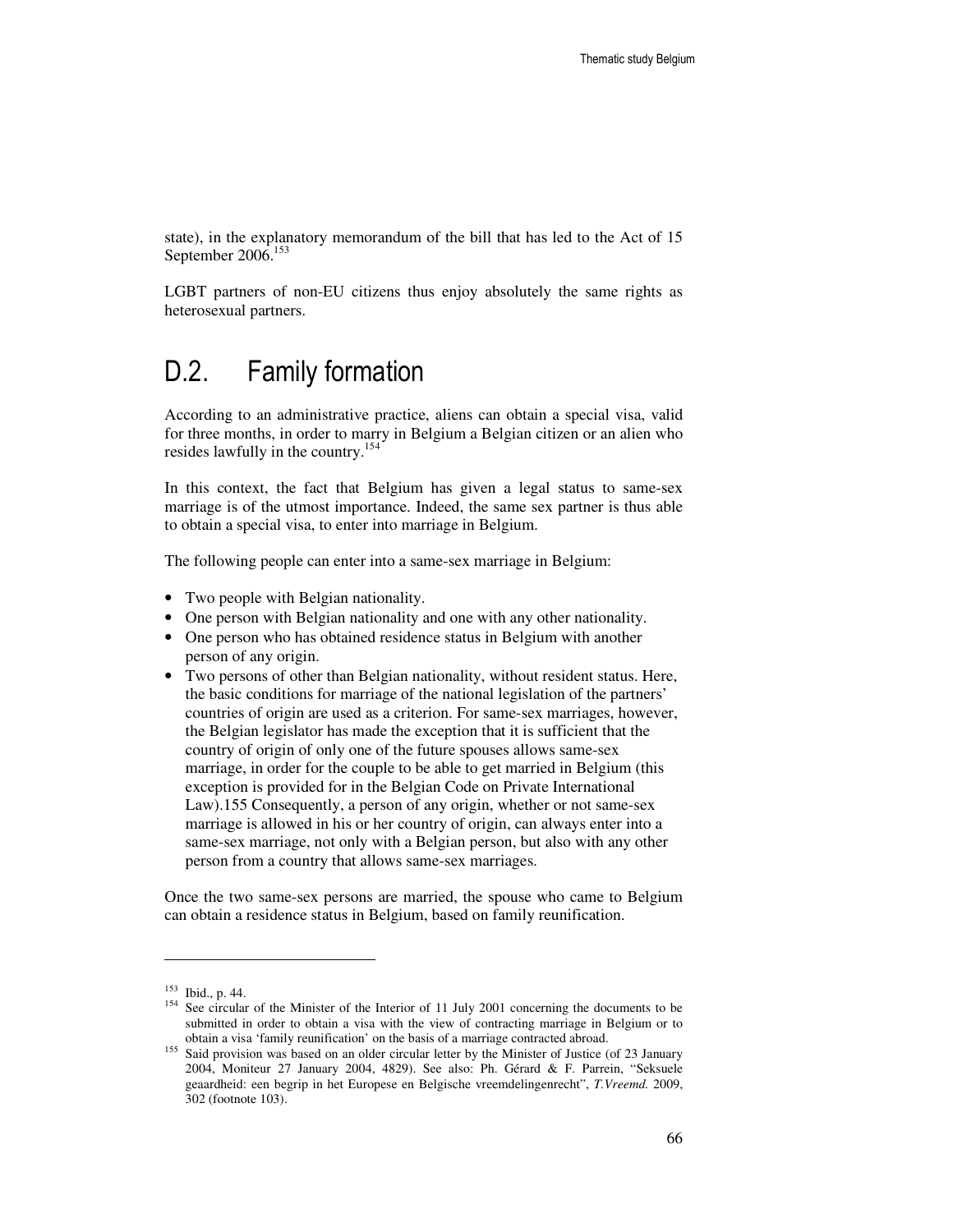## D.3. Procedure

## D.3.1. Administrative procedure

Decisions relating to family reunification are taken by the minister of the Interior or his delegate. In practice, decisions are taken by the Aliens Office of the Ministry of the Interior.

## D.3.2. Appeal

As is the case with asylum, an appeals procedure is open to the people who are denied the right to family reunification in Belgium and to the people who have unsuccessfully applied for a visa to marry in Belgium. They can appeal against the administrative decision to the above mentioned Council for Aliens Disputes.

As has been indicated above, this kind of appeal, directed against a decision taken by another authority than the Commissioner-General for the Refugees and the Stateless Persons, is in the nature of a plea for annulment. The Council can only review the legality of the act, but cannot reform it. In the case of an annulment, it is up to the competent authority to take a new decision.

A cassation appeal against the decision of the Council for Aliens Disputes can be brought before the Council of State.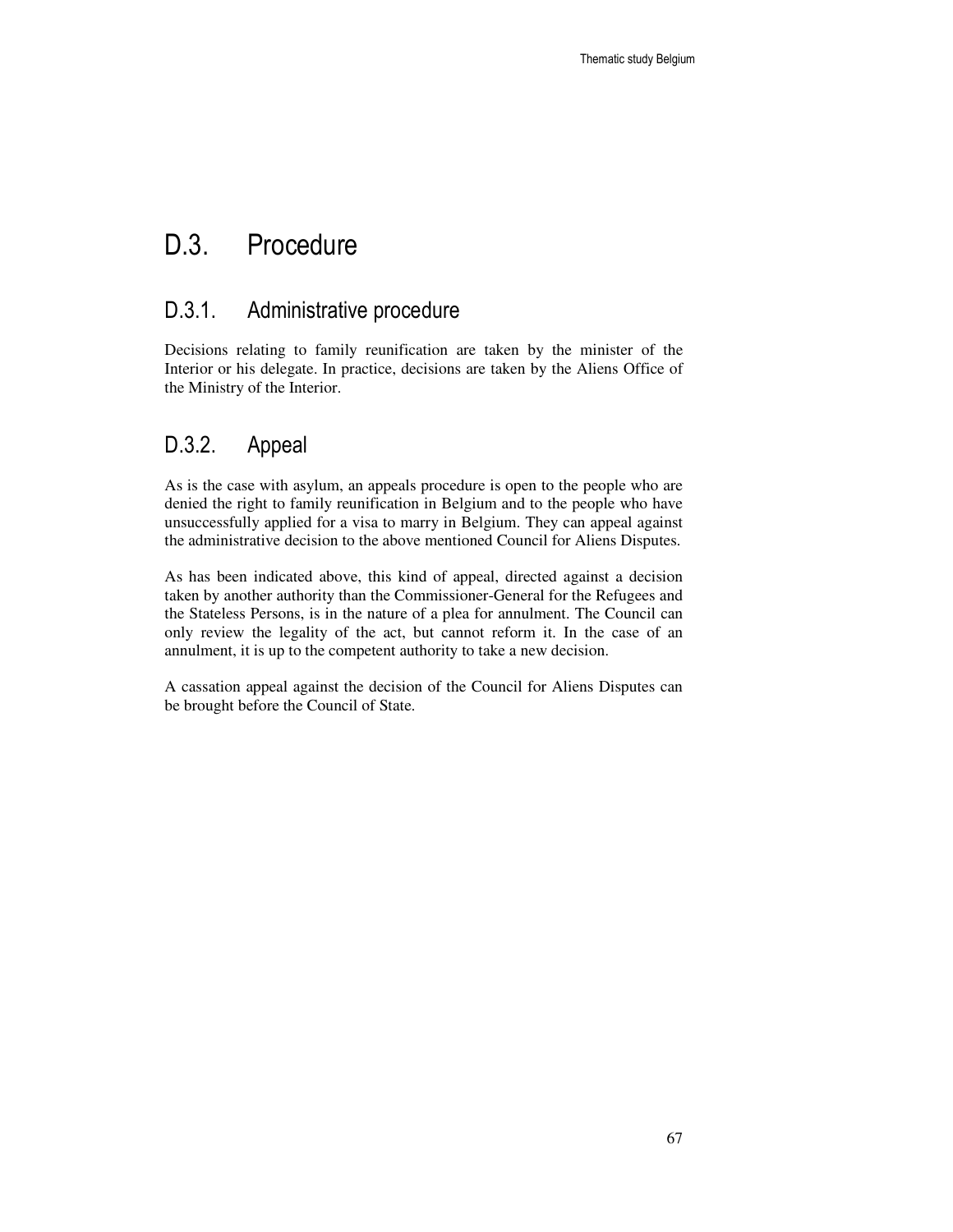# E. Freedom of assembly

Freedom of assembly is protected by the Belgian Constitution. Article 26 of the Constitution provides as follows:

'The Belgians have the right to gather peaceably and without arms, in accordance with the laws, which can regulate the exercise of this right but cannot subject it to prior authorisation.

This provision does not apply to meetings in open air, which remain entirely subject to police regulations.'

In the Belgian legal system, there is no specific legal provision that guarantees the freedom of assembly of LGBT people. They fall within the general protection provided by article 26 of the Constitution.

Article 26 of the Constitution makes the distinction between an assembly in an enclosed space and an assembly in open air. Assemblies held in an enclosed space, for example in a theatre or a bar, cannot be subjected to prior authorisation. Nevertheless, they can be regulated, e.g. in view of the safety of the participants. Moreover, the freedom of assembly is only protected if the assembly is peaceable and unarmed, and as long as everyone behaves in accordance with the law that may regulate the event. If one of these conditions is not fulfilled, the assembly can be subjected to restrictive measures, and can even be forbidden, if there are serious indications that the public order will be disrupted.

Assemblies in open air, by contrast, are entirely subjected to police regulations. These are, inter alia, parades, manifestations, and demonstrations in the streets. In these cases, all possible measures can be taken to guarantee public order and safety. A prior authorisation can thus be required. However, local authorities can refuse such authorisation only on the ground that the assembly would put the public order and safety in danger, not merely because of the purpose of the assembly. An LGBT parade could thus be prohibited if it would endanger the public order and safety. If a local authority would refuse an assembly on the ground that it is an LGBT parade, this would constitute a violation of the freedom of assembly as protected by the Belgian Constitution.

There are no cases known in Belgium where an LGBT assembly was refused or banned. Nor are there cases known where LGBT assemblies were grossly disrupted. Since 1996, the Belgian Lesbian Gay Pride parade takes place each year in Brussels. The entire city centre is made available for this annual event.

There are, however, examples of demonstrations against tolerance of LGBT people. In 2005, there were two demonstrations against the bill providing for the possibility of adoption by LGBT persons. During the 2007 Belgian Lesbian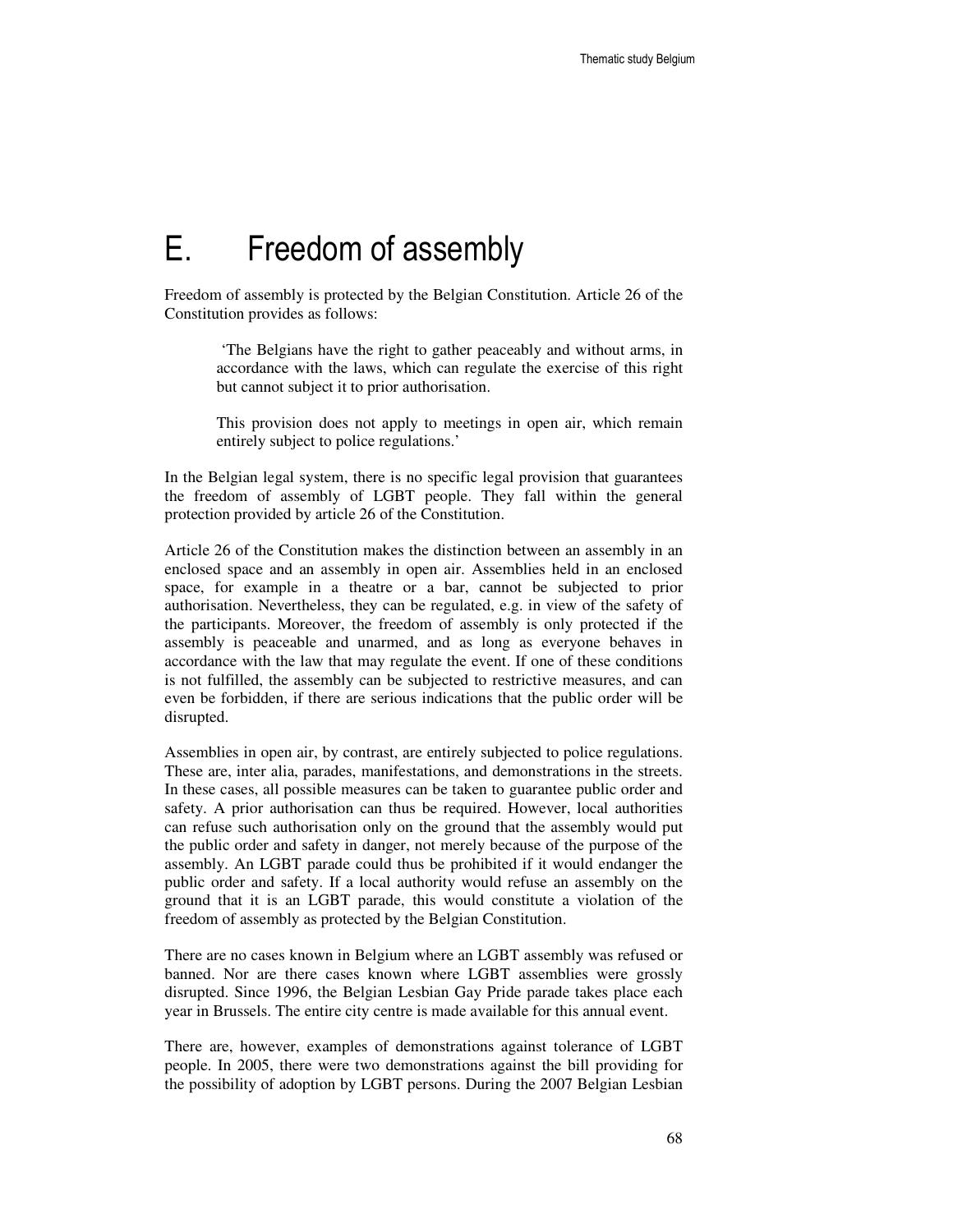Gay Pride parade, a Christian organisation boarded up the church where a service would be held at the beginning of the Pride parade. These examples were provided to us by the Belgian LGB Federation, but there are no statistics available on the number of demonstration in favour of or against tolerance of LGBT people.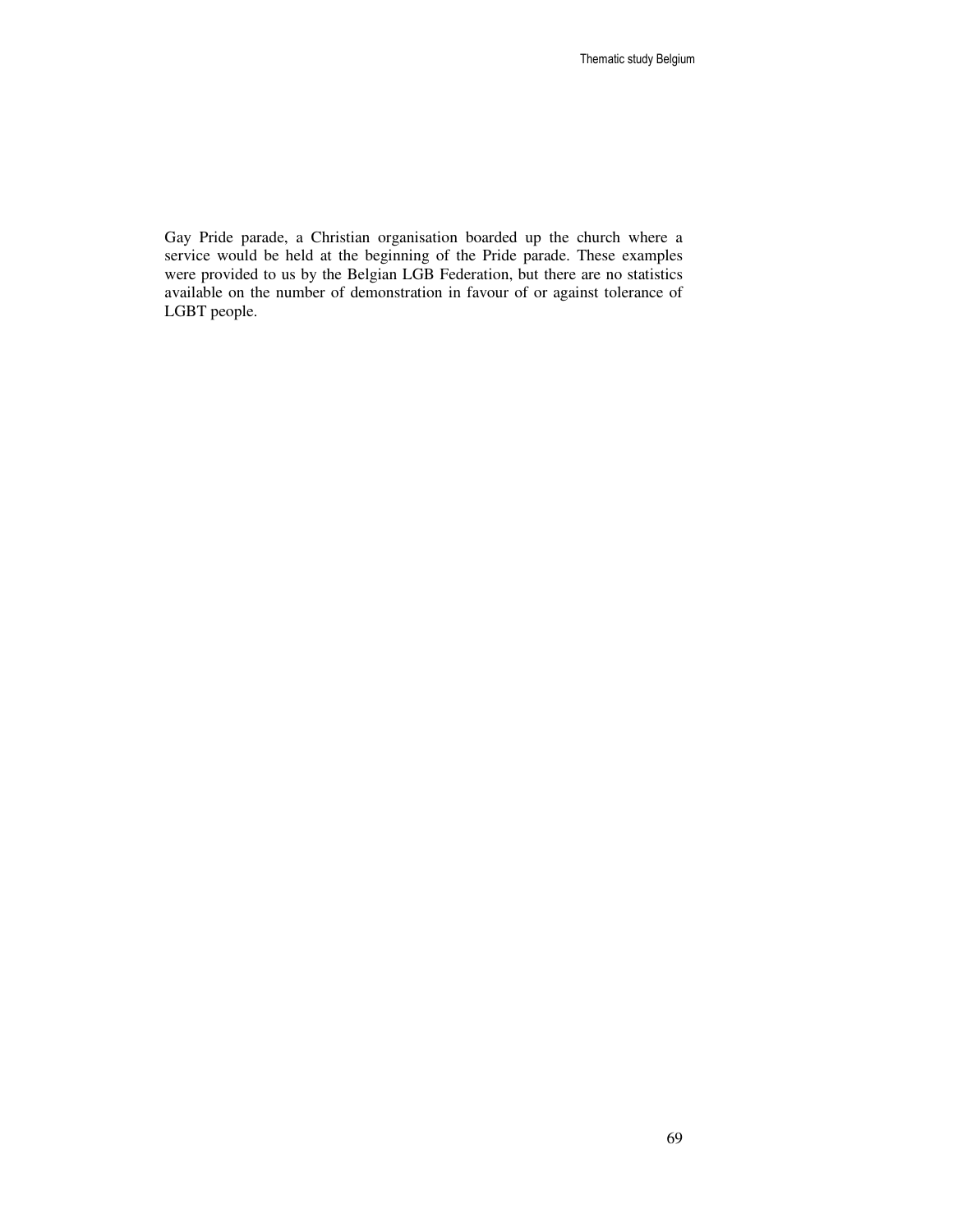# F. Criminal law

## F.1. General

Apart from the Brussels-Capital Region and the French Community, all other levels include one or more criminal provisions regarding discrimination and/or hate speech on the basis of sexual orientation in their legislation (cf. *supra*). The answer to the question what specific conduct is criminalised differs greatly from legislative level to legislative level. However, this leads to less disparities than would seem to be the case at first glance, since – regarding criminal legislation – the so-called 'residual competence' falls to the federal legislator. Simply put, this is taken to imply that the federal criminal provisions are generally applicable in areas and matters pertaining to the competence of the other legislative levels as well.<sup>156</sup>

In this context mention should also be made of the fact that the Minister of Justice issued a circular letter in 2006 on the registration of all homophobic crimes and offences.<sup>157</sup> It prescribes a uniform way for the registration of such crimes, which expressly takes account of their homophobic nature, thereby enabling a better view of the extent of such complaints and contributing to more reliable statistical information.

## F.2. Discrimination

## F.2.1. Federal level

-

The only criminal provision covering actual discriminatory conduct in the federal Anti-discrimination Act, and therefore being generally applicable, consists in a prohibition of discriminatory conduct for civil and public servants.

<sup>&</sup>lt;sup>156</sup> The Council of State, the advisory organ on legislation, has stated that the federal legislator, on the basis of his residual competence, can issue criminal provision that will be applied in matters falling under the competence of the communities and the regions, at least until these entities provide in specific measures themselves on the basis of their own legislative competence (Council of State, opinion nº 40.689-40.691, point 17). It is not yet entirely clear what this doctrine implies in case a community or regional legislator should (want to) opt not to criminalise certain conduct, which the federal legislator did criminalise. It is expected that the Constitutional Court will – in time – pronounce itself on this matter. For the current purposes we shall take the Council of State's doctrine as a starting point, and assume that the other legislators cannot somehow 'repeal' the federal legislation, so that it would become inapplicable in areas belonging to their competence.

<sup>&</sup>lt;sup>157</sup> Circular n<sup>o</sup> 14/2006 of the College of procurators-general of the courts of appeal, 26 June 2006. In force since 1 November 2006.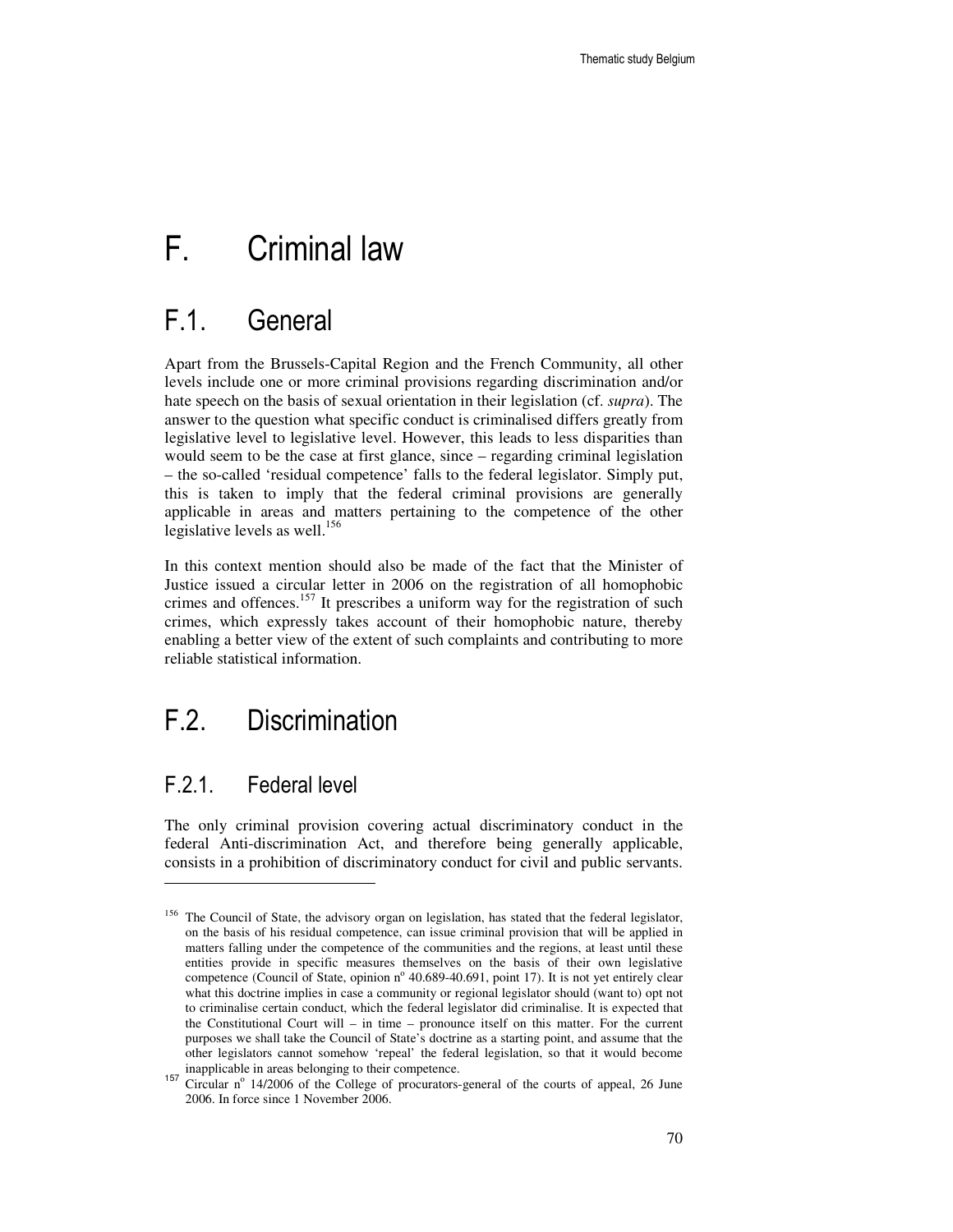The Act does not render discrimination on the basis of sexual orientation<sup>158</sup> a criminal offence for ordinary citizens. It does however – by means of article 23 – provide that "every public officer and civil servant, every bearer or agent of public authority or power" who discriminates against a person or group on the basis of one of the protected criteria shall be punished with imprisonment of two months until two years.

If the accused proves that he was "acting on orders of those in command, in matters falling under their competence and in which he owed them obedience as a subordinate", the punishment is applied only to the superior officers who issued the command.<sup>1</sup>

### F.2.2. Other levels

-

In matters pertaining to the competence of the Flemish Community and the Flemish Region, persons can additionally be sanctioned if they are found guilty of direct discrimination in career counselling, vocational training, career guidance and employment-finding (art. 11 Decree Proportionate Participation). Penalties entail imprisonment ranging from a month to a year and/or fines of 50 to 1000 euro. The Framework Decree, on the other hand, provides only for criminal sanctions for civil servants (art. 32 Framework Decree), in a manner identical to that of the federal legislator (*supra*).

A provision similar to the latter one is also part of several other regional legislative texts, more specifically of the French Community decree (art. 55), the Walloon Region decree (art. 24) and two of the Brussels Capital Region ordinances (art. 191 Housing Decree; art. 18 Public Service Decree). As such, only the German-speaking Community and the French Community Commission in Brussels did not introduce a similar provision. The latter however does offer a general criminal prohibition of discrimination falling within its scope (*infra*). The Brussels-Capital Region Employment Ordinance does not offer a similar provision either, since it is applicable only to private employment. It does provide for criminal sanctions (50 to 1000 euros and/or imprisonment of a month to a year) for anyone who intentionally discriminates in matters of employment (art. 19 § 1 Employment Ordinance).

Similarly, in matters falling under the scope of the Walloon Region anyone can – in addition to the federal provisions – be punished "by imprisonment of 8

<sup>&</sup>lt;sup>158</sup> Belgian federal law does do so, however, regarding race and ethnicity.

<sup>&</sup>lt;sup>159</sup> Unless the said superior officers allege that their signature has been obtained by surprise or ruse, in which case they are obliged to bring the discriminatory situation to an end and report the guilty party. If not, they themselves will be prosecuted. Furthermore, if one of the discriminatory acts is committed by means of a fraudulent signature of a public officer, the perpetrators of this fraud and those who maliciously or fraudulently made use of it, are punished with imprisonment of 10 to 15 years.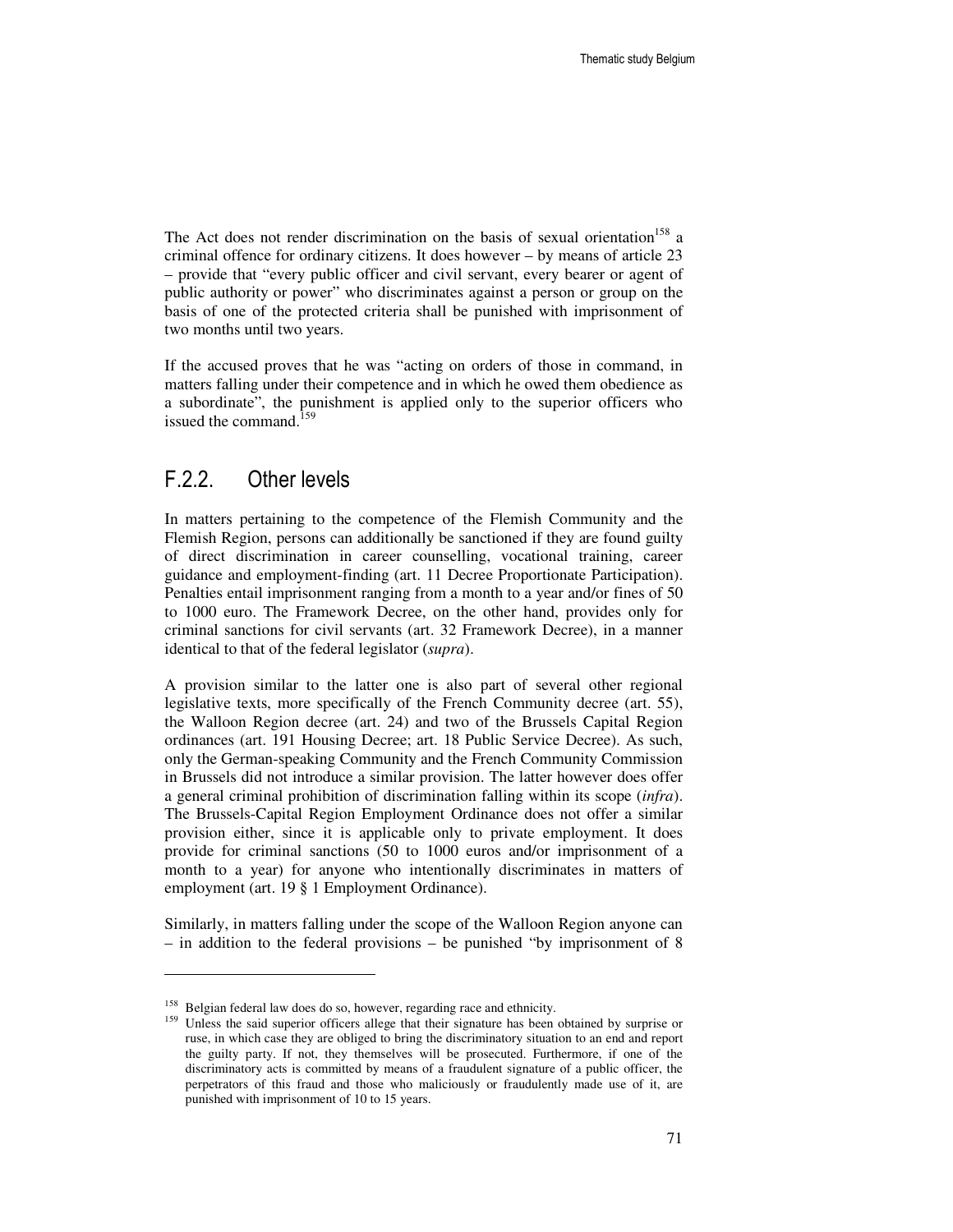days to a year and a fine of 100 to 1000 euros, or one of those penalties alone" if he or she "voluntarily or consciously commits discriminatory acts in the sense of (the Decree Equal Treatment)" (art. 13 Discrimination Decree ). If the offence is repeated the maximum penalties can be doubled (art. 14 Decree Equal Treatment). And finally, under the scope covered by the Decree of the French Community Commission in Brussels, direct or indirect discrimination in employment committed by employees of agencies covered by the Decree can give rise to criminal prosecution (art. 16 § 1 Discrimination Decree ).

### F.3. Hate speech

### F.3.1. Federal level

-

The only provision specifically covering 'hate speech' on the basis of sexual orientation in the federal legislation is the prohibition of 'incitement to hatred, discrimination and violence<sup>7</sup>.<sup>161</sup> Article 22,  $1^{\circ}$  and 2<sup>°</sup> of the Anti-discrimination Act (2007) makes it a crime, punishable "by imprisonment of one month to one year and with a fine of 50 euros to 1000 euros", to publicly incite to discrimination, hatred or violence against a person on the basis of one of the protected criteria. Article 22,  $3^{\circ}$  and  $4^{\circ}$  prohibits incitement to discrimination, hatred, violence or segregation against a group, a community or its members on the same grounds.

The Constitutional Court has ruled in 2004 – regarding the former Antidiscrimination Act of 2003 – that 'incitement' presupposes actively 'urging', 'stimulating' or 'instigating' third parties to undertake certain actions or to adopt a particular conduct (of hatred, more specifically).<sup>162</sup> Moreover, the Constitutional Court required the presence of 'special intent' for the application of the incitement clause to be constitutional.<sup>163</sup> As such, apart from the requirement that the content of words and expressions must incite or provoke hatred, discrimination, violence or segregation, it must also be demonstrated that such was the defendant's conscious intention.

A barrier for the application of the incitement provision in the context of homophobia, at least where it concerns written expressions, is the special protection regime that the Belgian Constitution offers to so-called "press

<sup>&</sup>lt;sup>161</sup> Hate speech might of course also be dealt with by means of other, general criminal provisions, such as slander, defamation and insults.

<sup>&</sup>lt;sup>162</sup> Constitutional Court, nº 157/2004, 6 October 2004, B.51. See also: Constitutional Court nº 17/2009, 12 February 2009, B.67.2-B.67.3; Constitutional Court nº 40/2009, 11 March 2009, B.57-B.58.

<sup>&</sup>lt;sup>163</sup> Constitutional Court, nº 157/2004, 6 October 2004, B.51. See also: Constitutional Court nº 17/2009, 12 February 2009, B.67.2-B.67.3; Constitutional Court nº 40/2009, 11 March 2009, B.57-B.58.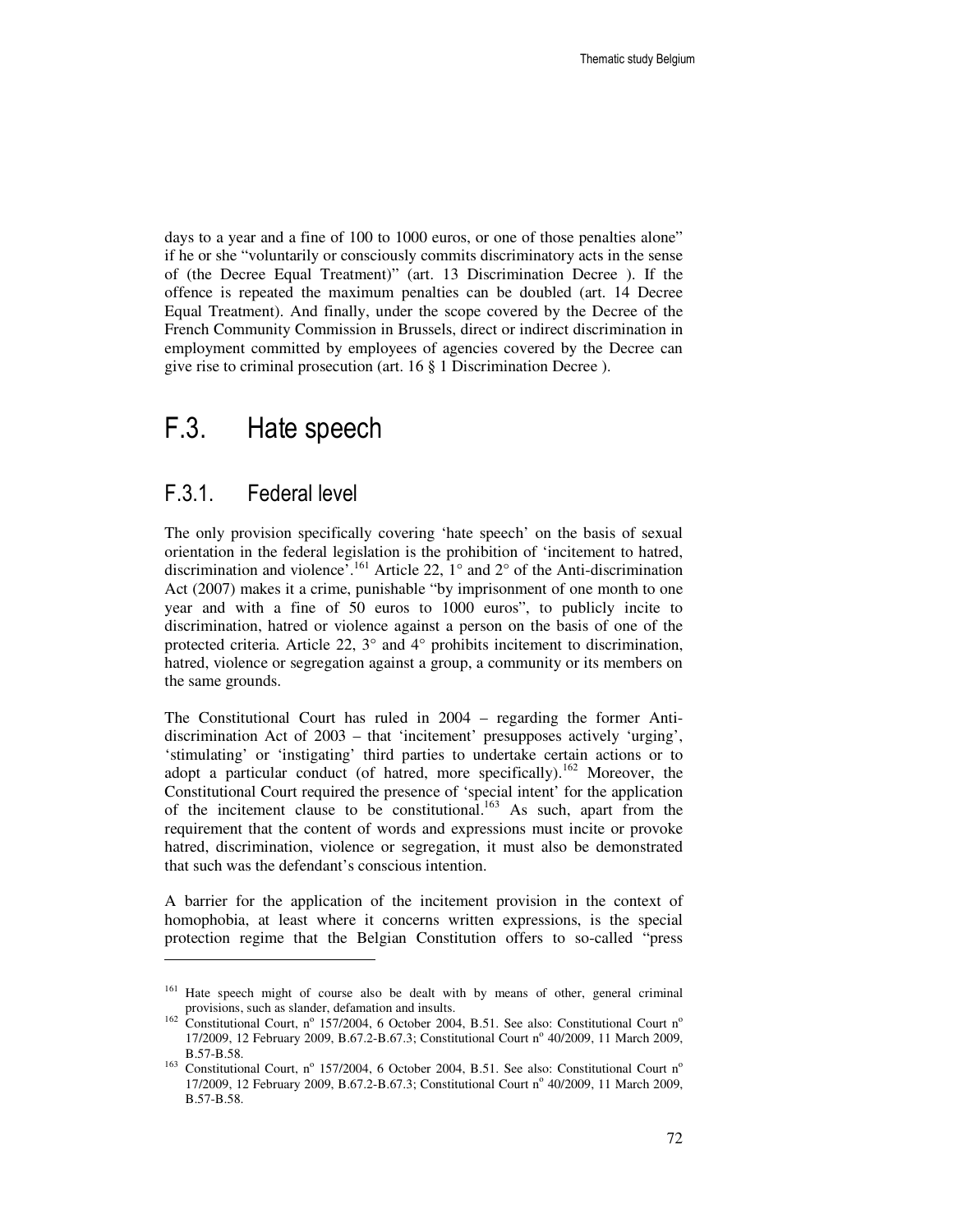crimes". In Belgium written and published materials<sup>164</sup> are subject to a special protection regime according to which they can in general only be tried by a jury (art. 150 Constitution). Jury trials are in the first place reserved for the most serious crimes (murder, rape, terrorism, etc.). Several other crimes are also referred to a jury, not so much because of their seriousness, but rather because of their (politically subversive) nature: e.g. political crimes and press crimes.<sup>165</sup> In practice this means that press crimes are hardly ever prosecuted, given the "risk" of an acquittal by the jury. In 1999 the federal Parliament introduced an exception to the constitutional principle of the jury trial for press crimes, and allowed that press crimes "motivated by racism or xenophobia" be brought before professional judges. However, for press crimes on other grounds, such as sexual orientation, there is no comparable exception. This makes it improbable that a prosecution will be brought against authors of written 'homophobic' incitement.

### F.3.2. Other levels

 $\ddot{ }$ 

At the community and regional levels almost all legislators (with the exception of the French Community Commission in Brussels, and the Brussels-Capital Region in its Public Service Ordinance and Employment Ordinance) have all enacted provisions regarding hate speech as well. Most entail – as far as sexual orientation is concerned – a prohibition of incitement to hatred, discrimination and violence (cf. *supra*). The German-speaking Community's Decree Equal Treatment also prohibits publicly announcing one's intention to discriminate.

It is unclear whether these additional criminalisations of 'incitement' add anything to the federal incrimination, since it should be noted that in areas belonging to the competence of the communities and the regions, the (federal) prohibition of incitement is applicable, at the very least until these communities and regions enact(ed) their own provisions in this regard.

The German-speaking Community's criminalisation of publicly announcing one's intention to discriminate, however, is likely to be considered unconstitutional, since an almost identical provision in the federal Anti-Discrimination Act of 2003 (on which the one in the Decree of the Germanspeaking Community was based) has been annulled by the Constitutional Court.

<sup>&</sup>lt;sup>164</sup> Some case law extends this protection to other media, such as the internet and television on the basis of an evolutive interpretation of the Constitution. This development, however, has not been accepted by the Court of Cassation.

<sup>&</sup>lt;sup>165</sup> Due to their subversive nature and the fact that they tend to be based on ideas that are critical of the state or generally 'the powers that be', the drafters of the Belgian Constitution deemed it inappropriate for these defendants to be tried by a judge appointed by 'the system'.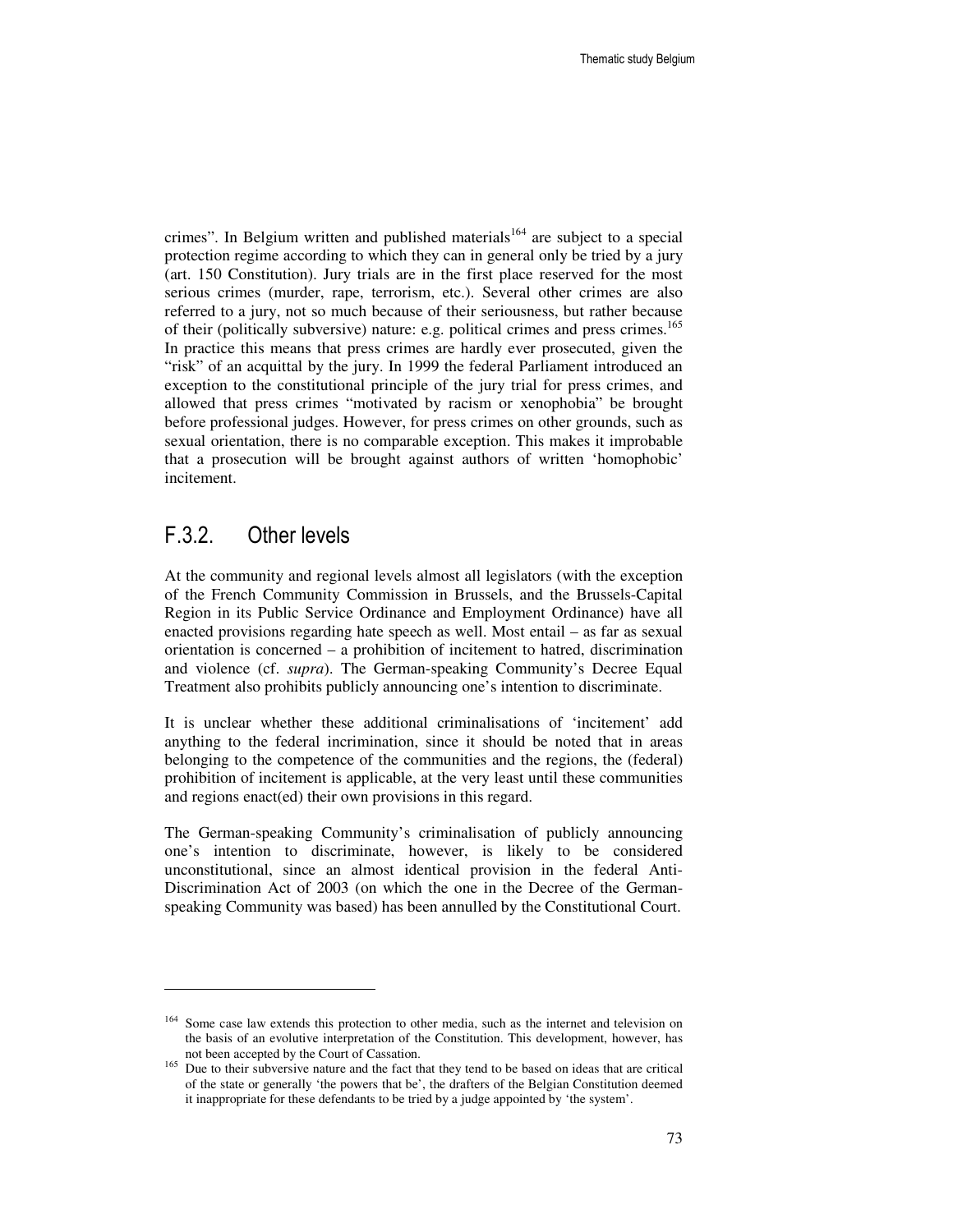# F.4. Aggravating circumstances

Only the federal legislation can and does provide in aggravating circumstances in case certain crimes are committed with a 'discriminatory' motive. The relevant provisions concern a large number of common crimes, including rape, assault, manslaughter, murder, criminal negligence, stalking, arson, defamation and slander, desecration of graves, vandalism, etc.

The provisions stipulate that the minimum penalties that the Criminal Code provides for in case someone is found guilty of these offences can be doubled in case of imprisonment or increased by 2 years in case of confinement, "when one of the motives for the crime or offence consisted in the hatred against, the contempt for, or the hostility against a person based on" one of the discrimination grounds, amongst which 'sexual orientation'.

The explicit reference to "one of the motives" provides that it is not necessary to demonstrate that (discriminatory) hatred, contempt or hostility was in fact the only motive for the crime. As such, a robbery committed (also) for financial gain, but for which the perpetrator did consciously and maliciously select people on the basis of their sexual orientation can give rise to the application of these aggravating circumstances.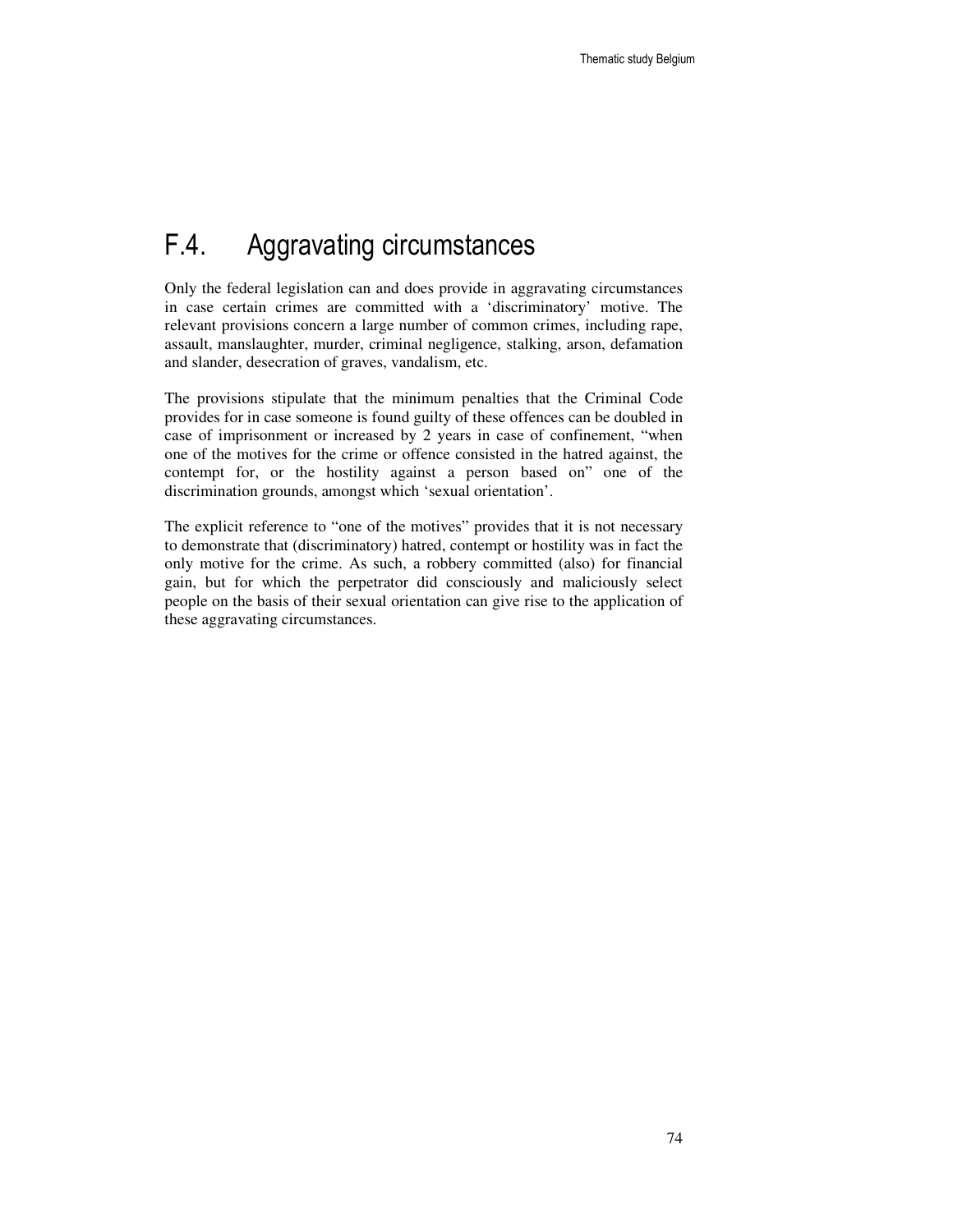# G. Transgender issues

## G.1. Discrimination of transgender people: "sex", not "sexual orientation"

Discrimination of transgender people is in Belgian legislation mostly covered under the ground of 'sex' (rather than under the ground of 'sexual orientation').<sup>166</sup> With the exception of the federal legislation, this makes little difference as to the applicable principles and procedures, so that the reader can be referred to the relevant sections. On the federal level however, where discrimination on the ground of sex is the object of a separate piece of legislation (Act of 10 May 2007 aimed at combating discrimination between women and men, or Sex-discrimination Act), it does entail a number of discrepancies as compared with discrimination on the basis of sexual orientation.

The first difference is that the Sex-discrimination Act has a closed system for direct distinctions, not only in employment, but in goods and services as well. Any direct distinction, in goods and services, on the basis of sex (including discrimination of transgender people) will therefore be a direct discrimination, unless the goods and services are "exclusively or essentially intended for people of a certain sex"; only such goods and services are exempt from the prohibition of making any form of direct distinction in that area (art. 9 Sex-discrimination Act). A second and connected difference, is that these exceptions for services that are exclusively or essentially intended for people of a certain sex, as well as all exceptions of genuine and determining occupational requirements are to be expressly provided for in royal decrees (art. 9 and 13 Sex-discrimination Act). Thirdly, an entirely different equality body is responsible for anti-discrimination on the basis of sex, namely the Institute for the equality of women and men  $(IEWM).<sup>167</sup>$  The IEWM is a federal institution. Like the CEOOR it has a broad

 $\ddot{ }$ 

<sup>&</sup>lt;sup>166</sup> In some texts there is an explicit provision according to which discrimination based on the change of a person's sex is considered to be discrimination on the basis of sex (see e.g. article 4, § 2 Sex-discrimination Act of 10 May 2007), while in others this is apparent from the *travaux préparatoires*.

<sup>&</sup>lt;sup>167</sup> Act of 16 December 2002 setting up the Institute for the equality of women and men. The reasons for creating a separate equality body responsible for discrimination on the basis of sex were political (and philosophical), having to do with the different status and nature of (discrimination on the basis of) 'sex'. See critically: P. Popelier & J. Vrielink, "Alle mensen zijn gelijk, maar sommige mensen zijn meer gelijk dan anderen. Over mannen, vrouwen, paritaire democratie en geslachtsdiscriminatie", *T.B.P.* 2003, 682-696; S. Van Drooghenbroeck, "La loi du 25 février 2003 tendant à lutter contre la discrimination: les défis d'une 'horizontalisation' des droits de l'homme", *A.P.T.* 2003, p 217, nº 18. See pro: J. Jacqmain, "Et omnia discriminatio. La loi du 25 février 2003 tendant à lutter contre la discrimination et modifiant la loi du 15 février 1993", *J.D.J.* 2003, nº 227, p. 20.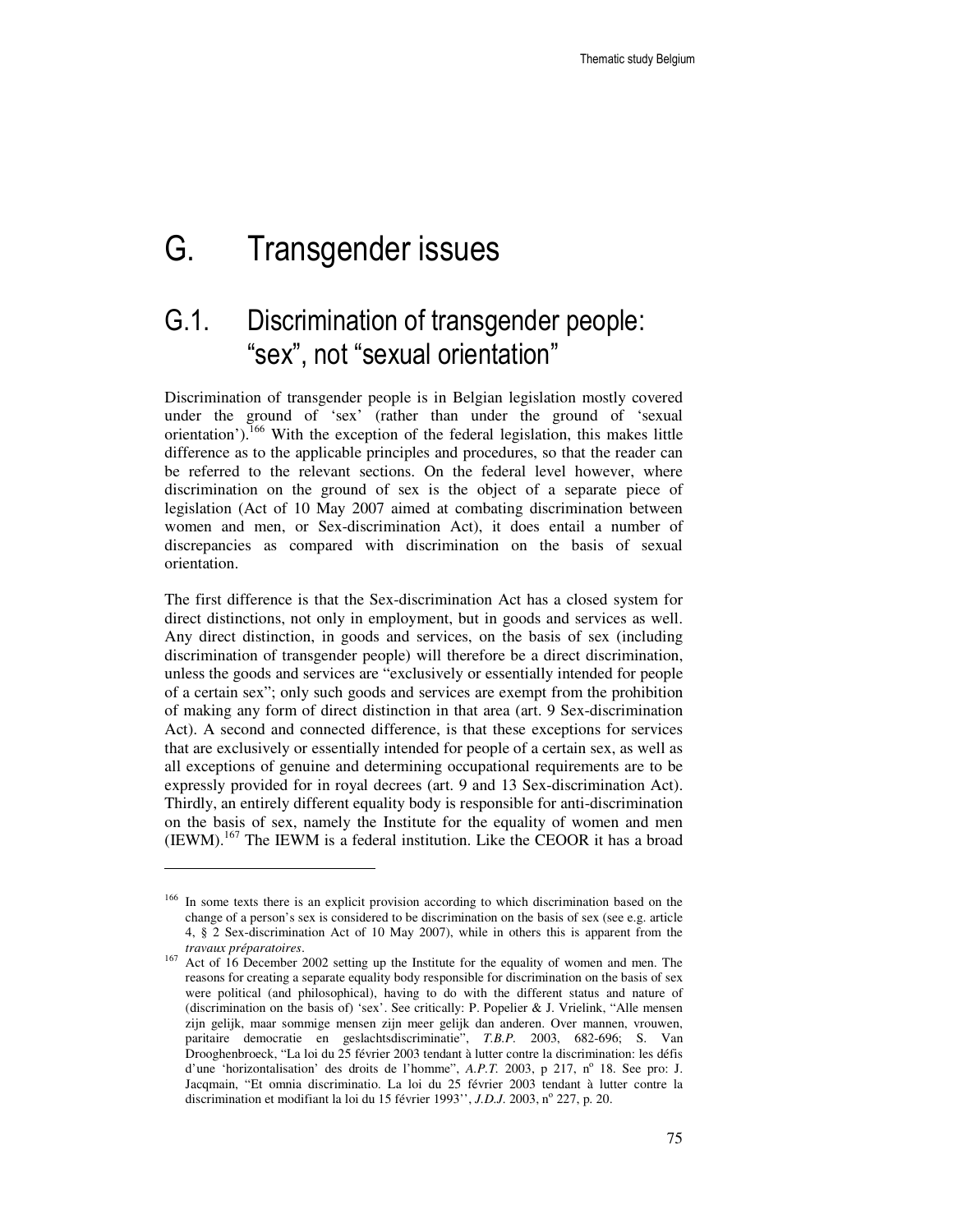mandate, rendering it responsible for "ensuring and promoting equal opportunities for women and men and to combat any form of discrimination and inequality based on gender". To this aim the IEWM is authorised, among other things, to handle complaints on the basis of the (federal) discrimination legislation and to undertake legal or other action if and when it sees fit to do so.

Aside from the federal level, the Walloon Region and the French Community have also empowered the IEWM to handle complaints on the basis of their respective legislation. Negotiations with the other levels of government are ongoing (cf. *supra*).

## G.2. Applicability of relevant sex-related legislation

All the other acts discussed in the remainder of this report apply in the same way to transgender people as to LGB people.

As said above, asylum and subsidiary protection on the basis of sexual orientation are in principle treated the same way as any other application for asylum and subsidiary protection. The same can be said for asylum and subsidiary protection on the basis of transsexualism.

Transsexualism is not an obstacle to remain married to a person of the other sex than the original one (or of the same sex), or to marry a person of the other sex than the new one (or the same sex) (see *infra*). Therefore, the rules of the Aliens Act of 1980 applicable to other married couples also apply to couples where one partner is a transsexual.

Concerning criminal law and hate speech, we can also refer to the provisions set out above. With respect to the federal level it should be mentioned that the relevant principles and punishments are formally provided in the Sexdiscrimination Act, but they are the same as the ones that apply to discrimination on the basis of sexual orientation and that are provided in the general Anti-discrimination Act.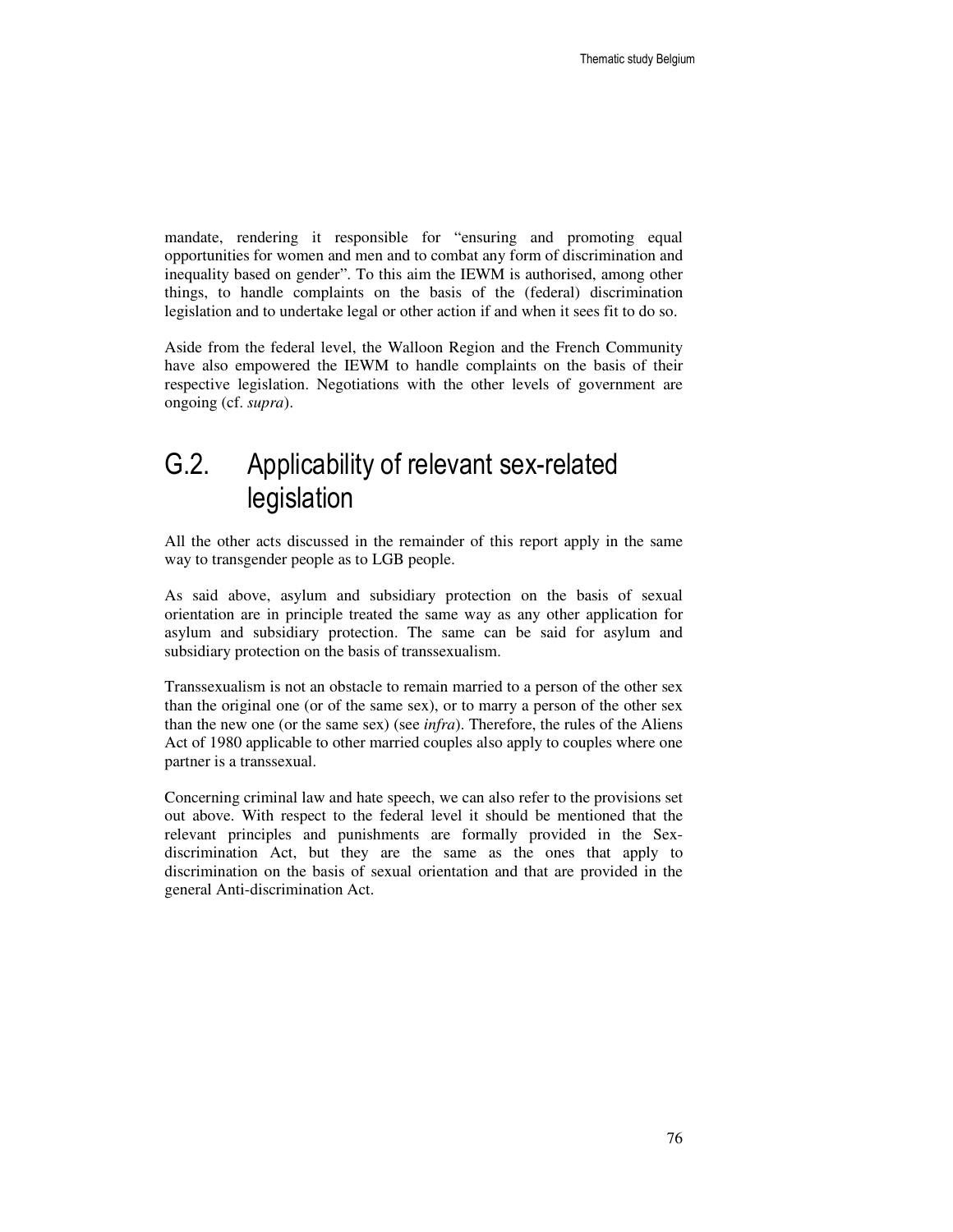### G.3. Specific legislation on transsexualism

The Act of 10 May 2007 concerning transsexualism, amending the Civil Code and a number of other acts, provides transgender people with a legal basis for the change of their sex and for the change of their name.<sup>168</sup>

### G.3.1. Change of sex in official documents

### G.3.1.1. Requirements

Before the Act of 10 May 2007 came into force, there was no statutory regulation of the (official) change of a person's sex. The Belgian courts tried to fill this legal gap. However, there was no consensus on the ground on which an official change of sex could be permitted, and some courts even kept refusing the possibility to officially change one's sex. With the Act on transsexualism, the legislature has put an end to this uncertainty. The legal basis is now to be found in articles 62bis-62ter of the Civil Code, as inserted by the Act.

Under these provisions, the requirements for a change of sex are:

- a constant and irreversible inner conviction to belong to the other sex;
- a physical adaptation to the other sex;

 $\ddot{ }$ 

- a statement from a psychiatrist and a surgeon, in the capacity of treating doctors, certifying that
	- the person concerned has a constant and irreversible inner conviction to belong to the other sex
	- the person concerned has undergone a physical adaptation to the other sex
	- the person concerned is no longer capable to beget children in accordance with his/her former sex.

First of all, the person concerned has to have the constant and irreversible inner conviction that he/she belongs to the other sex than the one stated in his/her birth certificate. The legal text only requires a 'constant' conviction without providing a specific time period. The courts will have to assess if the conviction is constant by taking into account the specific circumstances of the case. To do so, the courts will probably fall back on the former case law and assess whether the request for a change of sex is based upon a random decision or a whim. The

<sup>168</sup> For a more extensive analysis of the Act of 10 May 2007, see K. Uytterhoeven, G. De Cuypere, P. Senaeve and T. Wuyts (2007) *De wet aangaande de rechtspositie van transseksuelen*, Leuven: K.U.Leuven, Instituut voor Familierecht en Jeugdrecht.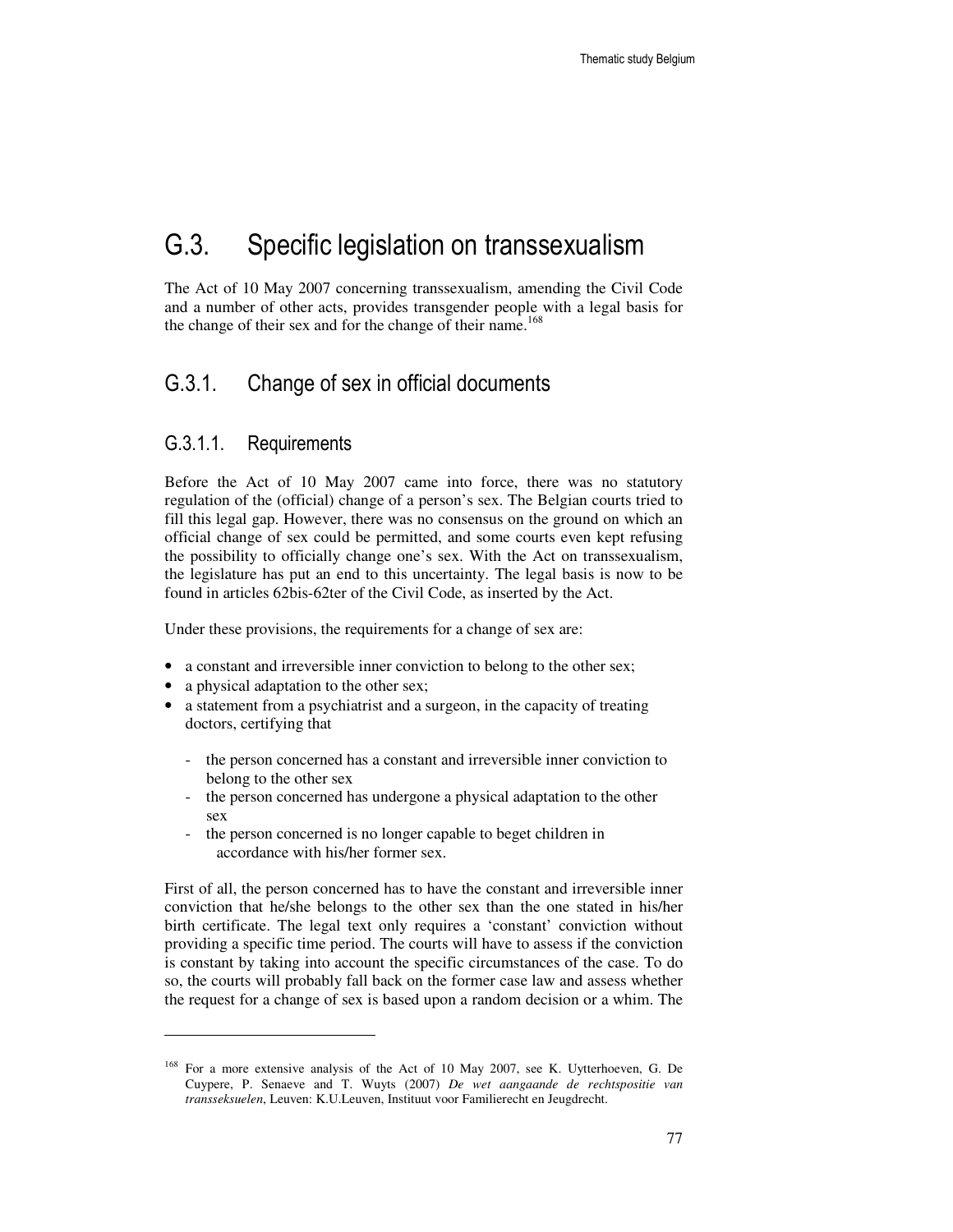question whether the conviction is 'irreversible' can be assessed by the medical treatments the person has undergone. If this medical treatment has irreversible consequences, one may assume that the person's conviction is also irreversible.

A mere conviction is not enough, the person concerned must also be physically adapted to the other sex, as far as medically possible and safe. During the parliamentary discussion of the bill, the Minister of Justice made it clear that a sex reassignment surgery would be necessary. Only when such a surgery would put the person's health at risk, this requirement could be disregarded.

Finally, the law requires that a psychiatrist and a surgeon, in the capacity of treating doctors, certify that the person concerned has a constant and irreversible inner conviction to belong to the other sex, that the person concerned has undergone a physical adaptation to the other sex, and that an irreversible infertility of the person concerned. Whether and when the sex change operation may be performed has been left unspecified in the legislation and it concerns an autonomous decision by individual hospitals. The infertility condition however, contrary to the requirement of a sex reassignment surgery, is an absolute condition. If an operation that leads to irreversible infertility is not possible for medical reasons, the person concerned can not officially change his/her sex. No exceptions are allowed. This requirement, however, still raises a number of questions. For example, can a man-to-woman transsexual freeze sperm before his sex reassignment surgery, so that it can be used for reproduction after the official sex change? Questions like these still await answers. On the other hand, contrary to the former case law, the transsexual is not required to be childless.

The legislator does not require a certain age. Underage transsexuals can officially change their sex if they fulfil the requirements. They do have to be assisted by their mother, father or legal representative.

The possibility to change his/her  $sex - as$  an amendment to the birth certificate – exists not only for Belgian citizens. Also aliens who are enrolled in the 'registres de la population' ('population registers') can change their sex under the same conditions as Belgians. People enrolled in the 'registres des étrangers' ('aliens registers') can only officially change their sex if they fulfil the requirements stated by the country of which they are a national. This is stated in the new article 35bis of the Code of Private International Law, which has been inserted by the Act concerning transsexualism (cf. *supra*). If provisions in their country of origin do not allow a change of sex, these provisions will not apply and the Belgian procedure will become applicable (art. 35ter Code of Private International Law). If a person meets all the requirements, he/she can go to the municipality to obtain an act acknowledging his/her new sex.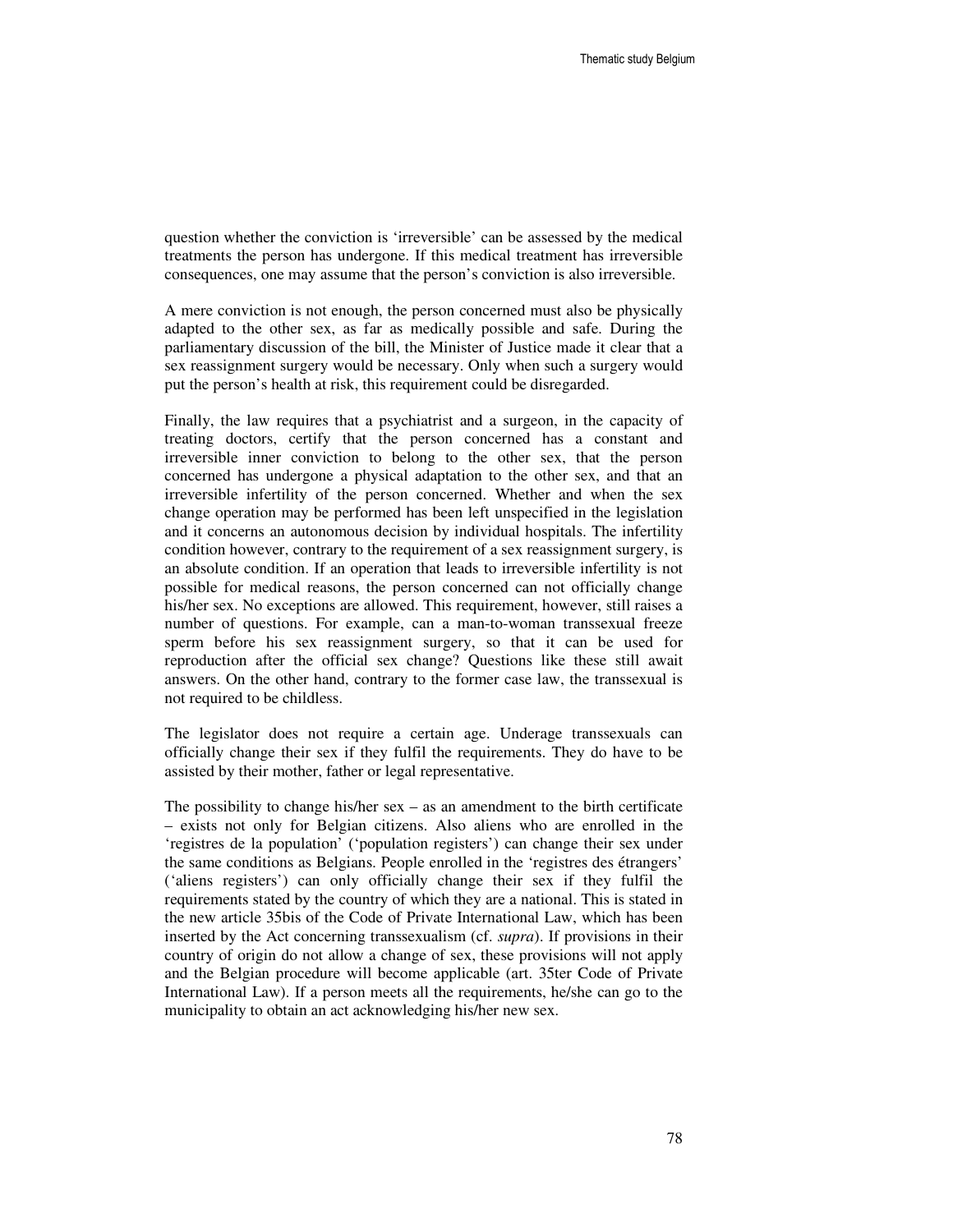### G.3.1.2. Appeal procedure

An officer of the municipality can refuse to draw up a new act acknowledging a person's new sex if he considers the aforementioned requirements to not have been met (art. 62bis § 6 Civil Code).<sup>169</sup> In that case he has to inform the person concerned 'immediately' of his (motivated) refusal. The person concerned, and only he or she, can challenge this refusal before the court of first instance (art. 62 §7 Civil Code and art. 1385duodecies §1,  $1<sup>st</sup>$  para., Judicial Code). He/she has 60 days from the day he/she was informed (art. 1385duodecies § 1,  $2<sup>nd</sup>$ ) para., Judicial Code).

On the other hand, the decision of the officer to draw up the act can also be challenged. The public prosecutor and 'every person concerned' can appeal against the decision of the officer (art. 1385duodecies  $\S$  1, 1<sup>st</sup> para., Judicial Code). Persons concerned can be, inter alia, the husband/wife, the parents or the children of the transsexual. They have 60 days from the day the act is drawn up to file an appeal with the court of first instance.

The jurisdiction of the court of first instance is not limited to merely reviewing the legality of the decision of the officer. The court can and must exercise its full jurisdiction. This means that the court must decide whether the person concerned can officially change his/her sex, taking into account all the facts, also those dating from after the decision taking by the officer, e.g. further medical treatment of the transsexual. The officer will have to act according to the judgment of the court.

### G.3.2. Change of name

 $\ddot{ }$ 

The Act of 10 May 2007 establishes a right to change one's first name, as an amendment to one's birth-certificate. The Act of 15 May 1987 concerning names and first names already provides for a procedure to change the first name. This is a separate procedure, unrelated to the procedure to officially change one's sex. Everybody can submit a request to the Minister of Justice. The applicant has to mention the reason why he/she would want to change his/her first name, but even the fact that his/her name is not his/her taste, is accepted as a valid reason. The only condition that has to be fulfilled is that the new name may not cause confusion or cause harm to the applicant or to a third party. This procedure is open to everyone, so also to transsexuals. The change of first name, however, is seen as a favour by the Minister of Justice who is in no way obliged to allow the change of first name.

<sup>&</sup>lt;sup>169</sup> This act containing a person's new sex is also entered into the records of birth (art. 62bis Civil Code). This entry into the records of birth takes place, at the earliest, 90 days after the drawing up of the act pertaining to a sex change (that is: 30 days after the expiration of a 60 day objection term).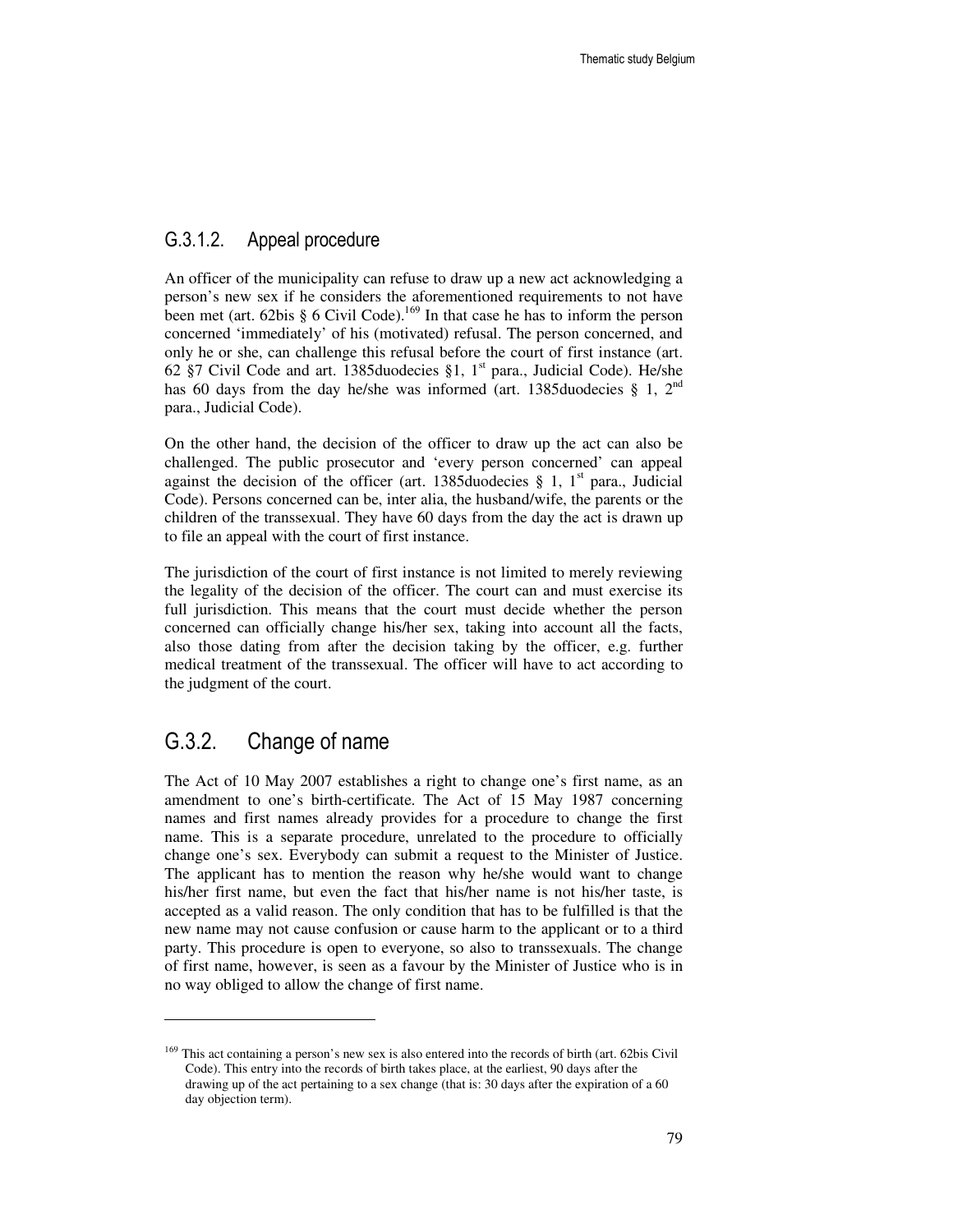The Act on transsexualism adds a new article to the Act on names and first names, specifically intended for transsexuals and intersexuals. The article provides for a specific ground for obtaining the change of a first name. It can be relied upon by any person who fulfils the following conditions:

- the person concerned has the constant and irreversible inner conviction to belong to the other sex than stated in his/her birth certificate;
- the person concerned has taken on the corresponding sexual role;
- the person concerned has a statement from a psychiatrist and an endocrinologist, certifying that
	- the person concerned has a constant and irreversible inner conviction to belong to the other sex
	- the person concerned is undergoing or has undergone hormonal treatment to induce the physical sexual characteristics of the sex the person concerned is convinced to belong
	- the change of first name is an essential part in the role reversal.

In accordance with the change of sex, the person concerned must have a constant and irreversible inner conviction to belong to the other sex. He/she is, however, not required to have undergone sex reassignment surgery. He/she must only have undergone or be undergoing hormonal treatment. The legislator does not even specify in which phase of treatment the person concerned should be, so if one is only in the first, still reversible, phase of treatment, this requirement is nevertheless fulfilled. The fact that only hormonal treatment is required, also explains why a statement by an endocrinologist (and not of a surgeon) suffices.

If these requirements are fulfilled, the person concerned can submit a special request of first name change. Contrary to the general procedure, where a first name change is seen as a favour, the first name change for a transsexual is seen as a right. The Minister of Justice has the obligation to allow the first name change. The transsexual is free in his/her choice of a new name, the choice is not limited to sex-neutral names. The Minister can only refuse the request if the new name will cause confusion or cause harm to the applicant or to a third party.

If these requirements are not fulfilled, the person concerned can still submit a request according the general procedure. The choice of first name is also in this case not limited to sex-neutral names. But as said, under these circumstances, the first name change is a favour. The Minister of Justice has to examine the situation, but is under no obligation to allow the change of first name.

As a general rule, provided by the Code of Private International Law, the first name change is a matter governed by the law of the state of which the person concerned is a citizen. Aliens can therefore not rely on Belgian law to have their name changed. When discussing the bill on transsexualism, the legislature was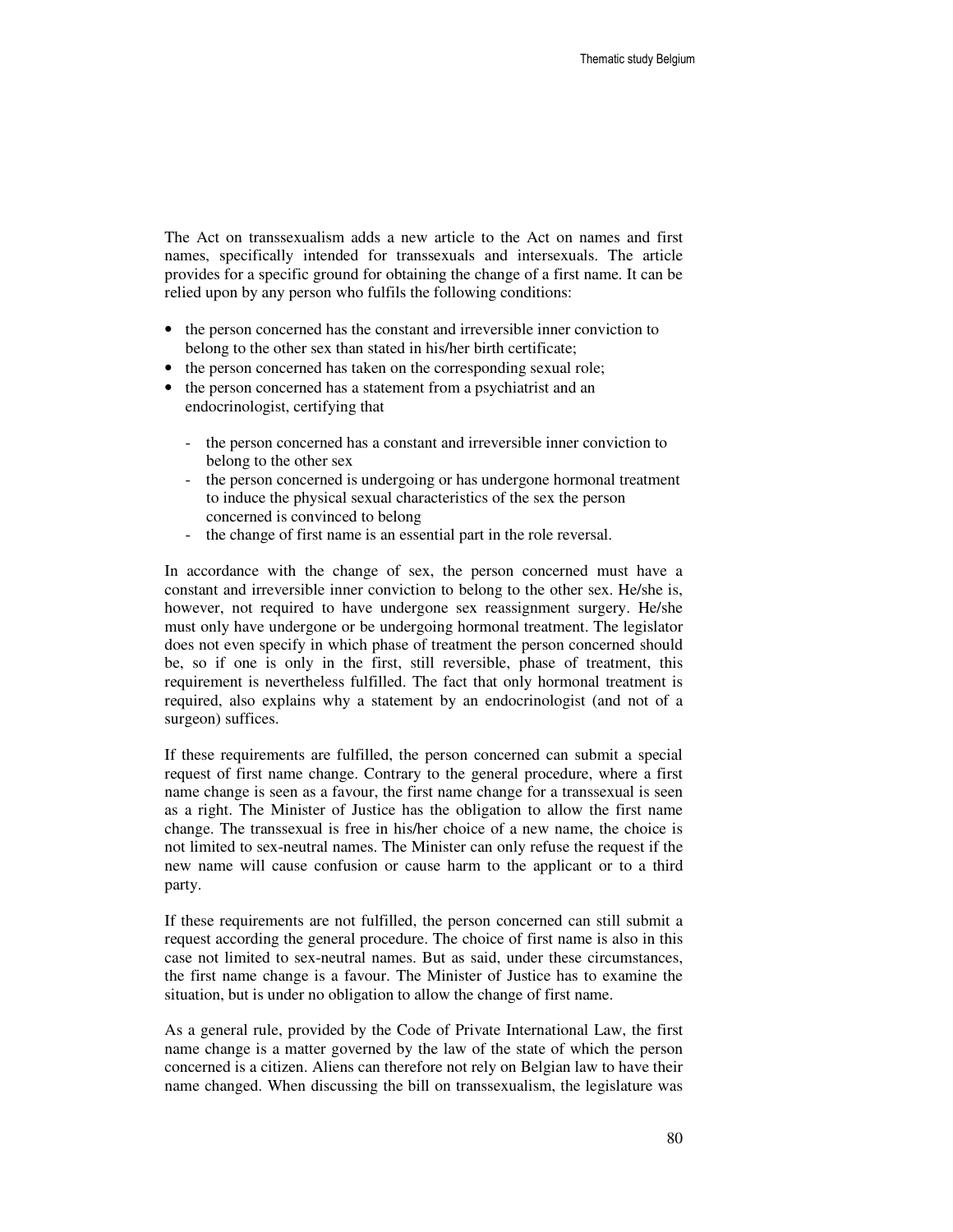of the opinion that he could not make an exception for foreign transsexuals, as this would create discrimination among aliens.<sup>170</sup> The paradoxical result is that an alien can obtain in Belgium an official recognition of his/her change of sex, but not a change of his/her first name.

### G.3.3. Legal effects concerning family law

Art. 62bis § 4 Civil Code, introduced by the Act of 10 May 2007, states that an official change of sex only generates legal effects ex nunc, which means from the day of the change and only for the future. We will focus on the legal effects of an official sex change in family law.

#### G.3.3.1. Marriage

Since the Act of 13 February 2003, which allows same-sex marriage, an official change of sex does not affect an existing marriage. Prior to the implementation of this act, an existing marriage of a transsexual had to be dissolved or annulled before the transsexual was able to officially change his/her sex. With the enactment of the new act, an existing marriage is no longer an obstacle.

Furthermore, a marriage will not automatically be dissolved after an official sex change. The new Act of 27 April 2007 concerning divorce also does not consider an official sex change as a ground for a divorce. Of course, a divorce is possible on the ground of an irreparable breakdown of the marriage and it is not excluded that the sex change will be used to prove this breakdown. Lastly, an official sex change is also not a sufficient ground for the annulment of a marriage.

Once all the conditions are fulfilled, the official sex change becomes a right. Therefore, an official sex change cannot, on its own, constitute a 'serious fault' in the sense of article 301 § 2 Civil Code, allowing the other spouse to avoid the payment of alimony.

#### G.3.3.2. Filiation

 $\ddot{ }$ 

Article 62bis § 8.1 Civil Code explicitly states that the existing filiations and the resulting rights, competences and obligations will not be modified by an official sex change. This means for example that a filiation on father's side remains a filiation on father's side, although the transsexual has officially become a woman. The law thus creates a legal discrepancy between the sex of a transsexual in the existing filiations and his/her new legal sex. As an official sex

<sup>&</sup>lt;sup>170</sup> Parliamentary Documents, Senate 2006-07, nº 3-1794/5, p. 11.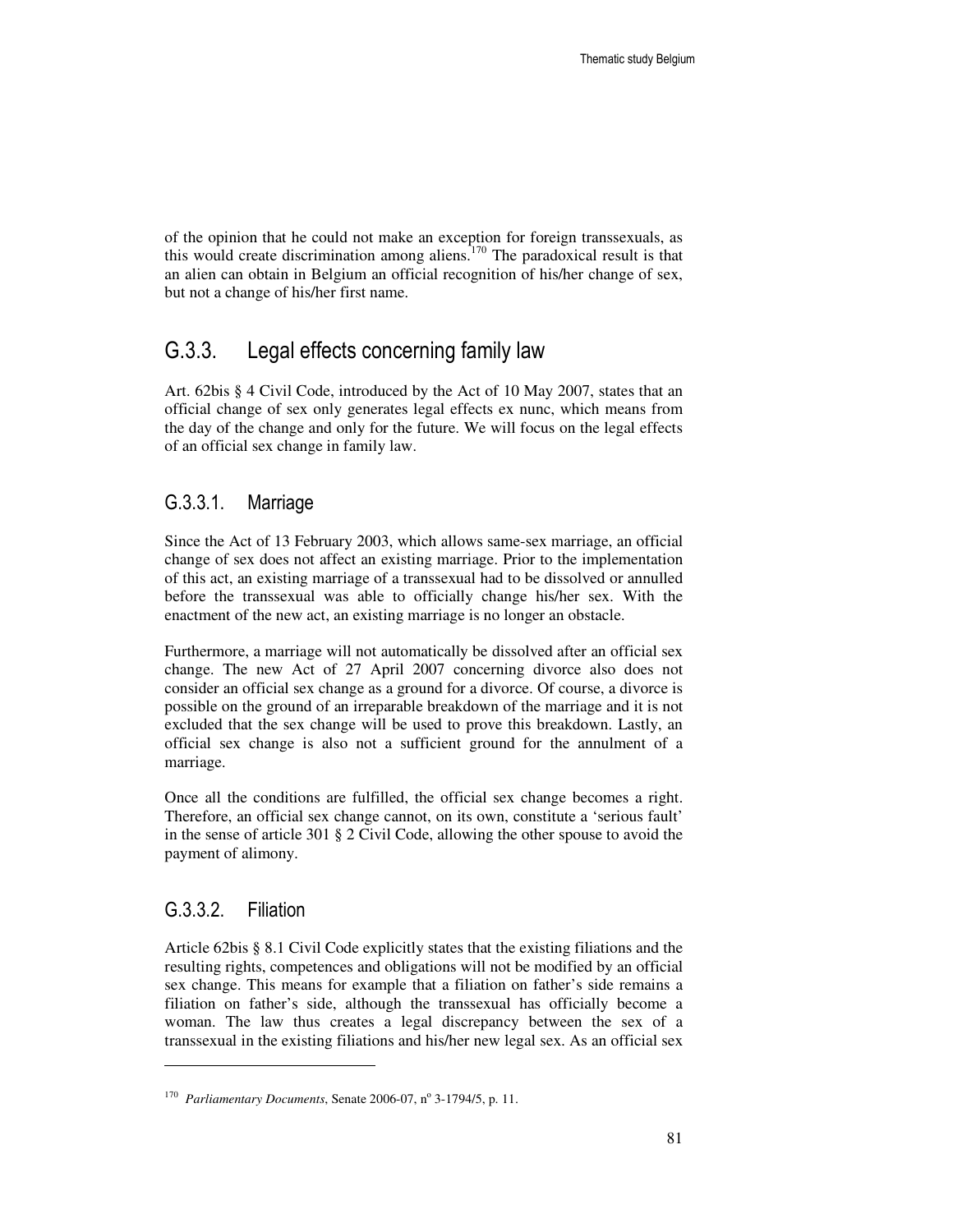change also does not modify the rights, competences and obligations resulting from an existing filiation, the parental authority of a transsexual remains unaffected.

The filiations arising after an official sex change are regulated by article 62bis § 8 Civil Code. This article states that the legal provisions concerning the determination of filiations on father's side do not apply to persons of the male sex. This raises an interpretation problem: what constitutes a person of the male sex in this context? Is this a man-to-woman transsexual or a woman-to-man transsexual? The most logical interpretation of article 62bis §8 Civil Code would be to hold that it applies to a woman-to-man transsexual. This would mean that a child can never be affiliated to two persons having the same genetic sex under the 'normal' regulations concerning filiations. This was already the rule for homosexual couples. There can only be an affiliation under the normal regulations in a situation where there is, at least, the possibility of a biological bond.

### G.3.4. Postponement of sex registration

As of 15 May 2007,<sup>171</sup> article 57 of the Civil Code provides for the possibility to postpone the registration of the sex of a child – in the birth certificate – with three months, if the sex should be unclear and on the condition that a medical justification is submitted.

 $\ddot{ }$ 

<sup>&</sup>lt;sup>171</sup> Inserted by art. 2 of the Act of 15 May 2007 (Moniteur, 12 July 2007).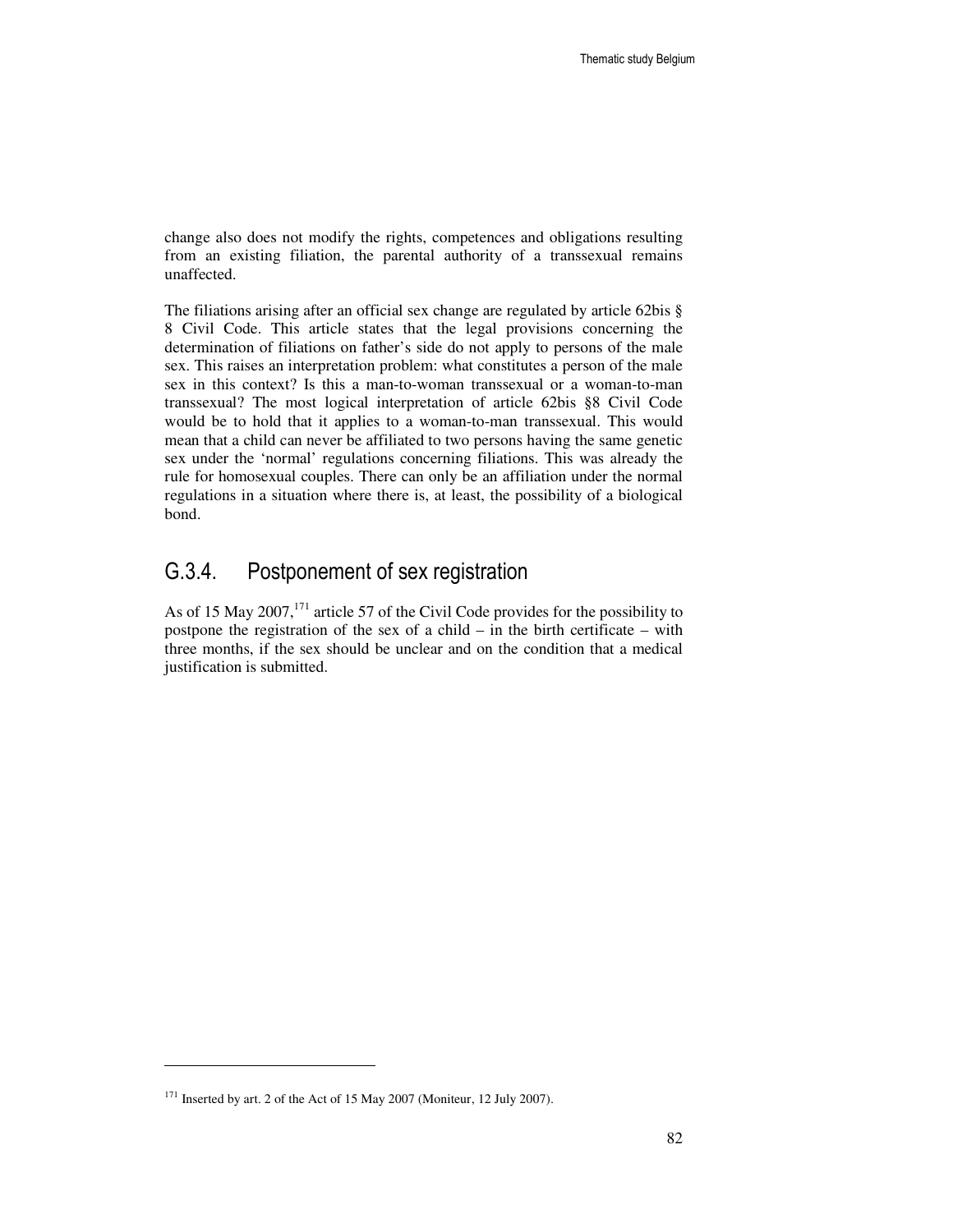# H. Good practices

## H.1. Implementation of Employment Directive 2000/78/EC

The federal Anti-discrimination Act as well as some regional legislation provide for lump sum damages payable when discrimination is legally established. This avoids for victims the need to prove the actual amount of damages they have suffered, and should result in more than symbolic damages.

The Centre for Equal Opportunities and Opposition to Racism (CEOOR) has concluded formal protocols with some NGO's active in the field of discrimination on the basis of sexual orientation, so that these NGO's can act as (independent) local complaint offices for the Centre. The local Flemish complaints offices likewise bring anti-discrimination policies closer to the citizens and stress mediation and extra-legal approaches in coming to solutions.

The Flemish Framework Decree explicitly offers protection against crosssectional discrimination, discrimination on the basis of putative (or falsely attributed) characteristics and discrimination by association.

## H.2. Freedom of movement and family reunification

A circular of the Minister of the Interior, dating already from 1997, has inaugurated a practice of granting residence permits to unmarried partners of Belgian citizens or persons allowed to stay in Belgium, on the basis of cohabitation in the framework of a stable relationship. The circular explicitly states that the practice should apply to both heterosexual and homosexual couples.

The fact that Belgium has ratified same-sex marriage is a central element in the exercise of the freedom of movement and residence, the right to family reunification and the possibility of family formation.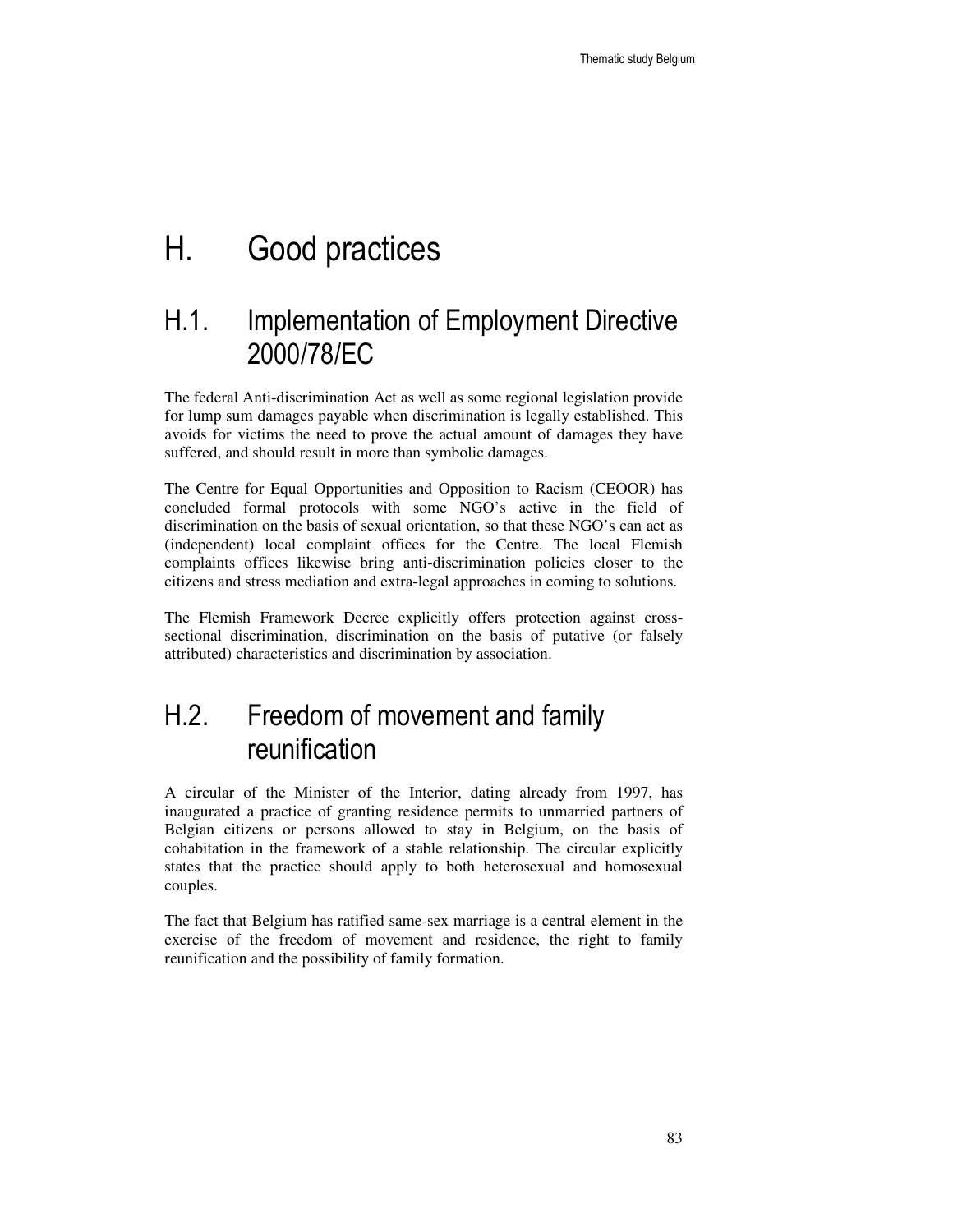# H.3. Asylum and subsidiary protection

There is a person in the office of the Commissioner-General for the Refugees and the Stateless Persons who is exclusively occupied with applications for asylum or subsidiary protection, based on sex (and transsexualism) or sexual orientation. This practice allows for the generation of a specific expertise in this area.

### H.4. Criminal law

The Minister of Justice has issued a circular letter on the registration of all homophobic crimes and offences. It prescribes a uniform way for the registration of such crimes, which expressly takes account of their homophobic nature. This enables a better view of the extent of such complaints and contributes to more reliable statistical information.

## H.5. Family reunification

According to an administrative practice, aliens can obtain a special visa, valid for three months, in order to marry in Belgium a Belgian citizen or an alien who resides lawfully in the country. In this context, the fact that Belgium has given a legal status to same-sex marriage is of the utmost importance. Indeed, a same sex partner can thus obtain a special visa, to enter into marriage in Belgium.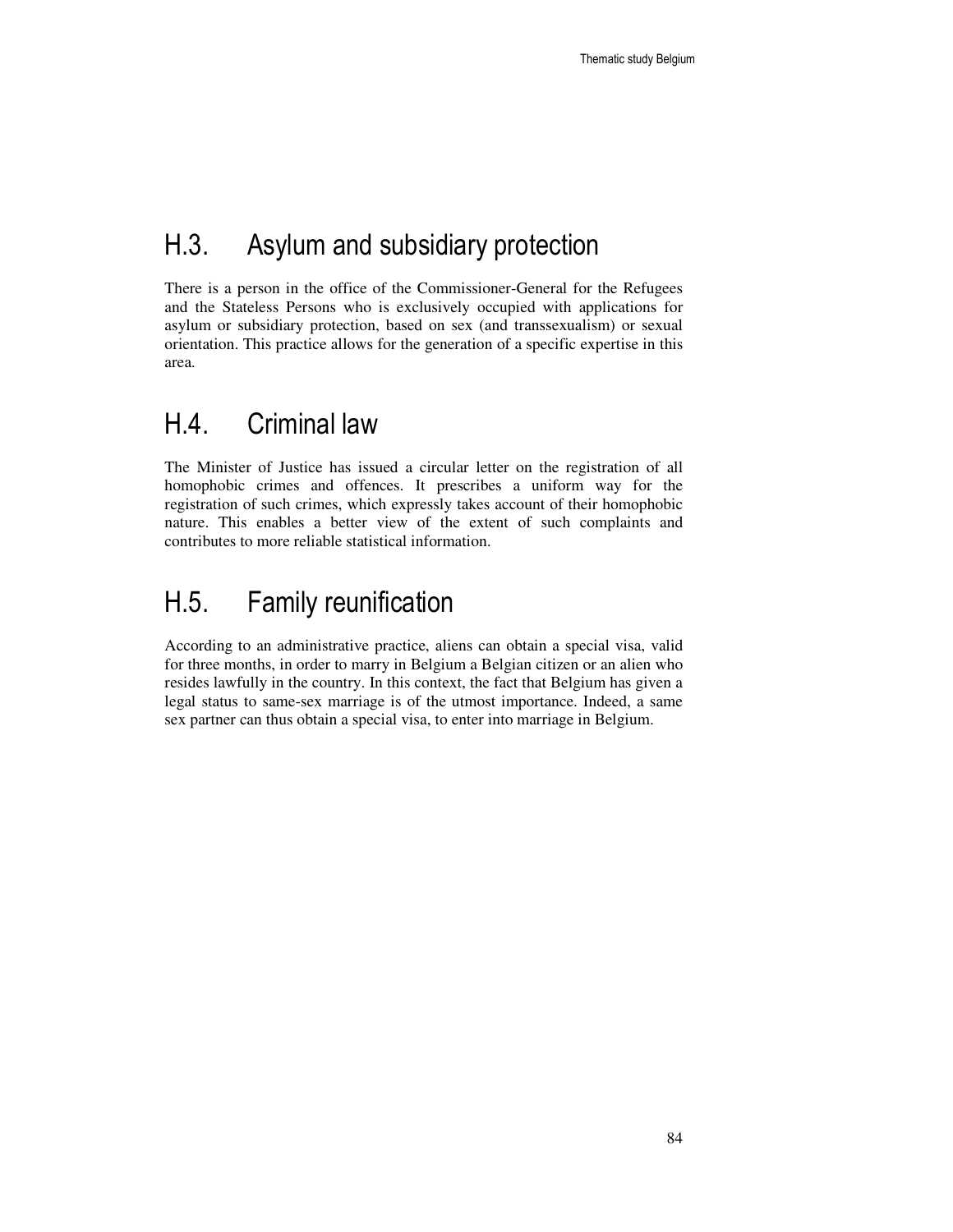# I. Miscellaneous: institutional homophobia

In Belgium there are no institutionally homophobic laws or policies in place which are similar or comparable to those that surfaced in Lithuania. There are e.g. no general bans on materials that agitate for homosexual relations nor are there general bans in place on the promotion of homosexual relations in public places.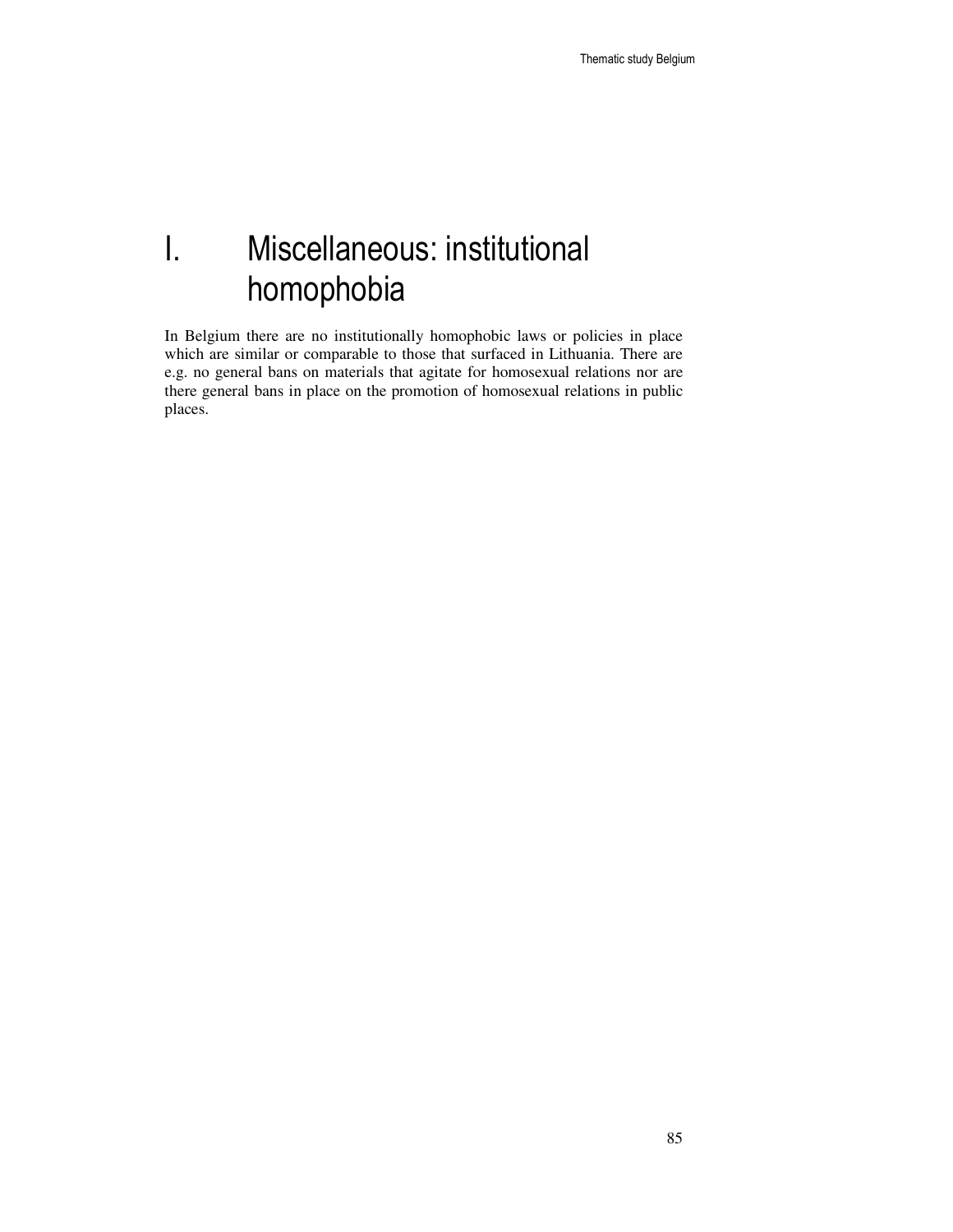# Annex 1 – Case law

#### Chapter A, the interpretation and/or implementation of Employment Equality Directive 2000/78/EC

There are only two cases on discrimination on the grounds of sexual orientation.

#### Chapter A, the interpretation and/or implementation of Employment Equality Directive 2000/78/EC, case 1

| Case title                                                                                         |                                                                                                                      |
|----------------------------------------------------------------------------------------------------|----------------------------------------------------------------------------------------------------------------------|
| Decision date                                                                                      | 31 December 2003 (first instance); 30 November 2005 (appeal).                                                        |
| Reference details (type and<br>title of court/body; in original<br>language and English [official] | Voorzitter van de Rechtbank van Eerste Aanleg te Gent [President Court of First Instance Ghent] (first<br>instance), |
| translation, if available])                                                                        | Hof van Beroep te Gent [Court of Appeal Ghent] (on appeal) – civil court                                             |
| Key facts of the case<br>$(max. 500 \text{ chars})$                                                | A homosexual couple was – at the request of the owners' contact person (i.e. the owners' mother) –<br>refused        |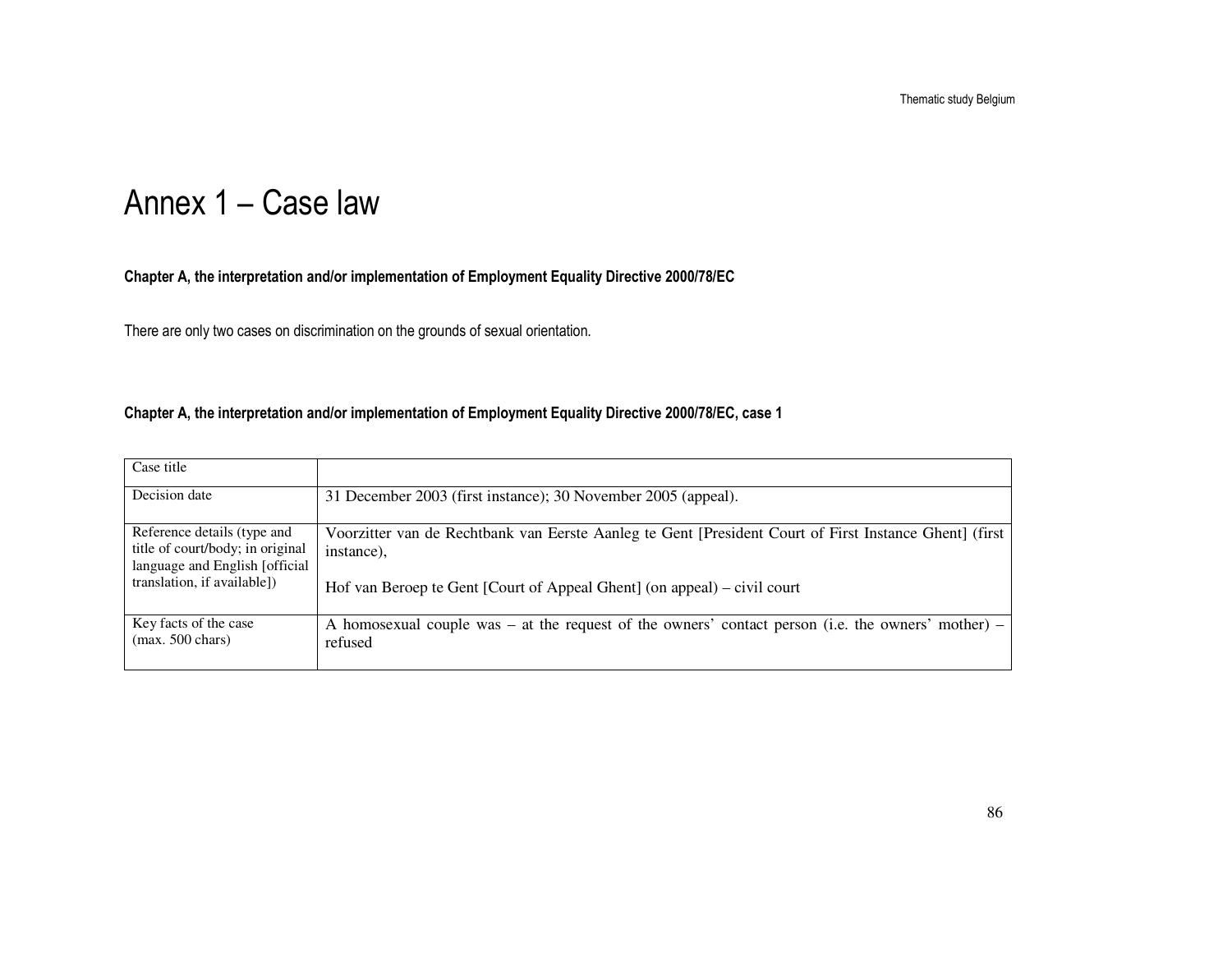|                                                                                             | by a housing agency acting as an intermediary. This fact was established in the presence of a bailiff.<br>In first instance and in appeal both the agency and the owners were acquitted.                                                                                                                                                                              |
|---------------------------------------------------------------------------------------------|-----------------------------------------------------------------------------------------------------------------------------------------------------------------------------------------------------------------------------------------------------------------------------------------------------------------------------------------------------------------------|
| Main<br>reasoning/argumentation<br>$(max. 500 \text{ chars})$                               | Both in first instance and on appeal the acquittal was mainly due to the fact that the judges ruled that the<br>wrong persons had been sued. Instead of the agency and the owners, the judges found that the contact<br>person should have been prosecuted (in first instance a wrong interpretation of the rules regarding the<br>burden of proof was a factor too). |
| Key issues (concepts,<br>interpretations) clarified by<br>the case (max. 500 chars)         | Direct discrimination; instruction to discriminate; burden of proof; situation test                                                                                                                                                                                                                                                                                   |
| Results (sanctions) and key<br>consequences or implications<br>of the case (max. 500 chars) | Acquittal.                                                                                                                                                                                                                                                                                                                                                            |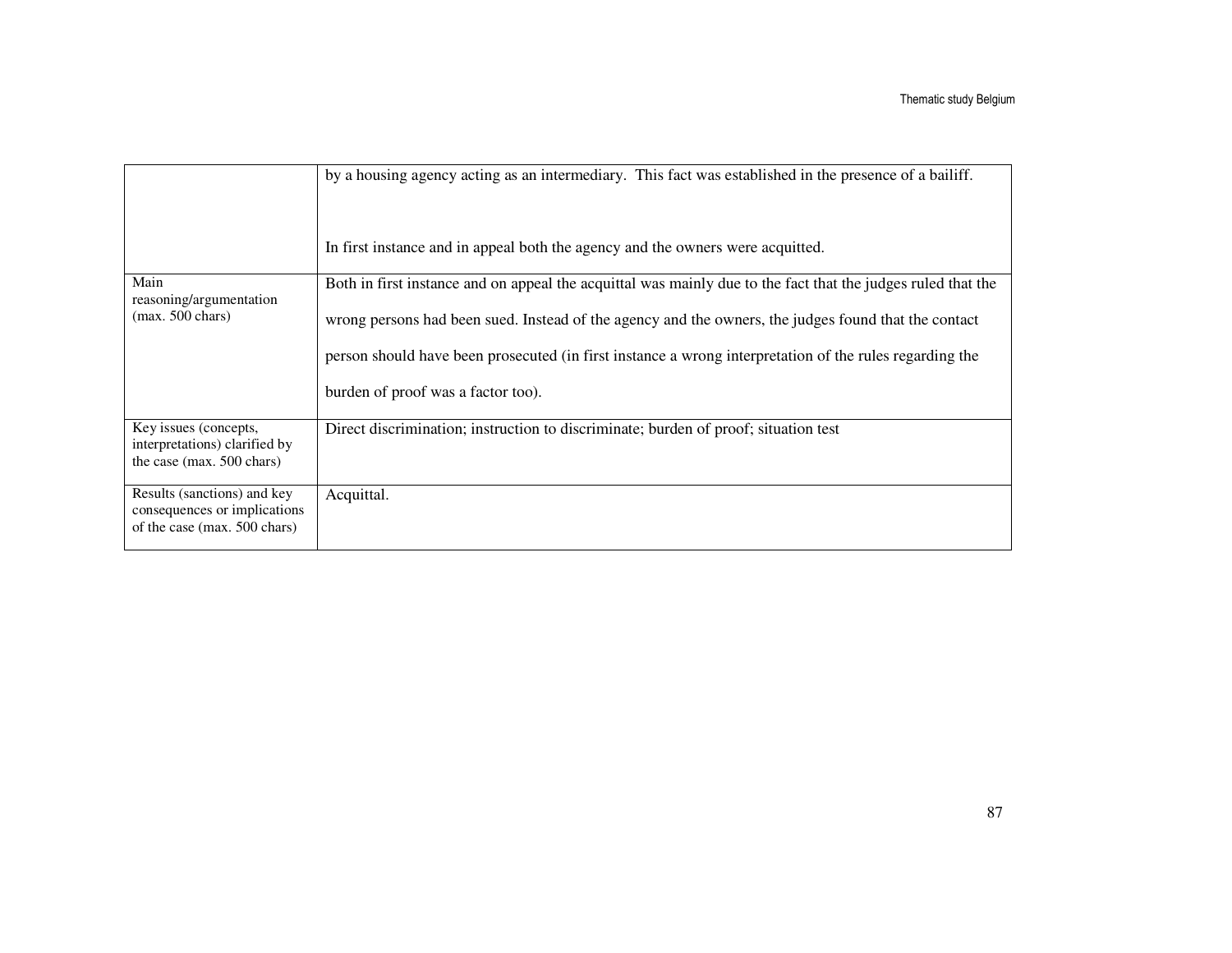### Chapter A, interpretation and/or implementation of Employment Equality Directive 2000/78/EC, case 2

| Case title                                                                                                                       |                                                                                                                      |
|----------------------------------------------------------------------------------------------------------------------------------|----------------------------------------------------------------------------------------------------------------------|
| Decision date                                                                                                                    | 19 April 2005                                                                                                        |
| Reference details (type and<br>title of court/body; in original<br>language and English [official<br>translation, if available]) | Président du Tribunal de première instance de Nivelles [President Court of First Instance Nivelles] –<br>civil court |
| Key facts of the case<br>$(max. 500 \text{ chars})$                                                                              | A homosexual couple was refused by a housing agency, because the owners did not want to rent their<br>house          |
|                                                                                                                                  | to homosexuals. The agency had left a message on the victims' answering machine saying that the<br>owner             |
|                                                                                                                                  | "preferred to rent to a traditional couple"; a bailiff ascertained the message.                                      |
|                                                                                                                                  |                                                                                                                      |
| Main<br>reasoning/argumentation                                                                                                  |                                                                                                                      |
| $(max. 500 \text{ chars})$                                                                                                       | The message on the answering machine led to a shift in the burden of proof. Since the owner was unable<br>to         |
|                                                                                                                                  | demonstrate convincingly that he had <i>not</i> expressed his preference for a 'traditional couple' the judge        |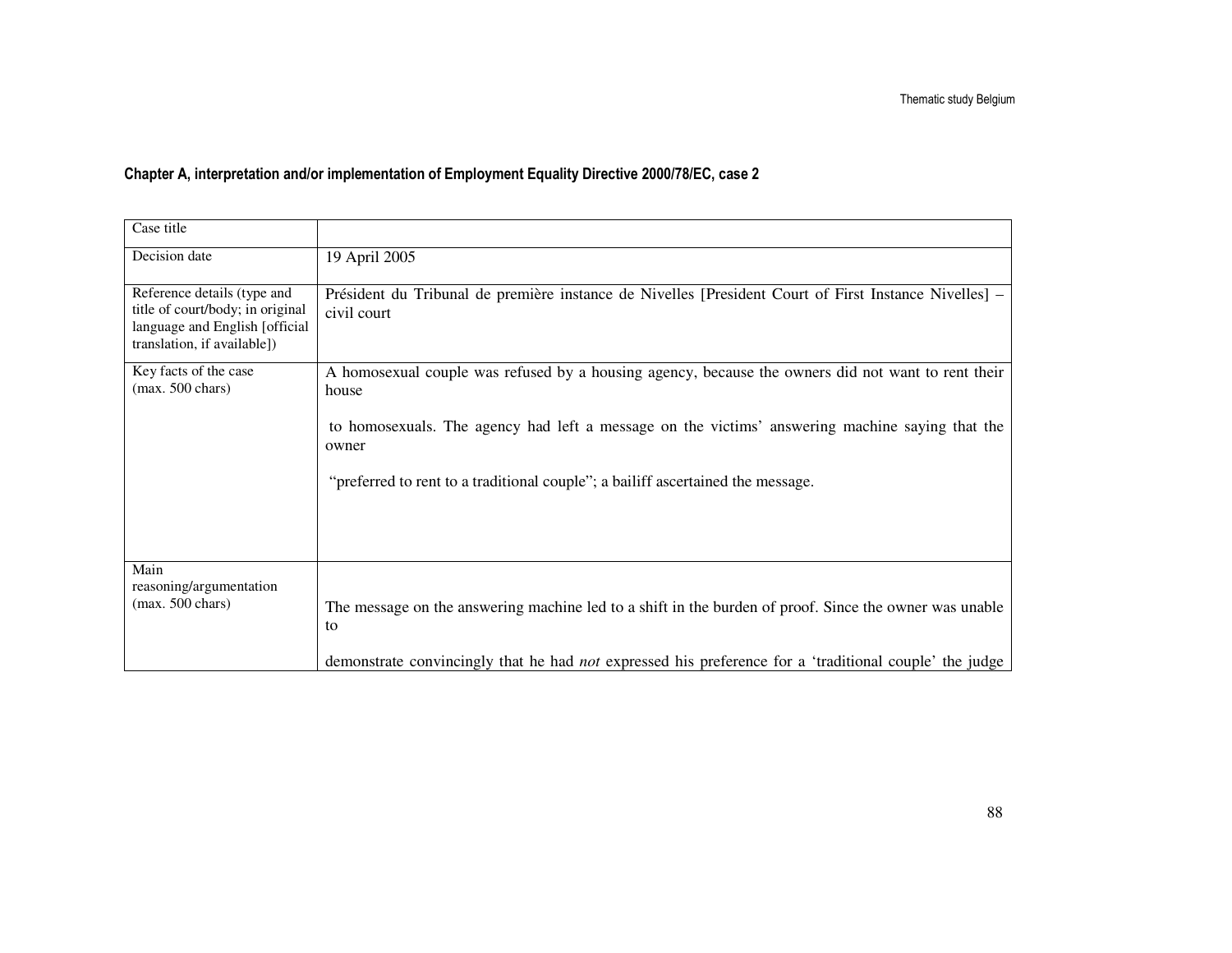|                                                                                             | considered the discrimination to be proven.                                                                        |
|---------------------------------------------------------------------------------------------|--------------------------------------------------------------------------------------------------------------------|
|                                                                                             |                                                                                                                    |
| Key issues (concepts,<br>interpretations) clarified by<br>the case (max. 500 chars)         | Direct discrimination; burden of proof.                                                                            |
| Results (sanctions) and key<br>consequences or implications<br>of the case (max. 500 chars) | Cessation of discrimination with a penalty for repetition of 100 euros per infraction. Damages in the<br>following |
|                                                                                             | amounts: 596.56 euros (owners); 233.02 euros (agency).                                                             |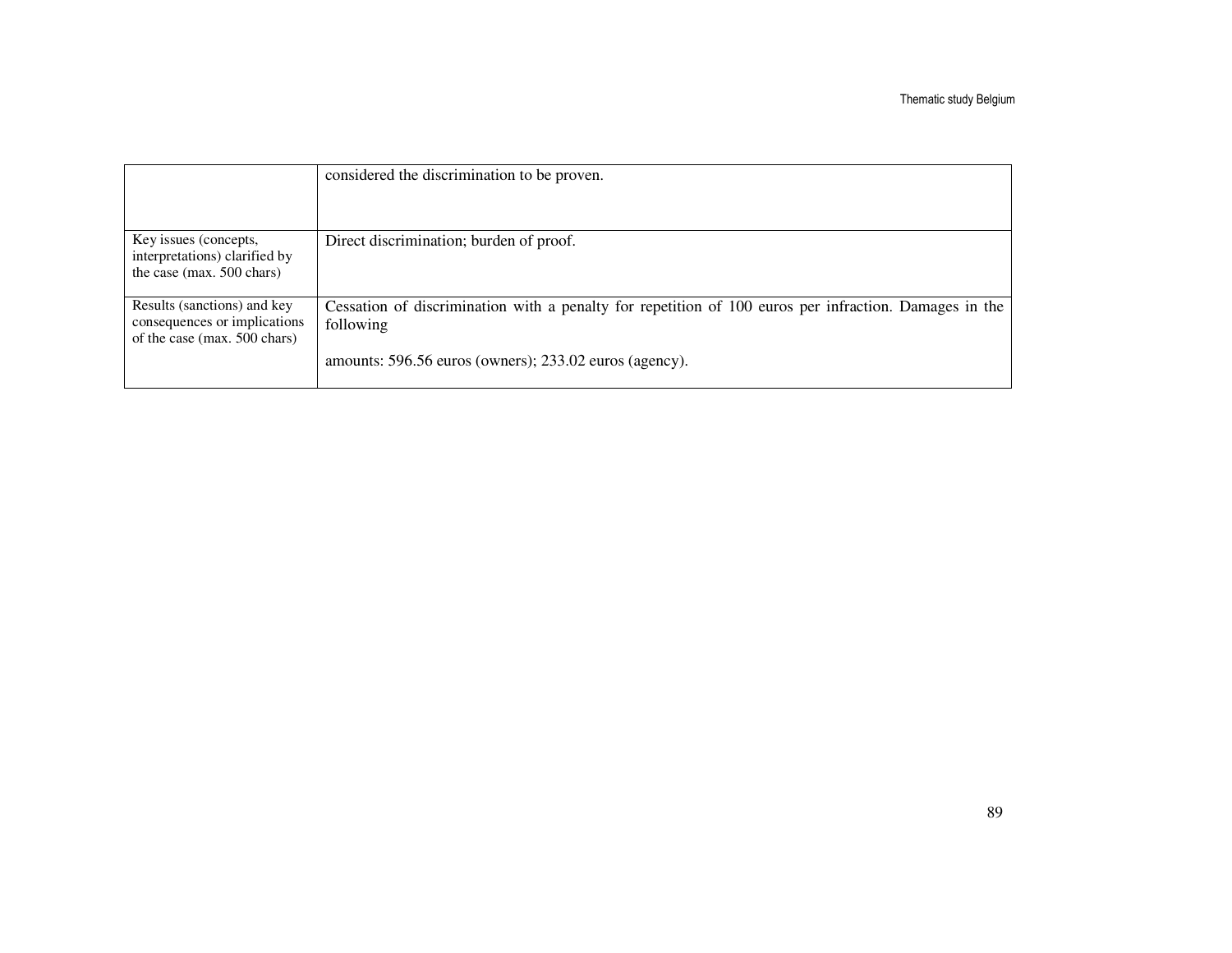Chapter B, Freedom of movement, case law relevant to Directive 2004/38/EC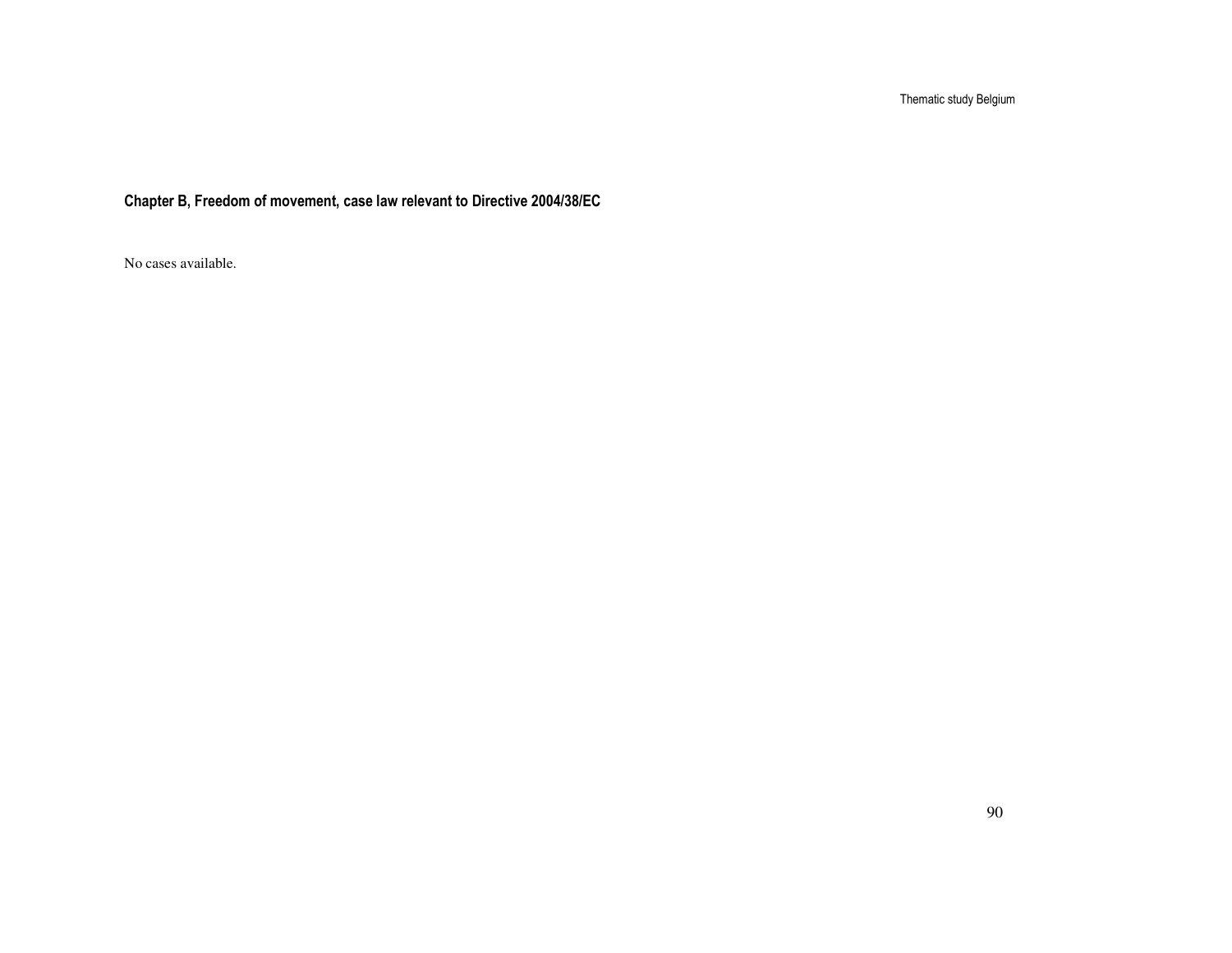| Case title                                                                                                                       | X against the Commissioner-General for the Refugees and the Stateless Persons, n° 99.324                                                                                                                                                                                                                                                                                                                                                        |
|----------------------------------------------------------------------------------------------------------------------------------|-------------------------------------------------------------------------------------------------------------------------------------------------------------------------------------------------------------------------------------------------------------------------------------------------------------------------------------------------------------------------------------------------------------------------------------------------|
| Decision date                                                                                                                    | 1 <sup>st</sup> October 2001                                                                                                                                                                                                                                                                                                                                                                                                                    |
| Reference details (type and<br>title of court/body; in original<br>language and English [official<br>translation, if available]) | Conseil d'Etat (Council of State) - supreme administrative court                                                                                                                                                                                                                                                                                                                                                                                |
| Key facts of the case<br>$(max. 500 \text{ chars})$                                                                              | The applicant applied for the status of refugee on the ground that she had been persecuted in her country (name not<br>made public) because of her sexual orientation. The application was rejected by the delegate of the Minister of<br>Interior and, on appeal, by the Commissioner-General for the Refugees and the Stateless Persons, because of lack<br>of credibility of her story.                                                      |
| Main<br>reasoning/argumentation<br>$(max. 500 \text{ chars})$                                                                    | The Council of State is of the opinion that the incoherencies in the applicant's story seem to be of a minor nature.<br>Since she has submitted documents, including a certificate by a responsible person of Amnesty International,<br>indicating that she played a leading role in the defence of the rights of gays and lesbians, and since homosexuality<br>is a crime in her country, there are reasons to believe that her story is true. |
| Key issues (concepts,<br>interpretations) clarified by<br>the case (max. 500 chars)                                              | Persecution based on sexual orientation; reality of the threats; proof.                                                                                                                                                                                                                                                                                                                                                                         |
| Results (sanctions) and key<br>consequences or implications<br>of the case (max. 500 chars)                                      | Suspension, under a procedure of extreme urgency, of the decision refusing the stay of the applicant in<br>Belgium.                                                                                                                                                                                                                                                                                                                             |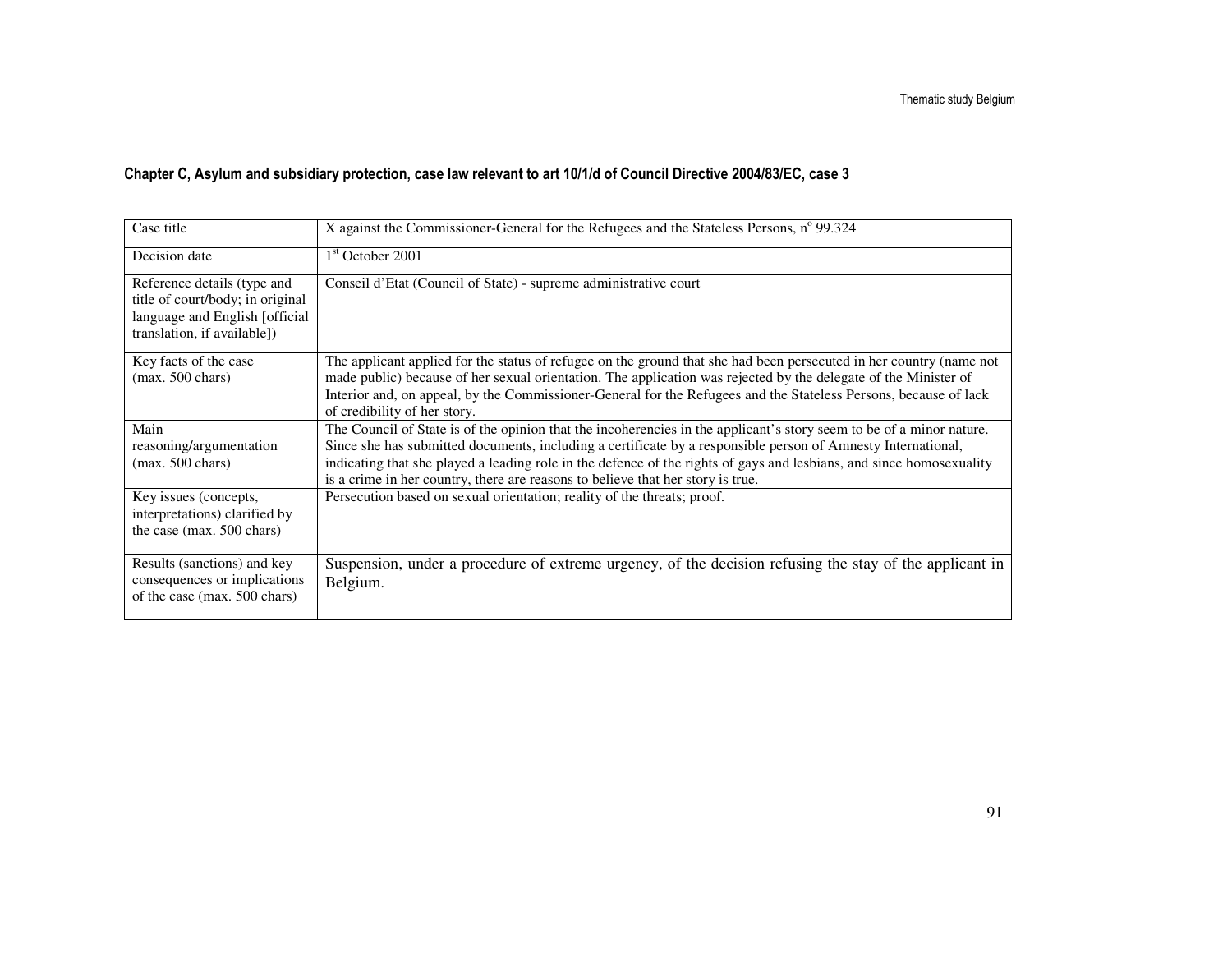| Case title                                                                                                                       | X against the Commissioner-General for the Refugees and the Stateless Persons, $n^{\circ}$ 162.527                                                                                                                                                                                                                                                                                                                                                                                                                                                                                                                                                                                                                                                                                                                                                                                         |
|----------------------------------------------------------------------------------------------------------------------------------|--------------------------------------------------------------------------------------------------------------------------------------------------------------------------------------------------------------------------------------------------------------------------------------------------------------------------------------------------------------------------------------------------------------------------------------------------------------------------------------------------------------------------------------------------------------------------------------------------------------------------------------------------------------------------------------------------------------------------------------------------------------------------------------------------------------------------------------------------------------------------------------------|
| Decision date                                                                                                                    | 19 September 2006                                                                                                                                                                                                                                                                                                                                                                                                                                                                                                                                                                                                                                                                                                                                                                                                                                                                          |
| Reference details (type and<br>title of court/body; in original<br>language and English [official<br>translation, if available]) | Conseil d'Etat (Council of State) - supreme administrative court                                                                                                                                                                                                                                                                                                                                                                                                                                                                                                                                                                                                                                                                                                                                                                                                                           |
| Key facts of the case<br>$(max. 500 \text{ chars})$                                                                              | The applicant applied for the status of refugee on the ground that his workplace in Cameroon had been attacked by<br>family members and neighbours, after they had found out that he was homosexual and was a member of an<br>association of gay people. The application was rejected by the delegate of the Minister of Interior and, on appeal,<br>by the Commissioner-General for the Refugees and the Stateless Persons, because of insufficient proof of a<br>persecution.                                                                                                                                                                                                                                                                                                                                                                                                            |
| Main<br>reasoning/argumentation<br>$(max. 500 \text{ chars})$                                                                    | During the appeal proceedings, the applicant insisted that he was not only threatened by his family, but that he was<br>also not protected by the police, as it refused to register the complaint he wanted to make. The Council of State<br>refers to the elements in the file which suggest that the applicant was the victim of direct discrimination by the<br>authorities. It also refers to a report by an NGO describing the degrading treatment of homosexuals by members of<br>the police and security forces in Cameroon. It notes that homosexuality, although it may be tolerated to a certain<br>extent, is still a crime. Finally, it refers to the fact that the authorities did not protect the applicant against<br>persecution by private persons, based on his sexual orientation. The decision of the Commissioner-General is<br>therefore not sufficiently motivated. |
| Key issues (concepts,<br>interpretations) clarified by<br>the case (max. 500 chars)                                              | Persecution based on sexual orientation; conduct of the authorities (active and passive).                                                                                                                                                                                                                                                                                                                                                                                                                                                                                                                                                                                                                                                                                                                                                                                                  |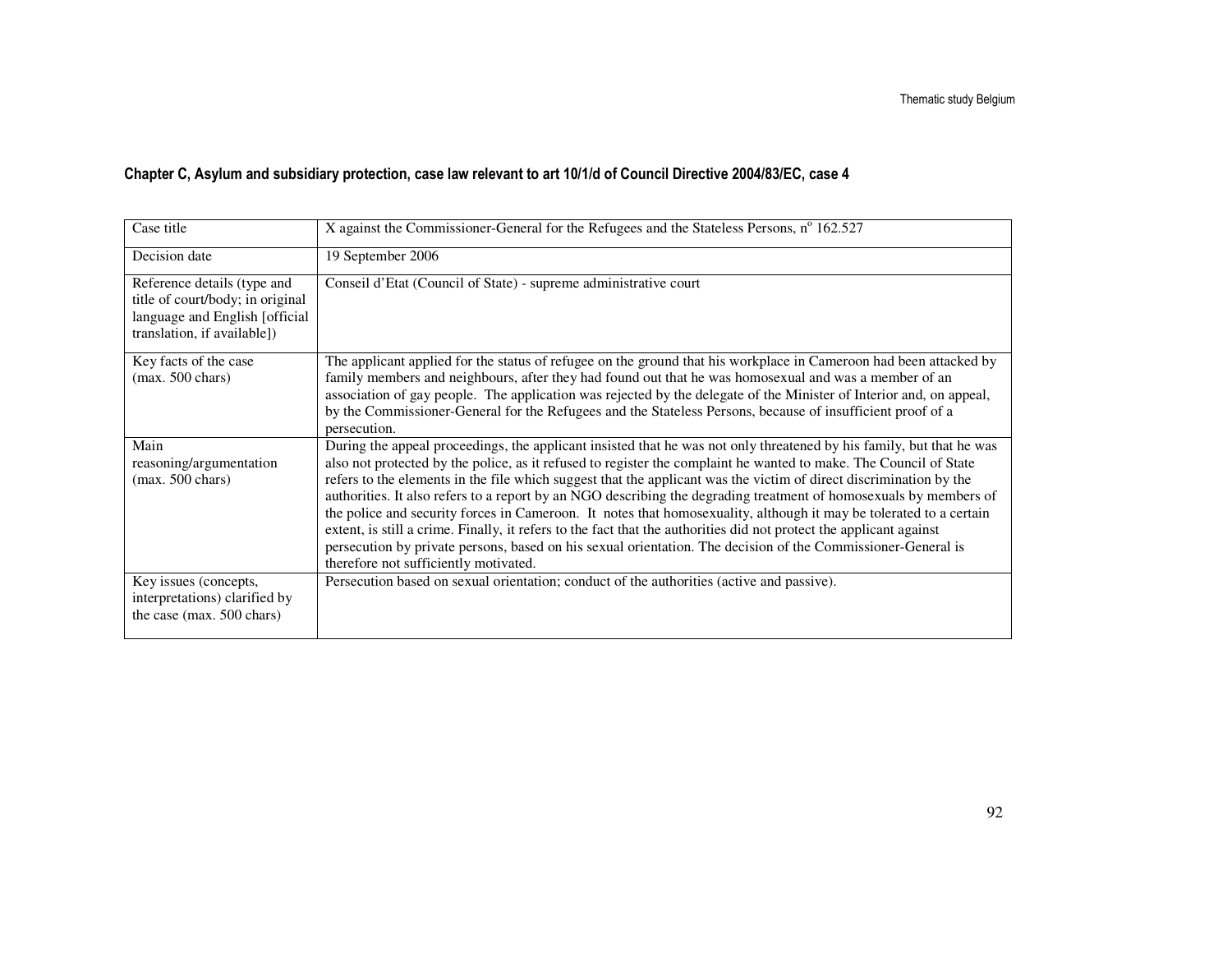| Results (sanctions) and key  | Annulment of the decision refusing the stay of the applicant in Belgium. |
|------------------------------|--------------------------------------------------------------------------|
| consequences or implications |                                                                          |
| of the case (max. 500 chars) |                                                                          |
|                              |                                                                          |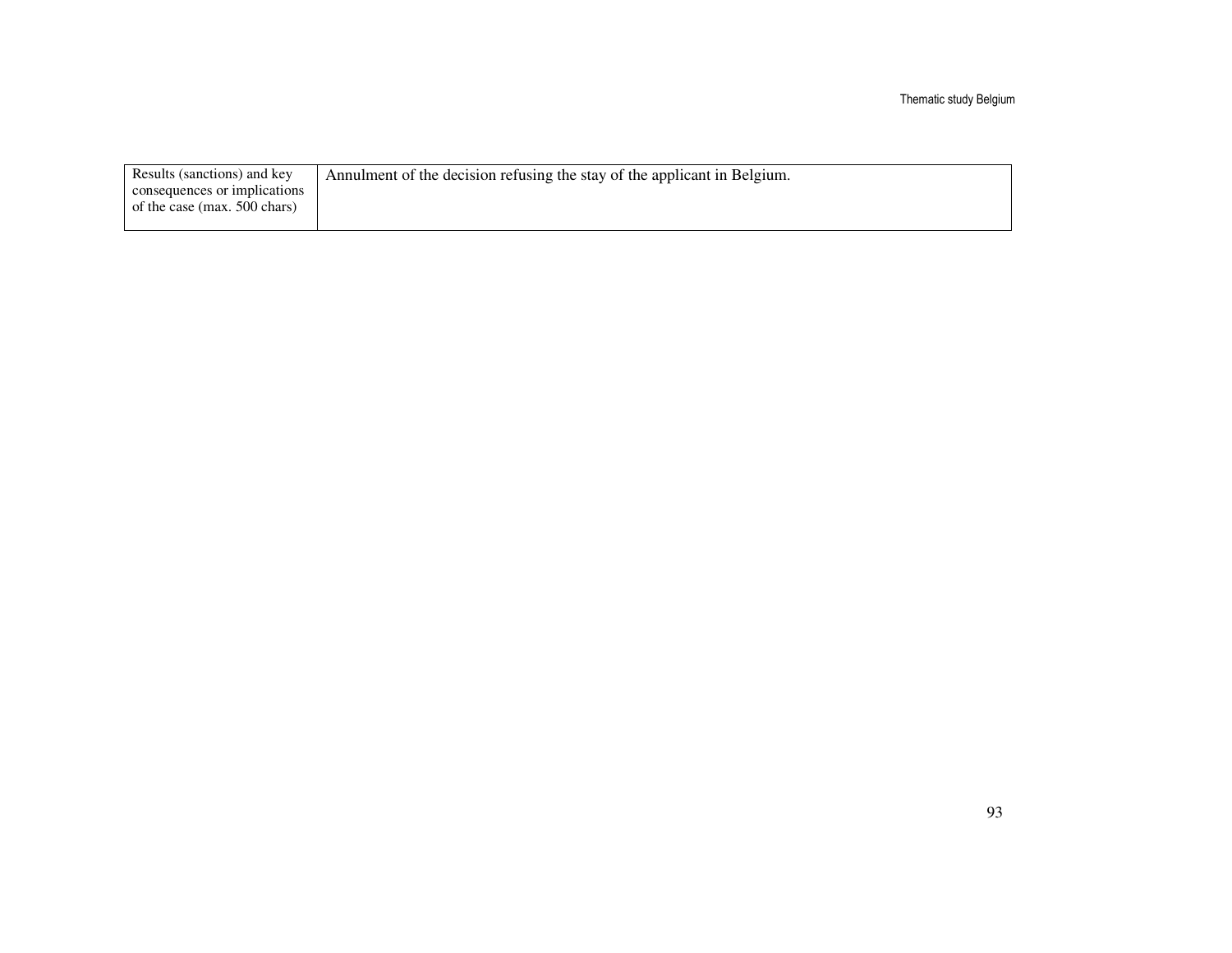| Case title                                                                                                                       | X against the Commissioner-General for the Refugees and the Stateless Persons                                                                                                                                                                                                                                                                                                                                                                                                                                                                              |
|----------------------------------------------------------------------------------------------------------------------------------|------------------------------------------------------------------------------------------------------------------------------------------------------------------------------------------------------------------------------------------------------------------------------------------------------------------------------------------------------------------------------------------------------------------------------------------------------------------------------------------------------------------------------------------------------------|
| Decision date                                                                                                                    | 4 December 2006                                                                                                                                                                                                                                                                                                                                                                                                                                                                                                                                            |
| Reference details (type and<br>title of court/body; in original<br>language and English [official<br>translation, if available]) | Vaste Beroepscommissie voor vluchtelingen [Permanent Appeals Commission for Refugees] - specialised<br>administrative court, replaced in 2007 by the Council for Aliens Disputes                                                                                                                                                                                                                                                                                                                                                                           |
| Key facts of the case<br>$(max. 500 \text{ chars})$                                                                              | The application for asylum is founded on sexual orientation and a fear of prosecution in Iran. The applicant has had<br>a relationship with a same-sex partner for over 9 years now. The applicant saw his partner being arrested and<br>consequently fled the country. The applicant's request is rejected by the Commissioner-General for the Refugees<br>and the Stateless Persons on the basis of absence of lawful interest in the status of refugee, contradictions in the<br>applicant's narration, and lack of proof of the applicant's narration. |
| Main<br>reasoning/argumentation<br>$(max. 500 \text{ chars})$                                                                    | The Permanent Appeals Commission takes the view that the applicant fails to indicate the "real" and "personal"<br>character of the threat of persecution. The applicant fails to prove that he falls under the current gay-related issues<br>in Iran, in particular because of his sustained secret relationship of more than 9 years, of which 2 years occurred<br>during his military service. This relationship was strictly secret, and therefore the imminent threat of persecution is<br>not proven.                                                 |
| Key issues (concepts,<br>interpretations) clarified by<br>the case (max. 500 chars)                                              | Persecution based on sexual orientation; reality and personal character of the threats.                                                                                                                                                                                                                                                                                                                                                                                                                                                                    |
| Results (sanctions) and key<br>consequences or implications<br>of the case (max. 500 chars)                                      | The appeal is rejected.                                                                                                                                                                                                                                                                                                                                                                                                                                                                                                                                    |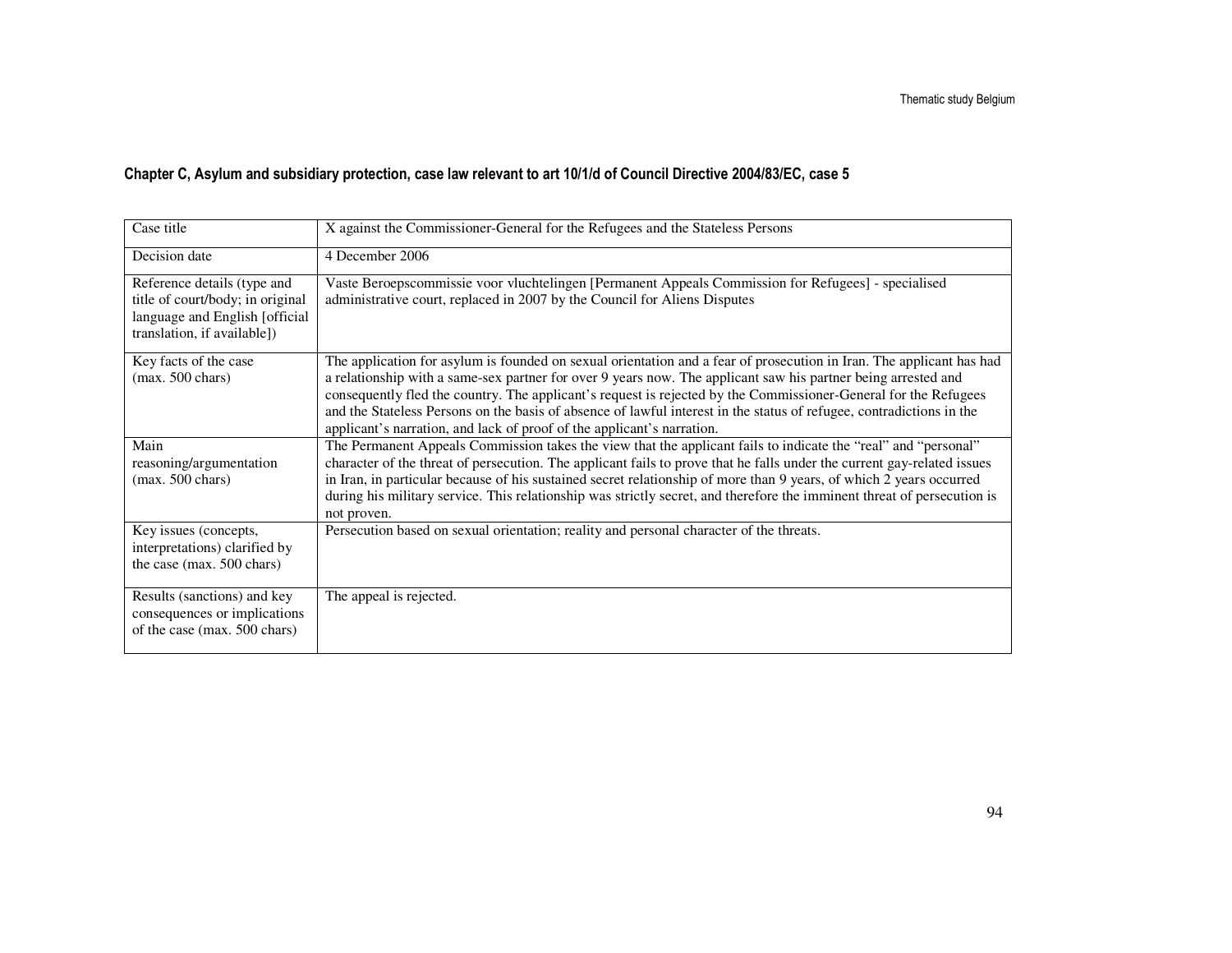| Case title                                                                                                                       | X against the Commissioner-General for the Refugees and the Stateless Persons                                                                                                                                                                                                                                                                                                                                                                                                                                                                                                                                                                                       |
|----------------------------------------------------------------------------------------------------------------------------------|---------------------------------------------------------------------------------------------------------------------------------------------------------------------------------------------------------------------------------------------------------------------------------------------------------------------------------------------------------------------------------------------------------------------------------------------------------------------------------------------------------------------------------------------------------------------------------------------------------------------------------------------------------------------|
| Decision date                                                                                                                    | 30 July 2007                                                                                                                                                                                                                                                                                                                                                                                                                                                                                                                                                                                                                                                        |
| Reference details (type and<br>title of court/body; in original<br>language and English [official<br>translation, if available]) | Raad voor Vreemdelingenbetwistingen [Council for Aliens Disputes] - specialised administrative court                                                                                                                                                                                                                                                                                                                                                                                                                                                                                                                                                                |
| Key facts of the case<br>$(max. 500 \text{ chars})$                                                                              | The applicant applied for asylum, originally based on the fact that he was persecuted and tortured in Pakistan<br>because of his membership of the Pakistan Muslim League. His application was rejected by the Commissioner-<br>General for the Refugees and the Stateless Persons because of lack of a "lawful" interest in the status of refugee. It<br>was held that the applicant tried to deceive the Belgian public authorities by not telling the truth at the<br>interrogations by the asylum instances. In the appeals procedure the applicant for the first time makes mention of<br>his sexual orientation as being a (main) ground for his application. |
| Main<br>reasoning/argumentation<br>$(max. 500 \text{ chars})$                                                                    | The Council for Aliens Disputes holds that the new ground is not reasonable, given the opportunities for the<br>applicant to put this information forth at a much earlier stage. Especially in combination with the previous narrative<br>(which was founded on fake proof), the Council holds that invoking the new ground is not admissible at this stage.                                                                                                                                                                                                                                                                                                        |
| Key issues (concepts,<br>interpretations) clarified by<br>the case (max. 500 chars)                                              | Persecution allegedly based on sexual orientation; inadmissibility of argument raised for the first time on<br>appeal.                                                                                                                                                                                                                                                                                                                                                                                                                                                                                                                                              |
| Results (sanctions) and key<br>consequences or implications<br>of the case (max. 500 chars)                                      | Appeal declared inadmissible.                                                                                                                                                                                                                                                                                                                                                                                                                                                                                                                                                                                                                                       |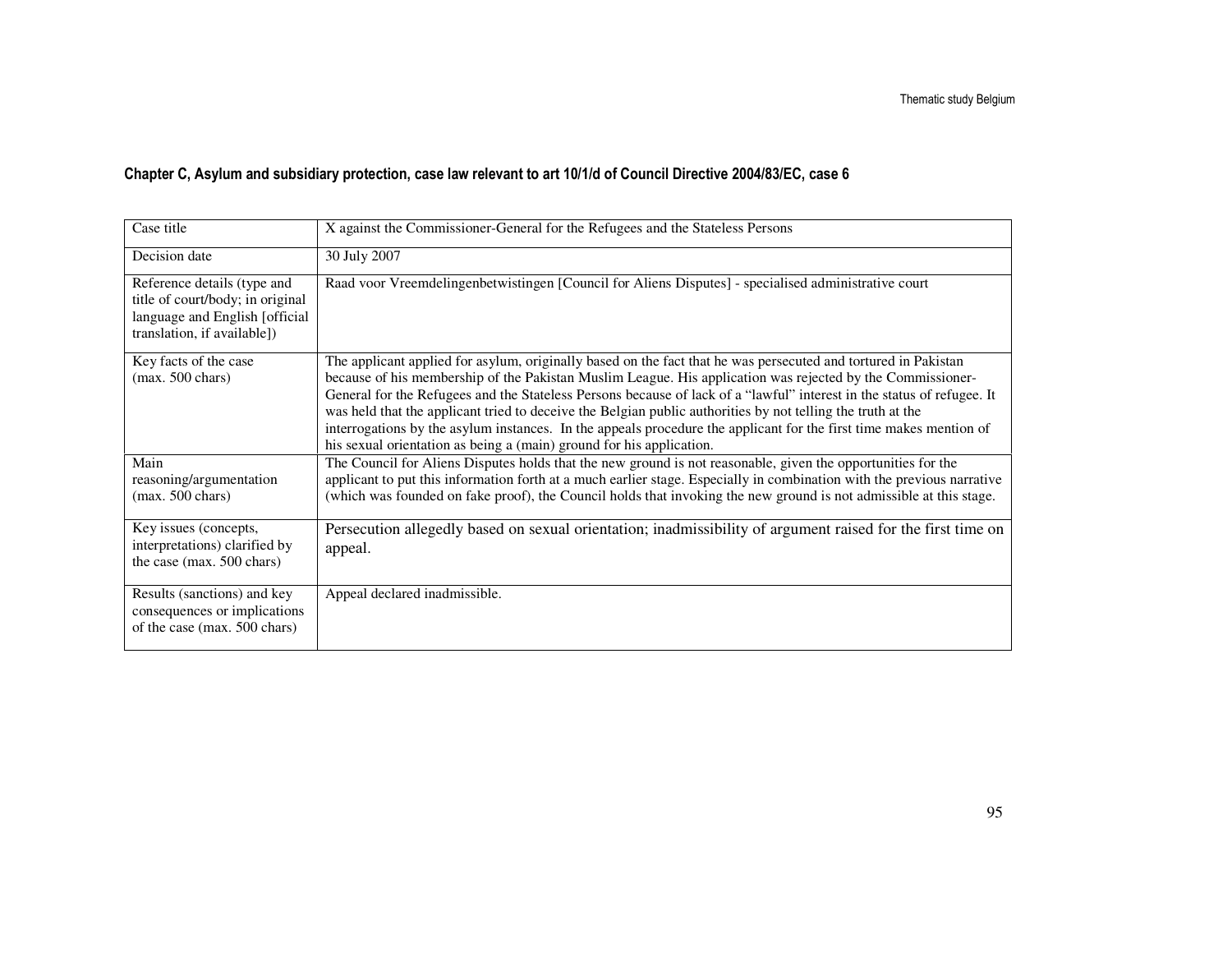| Case title                                                                                                                       | X against the Commissioner-General for the Refugees and the Stateless Persons                                                                                                                                                                                                                                                                                                                                                                                                                                                                                                                                                                                                                           |
|----------------------------------------------------------------------------------------------------------------------------------|---------------------------------------------------------------------------------------------------------------------------------------------------------------------------------------------------------------------------------------------------------------------------------------------------------------------------------------------------------------------------------------------------------------------------------------------------------------------------------------------------------------------------------------------------------------------------------------------------------------------------------------------------------------------------------------------------------|
| Decision date                                                                                                                    | 21 August 2007                                                                                                                                                                                                                                                                                                                                                                                                                                                                                                                                                                                                                                                                                          |
| Reference details (type and<br>title of court/body; in original<br>language and English [official<br>translation, if available]) | Raad voor Vreemdelingenbetwistingen [Council for Aliens Disputes] - specialised administrative court                                                                                                                                                                                                                                                                                                                                                                                                                                                                                                                                                                                                    |
| Key facts of the case<br>$(max. 500 \text{ chars})$                                                                              | The applicant was caught in gay interaction with his boyfriend by his father, a political figure in Bangladesh. A<br>year later the father threatened to report the incident to the police. The applicant indicated to have planned a<br>marriage with his boyfriend in Belgium. His request for asylum was rejected by the Commissioner-General for the<br>Refugees and the Stateless Persons, who was of the opinion that the story was not credible.                                                                                                                                                                                                                                                 |
| Main<br>reasoning/argumentation<br>$(max. 500 \text{ chars})$                                                                    | On appeal, the applicant could convince the Council that he faced a direct threat. The inconsistencies and elements<br>that led the Commissioner-General to believe that the story was incredible were closely attended to. The fact that<br>the father felt ashamed and dishonoured by his gay son and, as a political figure, did not want to make this public,<br>could explain his inactivity during one year.<br>The Council also took into account the applicant's plan to marry his boyfriend in Belgium. Given the illegal<br>character of gay relationships in Bangladesh, this marriage would put the applicant in a position that is principally<br>in conflict with Bengalese public order. |
| Key issues (concepts,<br>interpretations) clarified by<br>the case (max. 500 chars)                                              | Persecution based on sexual orientation; "real and personal threat"; same-sex marriage.                                                                                                                                                                                                                                                                                                                                                                                                                                                                                                                                                                                                                 |
| Results (sanctions) and key<br>consequences or implications<br>of the case (max. 500 chars)                                      | The applicant was awarded the status of refugee.                                                                                                                                                                                                                                                                                                                                                                                                                                                                                                                                                                                                                                                        |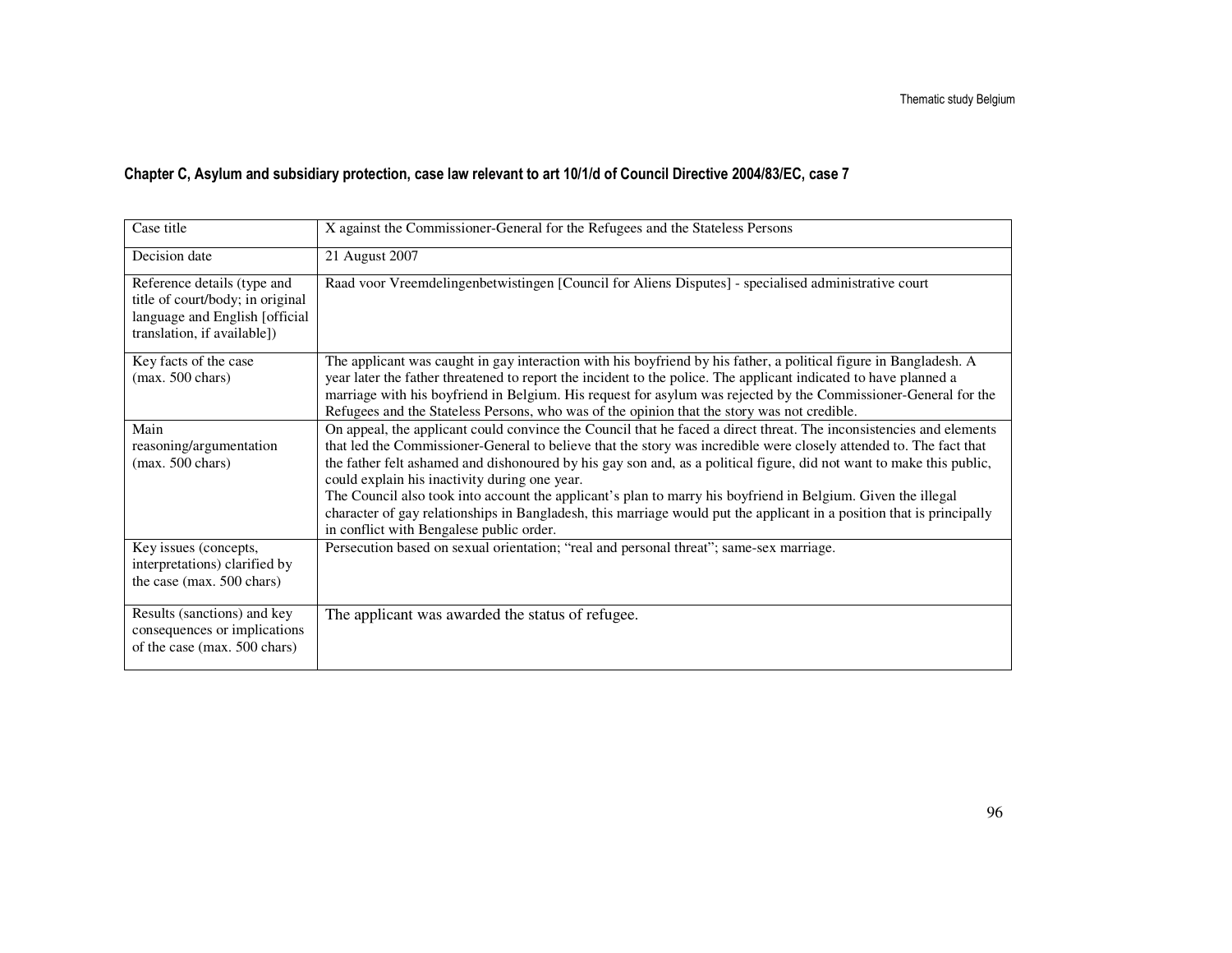Chapter C, Asylum and subsidiary protection, case law relevant to art 2/h of Council Directive 2004/83/EC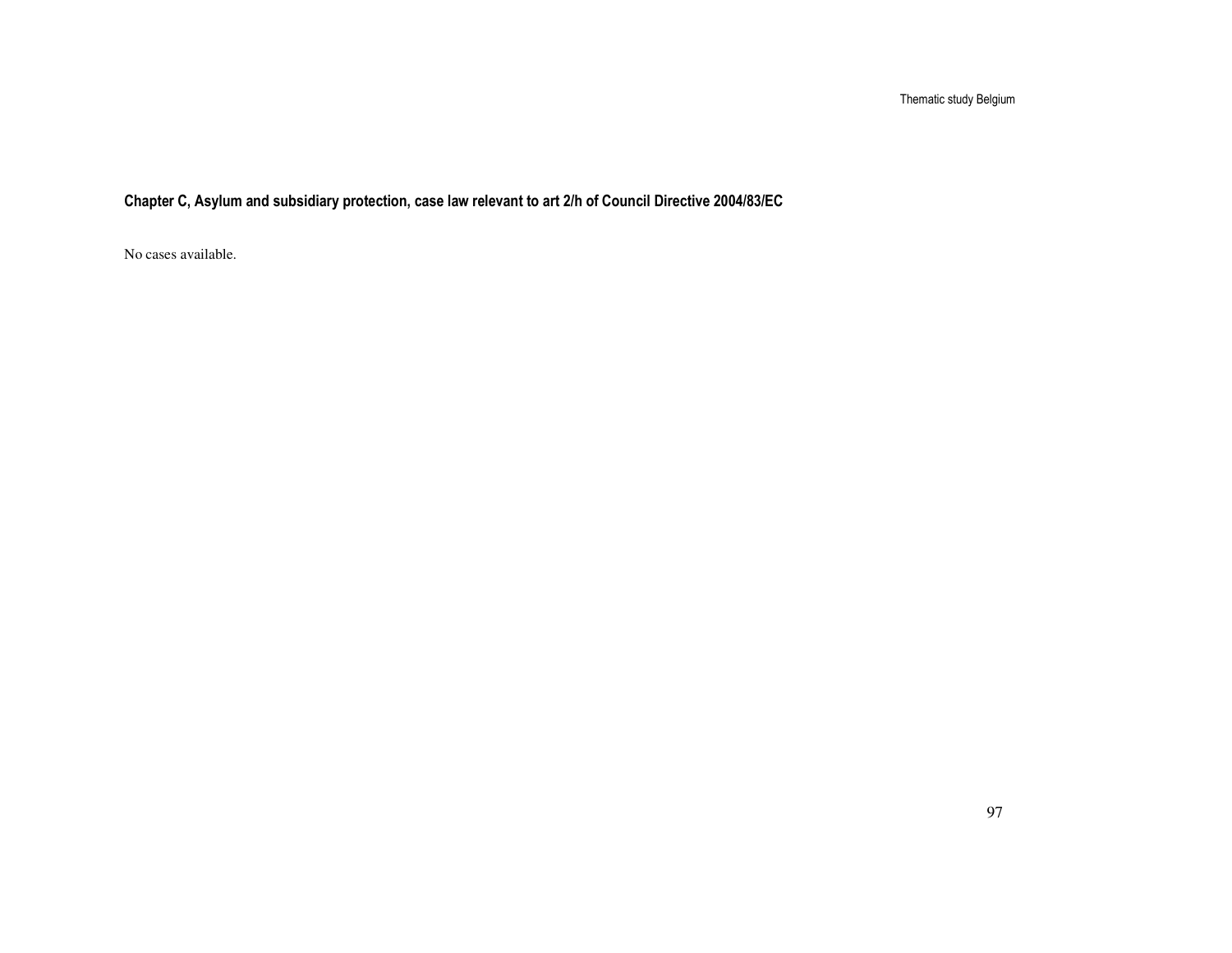Chapter D, Family reunification, case law relevant to art 4/3 of the Council Directive 2003/86/EC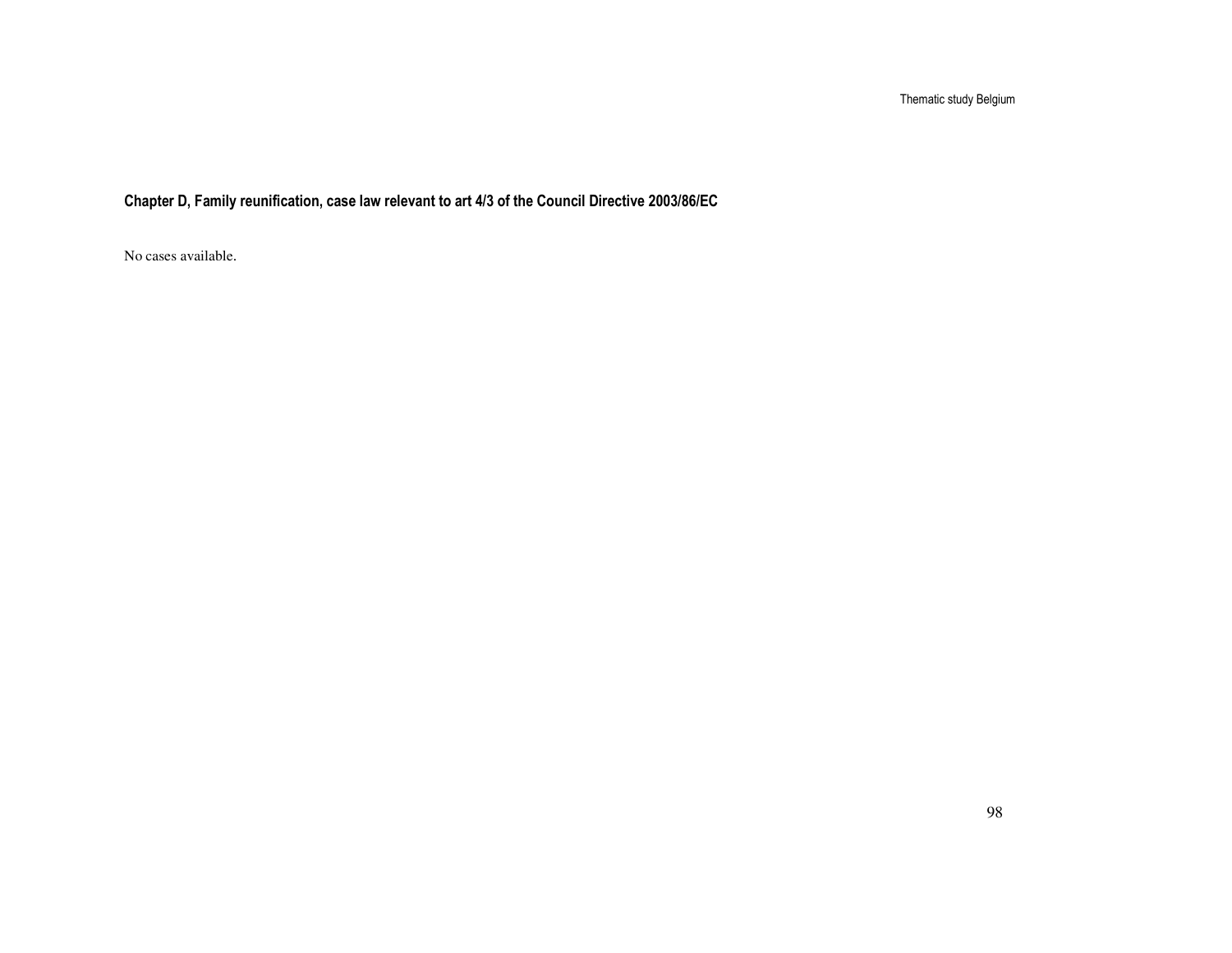Chapter E, Freedom of assembly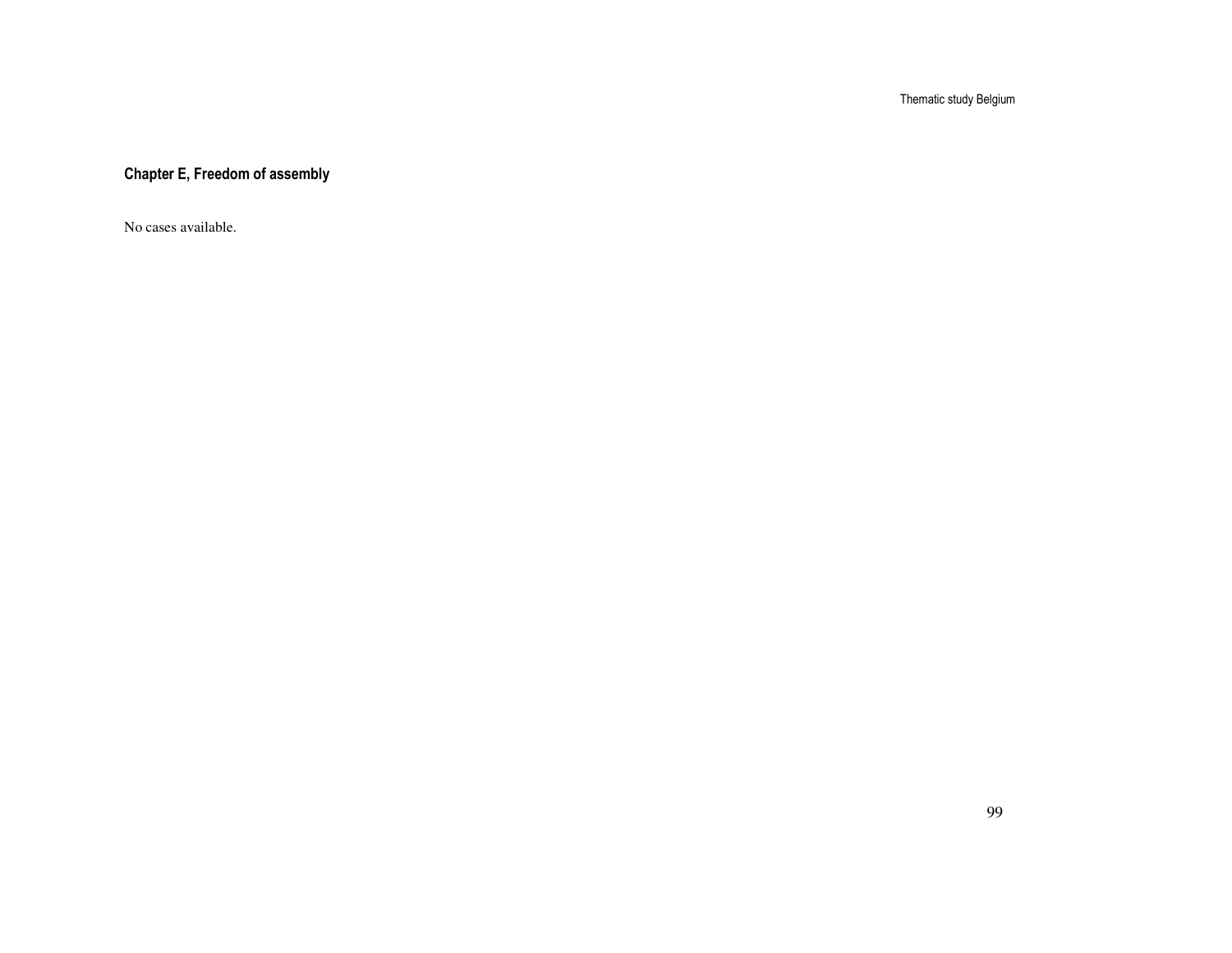#### Chapter F, Hate speech, case 8

| Case title                                                                                                                       |                                                                                                                                                                                                                                                                           |
|----------------------------------------------------------------------------------------------------------------------------------|---------------------------------------------------------------------------------------------------------------------------------------------------------------------------------------------------------------------------------------------------------------------------|
| Decision date                                                                                                                    | 4 June 2008                                                                                                                                                                                                                                                               |
| Reference details (type and<br>title of court/body; in original<br>language and English [official<br>translation, if available]) | Raadkamer Nijvel [Indictment Division Nivelles] – criminal court                                                                                                                                                                                                          |
| Key facts of the case<br>$(max. 500 \text{ chars})$                                                                              | Complaint against a bishop (current archbishop) because he (allegedly) said in an interview with a<br>magazine that homosexuals are 'abnormal'.                                                                                                                           |
| Main<br>reasoning/argumentation<br>$(max. 500 \text{ chars})$                                                                    | The Indictment Division dismissed the charges against the defendant because it ruled that the bishop's<br>words – while being of the nature to offend the homosexual community – did not incite to hatred or<br>discrimination (as required by the relevant legislation). |
| Key issues (concepts,<br>interpretations) clarified by<br>the case (max. 500 chars)                                              | Offense versus incitement.                                                                                                                                                                                                                                                |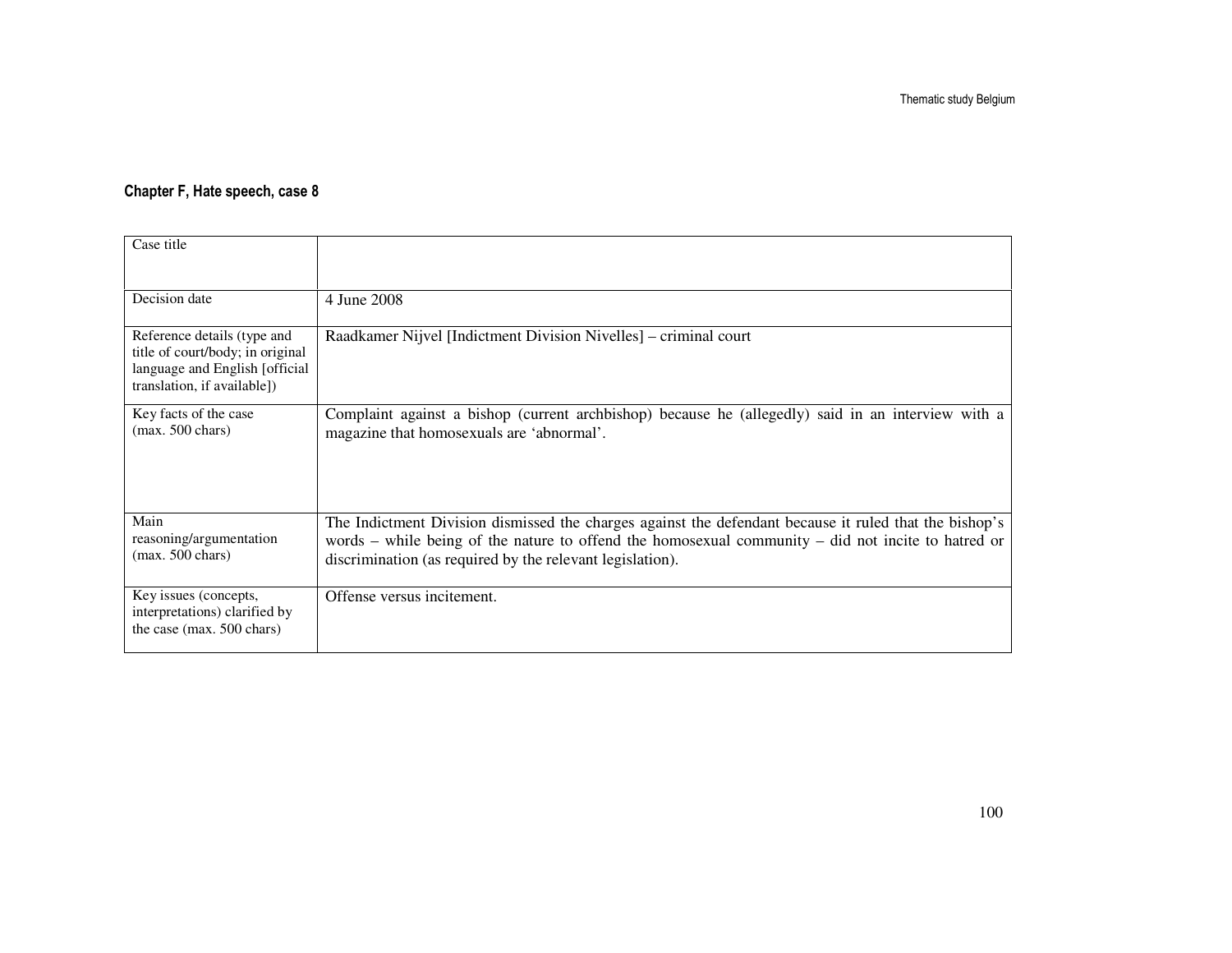| Results (sanctions) and key  | Charges dismissed. |
|------------------------------|--------------------|
| consequences or implications |                    |
| of the case (max. 500 chars) |                    |
|                              |                    |

#### Chapter F, Hate speech, case 9

| Case title                                                                                                                       |                                                                                                                                                                                                                                                  |
|----------------------------------------------------------------------------------------------------------------------------------|--------------------------------------------------------------------------------------------------------------------------------------------------------------------------------------------------------------------------------------------------|
| Decision date                                                                                                                    | 11 January 2010                                                                                                                                                                                                                                  |
| Reference details (type and<br>title of court/body; in original<br>language and English [official<br>translation, if available]) | Tribunal de première instance d'Arlon [Court of First Instance Arlon] – criminal court                                                                                                                                                           |
| Key facts of the case<br>$(max. 500 \text{ chars})$                                                                              | 'Intersectional' racist and homophobic insults against a homosexual couple in the street. The defendant<br>had said (amongst other things) "sale PD, va te faire enculer par ton noir" (transl.: "Dirty fag, go ass-fuck<br>your black/nigger"). |
| Main<br>reasoning/argumentation<br>$(max. 500 \text{ chars})$                                                                    | Little concrete reasoning other than that the facts were considered proven, since they were confirmed by<br>two witnesses.                                                                                                                       |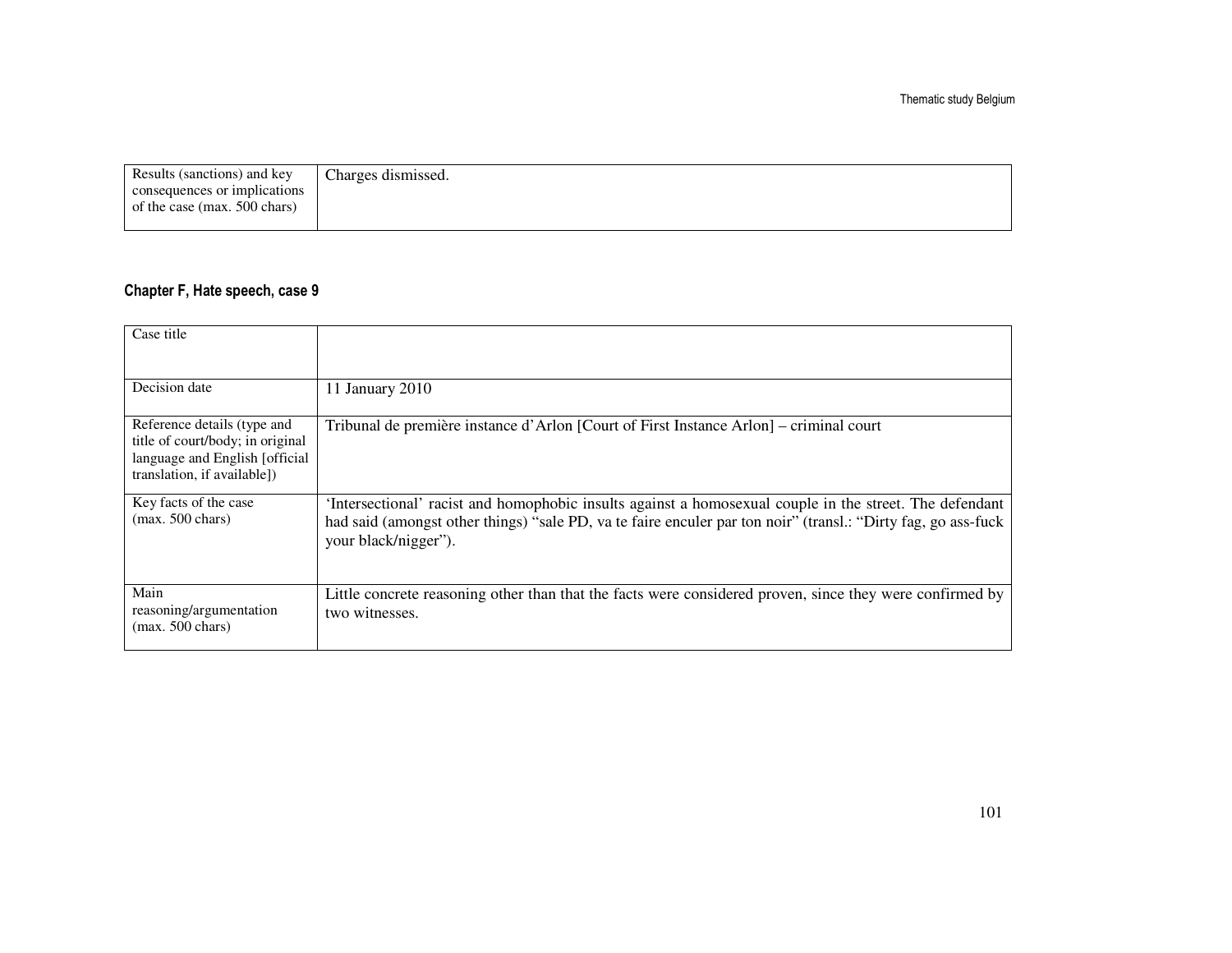| Key issues (concepts,<br>interpretations) clarified by<br>the case (max. 500 chars)         | Insults, incitement, street harassment/intimidation.                   |
|---------------------------------------------------------------------------------------------|------------------------------------------------------------------------|
| Results (sanctions) and key<br>consequences or implications<br>of the case (max. 500 chars) | Conviction. Fine of 1.375,00 euros and moral damages for 500,00 euros. |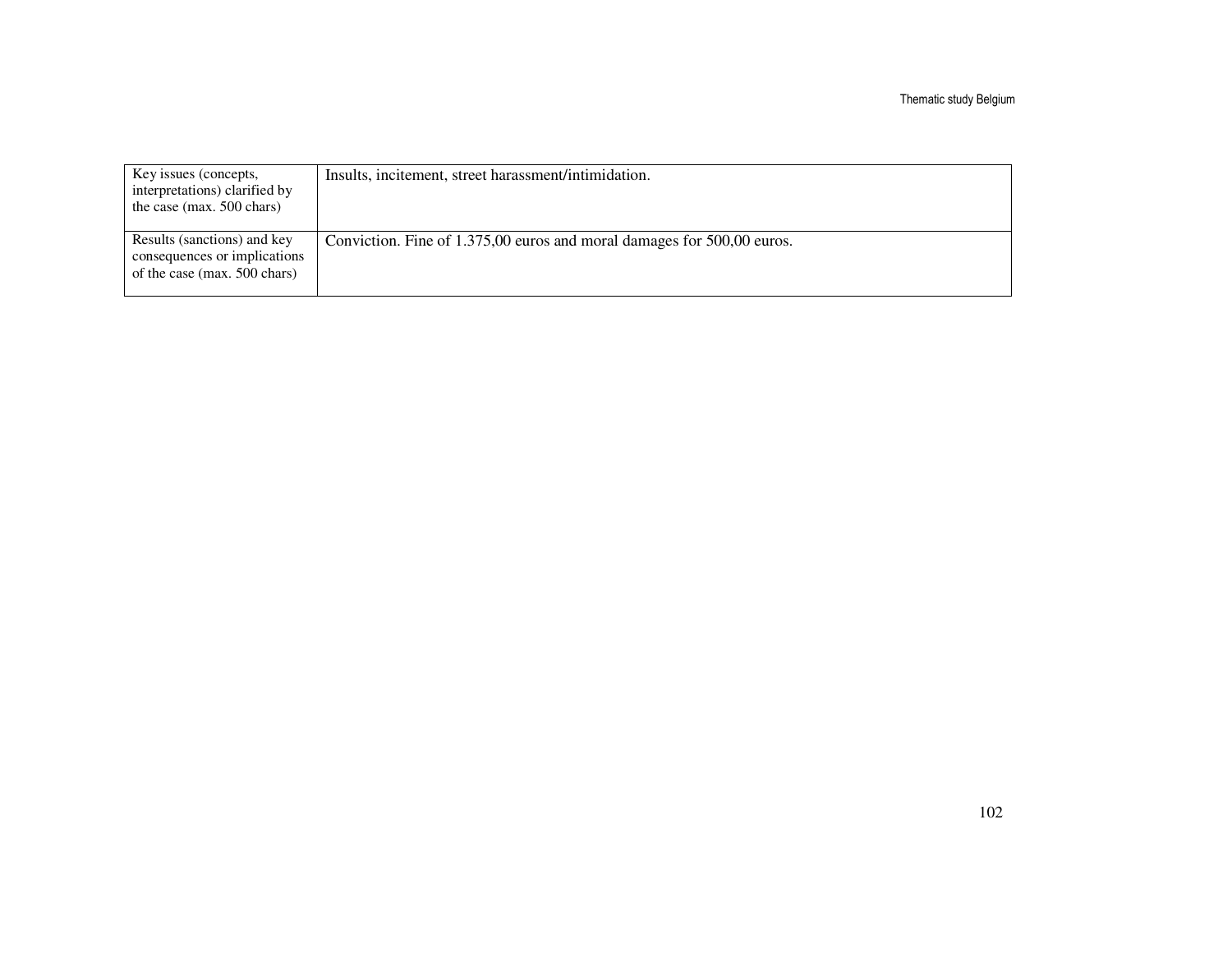### Chapter F, Hate crimes

### Chapter F, Hate crimes, case 10

| Case title                                                                                                                       |                                                                                                              |
|----------------------------------------------------------------------------------------------------------------------------------|--------------------------------------------------------------------------------------------------------------|
| Decision date                                                                                                                    | 16 March 2005                                                                                                |
| Reference details (type and<br>title of court/body; in original<br>language and English [official<br>translation, if available]) | Jeugdrechtbank Leuven [Juvenile Court Leuven] - criminal court                                               |
| Key facts of the case<br>$(max. 500 \text{ chars})$                                                                              | Public assault and insults by three minors of two homosexual men, for homophobic reasons.                    |
| Main<br>reasoning/argumentation<br>$(max. 500 \text{ chars})$                                                                    | No relevant reasoning other than declaring that there are sufficient elements to find the defendants guilty. |
| Key issues (concepts,<br>interpretations) clarified by<br>the case (max. 500 chars)                                              | Criminal act of a homophobic nature.                                                                         |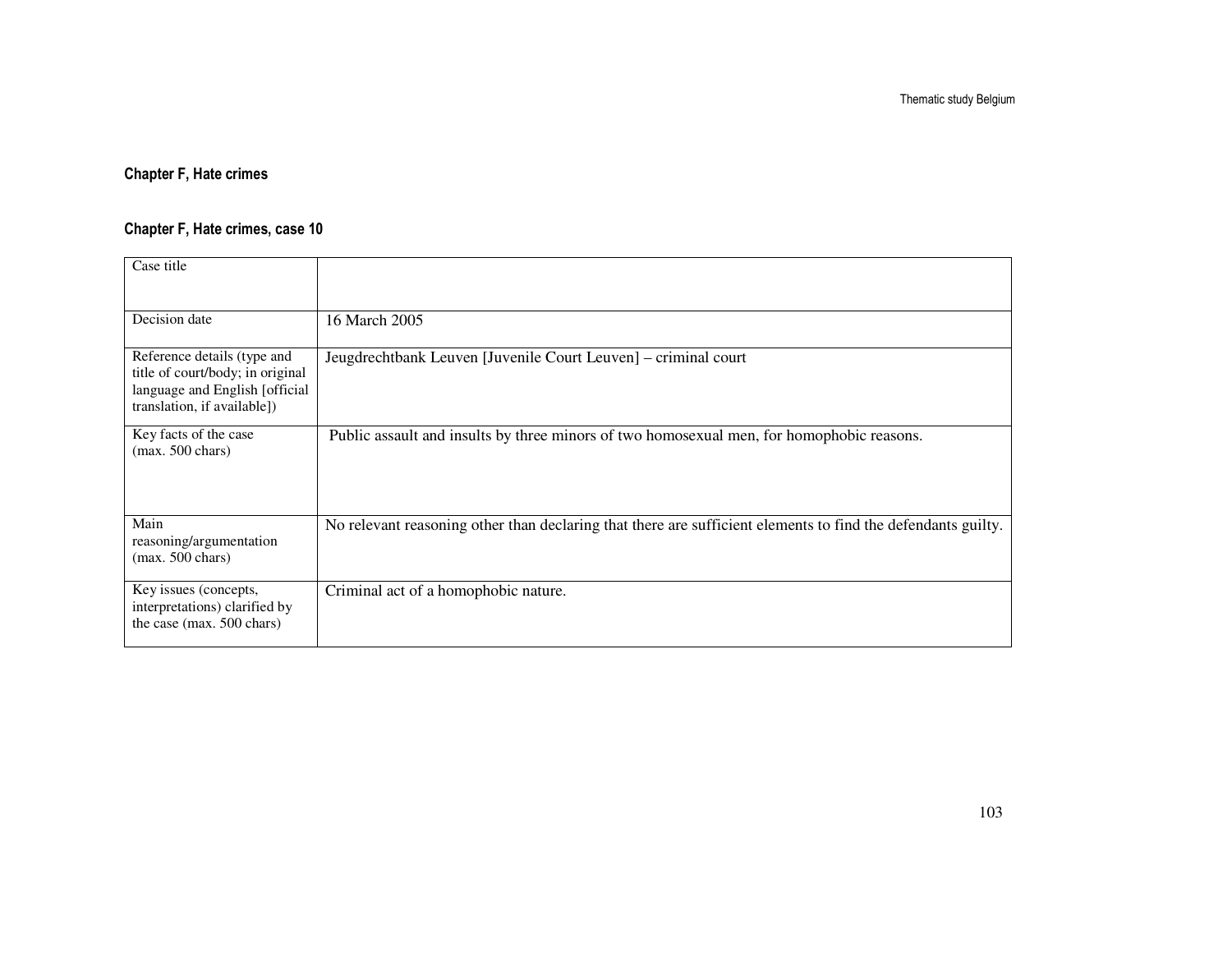| Results (sanctions) and key  | Conviction of the perpetrators. Order to pay 1541.84 euros for moral damages. |
|------------------------------|-------------------------------------------------------------------------------|
| consequences or implications |                                                                               |
| of the case (max. 500 chars) |                                                                               |
| ______________               | $\cdot$ $\cdot$ $\cdot$                                                       |

#### Chapter F, Hate crimes, case 11<sup>172</sup>

| Case title                                                                                                                       |                                                                                                                                                           |
|----------------------------------------------------------------------------------------------------------------------------------|-----------------------------------------------------------------------------------------------------------------------------------------------------------|
| Decision date                                                                                                                    | 2007 (exact date currently unknown)                                                                                                                       |
| Reference details (type and<br>title of court/body; in original<br>language and English [official<br>translation, if available]) | Tribunal de première instance de Nivelles [Court of First Instance Nivelles] – criminal court                                                             |
| Key facts of the case<br>$(max. 500 \text{ chars})$                                                                              | A person is assaulted and insulted by his neighbour, also his former employer. Insults are of a<br>homophobic nature.                                     |
|                                                                                                                                  | Prior to this the victim had (allegedly) already been fired after the defendant (at that time his employer) had learned<br>of his homosexual orientation. |
| Main<br>reasoning/argumentation                                                                                                  | The defendant is convicted for assault and insults, with aggravating circumstances.                                                                       |
| $(max. 500 \text{ chars})$                                                                                                       | Motivation unknown.                                                                                                                                       |

<sup>&</sup>lt;sup>172</sup> Information on the case received from the Centre for Equal Opportunities and Opposition to Racism. The decision is not reported.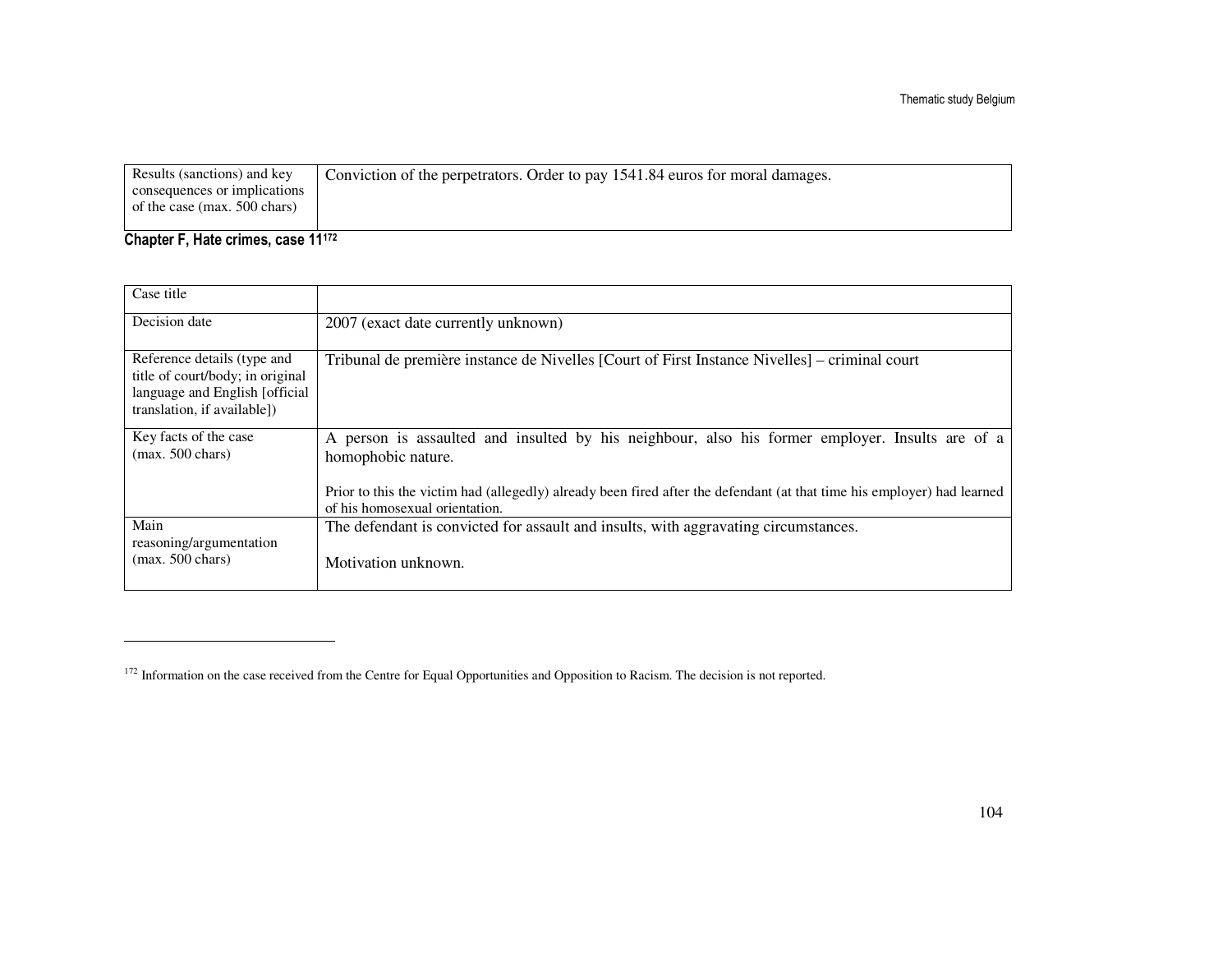| Key issues (concepts,<br>interpretations) clarified by<br>the case (max. $500$ chars)       | Criminal act of a homophobic nature. Application of aggravating circumstances (as introduced by the federal Anti-<br>discrimination Act of 2007). |
|---------------------------------------------------------------------------------------------|---------------------------------------------------------------------------------------------------------------------------------------------------|
| Results (sanctions) and key<br>consequences or implications<br>of the case (max. 500 chars) | Conviction of the perpetrator.                                                                                                                    |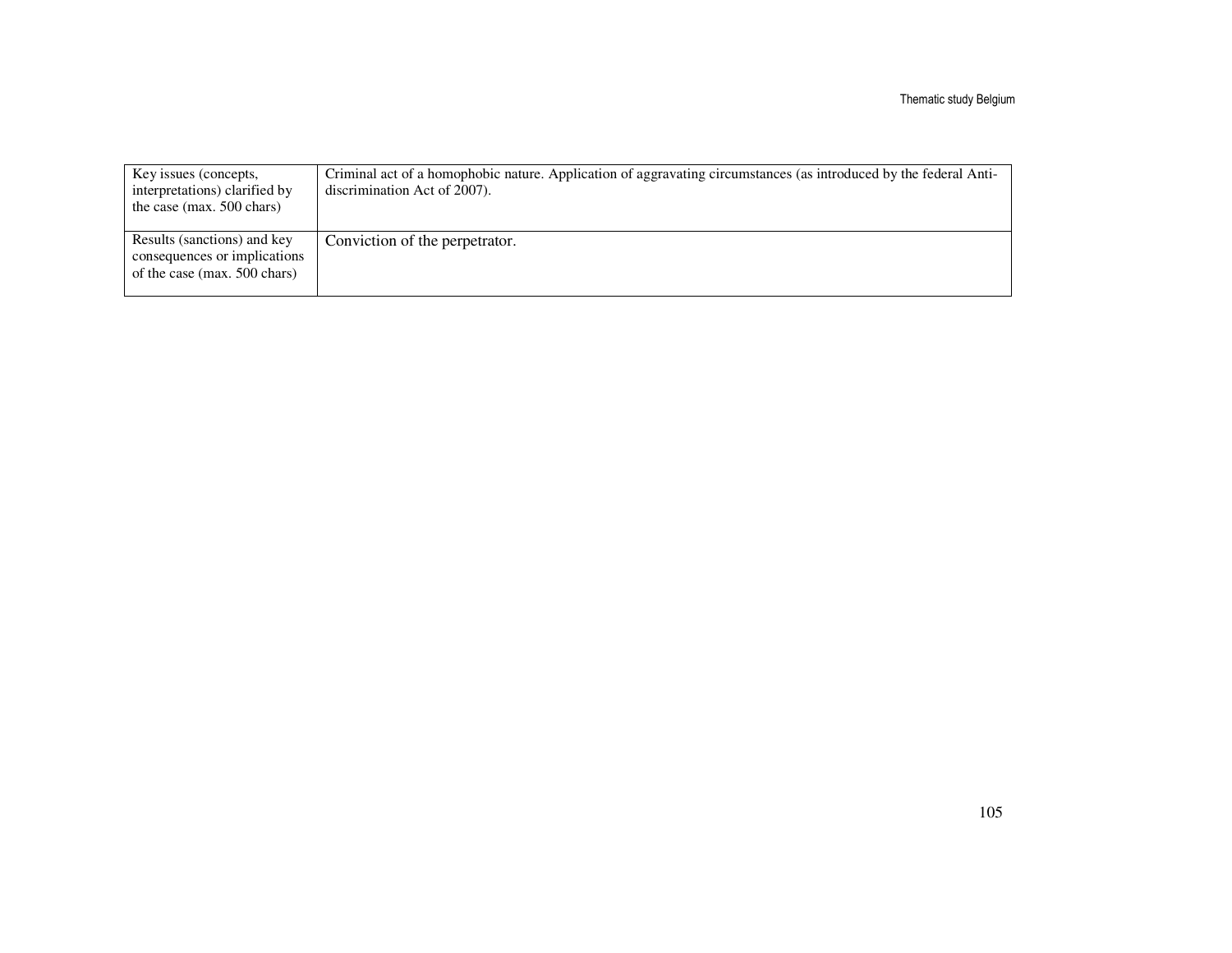#### Chapter F, Hate crimes, case 12

| Case title                                                                                                                       |                                                                                                                                                                         |
|----------------------------------------------------------------------------------------------------------------------------------|-------------------------------------------------------------------------------------------------------------------------------------------------------------------------|
| Decision date                                                                                                                    | 2 September 2008                                                                                                                                                        |
| Reference details (type and<br>title of court/body; in original<br>language and English [official<br>translation, if available]) | Correctionele Rechtbank Turnhout [Tribunal of first instance, Turnhout] – criminal court                                                                                |
| Key facts of the case<br>$(max. 500 \text{ chars})$                                                                              | 4 persons solicited homosexuals (on at least two occasions) via contact-ads to meet them. Subsequently however<br>they assaulted and robbed the homosexual individuals. |
| Main<br>reasoning/argumentation<br>$(max. 500 \text{ chars})$                                                                    | Theft and assault were established, but the tribunal considered that there was insufficient proof that the<br>conduct was motivated by homophobia.                      |
| Key issues (concepts,<br>interpretations) clarified by<br>the case (max. 500 chars)                                              | (Lack of) proof of special intent.                                                                                                                                      |
| Results (sanctions) and key<br>consequences or implications<br>of the case (max. 500 chars)                                      | Conviction for theft with violence (and infringements of the drugs legislation).                                                                                        |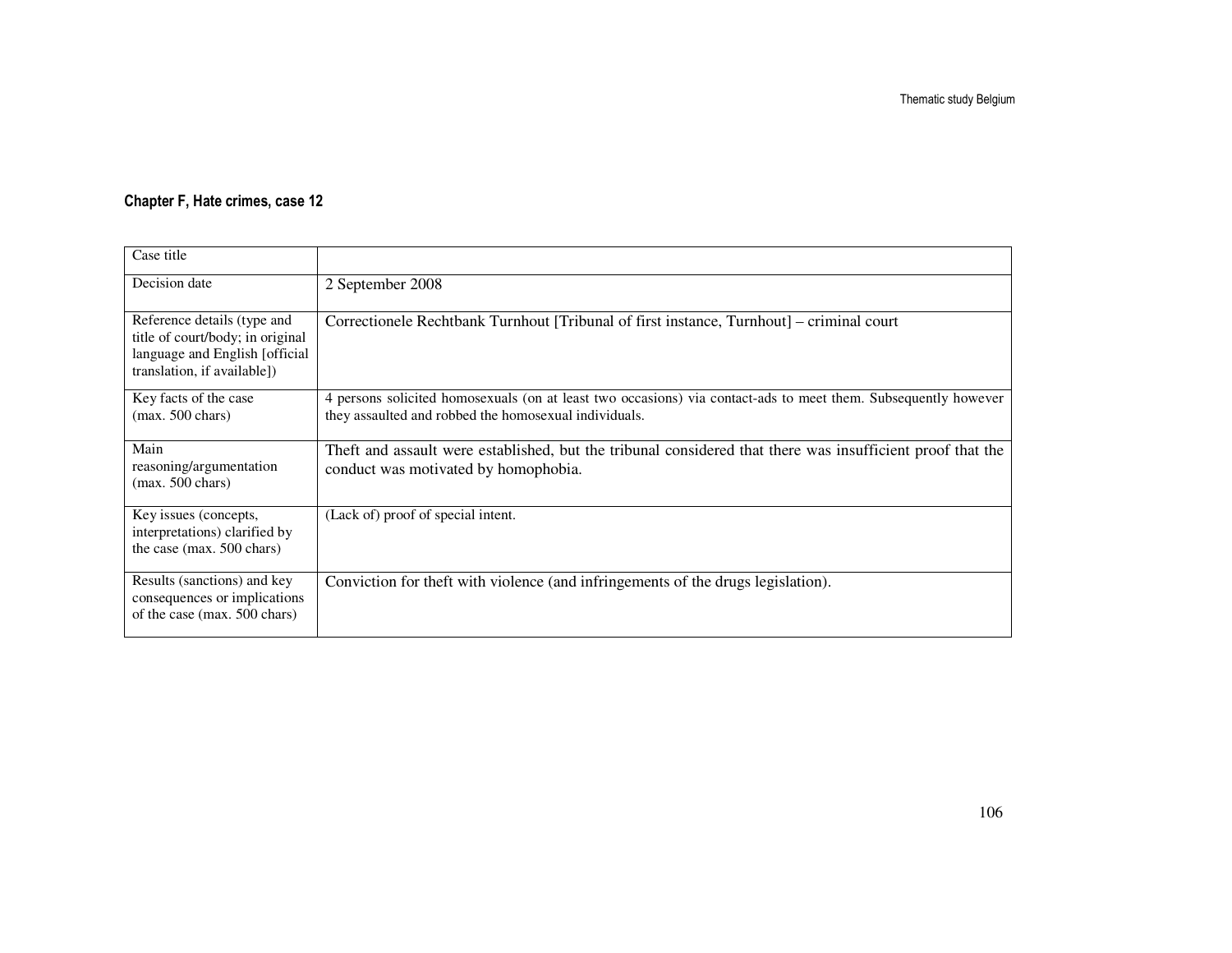### Chapter F, Hate crimes, case 13

| Case title                                                                                                                       |                                                                                                                                                                                                              |
|----------------------------------------------------------------------------------------------------------------------------------|--------------------------------------------------------------------------------------------------------------------------------------------------------------------------------------------------------------|
| Decision date                                                                                                                    | 22 October 2008                                                                                                                                                                                              |
| Reference details (type and<br>title of court/body; in original<br>language and English [official<br>translation, if available]) | Correctionele Rechtbank Brussel [Tribunal of first Instance, Brussels] – criminal court                                                                                                                      |
| Key facts of the case<br>$(max. 500 \text{ chars})$                                                                              | Severe homophobic violence in a café.                                                                                                                                                                        |
| Main<br>reasoning/argumentation<br>$(max. 500 \text{ chars})$                                                                    | The Tribunal judged, based on context and things the defendant had said, that the facts were motivated<br>by hatred against, contempt for and hostility against the victim, based on his sexual orientation. |
| Key issues (concepts,<br>interpretations) clarified by<br>the case (max. 500 chars)                                              | Violence, proof of special intent.                                                                                                                                                                           |
| Results (sanctions) and key<br>consequences or implications<br>of the case (max. 500 chars)                                      | 8 months imprisonment, deferred. A symbolic euro for moral damages awarded to the CEOOR, that<br>acted in the case.                                                                                          |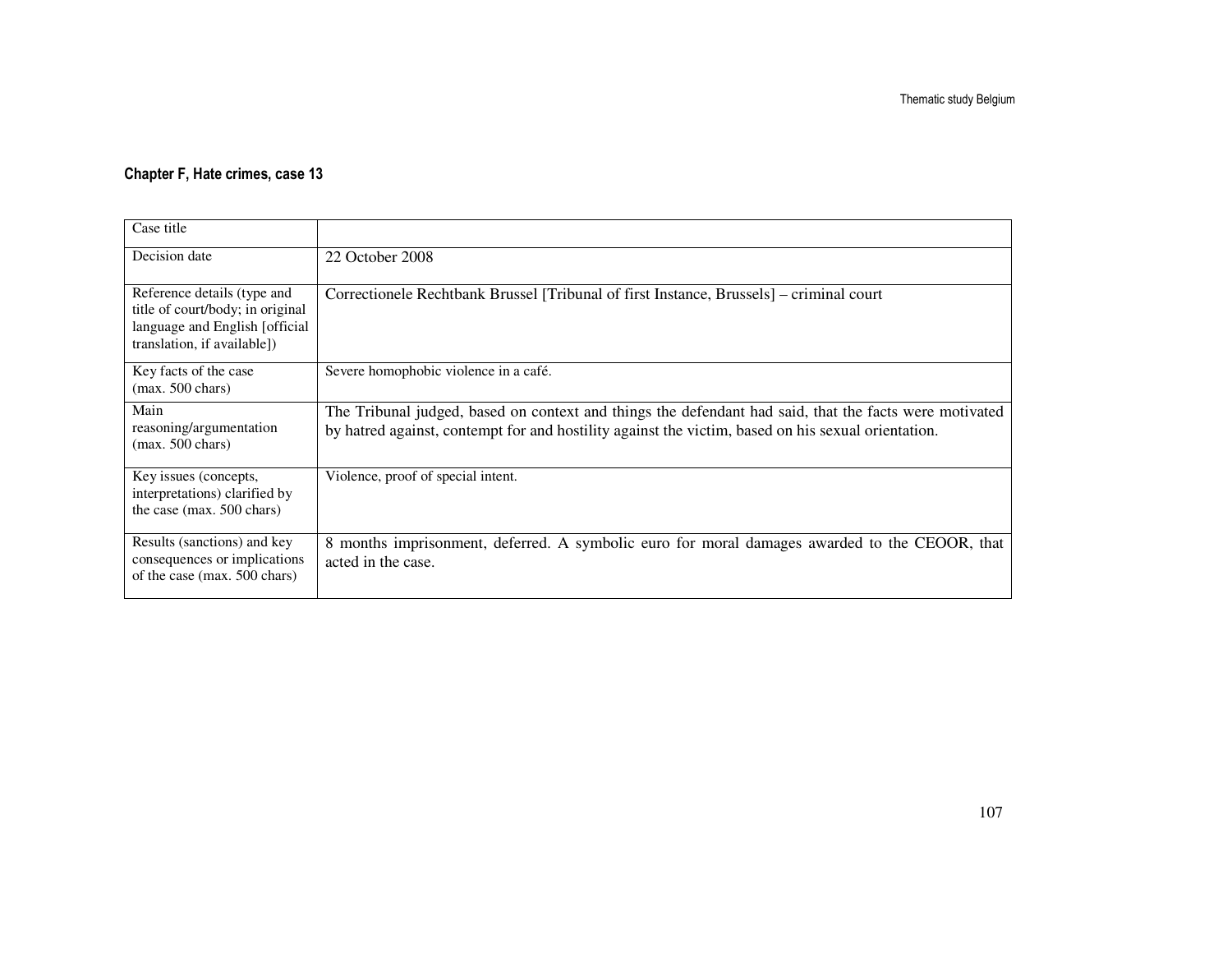# Chapter G, Applicability of legislation to transgender issues

There is only one published case applying general legislation to transgender issues.

## Chapter G, Applicability of legislation to transgender issues, case 14

| Case title                                                                                                                       | X against State (Minister of Interior), $n^{\circ}$ 165.110                                                                                                                                                                                                                                                                                                                                                                                    |
|----------------------------------------------------------------------------------------------------------------------------------|------------------------------------------------------------------------------------------------------------------------------------------------------------------------------------------------------------------------------------------------------------------------------------------------------------------------------------------------------------------------------------------------------------------------------------------------|
| Decision date                                                                                                                    | 24 November 2006                                                                                                                                                                                                                                                                                                                                                                                                                               |
| Reference details (type and<br>title of court/body; in original<br>language and English [official<br>translation, if available]) | Raad van State (Council of State) - supreme administrative court                                                                                                                                                                                                                                                                                                                                                                               |
| Key facts of the case<br>$(max. 500 \text{ chars})$                                                                              | The applicant, a transsexual of Ecuador, has been staying in Belgium since 1995. She has been repatriated four<br>times, but has always returned to Belgium. In 2003, a first application for asylum has been rejected. After several<br>requests for authorisation to stay in Belgium, she declared herself a refugee for the second time in 2006. The<br>Minister of the Interior, however, refuses to take this request into consideration. |
| Main<br>reasoning/argumentation<br>$(max. 500 \text{ chars})$                                                                    | The Council considers that the new application also contained a request to obtain subsidiary protection. The<br>Minister seems to have failed to examine the application from this point of view. Having regard to the documented<br>instances of violent aggression against transvestites and transsexuals in Ecuador, the execution of the challenged<br>decision would cause 'harm serious and difficult to restore'.                       |
| Key issues (concepts,<br>interpretations) clarified by<br>the case (max. 500 chars)                                              | Persecution based on transsexualism; asylum or subsidiary protection.                                                                                                                                                                                                                                                                                                                                                                          |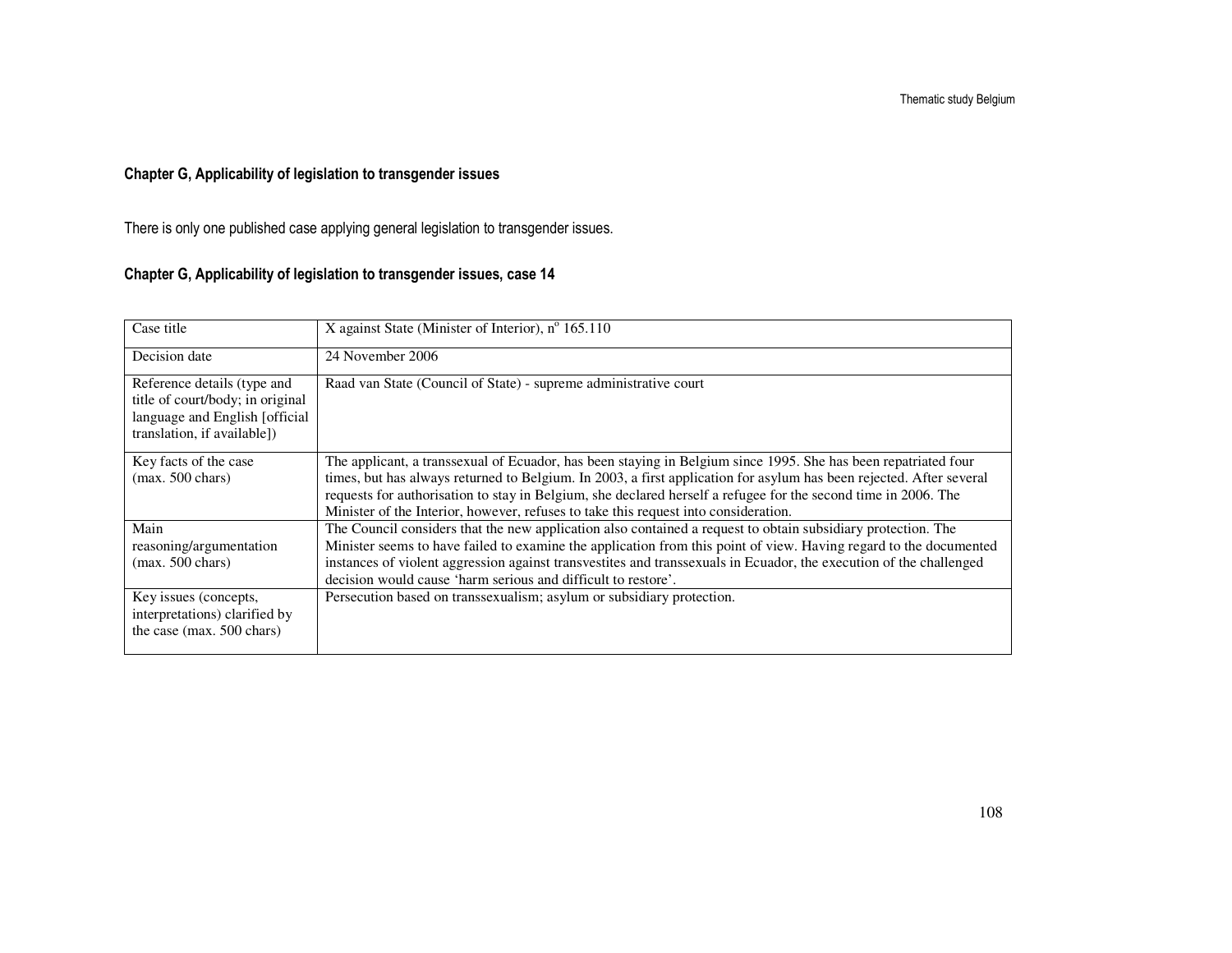| Results (sanctions) and key  | Suspension, under a procedure of extreme urgency, of the decision refusing the stay of the applicant in Belgium. |
|------------------------------|------------------------------------------------------------------------------------------------------------------|
| consequences or implications |                                                                                                                  |
| of the case (max. 500 chars) |                                                                                                                  |
|                              |                                                                                                                  |

## Chapter G, Name change and/or sex change of transgender people

There is extensive case law regarding name and sex changes in Belgium (going back to the 1970's). Two major views were represented in that case law: one view followed the reasoning adopted in case 1, the other the reasoning adopted in case 2. The two cases are only an illustration of the conflict that existed in the Belgian case law before the adoption of the legislation on transsexualism in 2007. As yet, there is no case law regarding that new legislation.

## Chapter G, Name change and/or sex change of transgender people, case 15

| Case title                                                                                                                        | V.S.P.J.C.                                                                                                                                                                                                                                                                                                                                                                                                                           |
|-----------------------------------------------------------------------------------------------------------------------------------|--------------------------------------------------------------------------------------------------------------------------------------------------------------------------------------------------------------------------------------------------------------------------------------------------------------------------------------------------------------------------------------------------------------------------------------|
| Decision date                                                                                                                     | 27 June 2003                                                                                                                                                                                                                                                                                                                                                                                                                         |
| Reference details (type and<br>title of court/body; in original<br>language and English [official]<br>translation, if available]) | Rechtbank van Eerste Aanleg te Antwerpen [Court of First Instance Antwerp] – civil court                                                                                                                                                                                                                                                                                                                                             |
| Key facts of the case<br>$(max. 500 \text{ chars})$                                                                               | The applicant is officially of the male gender, but belongs in reality to the female gender. A psychiatrist confirms<br>the diagnosis of gender dysphoria, man-to-woman transsexuality. The applicant has also undergone sex<br>reassignment surgery. The applicant is married and wants to remain married. He now wants to officially change his<br>sex.                                                                            |
| Main<br>reasoning/argumentation<br>$(max. 500 \text{ chars})$                                                                     | At birth, the assessment of the sex is based on the external characteristics visible at birth, while science also<br>recognises genetic, hormonal and psychological assessment of sex. It is possible that the official sex does not<br>correspond to the sex experienced in reality. The court therefore accepts that a sex change can be legally<br>acknowledged. (Note: the decision is prior to the 2007 Act on transsexualism.) |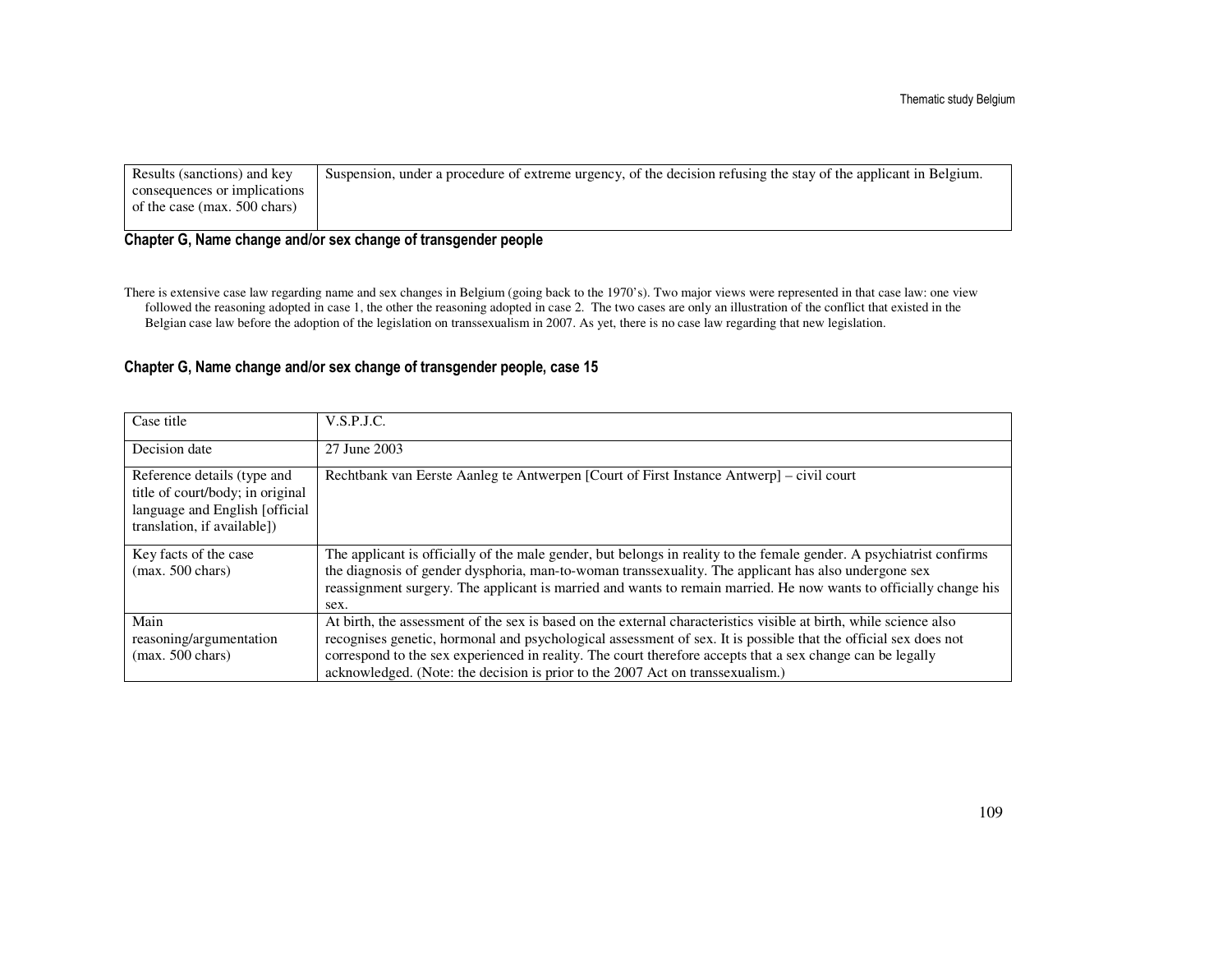| Key issues (concepts,<br>interpretations) clarified by<br>the case (max. $500$ chars)       | Official recognition of sex change, even without statutory authorisation.                                                                    |
|---------------------------------------------------------------------------------------------|----------------------------------------------------------------------------------------------------------------------------------------------|
| Results (sanctions) and key<br>consequences or implications<br>of the case (max. 500 chars) | Order to change the birth certificate: 'of the female sex' must be changed in 'of the male sex', and 'daughter' must<br>be changed in 'son'. |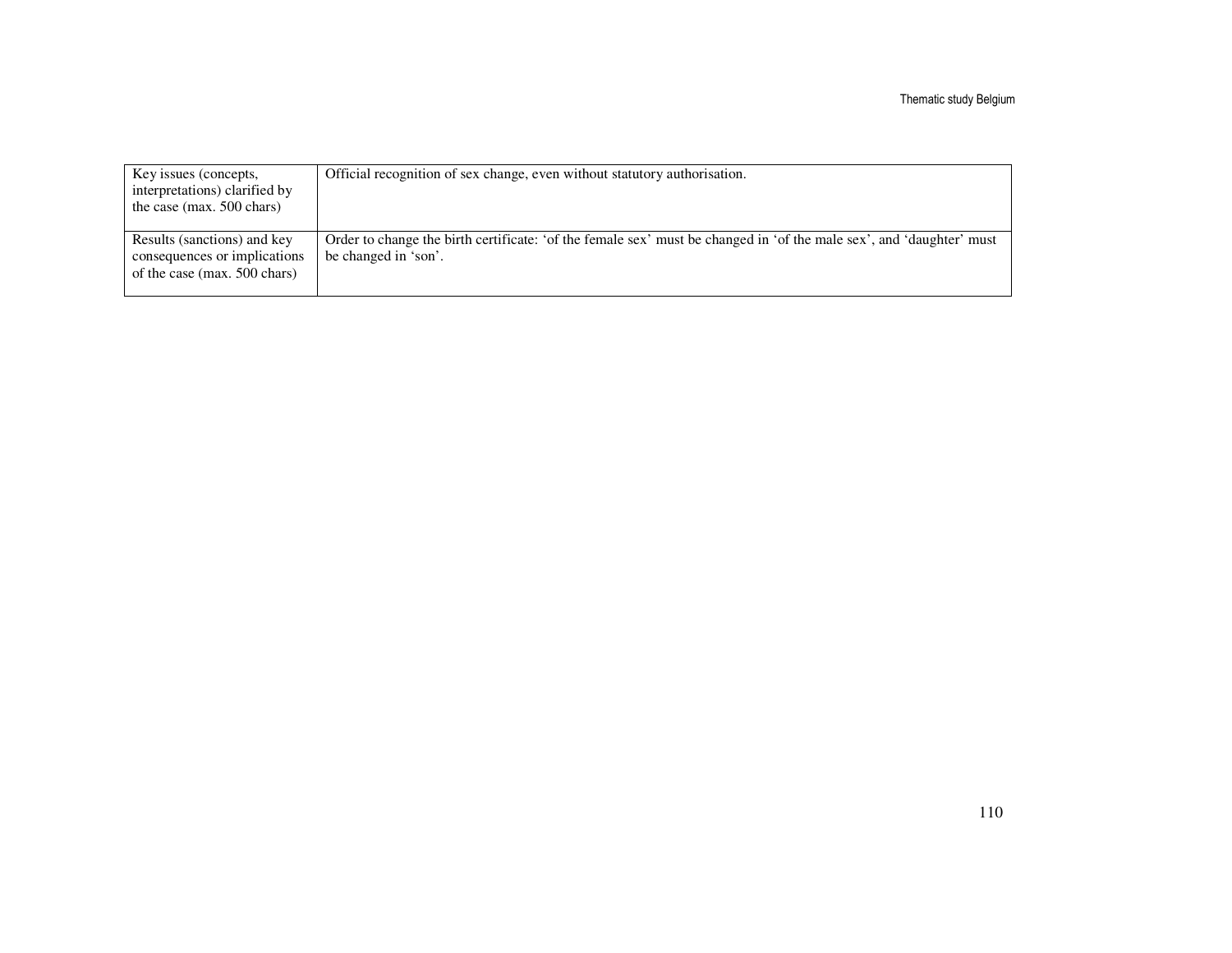# Chapter G, Name change and/or sex change of transgender people, case 16

| Case title                                                                                                                       |                                                                                                                                                                                                                                                                                                                                                                                                                                                                                                                                                                                                                                                 |
|----------------------------------------------------------------------------------------------------------------------------------|-------------------------------------------------------------------------------------------------------------------------------------------------------------------------------------------------------------------------------------------------------------------------------------------------------------------------------------------------------------------------------------------------------------------------------------------------------------------------------------------------------------------------------------------------------------------------------------------------------------------------------------------------|
| Decision date                                                                                                                    | 10 October 2001                                                                                                                                                                                                                                                                                                                                                                                                                                                                                                                                                                                                                                 |
| Reference details (type and<br>title of court/body; in original<br>language and English [official<br>translation, if available]) | Tribunal de première instance de Mons [Court of First Instance of Mons] – civil court                                                                                                                                                                                                                                                                                                                                                                                                                                                                                                                                                           |
| Key facts of the case<br>$(max. 500 \text{ chars})$                                                                              | The applicant is officially of the female gender, but she feels as if she belongs to the male gender. She has<br>undergone a significant breast reduction. Due to medical reasons, however, she cannot undergo other surgeries or<br>hormonal treatment. The applicant nevertheless wants to officially have her sex changed in her birth certificate.                                                                                                                                                                                                                                                                                          |
| Main<br>reasoning/argumentation<br>$(max. 500 \text{ chars})$                                                                    | The court states that a complete sex change cannot be noted in the birth register, since a complete sex change is<br>medically impossible. The court refers to the fact that in general the gender of a person is the combination of nine<br>elements and that even after a sex reassignment surgery the transsexual will not have all the biological elements of<br>the opposing sex. However, art. 8 ECHR obliges the national authorities to take all necessary measures so that a<br>transsexual can receive identity documents in accordance with his/her appearance . (Note: the decision is prior to<br>the 2007 Act on transsexualism.) |
| Key issues (concepts,<br>interpretations) clarified by<br>the case (max. 500 chars)                                              | No possibility to obtain an official recognition of sex change; authorisation to obtain documents indicating new sex<br>and new name.                                                                                                                                                                                                                                                                                                                                                                                                                                                                                                           |
| Results (sanctions) and key<br>consequences or implications<br>of the case (max. 500 chars)                                      | The court allows the modification of the identity papers, including the mention of a masculinised first name. It<br>rejects the request to modify the birth certificate.                                                                                                                                                                                                                                                                                                                                                                                                                                                                        |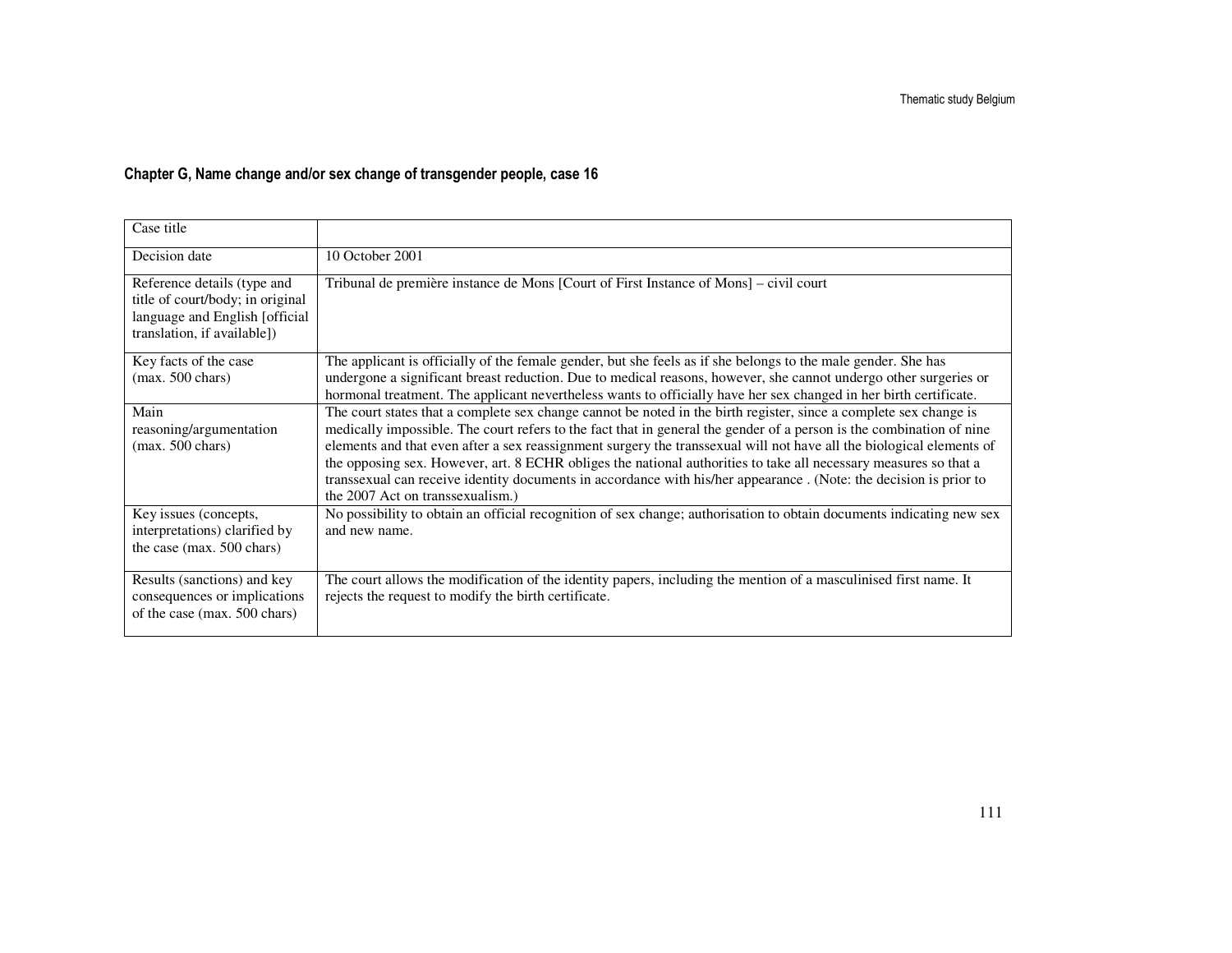Thematic study Belgium

Chapter I, Case law relevant to the impact of good practices on homophobia and/or discrimination on the ground of sexual orientation

No cases available.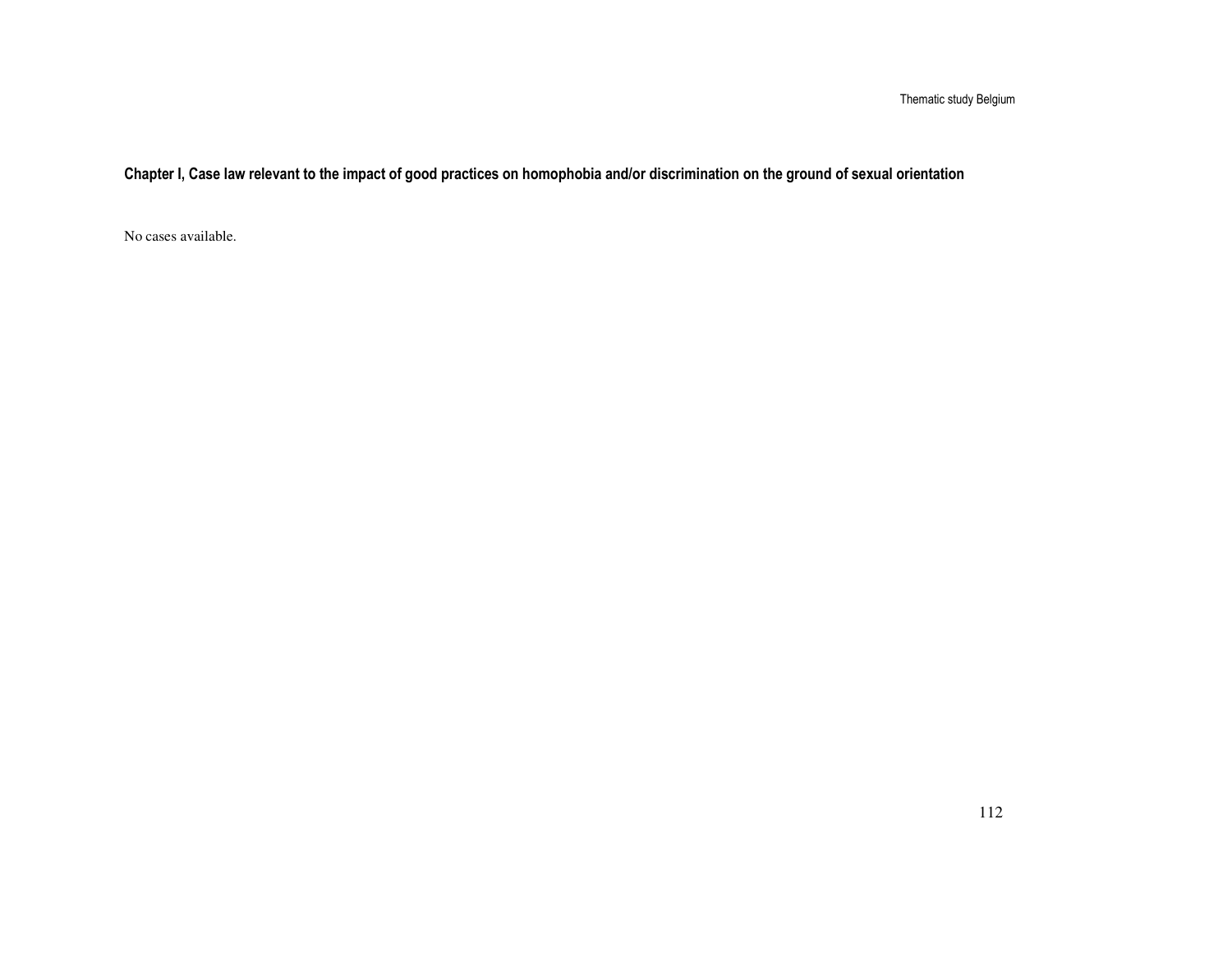# Annex 2 – Statistics

### Chapter A, Implementation of Employment Directive 2000/78/EC in relation to sexual orientation

See attachment to Annex 2 – Chapter B.

## Chapter B, Freedom of movement of LGBT partners

No statistics available.

#### Chapter C, Asylum and subsidiary protection, protection due to persecution on the grounds of sexual orientation<sup>173</sup>

|                                                                   | 2000 | 2001 | 2002 | 2003 | 2004 | 2005 | 2006           | 2007           |
|-------------------------------------------------------------------|------|------|------|------|------|------|----------------|----------------|
| Number of LGBT individuals benefiting from asylum/subsidiary      |      |      |      |      |      |      | ັ              | 60             |
| protection due to persecution on the ground of sexual orientation |      |      |      |      |      |      | (all status of | (all status of |
|                                                                   |      |      |      |      |      |      | refugee        | refugee,       |

<sup>&</sup>lt;sup>173</sup> Data communicated by the office of the Commissioner-General for the Refugees and the Stateless Persons. No statistics available for the years before 2006. For the purpose of this table, "sexual orientation" includes "transsexualism" (no separate data available for transsexuals).

 The numbers refer to the applications dealt with by the Commissioner-General. They do not take into account the effects of appeals to the Council for Aliens Disputes (the Council itself has no statistical data relevant for this table).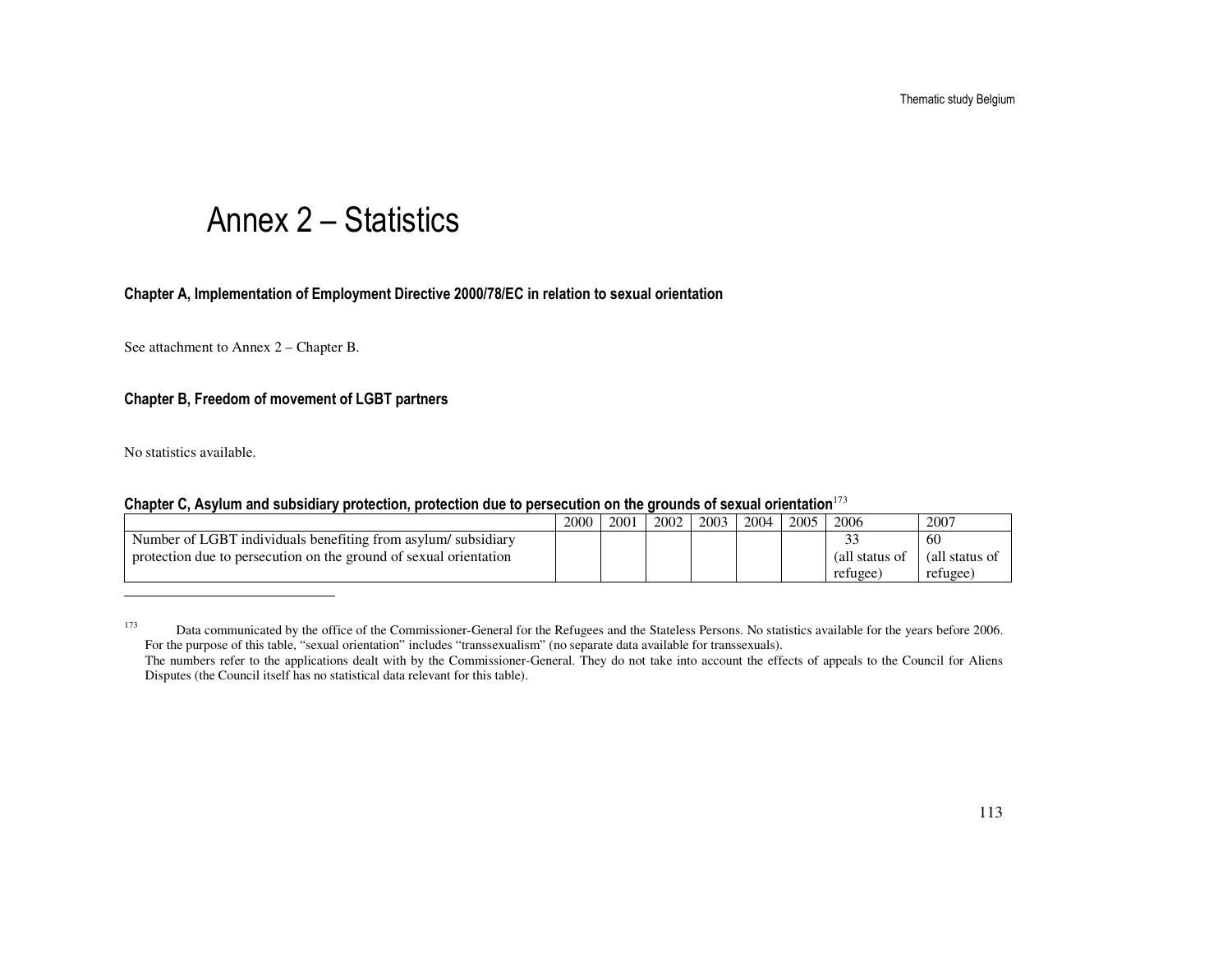| Number of LGBT individuals who were denied the right to asylum or       |  |  |  | 120 |
|-------------------------------------------------------------------------|--|--|--|-----|
| to subsidiary protection despite having invoked the fear of persecution |  |  |  |     |
| on grounds of sexual orientation                                        |  |  |  |     |

## Chapter C, Asylum and subsidiary protection, protection of LGBT partners

No statistics available.

## Chapter D, LGBT partners benefiting family reunification

No statistics available.

## Chapter E, LGBT people enjoyment of freedom of assembly

No statistics available.

## Chapter F, Homophobic hate speech

See attachment to Annex 2 – Chapter G, Homophobic hate speech.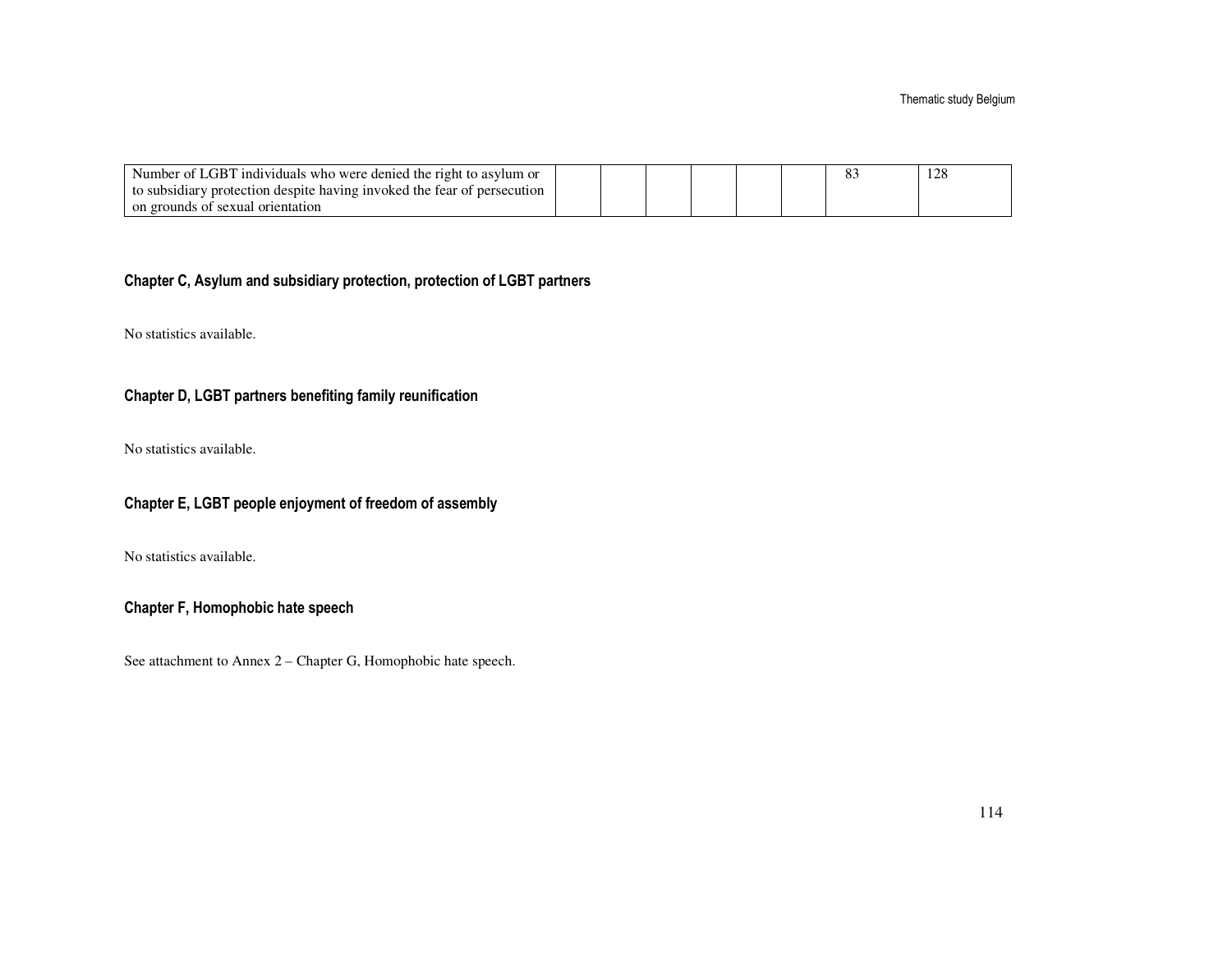Thematic study Belgium

## Chapter F, Homophobic motivation of crimes as aggravating factor

See attachment to Annex 2 – Chapter G, Homophobic motivation.

## Chapter G, Transgender issues

|                                                                                                     | 2000                                                                                                                          | 2001 | 2002 | 2003 | 2004 | 2005 | 2006 | 2007 |
|-----------------------------------------------------------------------------------------------------|-------------------------------------------------------------------------------------------------------------------------------|------|------|------|------|------|------|------|
| Number of name changes effected due to change of<br>gender <sup>174</sup>                           | Not available                                                                                                                 |      | 40   | 20   | 37   | 37   | -19  | 26   |
| Number of persons who changed their gender/sex in<br>your country under the applicable legislation  | Statistics can be requested at the Ministry of Internal affairs. They, however, charge<br>€522,32 to gather this information. |      |      |      |      |      |      |      |
| Number of complaints regarding discrimination based<br>on transsexualism filed at the IEW $M^{175}$ | Not applicable                                                                                                                |      |      |      |      |      |      | 14   |

<sup>&</sup>lt;sup>174</sup> These numbers are released by the Department of Name and First Name Change of the Ministry of Justice.<br><sup>175</sup> The Institute for Equality of Women and Men (IEWM) was set up by an Act of 16 December 2002. It is operatio complaints in 2005.